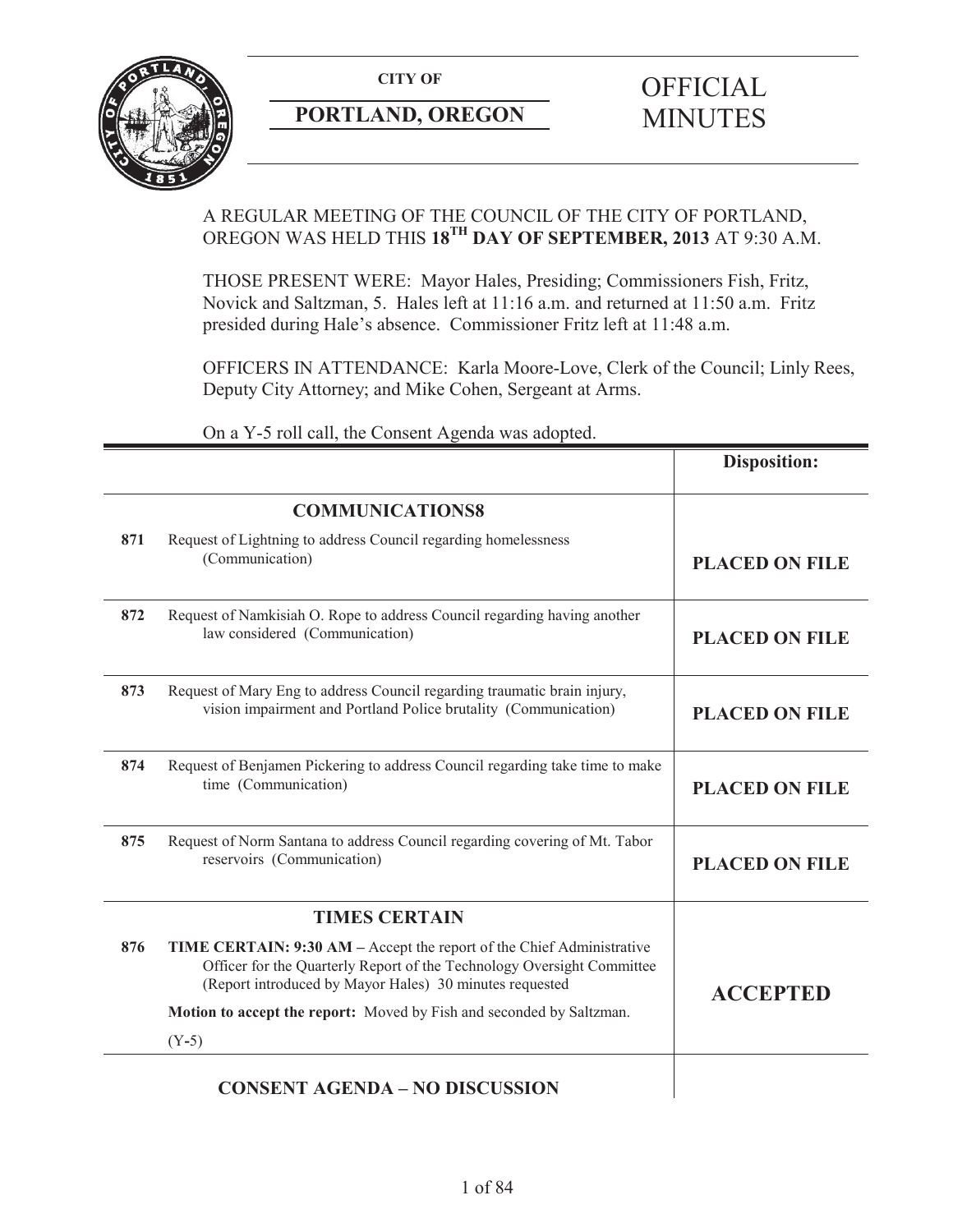|        | <b>Mayor Charlie Hales</b>                                                                                                                                                                                                                                |                                                                                      |
|--------|-----------------------------------------------------------------------------------------------------------------------------------------------------------------------------------------------------------------------------------------------------------|--------------------------------------------------------------------------------------|
| $*877$ | Authorize a grant agreement to provide All Hands Raised, formally the Portland<br>Schools Foundation, \$800,000 for support of the Cradle to Career<br>Partnership (Ordinance)<br>$(Y-5)$                                                                 | 186248                                                                               |
|        | <b>Bureau of Planning &amp; Sustainability</b>                                                                                                                                                                                                            |                                                                                      |
| $*878$ | Approve annexation to the City of Portland of property within the boundaries of<br>the City Urban Services Boundary in case number A-2-13, in the<br>southwest part of the City on the south edge of SW Highland Rd, north of<br>SW Canyon Ct (Ordinance) | 186249                                                                               |
|        | $(Y-5)$                                                                                                                                                                                                                                                   |                                                                                      |
|        | <b>Office of Management and Finance</b>                                                                                                                                                                                                                   |                                                                                      |
| $*879$ | Authorize charitable organizations eligible to participate in the City 2014<br>Charitable Campaign and authorize exemptions from umbrella<br>requirement for Portland Parks Foundation and for Portland Toy &<br>Joymakers (Ordinance)                    | 186250                                                                               |
|        | $(Y-5)$                                                                                                                                                                                                                                                   |                                                                                      |
| *880   | Pay claim of Joseph McDonnell in the sum of \$17,595 involving the Water<br>Bureau (Ordinance)                                                                                                                                                            | 186251                                                                               |
|        | $(Y-5)$                                                                                                                                                                                                                                                   |                                                                                      |
| 881    | Authorize Intergovernmental Agreement between the Office of Management<br>and Finance and the Portland Development Commission for debt<br>management services (Ordinance)                                                                                 | <b>PASSED TO</b><br><b>SECOND READING</b><br><b>SEPTEMBER 25, 2013</b><br>AT 9:30 AM |
| 882    | Authorize Intergovernmental Agreement between the Office of Management<br>and Finance and the Portland Development Commission for banking<br>services (Ordinance)                                                                                         | <b>PASSED TO</b><br><b>SECOND READING</b><br><b>SEPTEMBER 25, 2013</b><br>AT 9:30 AM |
|        | <b>Commissioner Dan Saltzman</b>                                                                                                                                                                                                                          |                                                                                      |
|        | <b>Position No. 3</b>                                                                                                                                                                                                                                     |                                                                                      |
|        | <b>Portland Fire &amp; Rescue</b>                                                                                                                                                                                                                         |                                                                                      |
| 883    | Accept donation of Code-Stat 9 and LIFENET software and licenses from<br>Physio Control, Inc. to transmit data from emergency scenes to health care<br>providers (Ordinance)                                                                              | <b>PASSED TO</b><br><b>SECOND READING</b><br><b>SEPTEMBER 25, 2013</b><br>AT 9:30 AM |
|        | <b>Portland Housing Bureau</b>                                                                                                                                                                                                                            |                                                                                      |
| 884    | Approve and terminate Limited Tax Exemptions for properties under the<br>Homebuyer Opportunity, Rehabilitation and Transit Oriented<br>Development Limited Tax Exemption Programs (Resolution)                                                            | 37030                                                                                |
|        | $(Y-5)$                                                                                                                                                                                                                                                   |                                                                                      |
|        | <b>Commissioner Nick Fish</b>                                                                                                                                                                                                                             |                                                                                      |
|        | <b>Position No. 2</b>                                                                                                                                                                                                                                     |                                                                                      |
|        |                                                                                                                                                                                                                                                           |                                                                                      |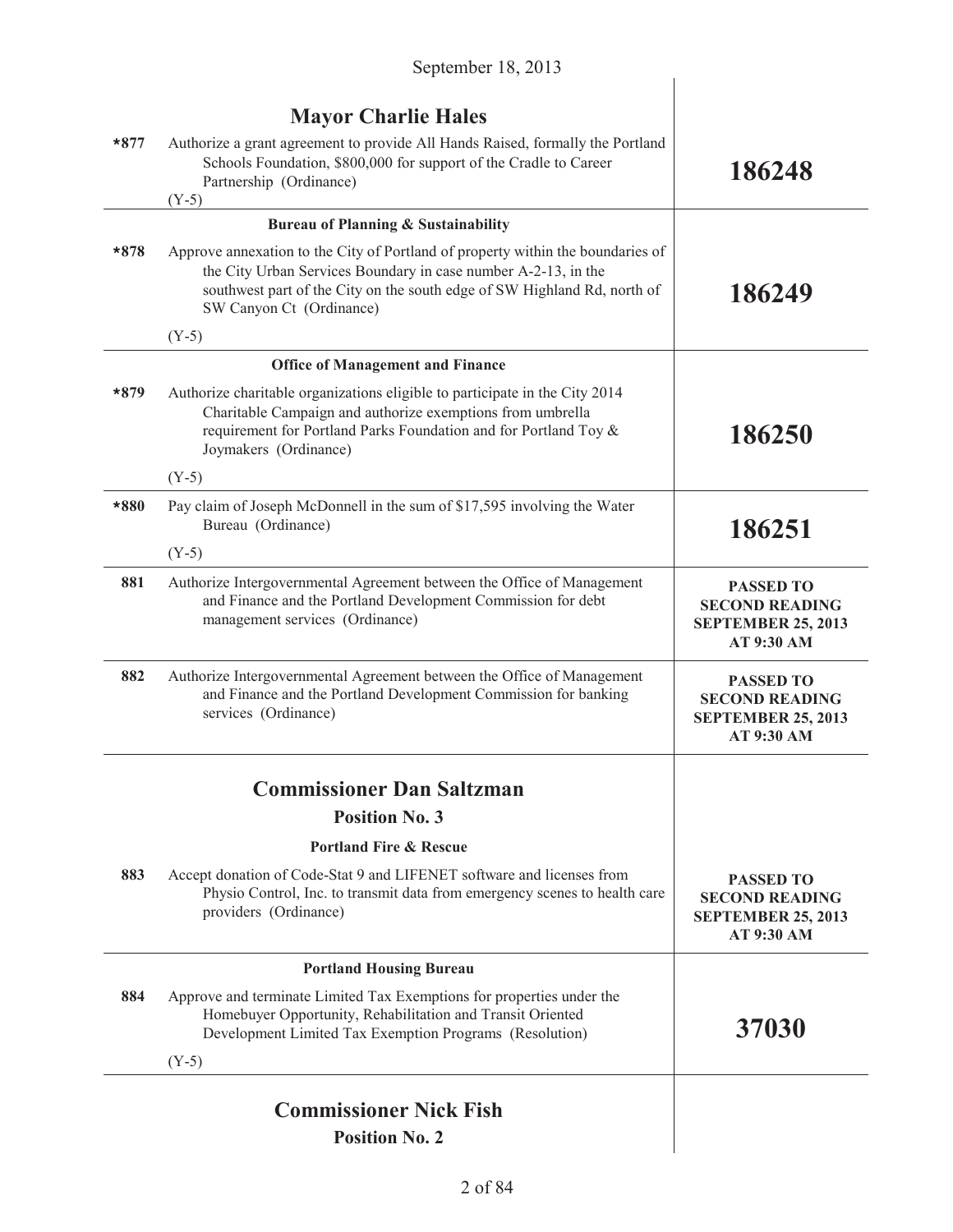| September 18, 2013 |                                                                                                                                                                                                                                                                    |                                                                                             |
|--------------------|--------------------------------------------------------------------------------------------------------------------------------------------------------------------------------------------------------------------------------------------------------------------|---------------------------------------------------------------------------------------------|
|                    | <b>Bureau of Environmental Services</b>                                                                                                                                                                                                                            |                                                                                             |
| $*885$             | Reauthorize Environmental Services Treebate Program through June 30, 2018<br>to contribute to Portland stormwater management, clean river and<br>community livability goals for \$27,000 in revenue reduction and \$12,000<br>in expenditures annually (Ordinance) | 186252                                                                                      |
|                    | $(Y-5)$                                                                                                                                                                                                                                                            |                                                                                             |
| 886                | Authorize the contract and provide for payment for construction of SE 62nd $\&$<br>Morrison Sewer Rehabilitation Project E09049 for \$1.5 million<br>(Ordinance)                                                                                                   | <b>PASSED TO</b><br><b>SECOND READING</b><br><b>SEPTEMBER 25, 2013</b><br>AT 9:30 AM        |
|                    | <b>REGULAR AGENDA</b>                                                                                                                                                                                                                                              |                                                                                             |
|                    | <b>Commissioner Steve Novick</b><br><b>Position No. 4</b>                                                                                                                                                                                                          |                                                                                             |
|                    |                                                                                                                                                                                                                                                                    |                                                                                             |
| 887                | <b>Bureau of Transportation</b><br>Nominate six projects for FY 2016-18 Regional Flexible Funds and one project                                                                                                                                                    |                                                                                             |
|                    | for the Regional Economic Opportunity Fund (Resolution) 30 minutes<br>requested                                                                                                                                                                                    | 37031                                                                                       |
|                    | (Y-4; Hales absent)                                                                                                                                                                                                                                                |                                                                                             |
| 888                | Vacate a portion of SW Fairview Blvd at SW Champlain Dr subject to certain<br>conditions and reservations (Hearing; Ordinance; VAC-10081) 10<br>minutes requested for items 888 and 889                                                                            | <b>PASSED TO</b><br><b>SECOND READING</b><br><b>SEPTEMBER 25, 2013</b><br><b>AT 9:30 AM</b> |
| 889                | Authorize the Director of the Bureau of Transportation to issue a quitclaim<br>deed for a portion of SW Fairview Blvd at SW Champlain Dr<br>(Ordinance)                                                                                                            | <b>PASSED TO</b><br><b>SECOND READING</b><br><b>SEPTEMBER 25, 2013</b><br><b>AT 9:30 AM</b> |
|                    | <b>Commissioner Nick Fish</b>                                                                                                                                                                                                                                      |                                                                                             |
|                    | <b>Position No. 2</b>                                                                                                                                                                                                                                              |                                                                                             |
| 890                | Revise Pay and Park and Non-Pay Private Parking Facilities regulations<br>(Ordinance; amend Code Chapter 7.25) 15 minutes requested                                                                                                                                | <b>PASSED TO</b><br><b>SECOND READING</b><br><b>SEPTEMBER 25, 2013</b><br><b>AT 9:30 AM</b> |
|                    | <b>City Auditor LaVonne Griffin-Valade</b>                                                                                                                                                                                                                         |                                                                                             |
| 891                | Assess property for sidewalk repair by the Bureau of Maintenance (Second<br>Reading Agenda 870; Y1081)                                                                                                                                                             | 186253                                                                                      |
|                    | (Y-4; Fritz absent)                                                                                                                                                                                                                                                |                                                                                             |

At 11:56 a.m., Council recessed.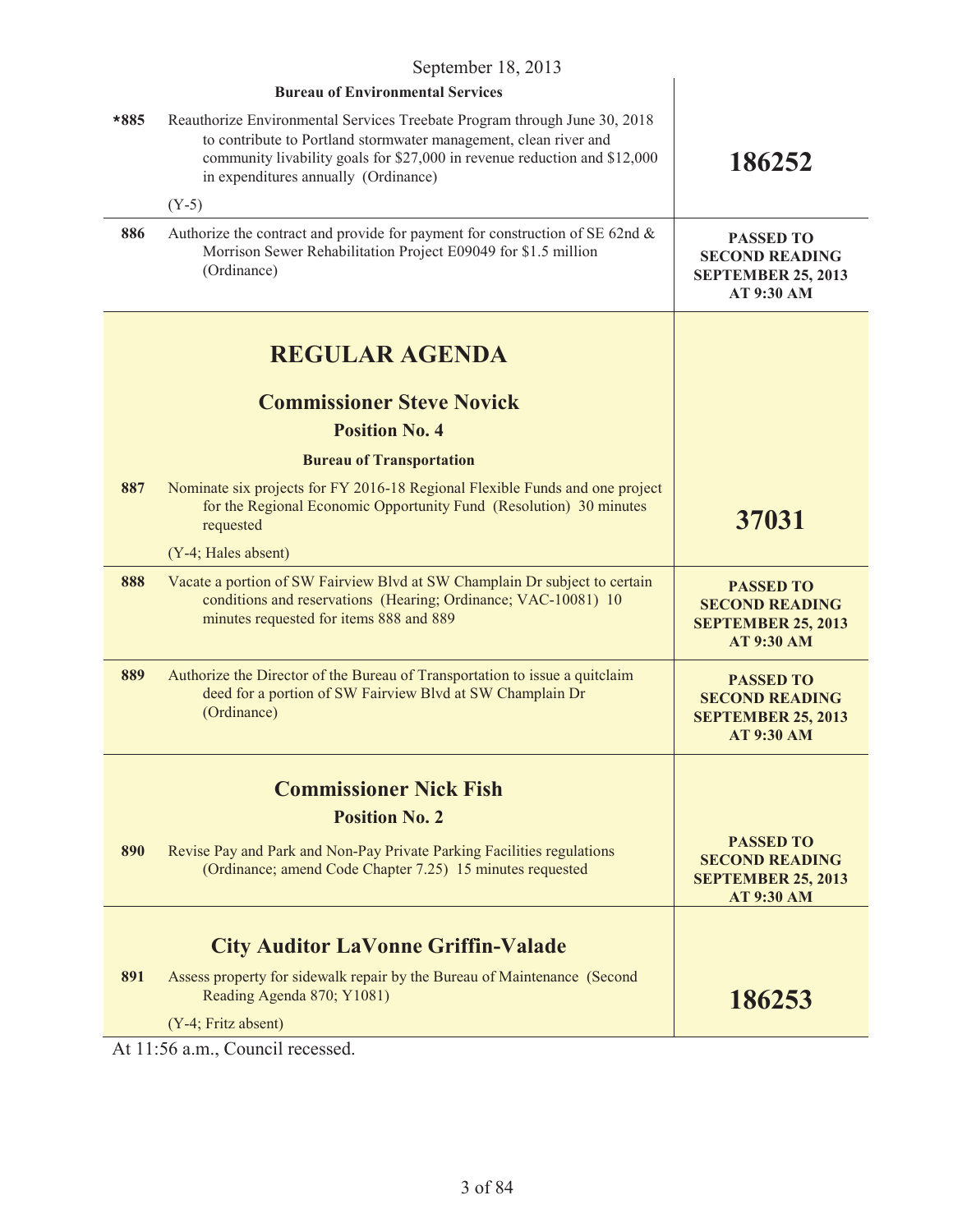## A RECESSED MEETING OF THE COUNCIL OF THE CITY OF PORTLAND, OREGON WAS HELD THIS **18TH DAY OF SEPTEMBER, 2013** AT 2:00 P.M.

THOSE PRESENT WERE: Mayor Hales, Presiding; Commissioners Fish, Fritz, Novick and Saltzman, 5.

OFFICERS IN ATTENDANCE: Karla Moore-Love, Clerk of the Council; Roland Iparraguirre, Deputy City Attorney; and John Paolazzi, Sergeant at Arms.

The meeting recessed at 2:59 p.m. and reconvened at 3:02 p.m.

|                                                        |                                                                                                                                                                                                                                                                                                                                                                                                          | Disposition:                                                                         |  |  |
|--------------------------------------------------------|----------------------------------------------------------------------------------------------------------------------------------------------------------------------------------------------------------------------------------------------------------------------------------------------------------------------------------------------------------------------------------------------------------|--------------------------------------------------------------------------------------|--|--|
| 892                                                    | <b>TIME CERTAIN: 2:00 PM</b> – Accept report on the Women into Housing Now<br>initiative (Report introduced by Commissioner Saltzman) 45 minutes<br>requested<br><b>Motion to accept the report:</b> Moved by Fish and seconded by Saltzman.<br>$(Y-5)$                                                                                                                                                  | <b>ACCEPTED</b>                                                                      |  |  |
| 893                                                    | TIME CERTAIN: 2:45 PM - Amend the Visitor Facilities Intergovernmental<br>Agreement with Multnomah County and Metro and the Intergovernmental<br>Amended Agreement Regarding Consolidation of Regional Convention,<br>Trade, Spectator and Performing Arts Facilities with Metro (Ordinance<br>introduced by Mayor Hales; amend Contract Nos. 51557 and 25921) 1<br>hour requested for items 893 and 894 | <b>PASSED TO</b><br><b>SECOND READING</b><br><b>SEPTEMBER 25, 2013</b><br>AT 9:30 AM |  |  |
| 894                                                    | Authorize Mayor to sign Oregon Convention Center Hotel Project<br>Memorandum of Understanding with Metro and Multnomah County<br>(Resolution)<br>Motion to amend MOU to add requirement for quarterly pro forma<br><b>variance report:</b> Moved by Fish and seconded by Fritz. (Y-5)<br>$(Y-4; N-1 Novick)$                                                                                             | 37032<br><b>AS AMENDED</b>                                                           |  |  |
| $\lambda$ , $\lambda$ 1.4<br>$11 - 11$<br>$\mathbf{1}$ |                                                                                                                                                                                                                                                                                                                                                                                                          |                                                                                      |  |  |

At 6:14 p.m., Council adjourned.

**LAVONNE GRIFFIN-VALADE** Auditor of the City of Portland

all

By Karla Moore-Love Clerk of the Council

For a discussion of agenda items, please consult the following Closed Caption File.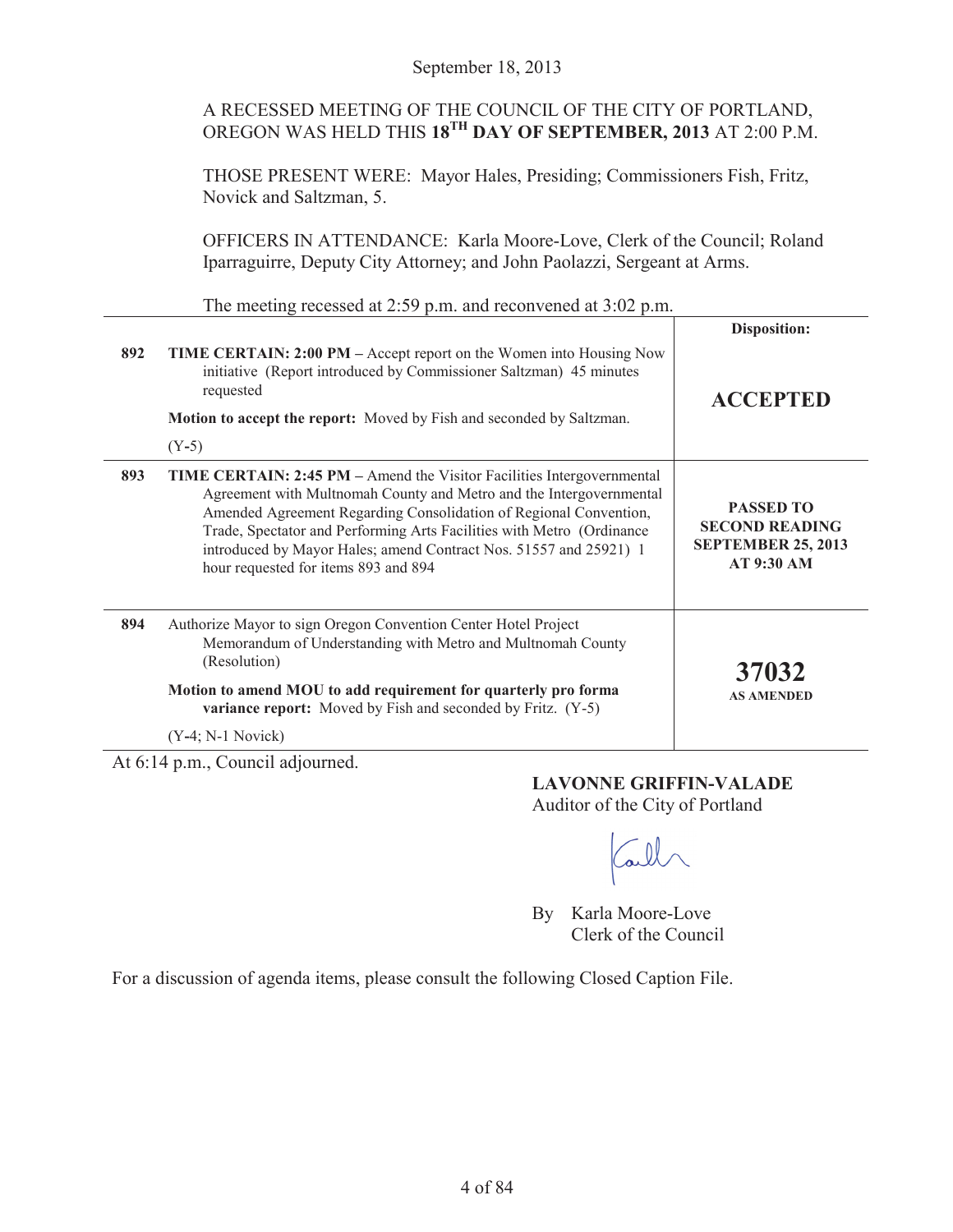## September 18, 2013 **Closed Caption File of Portland City Council Meeting**

This file was produced through the closed captioning process for the televised City Council broadcast and should not be considered a verbatim transcript. Key: **\*\*\*\*\*** means unidentified speaker.

## **SEPTEMBER 18, 2013 9:30 AM**

**Hales:** Good morning, everyone. And welcome to the September 18 meeting of the Portland City Council. Would you please call the roll, Karla.

**Saltzman:** Here. **Novick:** Here. **Fritz:** Here. **Fish:** Here. **Hales:** Here. **Hales:** We are going to start this morning's work with a presentation. There are a lot of threats to the public health and the individual health of our citizens, and one of them is ovarian cancer. We have some activists in our community that have worked very hard on awareness and treatment and research on that deadly disease, and I want to invite Diane O'Connor and anyone else with you to come up and speak to us about this morning, and we also have a proclamation to read. So maybe I will start by reading the proclamation, and then invite you up to follow up. It says: whereas ovarian cancer the fifth leading cause of cancer deaths among women in the United States and whereas when detected early, over 90% of women survive ovarian cancer, but many women will be diagnosed in the late stages of the disease due to lack of awareness of the symptoms and lack of a screening test. And whereas ovarian cancer has symptoms even in its early stages, and women should contact their health care professional if the symptoms are present, if they are new or unusual, if they persist for more than a few weeks. Symptoms like pelvic and abdominal pain, increased abdominal size, bloating, loss of appetite, feeling full quickly. So people who feel the symptoms should contact their doctor and make sure that they are okay. And whereas ovarian cancer awareness month helps increase awareness about the signs and symptoms of ovarian cancer and spotlights the need for continued research to improve prevention, early detection, and treatment, and possible cure. Now, therefore, I, Charlie Hales, Mayor of the City of Portland, Oregon, the City of Roses, do hereby proclaim September 2013 to be ovarian cancer awareness month in Portland, and encourage all residents to observe this month, and to watch for those symptoms. So thank you for being here. Come on up and tell us more about what's going on in the national effort that you are leading. **Diane O'Connor:** Thank you. Good morning.

**Hales:** Actually, sit there so that that way you are on camera. You have to sit facing us because then you are on the camera.

**O'Connor:** Counterintuitive.

**Hales:** Counterintuitive, it is. There is a lot that we do around here that's counterintuitive. [laughter] **O'Connor:** Thank you. Good morning. You will notice that a lot of us are dressed in teal today, and your fine mayor has the teal ribbon on, and that is the color of ovarian cancer. Those of us in the audience are either survivors of ovarian cancer, including myself, or family and friends, or researchers. So, traditionally, September has been declared ovarian cancer national awareness month by the president of the United States, including President Barack Obama whose mother died of ovarian cancer. And I would also like to add that Mayor Hales' lovely wife Nancy's mother also passed away from ovarian cancer. So it's near and dear to their hearts, as well. As the Mayor mentioned, we look upon September as the month to educate women about ovarian cancer and the symptoms. We don't have a screening test. We don't have a mammogram, we don't have colonoscopies, and a lot of women think a pap smear takes care of that, but it does not. That's only for cervical cancer. So it's utmost important that all women are aware of these symptoms and listen to their bodies. And by the way, 90% of women have symptoms when they're diagnosed. It is not a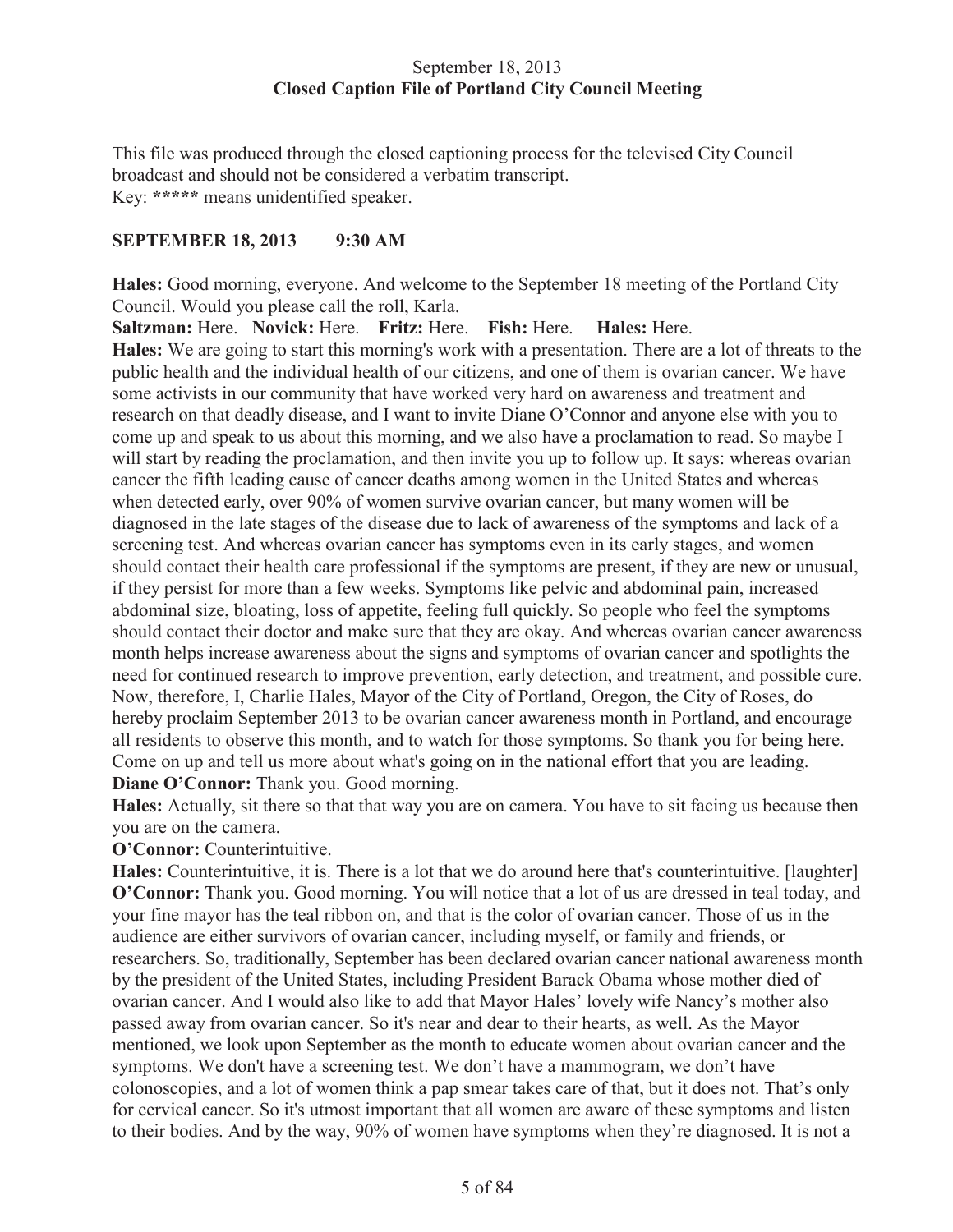silent disease. So, we'll hope also, that you will notice the Morrison Bridge tomorrow night, courtesy the Willamette light brigade. It will be lit up in teal tomorrow night to honor ovarian cancer national awareness month. And we'd especially like to thank our Mayor, actually, he's your mayor, I live in Vancouver, for his commitment to the city of roses. And we would like him to accept a teal rose to add to his collection and thank you for your proclamation, and your dedication to our cause. Thank you.

**Hales:** Thank you, Diane. [applause] Well, Diane, thank you, and all your fellow activists for the work that you put into this issue. I think that people who take on a national cause like this from personal experience and passion can really make difference. And, actually, I had coffee yesterday with the president of OHSU. And we have an amazing research organization here in Portland that's made a lot of progress in cancers of one type or another. So, I think that the fact that you continue to help raise awareness about this disease, about the symptoms, you know, is one more part, I hope, of a successful effort both medically and in the community to make people aware and make people well. So, thanks for everything that you're doing. Thanks for being here this morning. We'll wear it with pride and look forward to the lights tomorrow, thanks for coming. All right, we'll move onto the regular agenda. And we have some folks signed up to testify on communications this morning. **Item 871.**

**Hales:** Lightning, you here? There he is. Good morning. Good morning.

Lightning: Good morning. My name is Lightning. When it comes to reducing homelessness, the harsh reality is one plan just simply does not fit all. Creating a mutual understanding between all parties is essential for reducing homelessness. Creating a balance between the homeless community and the business community is a very complex issue. As we have all seen by the media attention, the current situation in front of City Hall is a great example of just how complex the situation can really be. We must first have a complete understanding from each homeless person where they possibly would like to move. This is imperative to gain cooperation from all parties to ensure things run smoothly. Again, one plan simply does not fit all. Some may desire to move to shelter, apartment, home, hotel, or ultimately, long-term permanent housing. Mayor Charlie Hales has offered financial assistance to numerous nonprofits with the intent of reducing homelessness. Getting the homeless to relocate from the sidewalks and into some form of housing is a great solution for reducing homelessness. In my opinion, I feel some of the nonprofits have not stepped up in assisting the Mayor to ensure a smooth transition from the sidewalks into housing for the homeless in front of City Hall. I would like to see more sidewalk, street outreach by the nonprofits, more face-to-face, and gaining an understanding where the homeless would like to move and get them into some form of housing. Portland Business Alliance, it's interesting your name is often recognized and associated with the homeless by the media. Although the media tends to portray you in a negative manner towards the homeless, which definitely is not to anyone's advantage. In my opinion, Portland Business Alliance should be recognized for improving the lives of the homeless, which in turn, will improve the businesses throughout the city and ultimately, improve the city as a whole, thank you. [applause]

**Hales:** Thank you.

**Item 872.**

**Hales:** Namkisiah, are you here? Okay, we'll see if they get here in time for the end of this. **Item 873.**

**Hales:** Mary, are you here? Okay, we'll see if she comes later.

**Item 874.**

**Hales:** Pickering, is he here? Okay.

**Item 875.**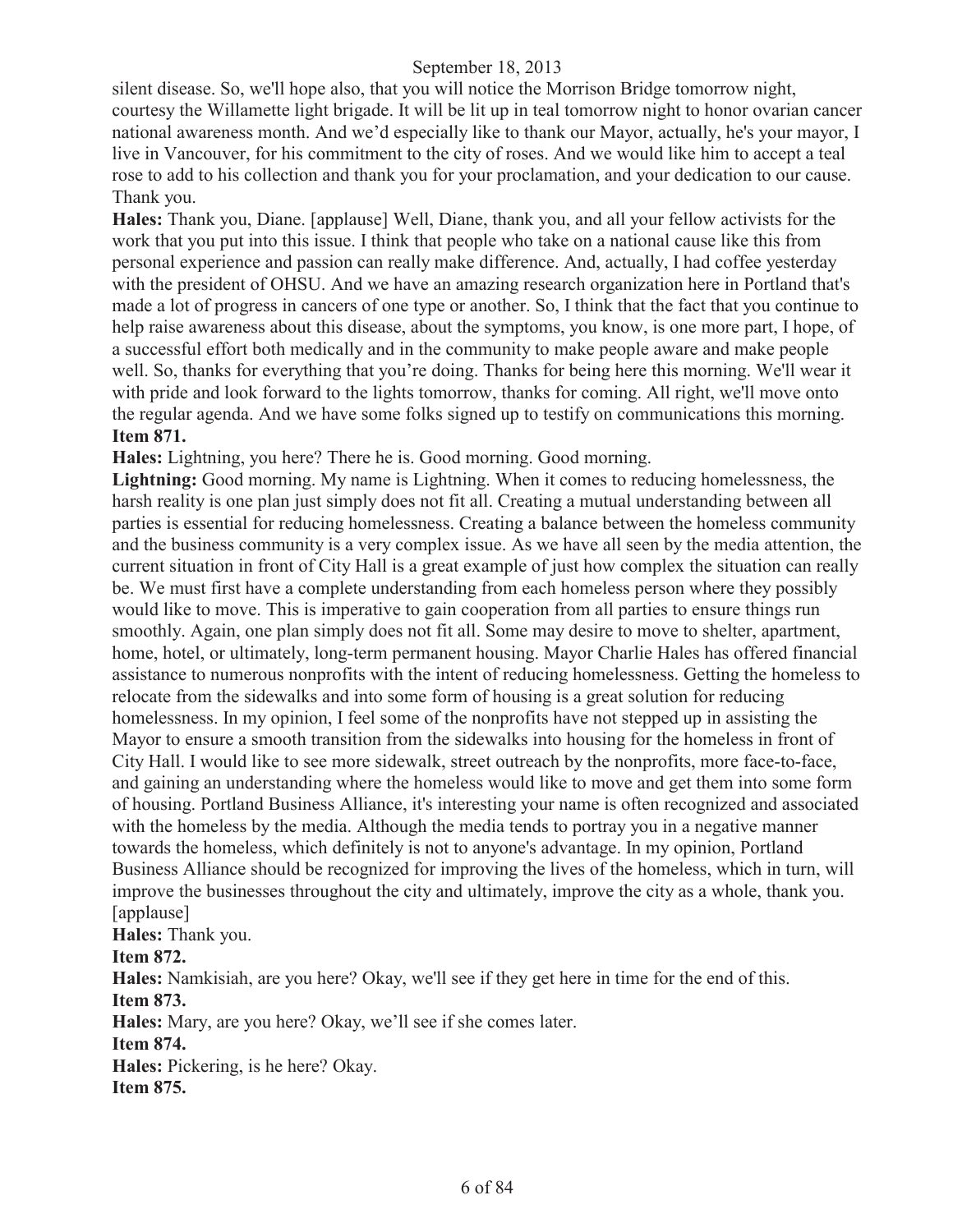**Hales:** Mr. Santana? Oh, there he is. Nope. All right. We'll see if those folks sign up for another day. Now, let's move to consent calendar. I don't believe there've been any requests to remove items from the consent calendar. None here? Okay, then let's take a vote on the consent calendar, please. **Saltzman:** Aye. **Novick:** Aye. **Fritz:** Aye. **Fish:** Aye. **Hales:** Aye.

[gavel pounded]

**Hales:** And time certain.

#### **Item 876.**

**Hales:** Good morning.

**Abby Coppock, Bureau of Internal Business Services:** Good morning. My name is Abby Coppock, and I work on the communications team for the Office of Management and Finance. And I provide staff support to the Technology Oversight Committee, which we commonly refer to as the TOC. The Technology Oversight Committee is made up five citizen members. Colleen Gadbois, Ken Neubauer, Joshua Mitchell, Wilfred Pinfold, and Doretta Schrock. Unfortunately, all of the TOC members had other work commitments today, so none of them could join us for this presentation. I'm going to provide a brief summary of the administrative updates for this quarter, and I'm going to turn it over to Ben Berry, the chief technology officer for the project updates. As brief background, the Technology Oversight Committee was established by the City in the spring of 2011. It is an independent, five-member citizen advisory committee that reviews elected City of Portland technology projects. Projects may be selected for TOC review based on the size of the budget, potential risks, impact to city operations, or community interest. There is a formal intake assessment that both bureau directors and the chief technology officer independently complete that determines whether a project is overseen by the TOC. The TOC's charge as an advisory body is to focus on whether projects are completed on time, within budget, and within the project scope. The quarterly report that we are reviewing today covers committee activity from May to July 2013. And in terms of the administrative updates. The TOC continues to look at methods for identifying problems early and raising the flag when needed. After the last City Council meeting, and the discussion about the city's contracting process, the TOC met with the city's chief procurement officer in May to learn more about how technology contracting is conducted at the city. This resulted in letter of recommendations to the chief administrative officer and City Council that outlined opportunities to improve technology contracting. One of the TOC's recommendations was to create a contract risk assessment tool that makes it easy for the TOC members to see what provisions are included in any contract that is overseen by the TOC. This tool was created this summer and is beginning to be implemented. New projects that join the portfolio for TOC oversight this quarter include the Office 365 implementation, sponsored by the bureau of technology services, and the city risk information solution connection, sponsored by the bureau of internal business services, and the procurement solicitation systems, also sponsored by the bureau of internal business services. There was one project that submitted TOC intake documents and was determined not to warrant TOC oversight, which was the project for construction project management software sponsored by the bureau of environmental services. Before we move onto the project updates, did you have any questions about any of the administrative activities? Great. I will turn it over to Ben Berry for the project updates.

**Ben Berry, Bureau of Technology Services:** Thank you. Good morning, Mr. Mayor, and commissioners. I am going to deliver the Technology Oversight Committee report. I am Ben Berry, and I am the chief technology officer for the City of Portland. I will be covering seven projects this morning. The TOC is currently overseeing some projects in their portfolio, only one project, the bts enterprise technology refresh, is truly in the green. All the others are mostly yellow, with a few areas that are trending in the red. And the first one for review is the information technology advancement project for itap. This is with the bureau of development services. The project has many expectations in its current phase, but the TOC continues to monitor their initial concerns regarding timeline and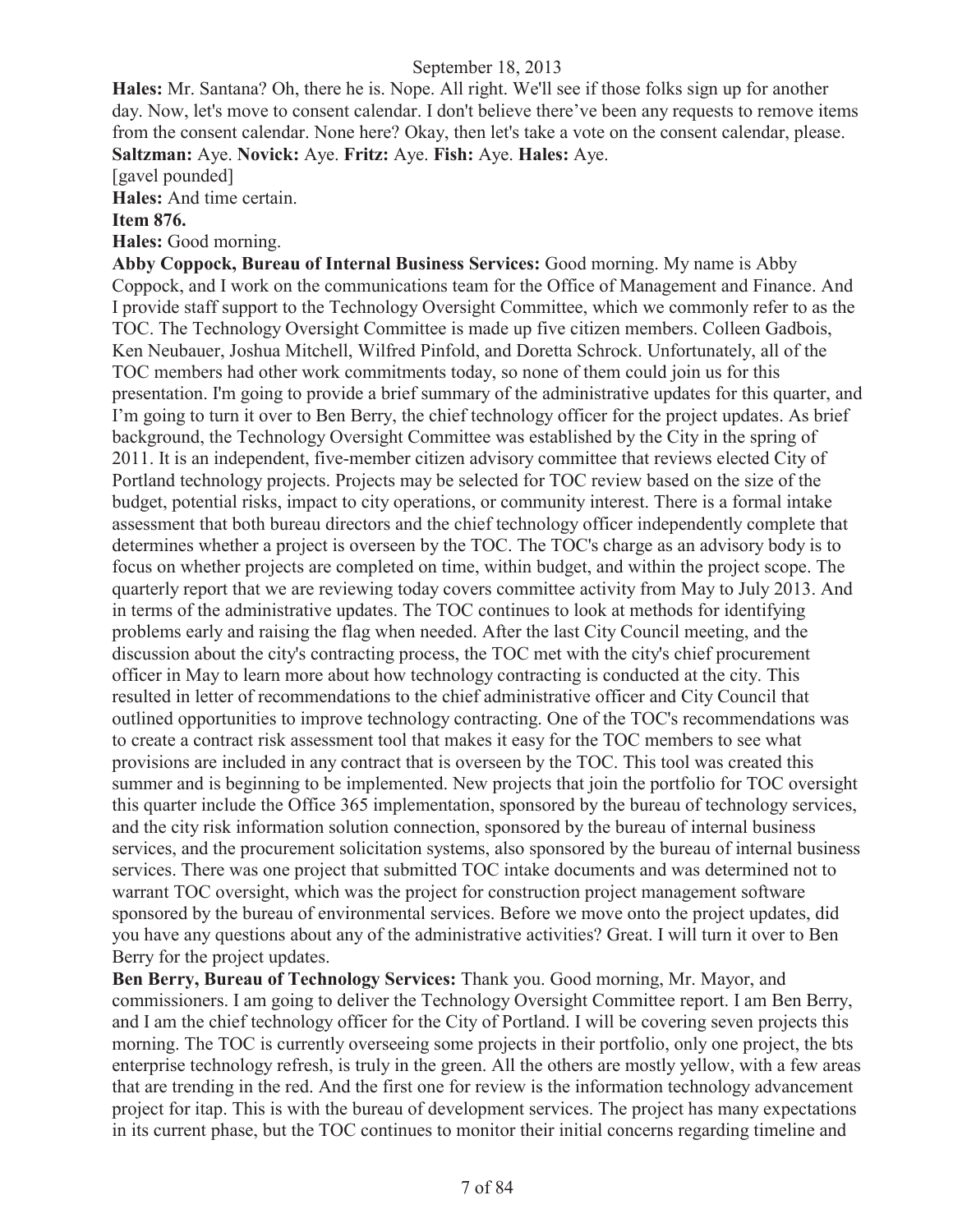total cost. During this reporting period, the QA felt good about the project's progress and contract negotiations, but the TOC rated everything yellow to stay vigilant to potential unknown risks or conditions that may not have surfaced yet. We know that in August, the TOC meeting, that both were increasingly concerned about both timeline and budget. Reds were starting to show up in the overall assessment. Pushing for a detailed project plan, QA has pushed for a detailed project plan, which will in face allow us to have that plan before the end December of this year. The estimated overall cost of the projects have increased slightly from \$11.2 million to \$11.8 million since the last quarter report. Reflecting the cost of hiring a professional project manager and an additional parttime subject matter expert. Now, what I am going to also do is give the summary of the critical path chart for QA. It was read for schedule. It was also read for TOC in August. So, we are beginning to bring forth, beyond just the July quarterly report, we are bringing in the most recent into August as well. The budget is going yellow for QA and yellow for TOC, and the scope is going yellow for QA and also TOC.

**Hales:** Ben, refresh us, and also for anyone that's listening what are those red, yellow, green, ratings from, either the TOC or the QA--

**Berry:** The red means intervention is required by the team and the bureau director. And yellow is to be aware, there are issues that should be looked at. And green, everything is fine.

**Hales:** So red means intervention required, serious concerns, don't wait to let this develop further? **Berry:** Exactly.

**Hales:** Okay.

**Saltzman:** Ben, you said the itap project we see yellows for June and July but you're for August it was -- we don't have August here? But for August, red?

**Berry:** For the most recent score, the TOC is showing for itap, red for schedule, yellow for budget, yellow for scope.

**Coppock:** I would also interject that we just got the September QA reports, and that's actually trending back to yellow.

**Fritz:** Because we took action on the itap project at development services and agreed that the time line would be extended. However, since it's a maximum price contract, the cost doesn't increase. **Berry:** And you will tend to see with long lasting projects, some movement up and down. The critical piece is as we get towards the end of the project, we have got to stay in that green area for meeting those deliverable dates. Next project is the water bureau, from the water bureau and revenue bureau's monthly billing statements for water. Despite earlier delays with the vendor, the TOC feels that project is more stable and on a track for a cutover in October, 2013. And both the timeline and budget metrics are trending up this quarter. The meeting with Cayenta, the vendor, and its leadership earlier this spring was a turning point for this project. Cayenta has been able to fix issues as they arise now. They are scheduled for a go-live October 4th billing cycle.

Fish: Ben, just a comment. The mayor and I have been engaging our local utilities to get some advice as to how we might manage our utilities better. And we've received some interesting feedback about concepts like benchmarking and how you might do it. We have also some feedback about our billing system and some lessons that they have learned. It might be, I think, valuable to arrange a meeting with the folks that we're dealing with, that's the leadership of the utilities that are directly engaged in these issues, with your committee. Bounce some ideas off. But they are enormously helpful to us in thinking anew about how we manage our utilities, and I think we may want to bring them to the table to get some advice on these issues.

**Berry:** Thank you, commissioner. And I will do a follow-up with you after this to get the contact information.

**Fish:** Thank you. And I would like to join you at that meeting.

**Berry:** On the critical score pad for this, the QA is no longer with the project, as we have reported in the past. TOC's report for July was yellow for schedule, yellow for budget, and green for scope.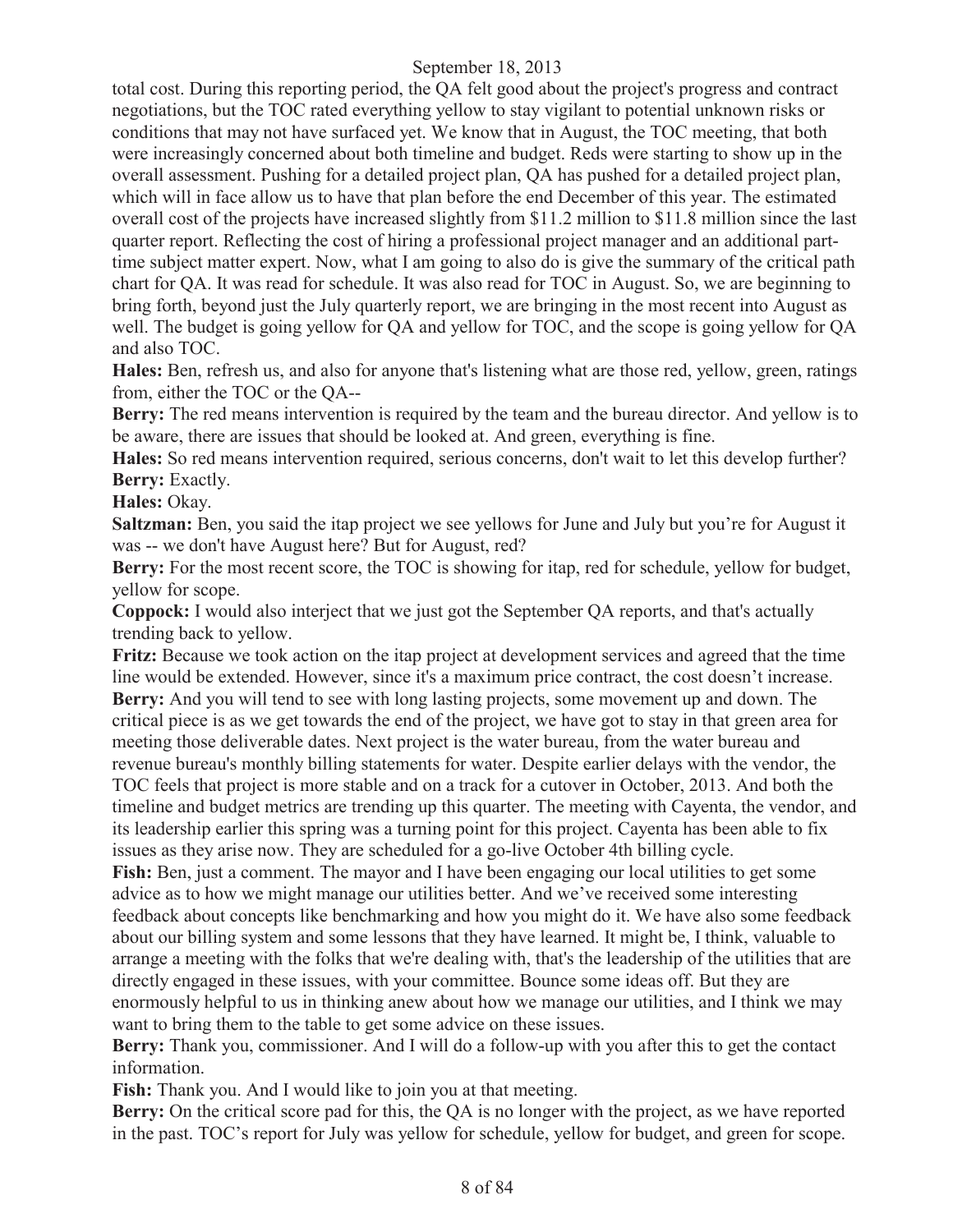However, in the latest meeting that we have had just recently, those indicators are all trending in the green at this point for the cutover in October. Next project, enterprise network technology refresh. Project is meeting expectations, the project is on schedule, and the budget, under budget. The majority of the project is a routine migration with the most risk in the early phases of the project such as billing the core and the city migrations. The TOC agreed to provide oversight for the first three milestones, which are all mostly complete at this point. They are all showing green for both QA and TOC. Affordable housing software is the next project, with the Portland housing bureau. The TOC has concerns with lingering delays on this project. The original time line was for October 2012, nearly a year ago. Their scheduled for the September 1 cutover was missed again. The TOC has a low confidence in this deadline given the project's history. With the vendor hds having glitches in their software, the cutover has just recently been delayed once again. If the project continues to delay the old system, midas, which is out of the Portland Development Commission, becomes unsupportable in December of 2013, which uses the old windows xp operating system. The QA contract was completed in December of 2012 when the project was expected to finish. The TOC has recommended reengaging the QA firm, especially for the post-implementation review. And most recently, we have had a letter constructed that will come out from the city attorney's office now, reminding the vendor of its requirements for this project and asking for completion of the work. Questions on that one? The score, the score pad for this one, both QA and TOC show red in schedule. Both QA and TOC show yellow and yellow for budget, and the scope was yellow and yellow for QA and TOC. We have had a more recent update from the TOC, I believe they're red for schedule. Let me do one more checking here for the housing. Yes, red for schedule. Yellow for budget. And green for scope. That's the most recent one as of August.

**Saltzman:** So Ben, is it your office that will reengage a quality assurance consultant for this project?

**Berry:** It's the bureau that is reengaging the OA vendor and may have made strides to do so. **Saltzman:** That's in process then?

# **Berry:** Yes.

**Coppock:** Their plan is to get QA onboard in October.

**Berry:** Next project is to city risk information systems connection, it's called RISC. This is with the bureau of internal business services. The TOC is concerned about the project time line, and the impact of delays. The September 2013 deadline is not going to be met, but it seems like the revised December 2013 time line still has low confidence in being met by the project team. The project is working on completion of four sap interfaces. Both the enterprise business solutions group and the bureau of technology services staff resources are currently under heavy workload with competing time demands. The interface functionality and development is taking longer than planned. If the project is not completed by the end of 2013, a large expense could be incurred to support the current RISC system of the windows operating system xp computers, which is being driven by the office 365 project. As you may know, we are to be off of the older operating xp operating system by December 31. If we are not off by bureaus, then they will not be able to connect their PCs to the enterprise network, because there's no longer virus patches coming from Microsoft for xp. Therefore, they will have to have two PCs on the desk, one for an xp box not connected to the enterprise network, and the other with the windows 7, which is connected, adding the extra cost. During the quarter, TOC rated the timeline as red, but the budget is also seeing red in most recent August reports. The more delays, the more staff time is being spent on this project, including costs for the outside project manager. The last QA report on this, that was just received, was red for schedule, red for budget, and yellow for scope. It's too early for the TOC -- oh, actually, TOC concurred with those scores in the most recent meeting that we had this week. Questions on the RISC project?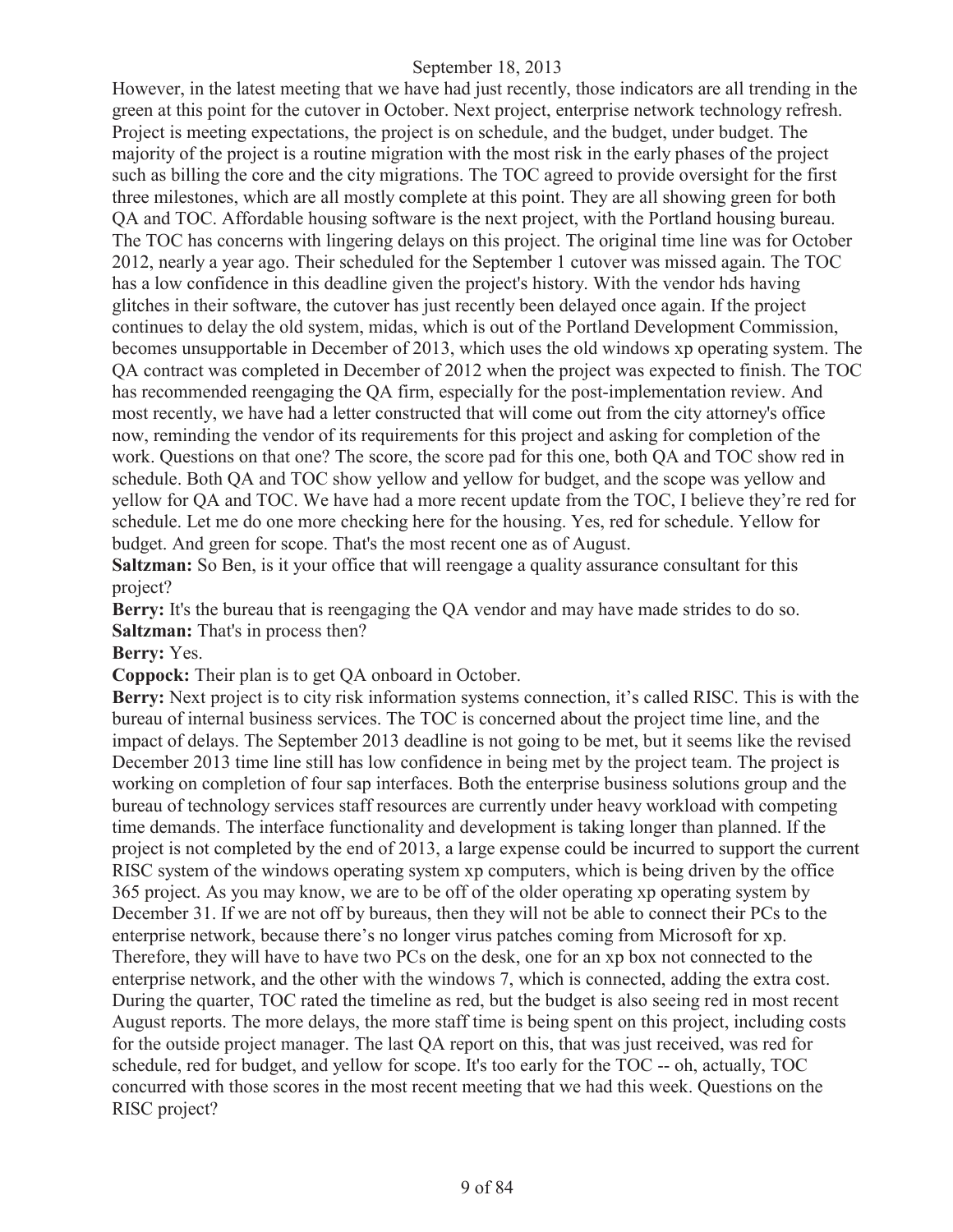**Saltzman:** So the -- if I'm reading the color-coded chart right, the confidence level has gone from high to low?

**Berry:** Very much so. Due to not being able to make their first cutover and we're not thinking they are going to make the second one, based on schedule. I believe the requirements of this project were defined initially, but as they got into more development of the effort, those requirements grew to the point where they had to send requirements to their vendor for development. And now the vendor, who is developing applications, is kind of backed up with all these requirements that took so long to evolve. And so that's why they are thinking that they are going to miss that -- the target didn't make the December date but TOC believes they'll miss it.

**Saltzman:** So, are we imposing, I don't know if imposing is the right word, but are we asking requirements of the software that are not what the software is sort off-the-shelf designed to do? Is that part of the problem?

**Berry:** Well, this is a cloud-based application that is being developed on behalf of the city, but it's also being used by other customers. So, that's the dilemma you get into. Certain requirements that we already had defined and then redefined, the vendor is having to take that into consideration as they develop. And so, because it took so long to get some of these requirements to the vendor, they are saying they are backed up to get back the code for the system. So, it's kind of a two-way cause and effect on this application, Commissioner.

**Saltzman:** And so, the current timeline for the cutover at the end of the--

**Berry:** The current target is December 16. But, there is low -- we don't think they are going to make that date.

**Hales:** And what happens?

**Berry:** Which could go into January and then that will impose that two PC on the desk scenario until they deliver the new system for just the windows 7 operating system.

**Hales:** So we're at risk for that in two cases, the windows cutover date.

**Berry:** The city will make the windows 7 cutover date but this particular bureau may end up having two devices on their desk. Until resolution of the application. Procurement [inaudible] system, this is with the bureau of internal business services. This project is currently meeting expectations. The TOC has not discussed the project beyond its initial project introduction. The TOC will more closely monitor the project once it finishes the process mapping phase and enters the system solicitation and implementation phase. This is a brand new project that the TOC will just be overseeing. That is the report for today. It encompasses May through July, but we were attempting to bring in additional information, not holding just to the quarter report, but as we see things in August and September, we'll give more information just like we did today. That's going to be strategy going forward. We would rather you have the most just in time information in which to hear the report.

**Hales:** Further questions for Ben or Abby?

**Saltzman:** So, when I met with you, you showed me a one-page document that maybe that's what you were referring to, Abby, as the risk assessment tool --

**Coppock:** Yeah --

**Saltzman:** The series of questions that all -- that should be answered, and the commissioner in charge should know those questions, have been answered or, or be prepared to explain why they are not answered. I guess, my request would be that that risk assessment tool be part any council document that comes to us for approval of a contract so that we can see the risk assessment tool and understand if things are being waived, and we can ask, ask why, if those are. So, that is my request. **Berry:** We can certainly to that, Commissioner.

**Coppock:** Right now, this is only being used for TOC projects. So, for the seven projects that are under the TOC. It might be a larger question if you want that to be for other technology projects.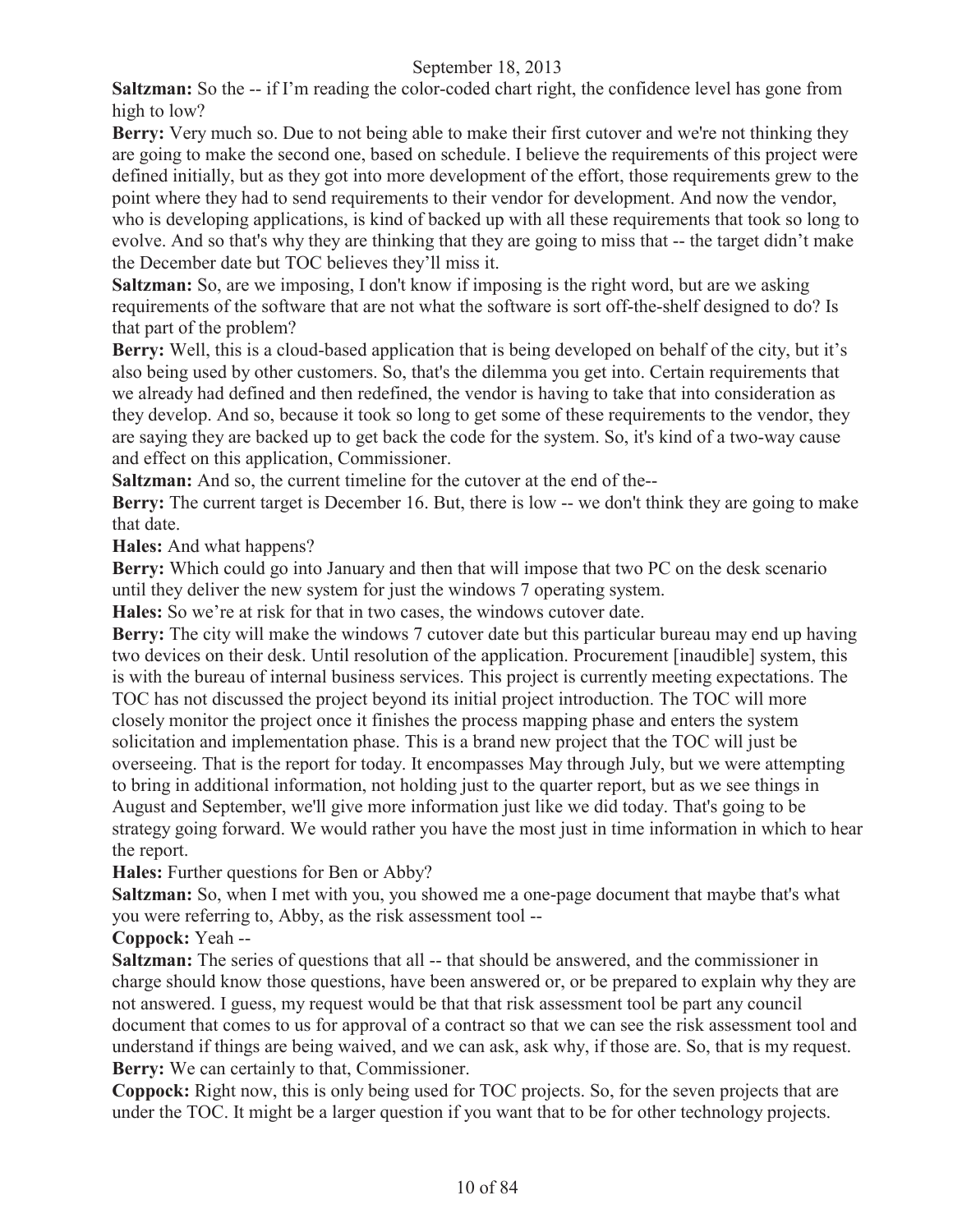**Hales:** Why not? I think it's a good suggestion, why not have the same questions asked regardless of the scope and size. I mean --

**Berry:** Where there are IT contracts.

**Hales:** Yeah, so I mean -- right.

**Fritz:** At that stage would that be presented? Before its bid or when we decide to do the project? **Coppock:** When we designed this, it was with the intent during contract negotiations. And this was more just for the TOC purposes to really -- when you are reading through the contract, it's so big and convoluted, and they didn't have time to really easily assess what's actually in here in terms of vendor and accountability and protections. So, this is kind a little cheat sheet that helped the TOC and the bureau director really see this is what's in this contract.

**Hales:** Contacts come to Council, so it could come then.

**Fritz:** But sometimes we authorize procurement to actually execute, to decide and execute the contract. Do they come back to us after they've made that choice?

**Berry:** Well, I think, if we are referring to this form, this is one of the initial forms we'll work with the bureau and making sure that they have an answer, yes or no, on some of these contract requirements. We can -- if there is no's on the form we would plan to meet with the bureau project team and/or director. And we can also give you the updates as a part projects that we report on from a TOC basis that have the form. But, I am also hearing that you want this form for any IT contract the city is undergoing, is that the case?

**Hales:** That's a good idea. If it's practicable, I think it's a good idea.

**Saltzman:** As we approve a contract.

**Berry:** Oh, as you approve a contract.

**Saltzman:** As we consider it, no later than that, I would say.

**Berry:** So we can go back and talk with the chief procurement officer, who would be presenting those contracts, and see what the approach and protocol strategy would be for that.

**Hales:** Good. Other questions for the team? And is there anyone else signed up on this? **Moore-Love:** Yes, three people signed up.

**Novick:** Actually, Mr. Mayor, can I ask one question? Ben, on the RISC project, I know you said EBS and BTS staff resources working on the sap interfaces are under a heavy workload with competing demands. And then you say if this project is not completed but then end of 2013 we could incur significant costs. I mean, I just want to make sure that you have the ability to allocate staff resources in such a way as to minimize our exposure to additional costs. That if you have competing demands on your staff, you have the ability to shift them around, in the most advantageous way.

Berry: Commissioner Novick, this is always a balancing act when you have got competing projects, and resources, responding to the projects. I did talk to the project manager this morning. Actually, the EBS manager, Rick Schulte, this morning. He did tell me that he had about three weeks between now and the next, actually the next three weeks, in which to do actually do work on the RISC project should the vendor supply them with code. So that's going to help us. Any time that we have windows opportunity like that we will certainly apply them, and Rick's team is the one that's responsible for working with the vendor on this kind of constraint around the hours. So we do have the luxury of a three week window in which to get the work done prior to that December 16 cutover date that's been planned.

**Novick:** I also just want to say that generally speaking, if you find that a lack of staff resources is resulting -- is costing us more money than, than we were saving by having fewer staff, then that's something that we should know and please keep us apprised of that. **Berry:** I can do that.

**Hales:** Questions for Ben or Abby? Thanks very much. Remember that we want testimony on this item, so if you are signed up to testify on this item, it's about the technology report.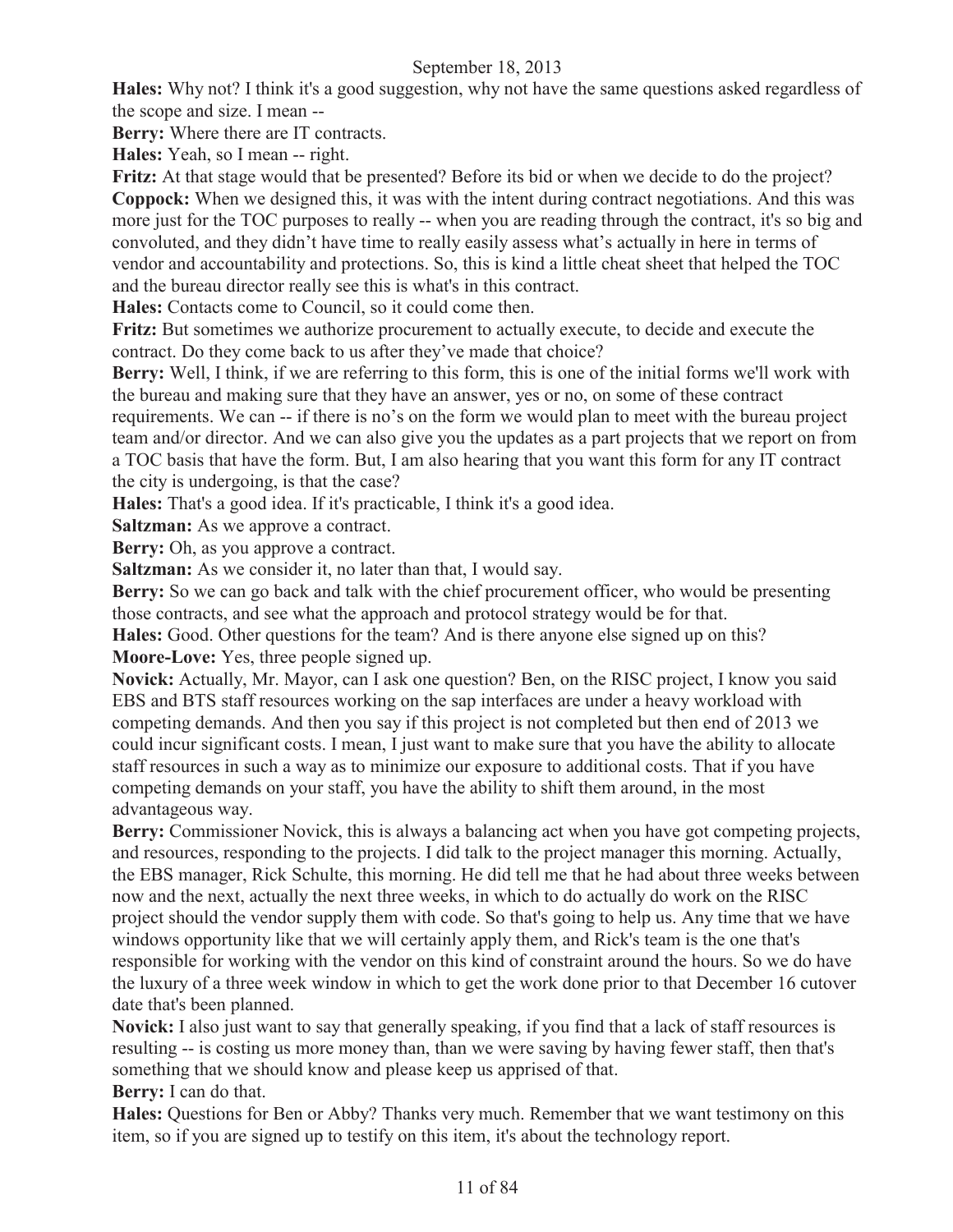**Moore-Love:** Those three people were Ivan Scharbrough, Charles Johnson, and Joe Walsh. **Hales:** Good morning. Come on up. About this subject. Not any subject, but this particular report. That's the way it works.

**Ivan Scharbrough:** I was told we could talk about whatever we wanted here.

**Hales:** But that's for what we just at the front end of the council session. So you have to sign up in advance for that.

**Scharbrough:** I have an issue so pressing that I couldn't wait until next week.

**Hales:** You should come up to my office and talk to my staff but don't try to inject that please into this discussion of these particular items because we need to get through the list.

**Scharbrough:** Ok. I can tell you what I have to say about the technology thing -- it's just--**Hales:** Put your name in the record first.

**Scharbrough:** My name is Ivan Scharbrough, and I recently learned that, I guess, the world health organization admitted to the public in 2011 that wi-fi causes DNA damage that will affect our great, great, great grandchildren. To say the technology review boards take that into consideration, and moving it from the schools and whatnot. Cell phones as well. And the other thing I have to say about that is just that a lot of problems and meetings and wasted time and energy could be saved if you switched over to linux, [inaudible] continuing to deal with Windows, which is probably a money thing, but linux is so much simpler, there is no updating or any kind of weirdness, just straight out, so that's all I have to say.

**Hales:** Thanks very much. Good morning, Charles. Oh, Joe. Go ahead.

**Joe Walsh:** You want me to go first? My name is Joe Walsh, I represent individuals for justice. We're going to take the position and ask you to refuse to accept this report. Based on this concept, the report is very complex. As we were sitting here we were trying to follow it and it seems to me that, there would be an easier way to do this if, on the screen, you have slides showing what you guys are looking at, and the report. So, when start talking about yellows and reds and oranges, everybody gets confused, and then you start throwing in figures and different departments, and nobody knows what you are talking about. Now, we are activists, and we have some ability to look this stuff up. So, we don't come totally unprepared. But, I have to tell you, in the middle of the presentation I was totally confused. So, I'm asking you to tell your staff to go back and do something to raise your grade level from just above F in transparency. And the way that you could do that, is when someone presents something, they have slides, like private industry does all the time. They don't come here unprepared. As far as I'm concerned, this administrative officer came to you unprepared, because he just gave you a lot of googly guck, and you sat there and looked at the, at the report, and said oh, okay. The people at home that are watching this and the people in this audience -- and I asked a couple of them, do you understand what these guys are saying and they said no. And, and I didn't understand it, either. And I think that I'm a little bit more advised on what's going on with this City Council than most people, and if I don't get, it you have got problem. And that's what I'm saying to you. You have to go back to your staff, and say, you have to present a report that when you finish, everybody says, I understand that. I may not agree with it, but at least I know what they are talking about. Thank you.

**Hales:** Thanks. Good morning, Charles.

**Charles Johnson:** Thank you, Mr. Walsh. I am Charles Johnson. There is, of course, a link to pdf for this item 876, and it does look like gobbledygook, but I think that even Mr. Berry would agree the professionalism of the technology office would be better if he had time to bring along a PowerPoint and to put these graphics up for the public to see on the larger monitor. Three minutes isn't really enough for a comprehensive response. Two things, I think, we wanted to look at is, one of the projects is talking about moving to a famous magic buzzword of the day, cloud-based services. Cloud-based services are services you can't get to when your connection fails. So, right now, I don't know where our [inaudible] RISC is hosted, but, one thing that I'll be following up with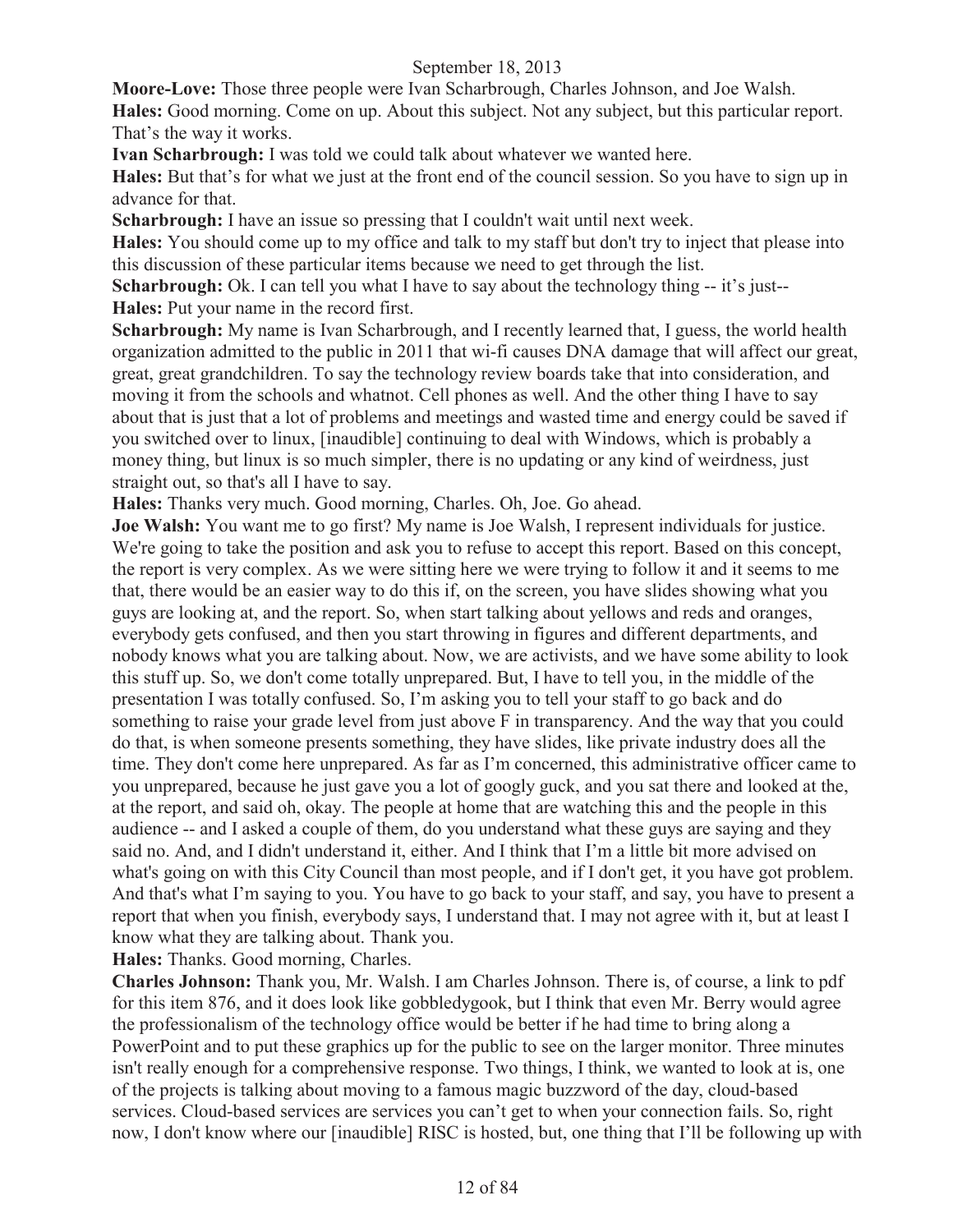Mr. Berry is that the city wants to know that its connection uptime is related to cost covering incentives. If a line is cut or there is a connection failure, you either want to get to pay less to whoever your service provider is, or you want them to cover the expense of an interim connection. The slight increase on the -- I think 11.3 million to 11.8 million part of that was hiring a project manager. I know that was a complex decision that was sort of a discovery of the fact that, oops, we did not have a project manager in time, so to get things under control, we are going to hire who we should have hired before. And, instead of going into all seven of these -- oh, we also have the sad situation of, what project has the worst track record? Can you remember? Out of the seven? I will remind you, it is the affordable housing project with the Portland housing bureau. What a coincidence and what that says about the priorities of the City of Portland. So, I'll also be talking to the new housing commissioner. I do want to thank the office of technology services because even though they didn't do two-sided printing, not two-sided printing is a small issue, they did give me the list of the neighborhood people for the pearl district so that we would know that along with Patricia Gardner, and pattyg57@gmail.com, will be dealing with jasmine, bruce, bob, and bill on some other issues. Thank you for your time gentleman. And, lady. [applause]

**Hales:** Thank you very much. Anyone else signed up?

**Moore-Love:** That's all who signed up.

#### **Hales:** Ok.

**Crystal Elinski:** I would like to.

**Hales:** On this item? Okay, come on up.

**Crystal Elinski:** Hello Commissioners, my name is Crystal Elinski and I represent 10,000 people, citizens, and people interested in what goes on in our city hall. The whole time that last item, agenda item, was going on I was thinking, this is the video of -- I am going to send to my friends and family around the world as the epitome of what goes on. And I applaud you for asking questions and looking into it. I don't want to take up the time that we need to start working on this issue. Working on this issue, so, yeah., so, as -- I guess I'm really put off when I ask direct questions of my representatives, and offices here in city hall, and I get back garbledeegook. Whether it's in the council chambers or in a letter from your staff people, or even in a silly little put-off session. I feel like you are not coming -- you are not being open, not just you, but, these offices, we're not communicating and our city is falling apart. We need to fix the infrastructure, we need to get the services, and we need to think about the future generations. And we're just working for profits all the time. Which, obviously, are not working because we're losing money as we fail on, on, you know -- yeah, well, again, thank you. And, have a good day.

**Hales:** Thank you. [applause]

**Veronica Bernier:** Gracious good morning out there in tv land, this is veronica, I used to work at channel 7. So, you know where we're coming from. Anyway I just wanted to let you know that was then. This is now. Ok. Portland is different than any other city. It's very different, and there is two rivers running through it, which make it a real, real nice island. I call it an island in the sun. It's beautiful. We have more technology here than, than anyone could see, and the police technology is on the top, the cutting edge, all of the cities that I can think of, they really are smart. There is just one tiny little problem out there with regard to what we're talking about here. I have great fears that, that at some point in time, we're going to have a power failure here that's going to blow the circuits everywhere. And without that power, if we have the grid failure, we're going to be in deep trouble. The people who can think on their feet will survive. And this is no joke. It's happened before in the 1960s and the 1970s, and if you were in New York during the blackout you know that that's, nine months later there was a lot of babies born. And, anyway, you understand what I'm saying. We cannot do a failure analysis of a project that is not finished. There's many on the burner and they are all worthy, and if they are funded by the city, I am sure that they are fine. The point of the matter is, once it gets going, watch it. At my school, Portland State, they have removed a huge chunk of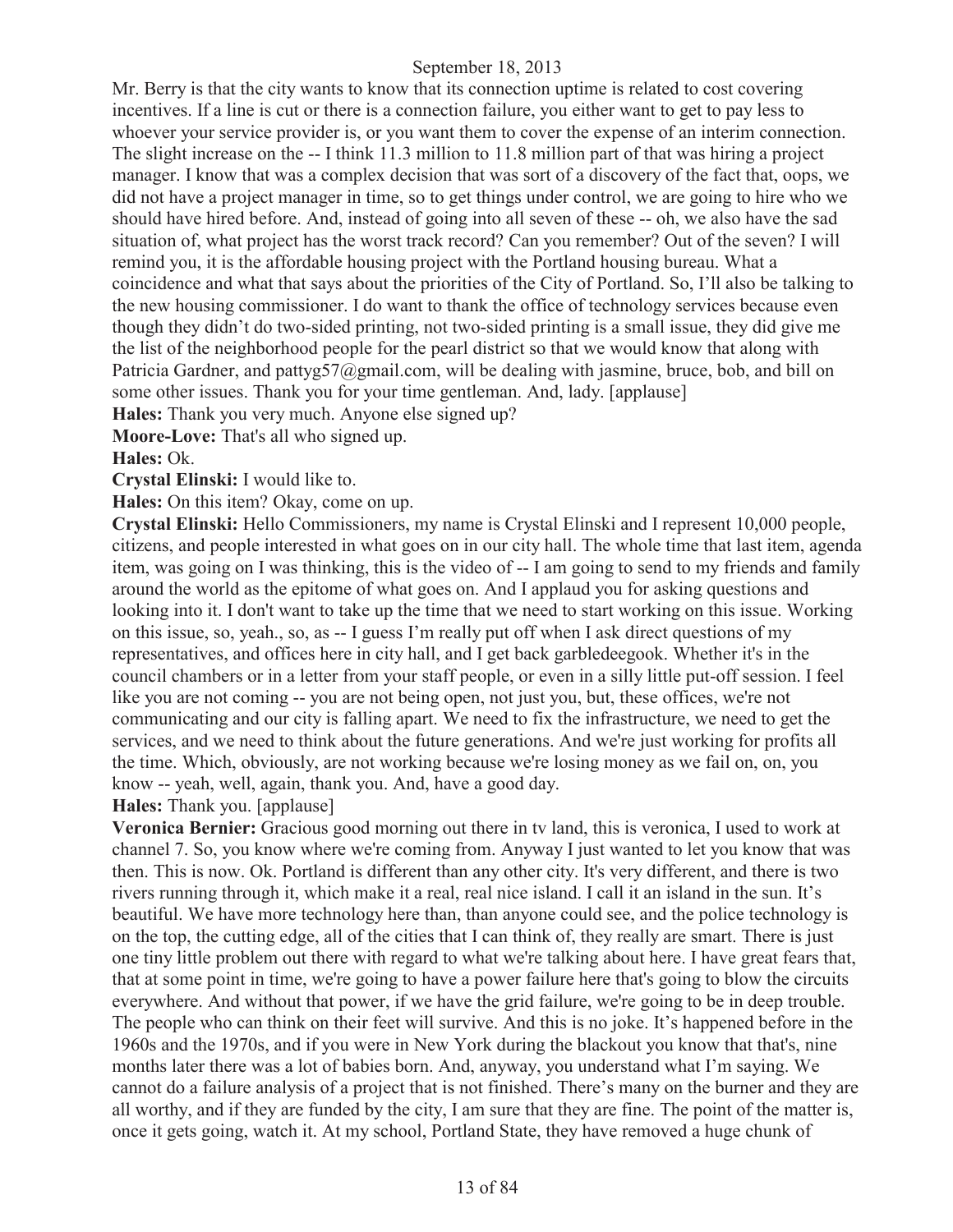Lincoln Hall. We were set to do a little light comedy and, and the -- well, it's a musical, a little light musical. It's west side story, been done before, and I can sing the lead to it but I probably wouldn't, but that's what we are scheduled to do. Now, there is a big chunk, they've glitched us again, there's no way to get around it. But anyway this has absolutely nothing to do with what you're talking about but I wanted to put something in the works about it. We all love Lincoln. We sang there. I sang, and during the [inaudible] everybody went up and out a bit. But, you know, everything is worthwhile in this city and we have to preserve it, work to preserve it every day. It means taking walks and finding out it's the people, the people connection that does it.

**Fish:** Veronica, can I respond to one thing you said. You raised a wonderful point about what happens if there is a blackout with our technology.

**Bernier:** Oh, yeah. Definitely.

**Fish:** And I wanted to tell you. I'm the new water bureau commissioner so recently I went to a secure site to look at our operations center.

**Bernier:** Bull Run, yeah.

**Fish:** Well, this is the center that has the computers that run the entire system. So it has everything. And it, and it's a technological marvel but I asked the same question, what happens if there is a power interruption, and --

**Bernier:** Yes, or an earthquake.

**Fish:** Or an earthquake.

**Bernier:** Always prepare for a huge disaster.

**Fish:** So, number one, we're in a building that's earthquake-proof to the highest standards. Number two, we have a backup generator, and I say what if it fails. And number three, it's -- they have a battery setup so that the thing is always running on batteries so there is no such thing on this system as an interruption of power because we ran a battery backup simultaneously with power, and have a backup generator. Now, I'm sure that there is levels of redundancies to consider but that's a great question. You think, if you --

**Bernier:** Well, I worry about the firehouses, too. Fires and floods, total disaster. But you are right. And, at the same time, natural disasters always happen, it's not the people from up making the problem but the people down here that are shaking things up and doing substandard work. And that's why we have the better business bureau here. And that's why we have the board of permit appeals. I found a house out there on my walk that is divided evenly and a rather wonderful invention, right down the middle. And, the bathroom is here, and this couch on the right side and the left side is the other side of the flat. No workers' permit, nothing, they guy didn't bother to file a permit because he doesn't speak English enough. Now, isn't that interesting? Exposed beams and everything. So, stuff happens. We have to be on guard. Go around the blocks and look at them, and we like the technology, we love Intel. They are on the cutting edge. But we don't want to do a failure analysis of the system without looking at it, a bit better. Ok. Thanks.

**Hales:** Thanks very much. [applause]

**Hales:** Further council discussion? Any further questions? A motion to accept the report? **Fish:** Motion to accept.

**Saltzman:** A second.

**Hales:** Roll call.

#### **Item 876 roll call.**

**Saltzman:** First of all, I want to thank first all, the five citizens who comprised the Technology Oversight Committee for the hard work that they do. And the purpose of the Technology Oversight Committee and the quarterly report to council is to provide the members of the council and the public transparency about where we are and honesty about where we are with information technology projects, which can often, as I have said in the past, they can come back to bite us, and this is a way to prevent that from happening. And so I appreciate the committee's report and, and the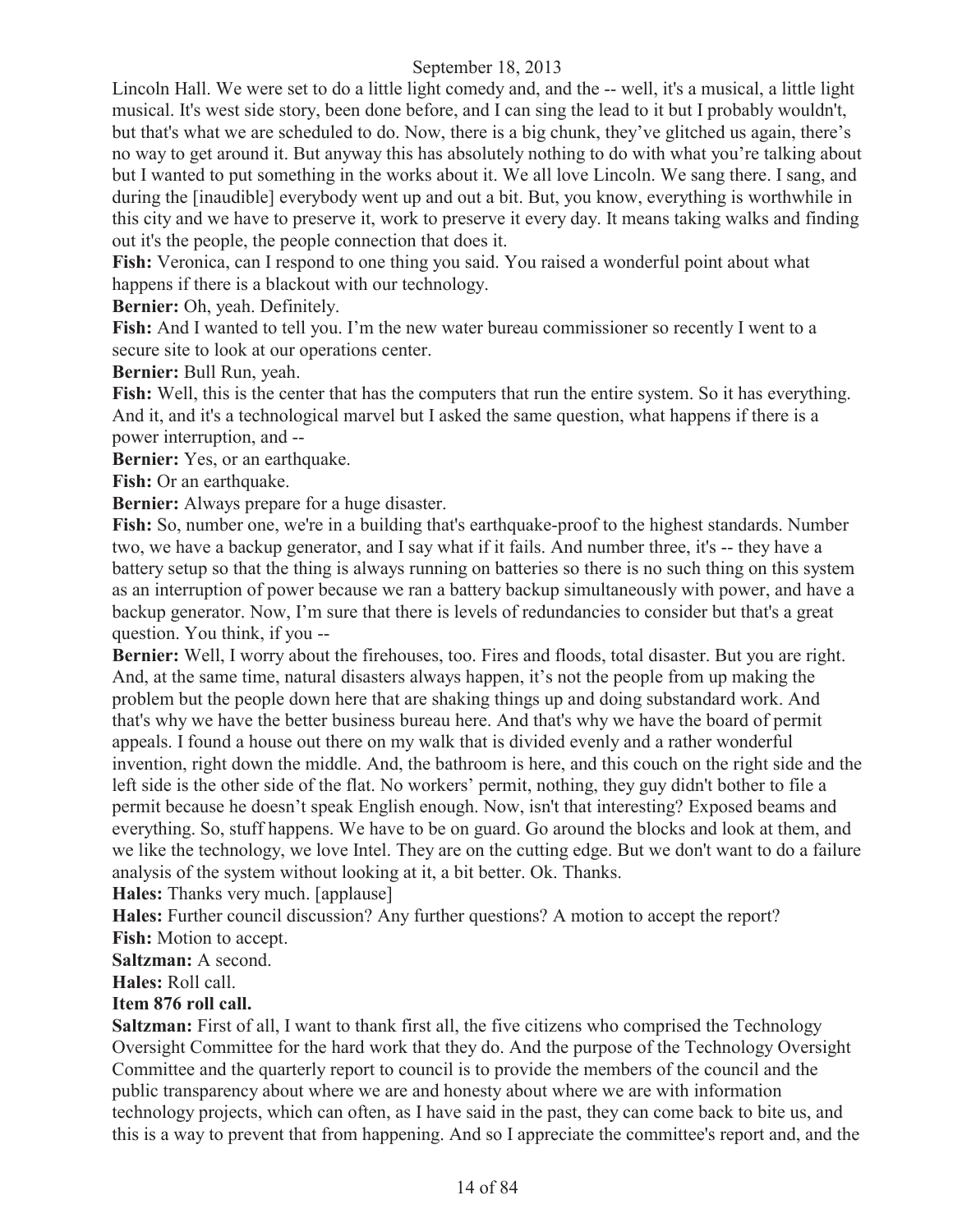staff's report and look forward to having that risk assessment tool, any questions raised by that, accompanying future contract documents, at a minimum. We could see them sooner but, no later than when council has to approve them. And, I do agree with Mr. Walsh, I think our future presentation should have a PowerPoint, so that the public, who is here, and hasn't looked at the agenda ahead of time, can see the color coding and the concerns on the screen at the same time this is being presented. So I think that's a good idea. And thank you again, pleased to vote aye. **Novick:** I also want to thank the members of the Technology Oversight Committee, and to thank Ben for what I thought was a very clear, although in some cases worrisome, presentation. And, I just want to the extent that the failures of contractors are going to cost us money, I hope that the city attorney is prepared to go after them for recompense. To the extent that we have competing demands on staff, are causing problems, I want us to keep track of that and make sure that as we go into the next budget process that we take that into account and see if there are areas where we need to shore you up. So, thank you for what I thought was a very clear, although sometimes disturbing report, and I vote aye.

**Fritz:** Well, thank you both for the briefing in my office and for the presentation today. I agree that having -- the purpose of having this presentation is to expand the knowledge of the citizenry and to make things clearer and more open and transparent. So having more of the visual presentation that we were provided would, obviously, support that goal. The important thing, though, is these five citizens who are delving into this on regular basis, getting all of the information, and doing the analysis for the general public as well as for the council with that independent oversight. And I particular thank Doretta Schrock, who my assigned person on that committee. We had a citizen committee oversight for the computer implementation at the bureau of environmental—of emergency communications before Commissioner Saltzman was the great impetus for forming this committee. And it was enormous helpful in tracking. I'm finding the reports very helpful, with the information technology program at the bureau of development services, and so was pleased to see the analysis on that, moving the implementation date out a bit also has the advantage implementing it at the slowest time of the season, of the construction season rather than the beginning, at the height it. So that has multiple benefits. It does requires the staff to be working on the project for longer, so the internal costs are higher. But as I mentioned, the cost of the contract with the external parties will not be going up. So, I will continue to be monitoring these and getting the reports on a monthly basis, and I appreciate knowing there is so many eyes on the projects. Because frankly I'm not an expert in technology, and I am glad to know that there are citizens and staff who are tracking and then giving me the report. Thank you very much. Aye.

**Fish:** Well, I, too, want to thank the staff for an excellent job. Just three quick points. In addition to a PowerPoint, I hope we also have a paper product to hand out. Some of us with eyes that are declining don't work as well with PowerPoints, and it's easier to have something in hand so I hope people have the option. Second, this technology oversight process represents a sea change from how we dealt with technology even during my five years. So, I want to thank Dan again for having the idea, and I think that the leadership turnover over last year really vindicates why we are doing this. Dan is the third housing commissioner since January 1st. I'm the fourth water bureau commissioner in charge since Thanksgiving. That's a lot of change in leadership. And it makes it even more difficult to manage complex technology projects when you have that much turnover at the leadership level. So, I think it further vindicates the rational for doing this, to make sure that we have a consistent process of providing oversight regardless of who is the director or the commissioner in charge, so it falls to the Council to monitor the technology and protect taxpayers. So, again, Dan, this was very good idea and I think it continues to bear fruit. And, as much heartburn as these reports give us from time to time, to me, that's an example how we are being transparent and not sugar-coating the problems that are coming up. So, thank you all for good work. Aye.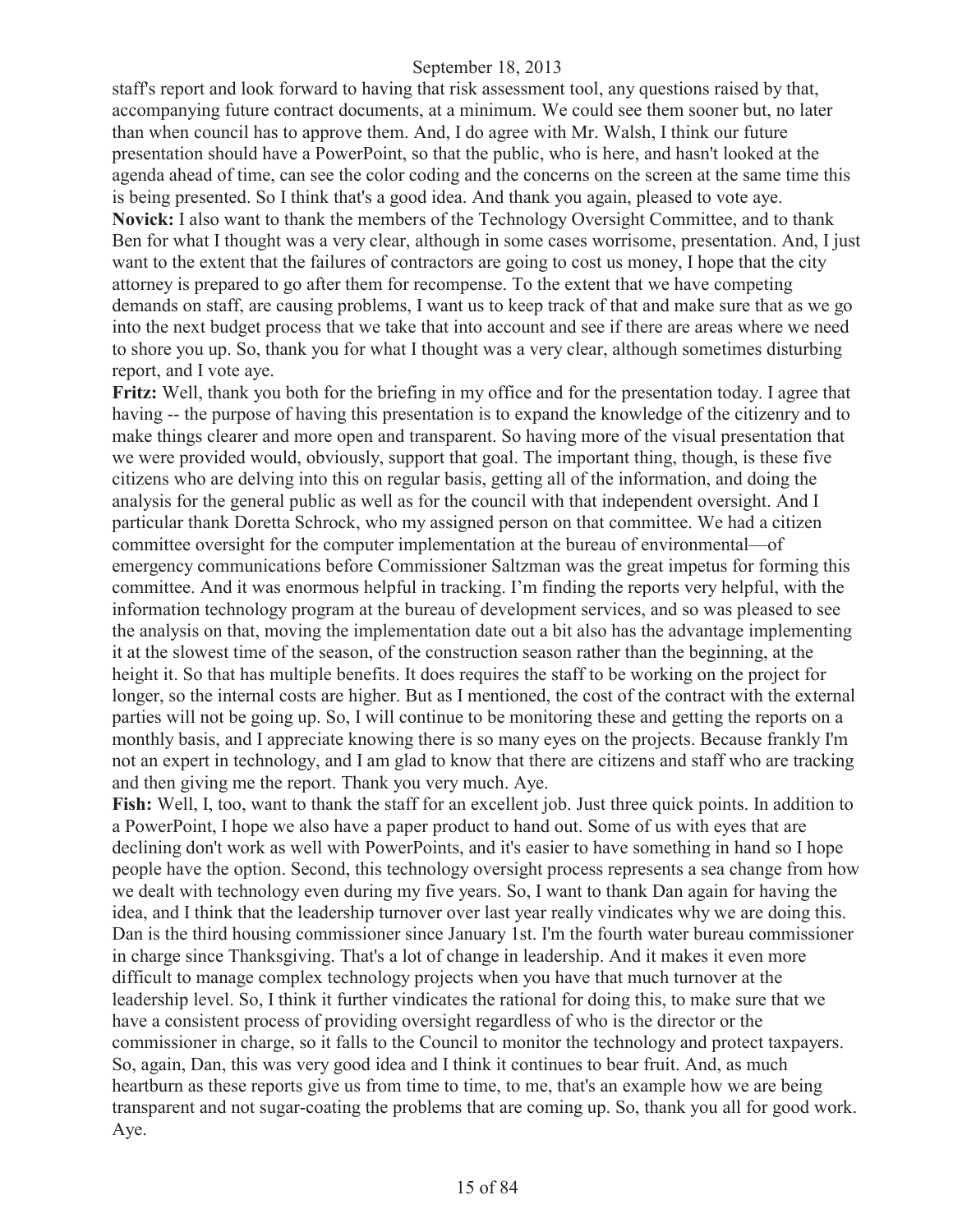**Hales:** Thank you, Ben and Abby. This is important oversight that you are providing, and that these citizens, I suspect, are putting in a little more time than they might have thought that they were committing. But we appreciate them very much. My appointee, for example, is Dr. Wilfred Pinfold, who has one of the coolest titles I have heard which is the Director of Extreme Scale Programs at Intel. That just sounds like somebody who knows what she's doing, and she does, and I am very happy that she and the other citizens have volunteered. So, we'll continue to make this process more visible and more understandable because part of the purpose of this is for the public to see what's going on, and for us as commissioners in charge to know what's going on in our own bureau's projects. This is serious stuff. Just looking at this list, we have about 15 million dollars at risk in these projects that are now being monitored. That's a serious amount of money, and although the city of Portland has overall a great track record in terms of the bringing the projects in on-time, whether it's the renovation of the fire station or the construction of a park, or the biggest public works project in the history of the city, the big pipe, nevertheless there is always the opportunity in any complex project for things to get off on schedule and scope and budget. So, that's why those three elements are so carefully watched by this process. Very helpful. We'll just keep improving it as we go along. Thank you. Aye. [gavel pounding]

**Hales:** Alright, to the regular calendar.

**Moore-Love:** Did you want the first two read together?

**Hales:** Do you, Steve?

**Novick:** Let's see.

**Hales:** The flexible fund is probably by itself.

**Novick:** Yeah. I was confused, the next two are together. This one is a standalone.

## **Item 887.**

**Hales:** Commissioner Novick.

**Novick:** So, I am trying to figure out how to explain a process that involves lots of initials. And metro council and jpac are prepared to give us a bunch of money. And we're coming to you with a list projects that we ask you to agree are the projects that we should ask metro and jpac to fund. Six of these projects, we're asking them to fund under the rubric of regional flexible funds. Another project we asked you to approve our submittal for the regional economic opportunity fund process. Today's vote will be the combination a year of community involvement that identified seven projects that will make our streets safer, and provide access to transit, accommodate the efficient delivery of goods. And the projects were identified based on priorities, identified in the regional transportation plan, the east Portland in motion five-year implementation strategy for active transportation, and the freight, pedestrian, and bicycle master plans. And the projects nominated fall into three categories: regional economic opportunity funds, act of transportation, and green economy and freight. The regional economic opportunity fund, again, was dually created, and this fund will prioritize transportation investments that will result in economic development. And, Portland has prioritized the use of the funds in east Portland because of the incomplete transportation system and barriers to economic development in that area. The area served by the east Portland access to employment and education multi-modal project grant, if you agree we should submit that to jpac and metro. The areas served accounts for 37% of Portland children, 33% of Portland seniors, and neighborhoods with poverty rates as high as 36%. And these improvements will primarily will serve the David Douglas school district where 79% of students receive free or reduced lunches. Council approval of the 9 million dollar east Portland in motion project will bring the total committed or built in east Portland to 47 million since the adoption of the east Portland in motion strategy. The project identified for active transportation funding at a regional flexible funds focus on creating infrastructure in parts of Portland that currently lack these basic services. The Barbur and Foster projects are on existing high crash corridors. Over the years, we've created plans to improve the safety and function of barber and Foster. This grant funding allows us to implement, or would allow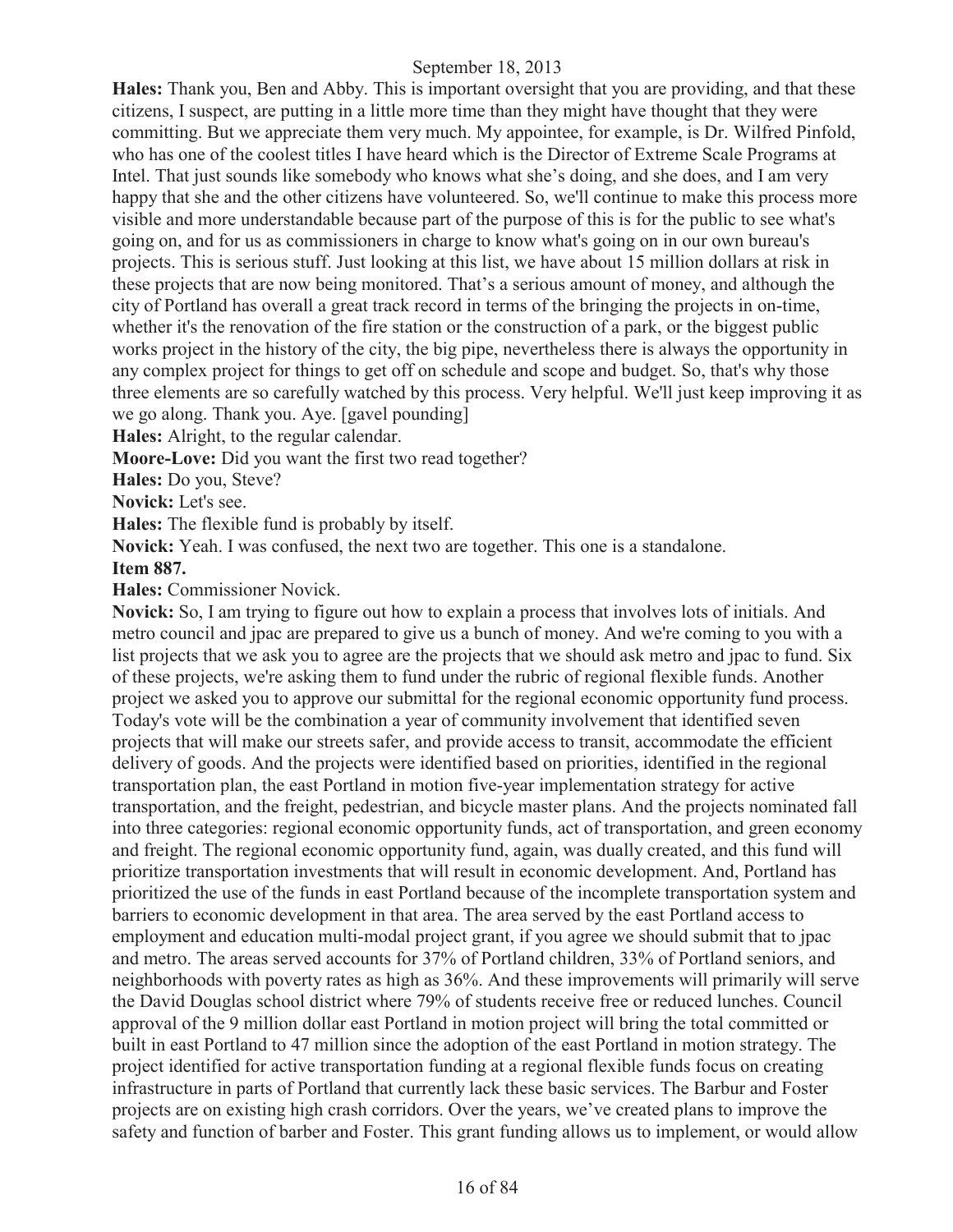to us, to implement the necessary projects to enhance safety and ensure that these major roads serve as economic engines for our city. The central city multi-modal safety project, is a--would be a project which would provide planning and implementation funding to help address the 14 of the top 20 high crash intersections for bicycling, and six of the top 20 high crash intersections for walking in our city. Not only do we need to address the safety concerns, but this project will also meaningfully address the public concern that accessing downtown is limited due to unnecessary conflicts between people walking, bicycling, driving, or taking transit. One of these projects will provide funding for southwest, for developing a southwest Portland in motion strategy, modeled off the very successful east Portland in motion project. So that the southwest motion transportation strategy would ensure that we use limited resources to quickly develop networks that get Portlanders in southwest where they need to go. And finally, Portland's freight advisory committee strong recommended two projects to support the efficient movement of goods, the river gate Lombard ITS project, and the north going to Swan Island freight project. Both these use state of the art signal management and efficient roadway design to ensure the areas continue to support Portland's economic development strategies. And I would like to bring up Dan Bower and Mark Lear to provide some elaboration. But first I want to find out Representative Jessica Vega Pederson's chief of staff was here and wanted to testify on the items. Marina, you are still here? Sorry, actually, Dan and Mark, stay, because there is room for three. But Marina, do you want to come up and offer your comments?

**Marina Orcutt:** Good morning, Mayor Hales and commissioners. For the record, my name is Marina Orcutt, and I am representative Jessica Vega Pederson's chief of staff. She's in Salem today for a legislative day. So I am here to offer testimony on behalf of state representative Pederson. She represents a large part of the City of Portland east of i-205. Representative Vega Peterson would like to offer her support for the allocation of the \$9 million coming from the regional economic opportunity funds for the east Portland in motion access to employment and education project. And, as some of you know, Representative Vega Peterson has two young children. This summer she and her husband decided to get bike trailers, and travel south to the east, sorry, travel south to the Springwater corridor. Her house is located right by David Douglas High School. So, the route that they were going to take is a potential future site for one of the greenways we're talking about. The route that they have to take is south, and so they had to cross Division, Powell, and Holgate. And as they were riding along with their two young kids, they realized just how dangerous this area is for bike riders and pedestrians each day as they crossed the lanes traffic with cars going upwards of 50 miles an hour. East Portland represents almost one quarter of the city's population. It has some of the fastest growing neighborhoods in the city. With a once-rural environment, the rapid population growth has been adding some pretty -- has been bearing some extra weight on the existing infrastructure. With funding like projects like this, we are on our way to making it safer for east Portland and east Portland families. Representative Vega Pederson would like to thank you for the opportunity to comment today. A lot of work has been done in the east Portland community in identifying this project as being important, and she would like to thank you, Commissioner Novick and Mayor Hales, for your partnership and work towards east Portland. So thank you. **Novick:** Thank you very much, Marina, and thank the representative for her support. **Dan Bower, Bureau of Transportation:** I am Dan Bower, I manage the active transportation

division. For the sake of today's conversation I've been coordinating the submittal of grants for federal funds through both the state through Metro. So what we're talking about is a process for nominating projects for federal funding through Metro. Just last week, Commissioner Novick had the pleasure of sitting on a committee to allocate federal funds through the state process. So there is a lot of projects going on right now. A lot of different public testimony going on. So, there is room for confusion but this is a relatively straightforward process. And I think the commissioner did such a thorough job introducing this topic. I actually have little to say about the process and the projects,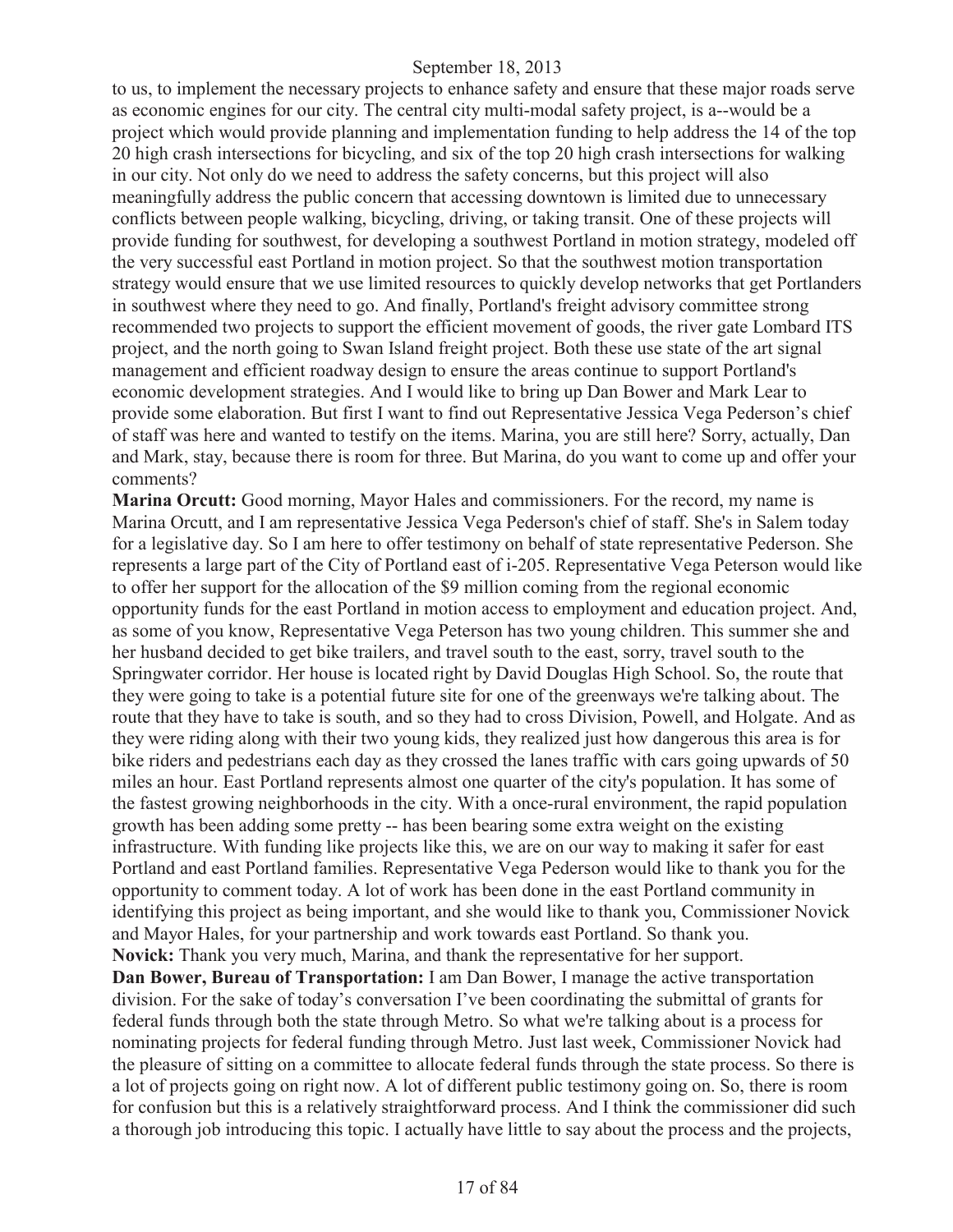other than to say that we really want to thank our advisory committees, freight, bike, and ped, as well as the extremely involved neighborhood associations that helped us to prioritize this project. I think it has been a good process and out of the 17 priority projects we advanced through both the state and metro region, we're about to get 16 of those funded, so we feel really good about our ability to work with these projects. Mark's gonna give a quick overview of each project, and then at the end we have a few people looking to testify.

**Mark Lear, Bureau of Transportation:** I am Mark Lear, I manage the park and funding group and active transportation, and I am going to give a quick highlight of couple of the projects that we submitted. The first project that I'm really proud of for the community and our agency and the city is that east Portland access to employment and education multi-modal project. Hopefully everybody knows it's something amazing going on in east Portland as far as the organization and the identification of critical transportation safety improvements. And over the last -- we had a year-long process to develop the east Portland in motion strategy, and it's something like I have not seen before in the city where we went out to warming shelters, and different community groups and talked about what the needs were in east Portland. A lot of what we heard was really good access to transit, and building a system that get people safely and families to where they need to go. The height -- the number of crashes that we have in east Portland is different than the rest of the city, and it has been great to see everybody come together across the city and support this effort. All neighborhoods. The \$8.3 million, without the match, includes 3 million for sidewalks, and 1.5 million on Powell, and 1.5 million for sidewalk improvements on other priorities identified on the plan, 1.5 million dollars for neighborhood greenways which include the 100 and 150s. And then \$200 million for safe access to transit, and we really want to use this funding to help with those efforts. As Mayor Hales knows, in great detail, we put a Barbur boulevard plan together a decade ago, but haven't had the funding to invest in it. This grant will allow us to make significant crossing improvements in the 22nd area and 26th area on Barbur, add bike lanes, and really begin to implement that plan. Another project that a lot of work has gone into and I think is really positive is the central city multi-modal safety improvements project. Our central city, including a bit on the east side, and the west side, includes 14 of our highest top 20 crashes for people riding bikes, and six of our top 20 high crash intersections. And downtown has done an amazing job of integrating pedestrians and transit, but we have not really done that for people riding bicycles. Although people -- the growth of people riding bicycles has been significant. Portland Business Alliance identified in their own survey in 2001, 3% of employees working in the downtown commute by bicycle. The last survey that they put together was over 11% or 11% and, that's great, but we hear a lot from people that, that I'm afraid to drive downtown because of the conflict with bikes, pedestrians, cars, transit. I'm afraid to ride downtown because of the same concerns. The upshot is we need to do some significant planning between the city and the downtown community, business community, to make sure that we have a strategy, a network that we're going to implement. So this plan provides funding for developing that plan, and then providing significant safety improvements, really building that network. It also provides a half million dollars for planning work association, with the waterfront trail to the south of the Ross Island Bridge. The two freight projects are identified, or requesting funds for, one is the south river gate freight project. Right now, this is the largest industrial area in the city, and it's not -- it currently has significant capacity issues based on the length of trains that are coming in to the site. So, this funding would allow us to do street planning work and waterization work to really address that problem in a way that ensures this area can continue to function the way that we want it to as an economic engine for the city. And again, as Commissioner Novick was mentioning, the east Portland in motion project, this implementation strategy has really worked well in east Portland, and southwest Portland has those same challenges. Over half the arterials, busy streets, and black sidewalks. This project would allow us to do that same kind of a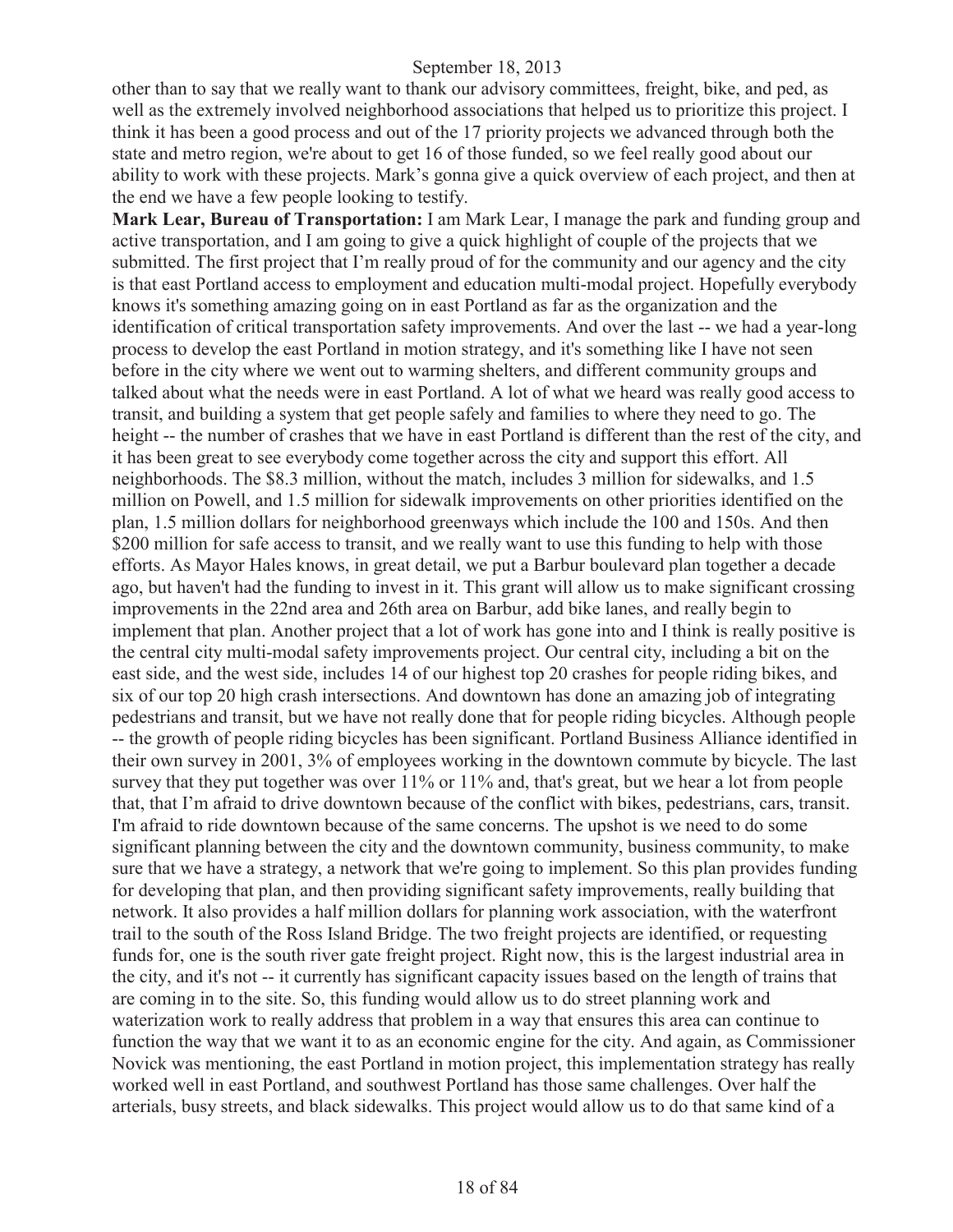project and really stretch those dollars and identify the most needed improvements in southwest Portland. And --

**Novick:** Mark, can I interrupt you for a second. Politicians playfully say if you are having a hard time getting to sleep, read such and such government reports. When it comes to the east Portland in motion report that issued last year, I would say that if you are having a hard time staying awake, read that report. Because it is a phenomenal example of the community and people of PBOT coming together and developing a list of the important projects and criteria to prioritize those projects. It's spectacular. And I would be, it would be great if southwest had the same kind of tools. Lear: I agree. So, just two more projects to summarize. The first one is the Foster road project. I think that this is actually really good example of another good community process. We were in a position to make improvements on Foster, and had PDC funding and other grant funding available, but at the same time, you know, people were dying. Multiple people per year on Foster, and I think that the community, the city, did a gut check and said the money that we have with the project that we already sort of have on the books isn't going to result in a community -- in a safe situation, and the upshot was people wanted more. So we've been recently facilitating a process with the community, it's not done yet, to figure out how we can better accommodate pedestrians, bicycles, in this important corridor and this funding would allow us two options right now depending on how that process plays out, but, to follow through with the investment. And we have a higher level of assurance we're actually going to make a big difference. The last project is a ITS, intelligence transportation system project, and even though in our plans we say that we're going to use ITS, the coordination of signals and cameras that can help coordinate that throughout the city on our busiest streets, we have not done that yet for this crucial link between the city and Swan Island. So this project would allow us to do that work, and we'll have significant improvements to access. Thanks. **Hales: Questions?** 

**Fish:** I don't know whether this is to staff or to the commissioner in charge, but, I was just -- I wanted to ask about the proposal to fund the Sullivan's Gulch under-crossing at i-205, and there is history that predates the current transportation commissioner, and it had to do with some-- the bike share deal and some discussions we had one or two cycles ago. But, what's at issue is connecting gateway green, which is something the transportation commissioner and I care deeply about, with Sullivan's Gulch, and there was the thought that we could use some of these dollars to do the i-205 piece to make that connectivity, and then later, seek to crack open the riddle of how we work the railroads on Sullivan's Gulch. So, my question is, why this hasn't, -- why didn't it make the cut, and if we continue to have a commitment to fund opportunistically those pieces in the future, which are, I think, vital to connecting east Portland with our active transportation network.

**Novick:** Commissioner, I will give a brief answer, and then Dan will elaborate. The Sullivan's Gulch project did not meet the criteria that Metro established for regional flexible funds allocation, so we put it into the stip process. And in the -- it was in our initial proposal for stip, and it sort of lost the battle with other projects within the process. It is a priority. But we needed to, we could not get all that we asked for in the process. Dan, do you want to elaborate?

**Bower:** Yeah, on a pure technical merit, the regional flexible funds has a \$3 million project minimum, and the Sullivan's Gulch trail project was about, I believe, \$1.2. So when we looked at that and the partnership with ODOT --

Fish: You can always inflate the budget. [laughter]

**\*\*\*\*\*:** I considered it.

**Hales:** Strike that. [laughter]

Lear: When we look at the partnership required with that, with ODOT, we thought it would be very competitive in the ODOT stip process. Unfortunately it made it to the 150% list but it really came up against other trail projects, including other parks priorities projects like the NP greenway. And,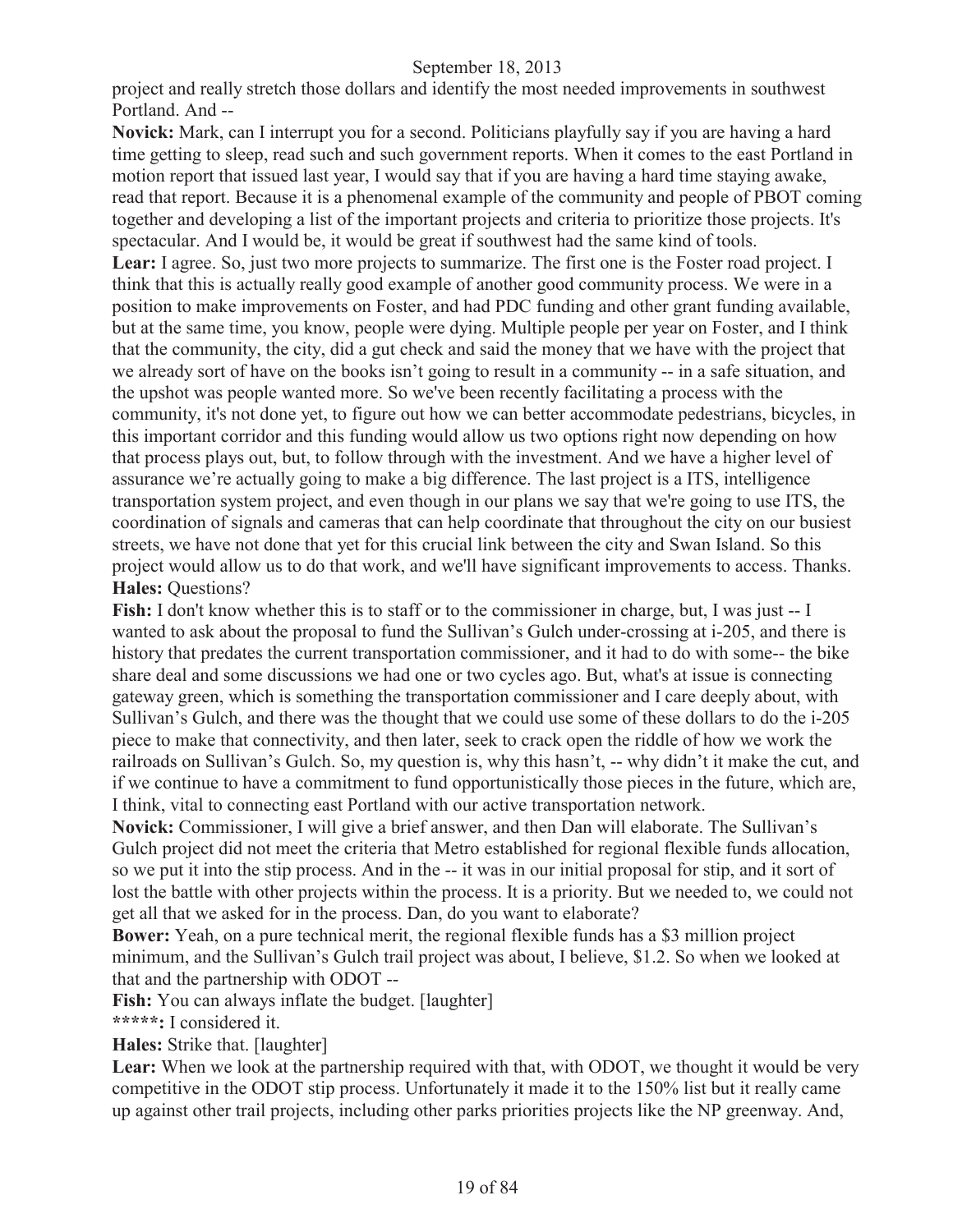so, we had a lot of different trail projects competing for money. And I think, if we had done better job as a city coordinating our priorities, we would get more of our priority projects funded. Fish: I am only speaking for myself, the new parks commissioner is going to have her view, and I got an e-mail today from the transportation commissioner asking me to contribute to gateway green. So the point I just want to make is, we've been briefed on these recommendations, my staff has, and we appreciate the care and thought that went into them, and I intend to support them. But, I want to make sure that this commitment that we made previously doesn't fall off the radar. And I think that in particular, since we have, at the grassroots level, citizens raising private dollars to develop the vision of gateway green, I want to make sure that we are good partners in following through on what we can do to connect gateway green to the active transportation network, and it is a key priority of the gateway community which often feels neglected. I want to make sure it's still in the pipeline. **Novick:** Absolutely. I should have elaborated on what we did get in the stip process. And -- **Fish:** That stands for?

**Novick:** Statewide transportation improvement program. And we did get a major investment in St. John's to alleviate the conflict between trucks and pedestrians. We did get a major investment in the Cully neighborhood. It was a Tri-met proposal. But, we got access to transit improvements along Powell and Division. So, we got a lot of good stuff in the stip. Unfortunately, we did not get the Sullivan's Gulch trail.

**Fish:** I applaud those. And also, given the news of Daimler, we'll have a more robust partner to finish the hardest parts of the North Portland greenway, which like all these things, involve railroads and, and difficult decisions. But, I liked the proposal, commissioner, and just want to make sure that we don't, we don't -- it does not slide off the radar because we would love to see what we think we can do is opportunistically do pieces. Sort of like what we're doing in south waterfront with the greenway, where there is money doing a piece, it's not connected yet, but, this helps our friends in gateway green advance a very compelling vision. I hope we can continue to look for a pot of money to make some progress.

**Novick:** Thank you.

**Hales:** I have question, this is mainly to catch me up because I'm not sure if I heard the outcome. But, does the river gate Lombard ITS project compliment the project that was applied for in terms of the truck over-crossing that applied for tiger funds? Are they the same project?

**Bower:** They were meant to be complementary.

**Hales:** We are still awaiting word?

**Lear:** No.

**Hales:** We didn't get it. Okay.

**Bower:** We're awaiting for them to change their mind. [laughter] So this was meant to be in addition to that, but, it's still, as a standalone project, has quite a bit of value.

**Hales:** Alright. Try, try again, for the tiger. Often it takes more than one attempt. Other questions? **Fritz:** So I understand that this about \$22 million and our match is \$2.6 million? Of these projects, which ones are the whole project, and then which ones are just a part a project that we're looking at future funding for?

**Bower:** That's a good question. The Foster road safety project is combined with the previous regional flexible funds allocation so that's a combined cost of, let me do some math, of about 5.25 million.

**Fritz:** So will it be done after this?

**Bower:** That's the plan. The Barbur demonstration project could be combined with another stip award, there was a stip award for Barbur of around 3 million or 4 million, and we're likely going to combine those as one award to coordinate the work. And --

**Fritz:** But I know that there's more projects on Barbur.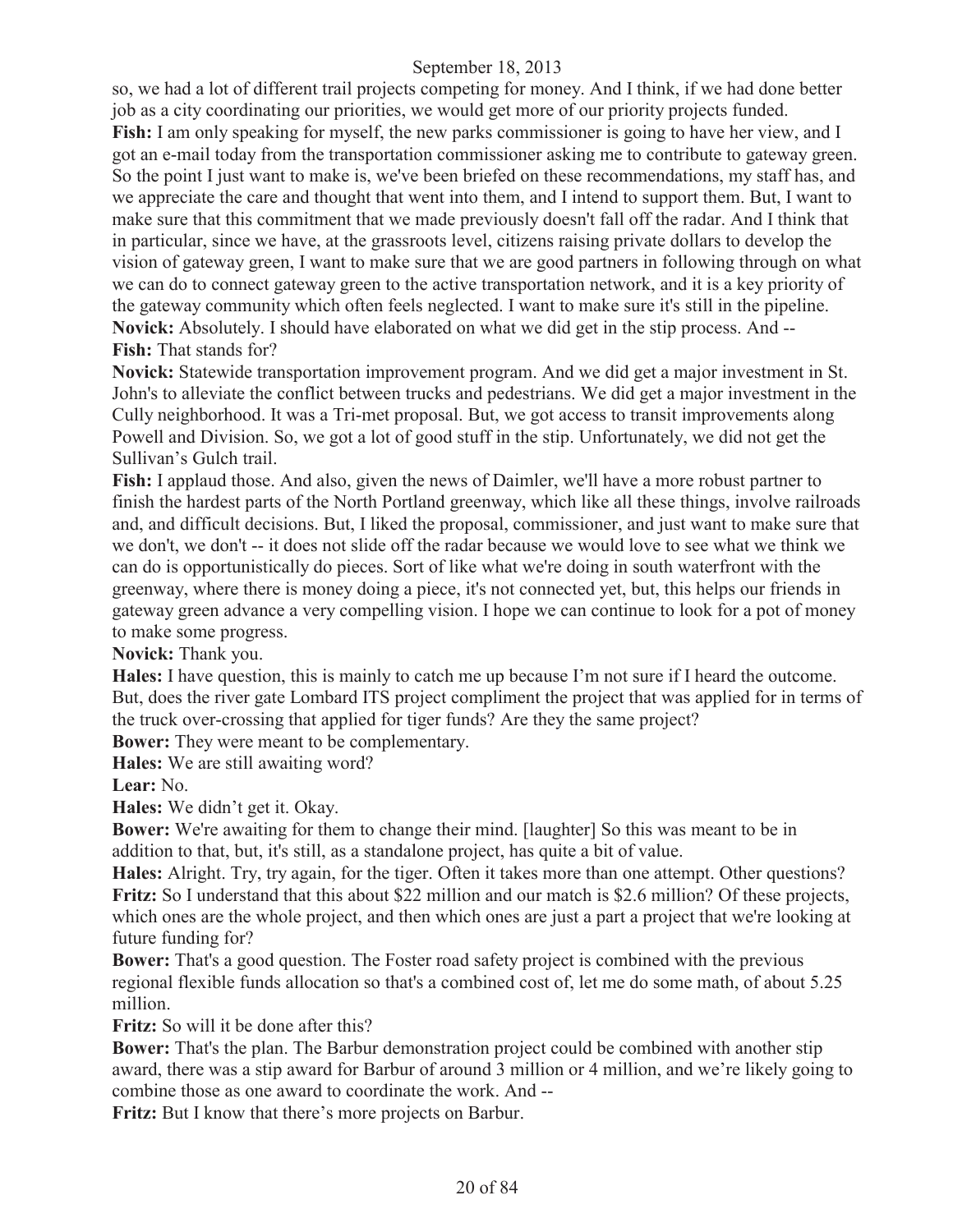**Bower:** Oh, yeah, we could go on and on for that one. Southwest in motion is a strategy, so there will need to be funding to implement the strategy.

**Fritz:** Right. And that strategy will get done with this money just like the east Portland in motion? **Bower:** This is going to fund the planning work.

**Fritz:** And it will come to council as a result?

**Bower:** Right.

**Fritz:** Great. Keep going.

**Bower:** Yeah, those are all complete. I would say the central city one probably will have a longer list and we'll fund as much as we can. But we'll come back for future asks on that.

**Fritz:** Okay, and then the other ones?

**Bower:** They are complete.

**Fritz:** The other on, the others on the list, they are all done? They will be done?

**\*\*\*\*\*:** The ITS project, you have enough money for that?

**Bower:** Yes. Sorry. I was asking about the Swan Island ITS. Yes.

**Fritz:** Great. Thank you.

**Hales:** Other questions? All right. Thank you both. I think we have some testimony lined up. **Moore-Love:** Yes, we have nine people signed up.

**Hales:** Come on up. Good morning. Put your name in the record.

**Mark J. Hofheins:** Alright. My name is Mark J. Hofheins, Jr. I think it's great that they are doing something to actually help people, and so forth, and you are committing to helping people sustain their lives, and I want to commend you guys that. But, I also want to commend -- or come in and kind of implement something into it. Actually, you know, as it pertains with the moneys issue. **Hales:** Why don't you stay focused on this issue.

**Hofheins:** It is with the issue, because I mean, it is also with sustaining lives, and sidewalks and etc., as well. I, Mark J. Hofheins, Jr., come before the council under the name of UCARE, United Coalition Against Repression for Equality, escaping the negative stigma portrayed upon Occupy Portland. This being said, I ask, do you care, which obviously you are starting to care. You are doing things and that's great. We spent a lot of time dealing with subjects other than meetings. Your tenyear plan to end homelessness. Instead of you constantly appropriating moneys and time to a multitude of subjects, avoiding the true issue at hand, even as the national scope, where is the committee, where is this committee I was asked to start with you to address the subject as well? Which, you know, we can deal with some other things, as far as appropriating and trying to figure it out with housing and etc. I have competent and religious-based community members at the ready. Many angry at you, or angry that you are directing the police to harass those who are in the -- in your spotlight instead of criminals, listing offenders who qualify as true, lawless, homelessness. Instead spending money to wage a political war on the homeless, and spend the citizen's taxes on those who have no choice --

**Hales:** I'm sorry, I need to interrupt you.

**Hofheins:** But to find a way to sustain their own lives--

**Hales:** Hang on, hang on. Just, hang on. I won't take your time but you need to know that these are, these are transportation funds --

**Hofheins:** I know, I understand that, I --

**Hales:** And by state law, hang on, by state law we can only spend these moneys on transportation. **Hofheins:** I just want to say this for the record, sir. That's all.

**Hales:** Okay. Go ahead.

**Hofheins:** You know, to those who have no choice but to find a way to sustain their life by doing the basic actions any citizens or politician would do, to live day by day and night by night in order to not to suffer and or die. I, as a citizen, and created homeless by the system, I constantly witness, I am a constant witness to the travesties caused when the public eye is nowhere to be found and have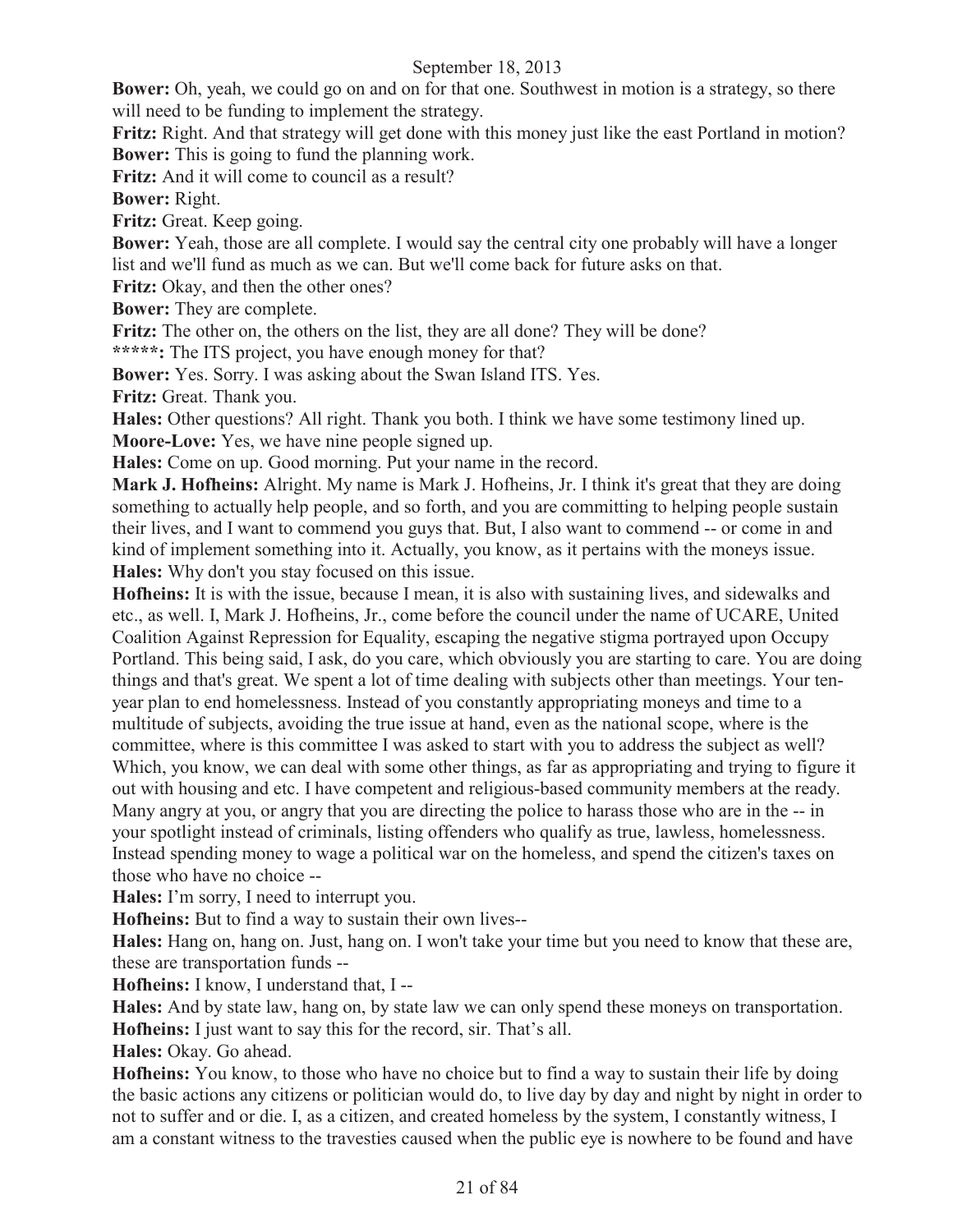zero access to the media or the political officials, actions directed by you Charlie Hales, and the city attorney to the Chief Reese and the police, park rangers. As Moses said, let my people go, and as an American, I say, let them be free and equal. No more administrative punishment. Help, not arm. Resolutions, not institutions. In life, not death. Thank you. [applause]

**Hales:** Good morning.

**Novick:** Martha, I just want to say, it's an honor and a delightful coincidence to have national expert on bicycle transportation here today. So thank you for coming. **Hales:** Welcome.

**Martha Roskowski:** Thank you. It's my pleasure to be here, Mayor Hales and Commissioners. My name is Martha Roskowski. I live in Boulder, Colorado. I work for the bikes belong foundation. I run the green lane project, which is an effort to help build better bike lanes across the country. As you know, bicycling is really booming across the country. Bike share systems, and more and more people are getting on bikes. I'm here to encourage you to fund the central city multi-modal safety project because it sounds like a really strategic investment of funds. Green lane project has been working with six cities across the country for the last two years to help them to get innovative bike projects on the ground. Portland, San Francisco, Austin, Memphis, Chicago, and Washington, D.C. And we're here in Portland because we pulled in the top staff people from each of those cities who are really the leads in building these innovative designs for a debrief of what we learned over the last two years. And looking forward, you know, where are U.S. cities are going in terms of really rethinking how their streets work for people on foot, people on buses, people in cars, people on bikes. We went on a tour, the PBOT team took us on a tour around downtown so we had a chance to look at your challenges and your opportunities in terms of the people being able to walk and bike safely. You have a really neat downtown. There is room for improvement as you well know. A lot of our cities are doing quite a bit in their downtowns. Chicago, D.C., Austin, San Francisco, have all completed projects recently that have taken travel lanes or taken parking to create protected bike lanes that are places for people of all types to ride bikes. They are doing it for safety reasons, they are doing it to reduce the health care costs long-term, they are doing it for mobility. Bikes do not replace cars but for short trips they can be a good addition to your transportation system and relieve congestion. They are doing it to build more resilient communities for when disasters hit, like in Boulder, bikes offer really good short-term personal mobility. People get home when cars, you know, when drivers can't. More importantly, the big thing that's driving a lot of the cities is economic development. They are building these to attract top young people, which brings high-tech companies that want to hire them. So, it's an economic development strategy for a lot of people. And finally, they are doing it to better order the streets. Surveys are showing that drivers like these protected lanes because they make bicyclists more predictable, pedestrians like them because they get bicyclists off the sidewalk. Some bicyclists don't like them because they force bicyclists to be more orderly, and in some cases, drive slower. Bike more slowly. So, it's really a win-win across the board for people in terms of making you streets work better, I think this is a really cool project, and I encourage you to fund it. And thank you for hosting us here in Portland, it's been really neat. **Hales:** Thanks for being a resource for us. [applause]

**Joseph Gordon:** My name is Joseph Gordon, aka Tequila, and I will get on the point. I want to thank the city for allowing josh to walk with me and my lover. We've been complaining about finding housing, and we have an income, and I am glad that he voluntarily went with us, how a day is with us, shopping-- not just shopping -- trying to find an apartment. And as I will say, like a few hours into it, into our adventure, would you say, he made a comment of, I don't see how you guys are not frustrated. You know. This will get to transportation, just to let you know. I want to thank the city so much for now finally getting in touch and, you know, adventuring out to see how it is and where the corruption is coming from. And the problem facing the city with what is lacking of us and, and there is no resources. Now you know the truth, we've been complaining for so long, that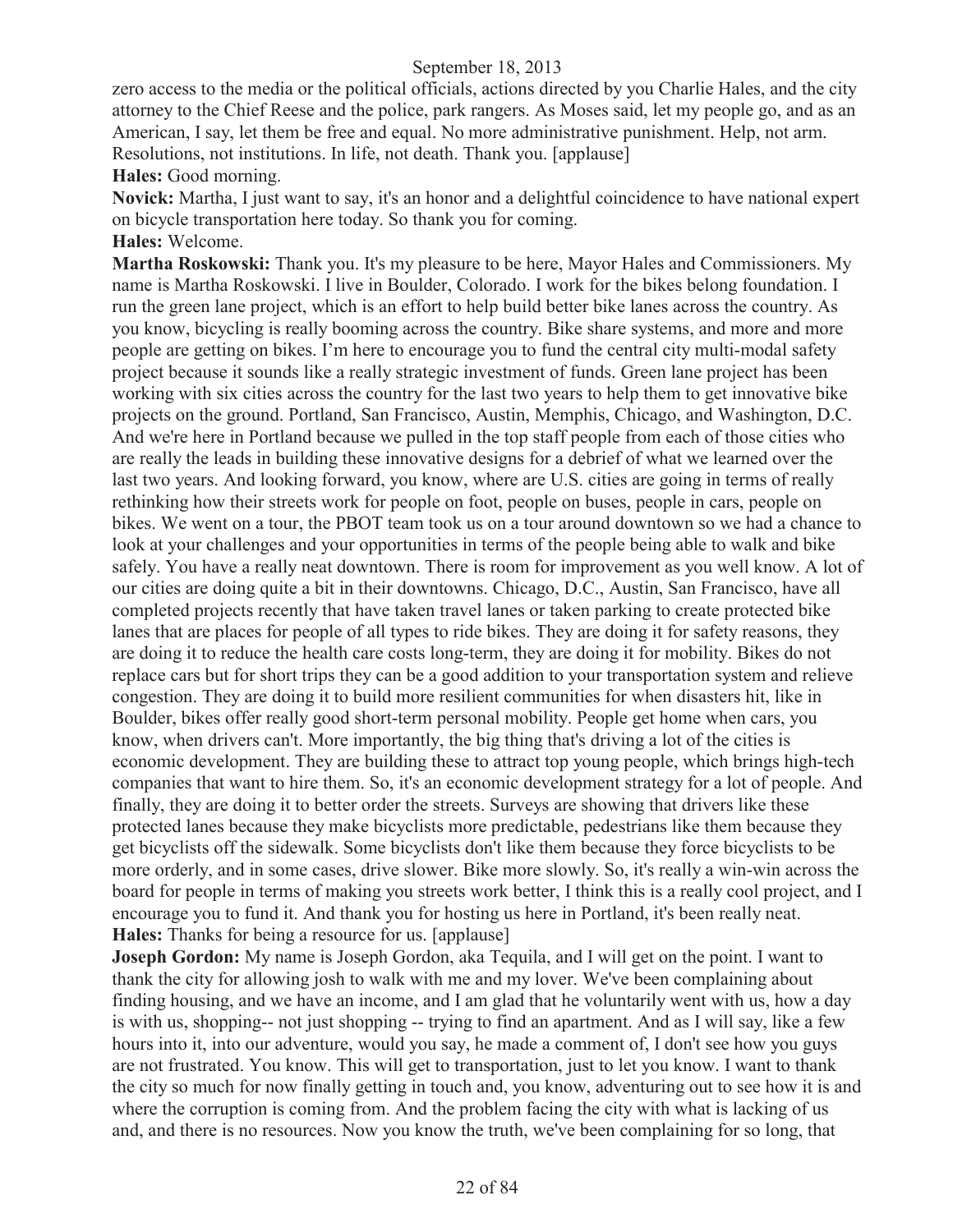there is, for people like me and Joel, it is not as easy as, you have the money, so you can find an apartment. And I see that that I know that now -- know that money has been mismanaged and misplaced, put in different things, and I just hope that it was an eye opener for the city hall to know, and realize now that housing is not as simple as it is made out to be. I'm pretty sure that josh, I won't go into that, but I want to thank you for that. And also, if it wasn't for Tri-met, we would not have made it to a lot of the places, you know. So, expanding. And I am for the expansion of tri-met and stuff because if it was not for tri-met on this ordeal, we would not have been able to go to the places that we did even though it is a futile mission. Also, I am asking, as well, I'm pretty sure that josh will tell you, that if there is a city ordinance on people with rent outside of their places, and there is no vacancy and is somehow the monopolies going on threaten rent. For Rent signs are all on their buildings from one street, and there is nothing for rent. You know. I'm pretty sure you will be working with Jo Ann and all of this stuff to better the system. Now that you know it's flawed. And also, as well, I would say for Tri-met, if you want to get some money, for josh, about--when you can just walk in to tri-met, I know this is going off, but when you can walk into tri-met and pretty much, can I get an honored citizen card and they give it to you without whatever, that's where your taxpayers' money is going. When you can just walk in and get one. So, I pretty much advise, you could save a lot of money through tax revenues from clearing that. You could just walk in there and say I need an honored citizen card. So just letting you know that, just whatever. I know, I'm going to be shot in the neighborhood now. [laughter]

**Hales:** Well, I hope not.

**Gordon:** Yeah, no. But I want to thank the city. They finally stepped down and walked with the homeless for a day. So, just want to let you know. Thank you.

**Hales:** Thanks a lot. [applause] Good luck.

**Moore-Love:** So we have Gerik, Michelle, and Roger.

**Hales:** Good morning. You're on first, Gerik.

**Gerik Kransky:** Great. Mayor Hales, and members of the commission, my name is Gerik Kransky, I'm the advocacy director with the Bicycle Transportation Alliance. I want to thank you for the opportunity to testify in support of this resolution today. We're encouraging you all to vote yes towards this great slate of projects. At the Bicycle Transportation Alliance, we've been working pretty hard with business and community leaders to build support for safe bicycling facilities all across the city. We see those rolling out with this slate of priorities. We are also very involved in the policy conversation around ensuring that 75% of available regional flexible funds are dedicated to the active transportation and complete streets project. So, we're very happy to have been involved in that conversation, as well as this one. And among the projects under consideration today, I would like to specifically mention our support for the central city multi-modal safety improvements, and for two primary reasons: safety and economic development. Portland central business district has the highest daily bike ridership anywhere in the city. And that's part of the reason that the BTA has prioritized improvements in the central city in our regional world class bicycling document, basically, a slate of 16 projects that we would like to see funded all across the Portland metro region. And on page 6 of the handout that I just shared with you, you will see our description of the conditions in downtown. We see this project as a key benefit for improving those conditions. And that's on the safety side. We would like to see those improvements in place on the economic development side. We've been having conversations with our partners downtown, and getting a feel for what their customers, clients, and employees are having in terms of an experience as they ride their bikes. We got a couple interesting quotes I would like to share with you from some folks we've been talking to. The first is from Dennis Allen, who is the director of planning and development at Zidell Yards. And his quote in support of bicycling in general and downtown is, everyone knows how important bicycling is to Portlanders, and that this trend is only going to grow. The south waterfront with its recently constructed Moody Avenue, forthcoming Portland-Milwaukie light rail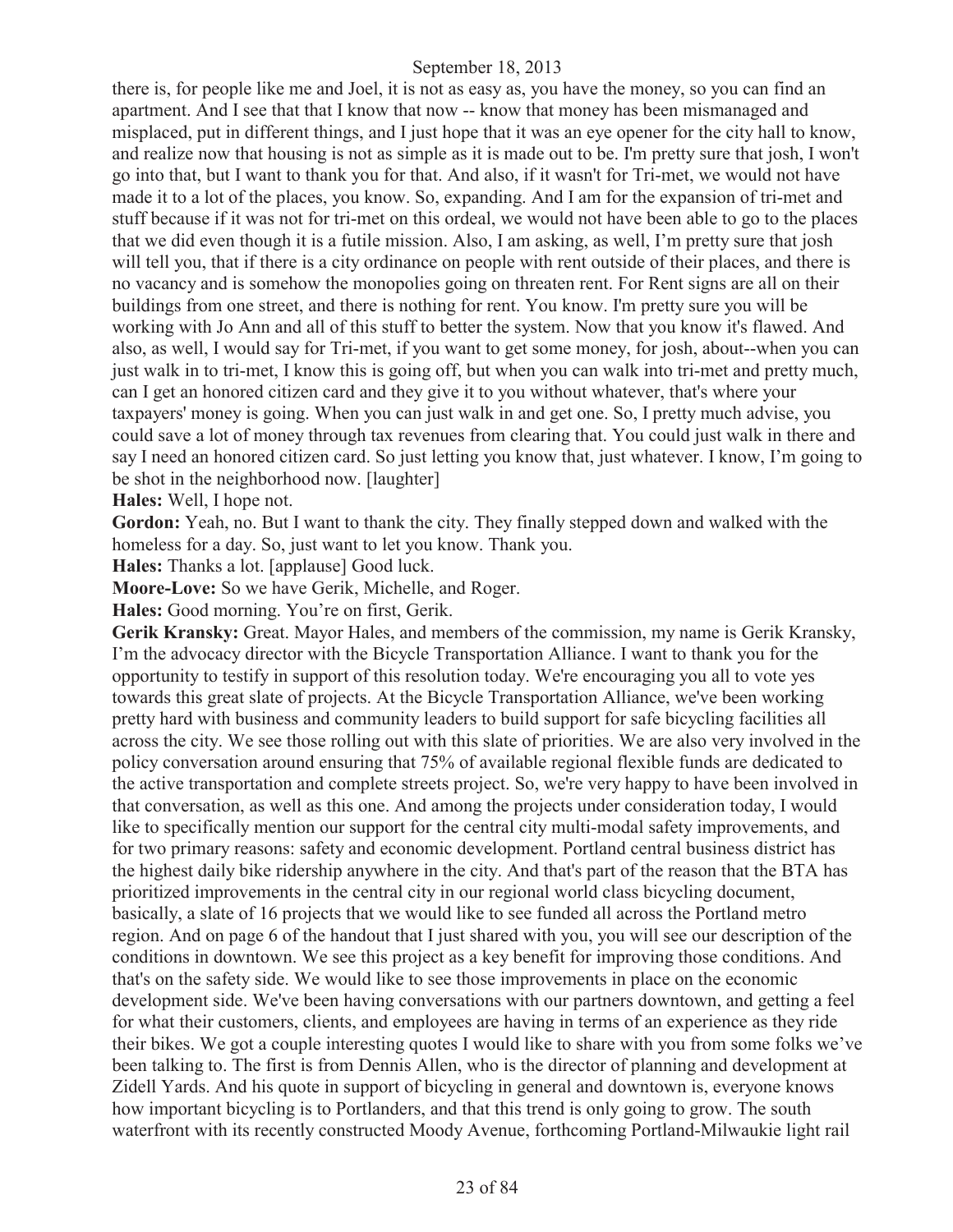bridge, riverfront bikeways, and great connections to the central business district, is one of the best areas in the city for cycling. Therefore, it's important for us to facilitate safe access and storage solutions for our tenants and visitors. That's just one of the folks we've been talking with over the last couple of months, building support and understanding for this. And I think, as the process goes forward, we will find more and more excitement among the business community and people who live and work downtown, if they can get into downtown safely on a bike. I encourage you to vote yes. Thank you for your time.

**Fish:** May I ask you a question. You began by talking about how we can create safer opportunities for cyclists on the roads. There are pictures in the brochure you have us of what, let's say, northeast Broadway would look like with a dedicated lane and buffer.

#### **Kransky:** You bet.

**Fish:** And that makes a lot of sense to me. But you also have a fantastic picture of what north Portland greenways would look like and how it could coexist with the rail, which I think is exciting. That raises another question. Because one of the byproducts of the success we have with these kinds projects is more user conflicts between pedestrians and cyclists. We are hearing that specifically in Tom McCall Waterfront Park, and other places where you have a lot of volume and not a lot of space. My understanding is in south waterfront, in the greenway, we are going to address it by having separated trails. A trail for bikes and a trail for pedestrians. Where we get feedback, is particularly from older people who use these to walk and they have bikes careening by. Does the BTA have a position on how we should be thinking about safety on the greenways as well, in terms of pedestrians and bikes?

**Kransky:** I wouldn't say a position, but we definitely would defer to the transportation professionals who are realizing that we have become victims of our own success, frankly. It used to be the gold standard that a multiuse path 10 to is 4 feet in width was anticipated to be perfectly sufficient for all of the pedestrian and bicycle traffic. We're finding that that is not the case. So that's why we got the big dinner-plate size markings on the Hawthorne bridge to delineate where the pedestrian space and where the bicycle space is. I think that is a sort of 1.0 answer to the question. In the future, that's part of the reason why we're looking at physically separated cycle tracks in our central business district as one of the solutions that will provide dedicated space for bikes separate and distinct from automobiles, separate and distinct from pedestrians, to help address those conflicts. **Hales:** Thanks Gerik. Good morning, Michelle.

**Michelle Poyourow:** Good morning. My name is Michelle Poyourow, and I have been in front of you a couple of times in the past because I used to work with Gerik at the Bicycle Transportation Alliance. But I am now working as a transit planner. I'm going to be working out of an office in southeast Portland close to Foster road and the 50s bikeway that you approved sometime ago. I'm excited about that. I would like to comment on the list of projects in front of you. I think it is a good list of projects and I'm so excited that the city is making this kind of investment. There are two in particular I'm excited about. One is fFoster road. Again, I will have a personal connection to that one. I want to point out that sometimes you may hear from people, why would people want to bike on Foster road? We oughtn't have bikes on a main street, it's too busy, they should be on the side streets. And I think in the city we have done a great job of making some neighborhood greenways on side streets where people can walk and bike and it really feels like a safe, quiet space. But there is a limit to what you can do with neighborhood greenways because in the end, people go to the busy streets because that is where all of the stuff is. That's where the businesses are that they need to shop at. That's where the jobs are that they're commuting to. The schools are, sometimes. And also that's where the people are. And in the case of Foster road, it's a diagonal and there is no such thing as a parallel route. If you remember your high school trigonometry, the hypotenuse of the triangle is quite a bit shorter than the two legs of the triangle. So I think Foster road, I know it's a complex project, but I'm so excited to see it moving forward and funded, assuming that you vote in favor of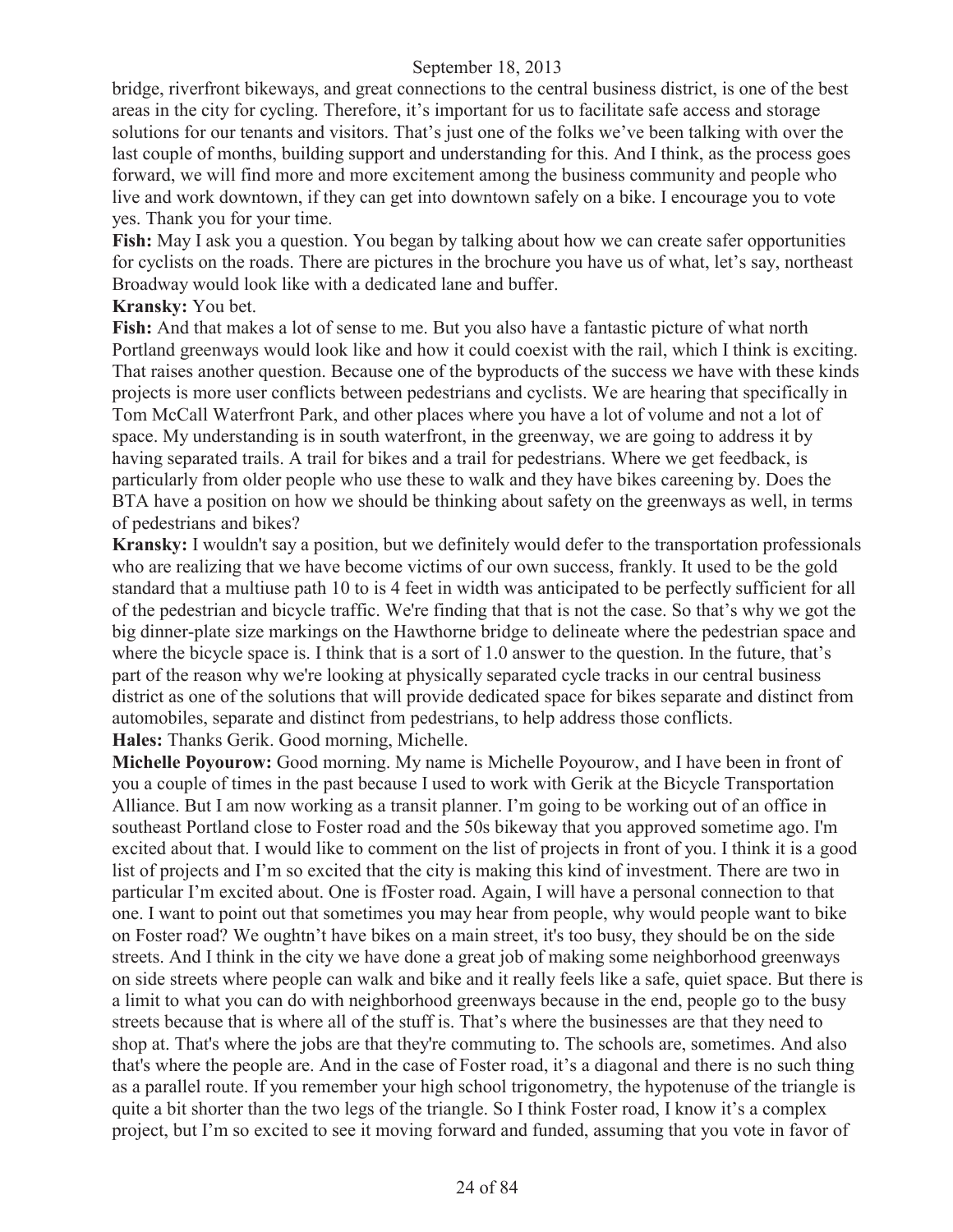this. And the second part of the project that I'm excited about is downtown. I have been biking downtown for probably 13 years. And I noticed recently that right around 6:00, my boyfriend some days will call me and say, hey, let's go to a movie. And sometimes he'll say, oh that movie you want to see is playing at Living Room Theaters at 7:30 or 8:00. Let's go down there. And I say no. Finally he said, what's your problem with living room theaters? And, I love living room theaters. And I finally realized I come downtown for meetings during the day but I no longer want to come down here at night. I'm willing to bike in mixed traffic, I'm one of those hardy bicyclists who will bike in mixed traffic, but as I get older, I don't want to be sharing all of that space with cars that are moving that fast. And there are a lot of people like me out there who aren't biking at all yet. So, I'm excited to see downtown grow and become more active, denser, have more economic activity down here. But to accommodate that, I think we will have to get people here in smaller vehicles and bikes are a great smaller vehicle. So, again, I think it is a good list of projects and I hope that you all support it. Thank you.

## **Hales:** Thank you. Roger, good morning.

**Roger Gertenrich:** My name is Roger Gertenrich, and I'm here to support the funding for the planning and ultimate construction of the greenway between the Marquam Bridge and the Spaghetti Factory. That section will open the door to bikes and pedestrians from the entire south Portland neighborhood to the downtown area. And it also will be enhanced when the two bridges come online, the Sellwood Bridge and what I would call the OMSI bridge, that will come down into the northern section of this greenway. Regarding that northern section, I have a bonus to add and to give you a heads up. Before the year is out, there is a group of us citizens that are going to bring a grass roots, bottom-up project to you for your consideration. And particularly to Commissioner Fritz, because you are now the head of park and rec, and what that will be is an outdoor maritime display to hopefully go in the section of the greenway between the Zidells and the Marquam Bridge. It would be free to the public and all of the maritime items will be donated with their historical markers. The Willamette River is a pride and joy of the people of Oregon. They really treasure the historical maritime history of it, but we are kind of losing it. So, the river is the heartbeat of the city, and we want to keep the vitality of the city alive and keep that heartbeat going. That particular section will help do that, and I think you'll find when you understand more about the outdoor maritime display that you will find the people -- they don't like it, they love it. And it will be an asset to that particular section of the greenway. Thank you.

**Hales:** Thank you. Thanks very much. Questions? Thank you all. And we have more folks. **Moore-Love:** The next three are Amanda, David, and Joel.

**Hales:** Good morning, Dave.

**David Hampsten:** How are you?

**Hales:** Go ahead.

**Hampsten:** My name is David Hampsten, I'm the transportation chair for the Hazelwood Neighborhood Association in east Portland. I'm also with east Portland action plan. I'm here to support most of these projects. I'm not going to criticize anyone of them. I -- one thing that we really support in east Portland is getting projects in areas that lack transportation infrastructure, not just in east Portland, but even north Portland, southwest Portland, and in Cully. And so I welcome many of the stip projects that were approved last week and we especially support the SWIM project, the southwest in motion, as being a very good step forward for southwest, which really does lack sidewalks. I sympathize on the Sullivan's Gulch trail, and that is something that is supported in the east Portland action plan and we hope that eventually that does get funded. I'm here mostly to talk about east Portland, and the transportation issues that we have and to support the employments opportunity flex funds projects. East Portland is an area that in large part does lack basic infrastructure. Basically to live in east Portland, you have to drive everywhere because there is no - there are no sidewalks. There are no bikeways. And so, as people age, of course, as just mentioned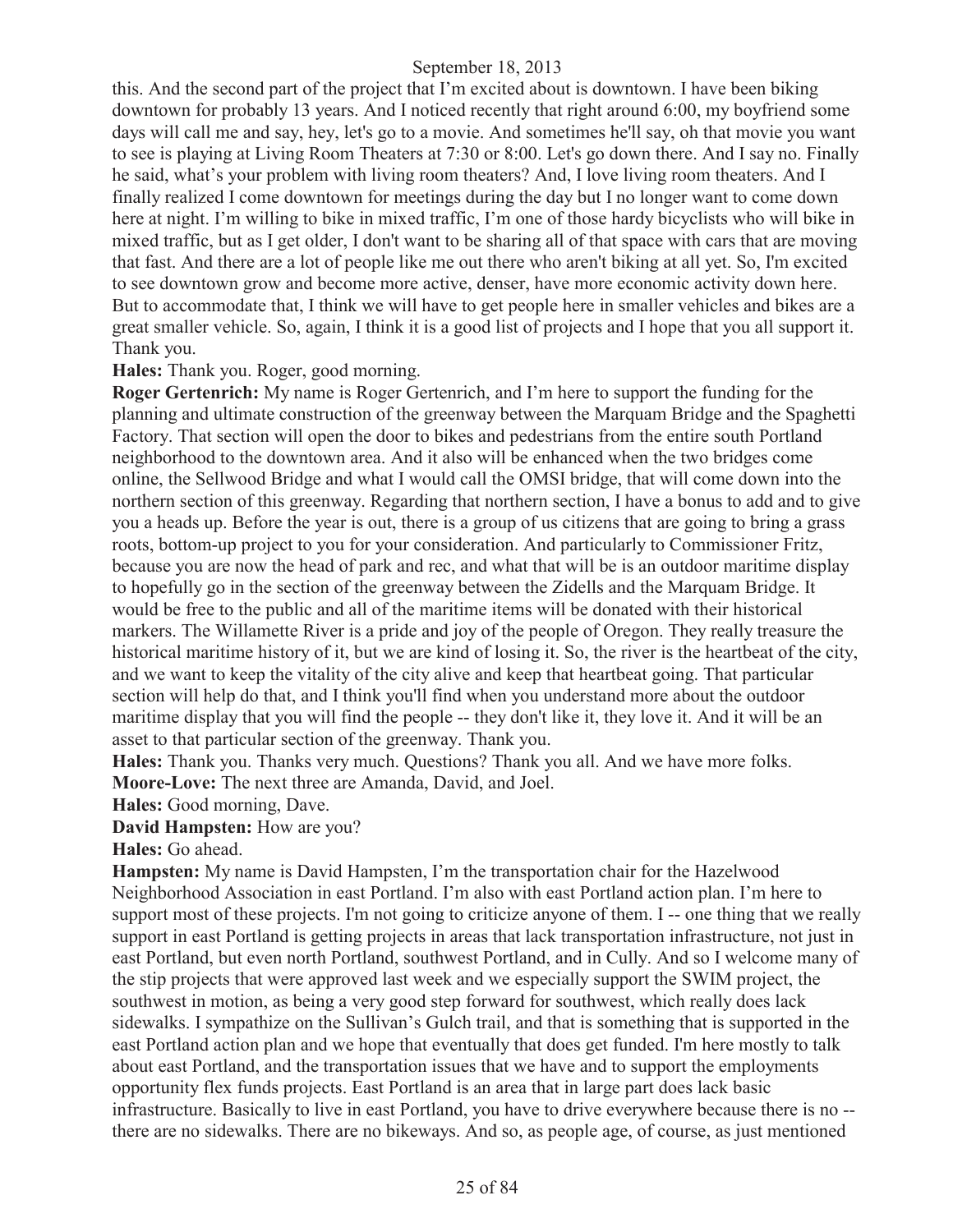about downtown, it becomes a bigger and bigger issue that you have trouble crossing five to seven lanes on say, Division, or Halsey or Glisan, which is in east Portland, around  $122<sup>nd</sup>$ , where you have traffic going very fast. So these projects which are in this \$8 to \$9 million package help quite a bit with that. For instance, there is a bikeway on the 150s. It is hard to think that Portland goes out that far, but it actually goes out to the 170s. On the 150s route, it connects the poorest neighborhood in the entire city, the Glenfair neighborhood, over on the light rail near Rockwood, to the Springwater trail, going through the Centennial neighborhood and Pleasant valley neighborhood. A very strategic link that it connects to many schools and allows people living in Glenfair who want to commute by bike get on to the Springwater and head straight into Milwaukie or downtown. Many of the other projects, such as the \$3 million toward Powell Boulevard, again, will help make the pedestrian way throughout east Portland much better and help the city on the long term develop those areas, because roughly 40% of the new growth in the next 20 years will be in east Portland. Just because that's the cheapest land and the cheapest rent. Thank you very much.

**Hales:** Thank you, David.

**Joel Sievers:** My name is Joel Sievers. I thank you guys for letting josh walk with me and Joseph, what, two days ago. And we're also invited to something October 4th, which we heard about which, yeah, we'll totally do that. Maybe we will talk about that here later. Also, yeah, there are apartment complexes that do say for rent when there are no vacancies --

**Hales:** Joel, just talk about transportation.

**Sievers:** Transportation. I'm totally up for it. I know it's expensive. I know IT needs to expand with windows 7 and windows 8 about to come out in a few years. I do -- I also believe in that, because my dad worked IT, and he said we need the technology. Transportation for MAX and streetcar expansion, that would be great. And, that would be good. Even behind, across the river where bike and hike is, where the St. Francis lays, that is about to be demolished. There needs to be hopefully something goes in there. Low-income apartments as well, and hopefully when Trimet and stuff does expand, hopefully, rent for places will stay low. Not high, but low. The bigger you build the building, the higher you have to pay for rent. Hopefully you can keep building small and minimized and also look nice. Yeah, I'm totally, I'm totally game for that. And that's all I have to say. **Hales:** Great. Thank you very much.

**Sievers:** Yeah, you're welcome. [applause]

**Moore-Love:** We have two more. Crystal, Charles Johnson.

**Hales:** Come on up. Hey, crystal.

**Crystal Elinski:** Hello, again. It looks like everything is resonating with me today. I will see you through the agenda items. I wanted to share with you a vision that I've had for a long time regarding transportation and having a livable city. And also a quick anecdote that luckily my boyfriend won't hear about because he doesn't watch things like this. It's to share with you a disturbing trend. First of all, I would like to commend Commissioner Novick for taking the reins on this and the way he's describing it, makes me feel like it's in good hands. In comparison to Adam's wishy-washy green wash thing and hills' stubbornness. I understand that out in the east, there was a representative, shana -- what is her name -- yes, Fagan. I'm impressed that we're going to concentrate on this. I think that the European center, city center, is always the way to go and I would love to see us have a car free center. It would be wonderful. Car free, car fee.

**Hales:** Car free.

**Elinski:** Yes, totally. Yeah. So, it's funny when my parents came out to visit me out in eastern Europe, my mom was insisting on staying in the outside of the arterials of the big things to get services -- I'm like, no, we have to go to the center. It involves walking. But it would also help to make this a center where people want to come to and we need to consider the diversity of the businesses and subsidized housing. We really need to put that first and foremost, along with considering the infrastructure of, like, the east side growing. We are growing so fast it blows my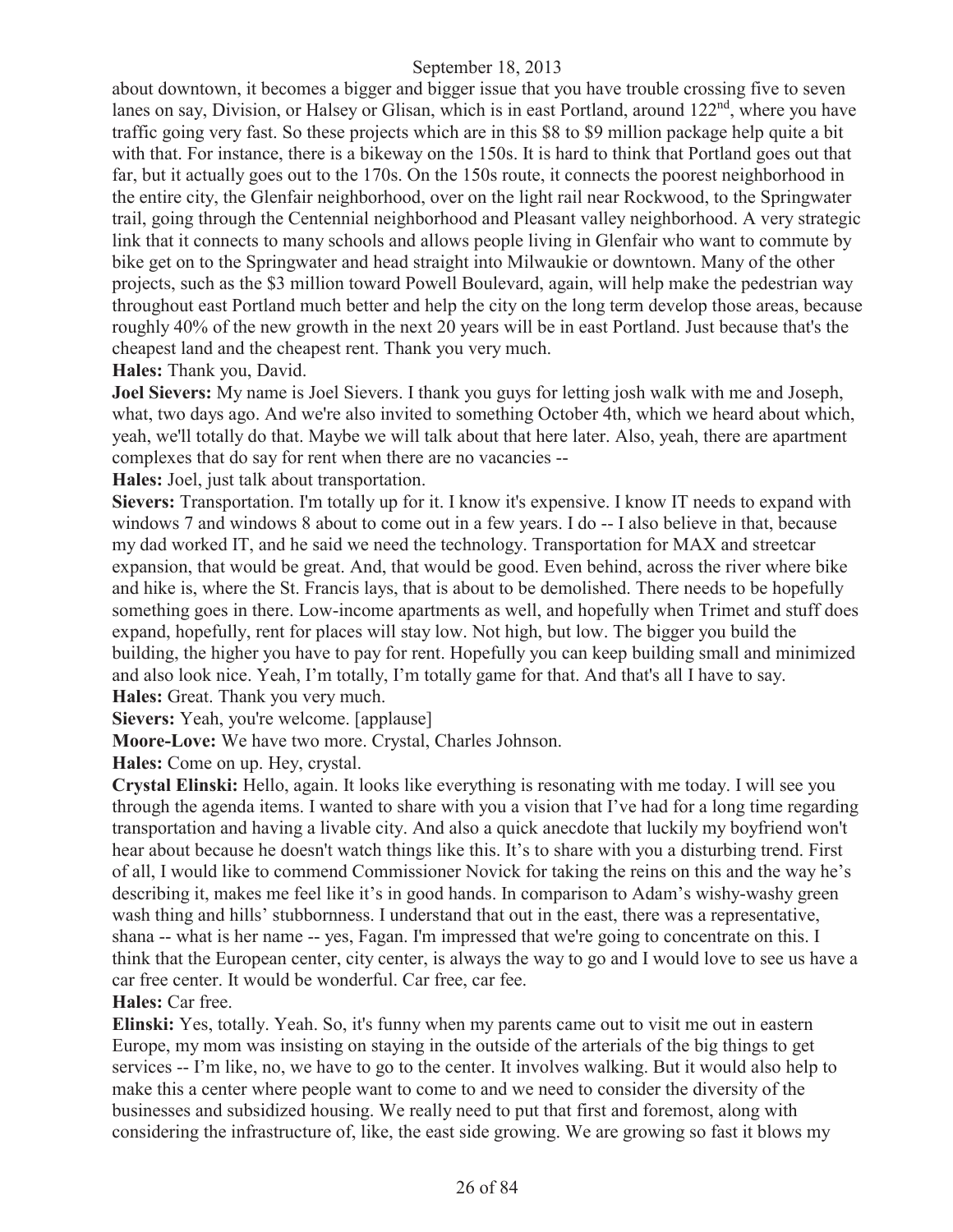mind. But I guess about the anecdote, that's disturbing, I heard on KOPB, I'm embarrassed to say, I listen to Think Out Loud sometimes. But they were talking about the tech companies wanting to come downtown because it was so cool. I was like, oh no. I told it to my boyfriend, and I kid you not, he said that his company was considering doing that. I was like, no, the downtown should be as diverse as possible. People come together, all sorts. And when you are a tech company and you sit in your little office -- that's why, in the '70s -- real quick, almost done. In the '70s, they didn't have corporate parks, they had corporate things in the industrial areas and in the '80s it became corporate parks and now the corporate parks are trying to move more into the city. We've really got to consider that as well. Thank you for your time.

## **Hales:** Thank you, Crystal.

**Charles Johnson:** Charles Johnson for the record. We are talking about the six projects or the one special different funding thing, anything that we're looking at in the core area of the city where we have the predominance of a problem phenomenon, the one-way street. I think the funding either in each individual project, or overall, needs to look at something we can call citizen satisfaction instead of traffic enforcement. I don't like law enforcement or traffic enforcement as a phrase, but as Commissioner Fritz and probably all of us are well aware, people go the wrong way down the sidewalks. We do have lazy bicyclists, and I think--

**Fritz:** Now, wait a minute. They're not supposed to be on the sidewalks at all if they're a bicyclist downtown.

**Johnson:** I can almost tolerate it when they go in the correct direction. But we don't seem to have any investment from the city to improve citizen behavior here. I think some of these projects, or in a combination of PBOT and ppb financing, we need to look at—one of the ways to make downtown more welcoming is be able to walk on a one-way street and not have a bicycle coming at you. And that may be something in future projects—we don't have to put it into these six, and the one special funding. But I hope all of the commissioners will think about the next time they have that incident, about are any city resources being expended to make the majority of the Portland population happier and more comfortable walking around downtown Portland without coming face-to-face with a selfish cyclist on the sidewalk --

## **Elinksi:** Or car.

**Fritz:** Anybody else want to testify on this? Anybody have further questions for staff? Please call the roll.

## **Item 887 roll.**

**Saltzman:** Well, thank you for a very thorough report. I'm really excited about the some \$22 million that will be invested in green economy freight and regional economic opportunities, and in active motion. And very excited about the southwest in motion study that will begin and no doubt present us with funding opportunities as the east Portland motion study did. This was a great allocation I think of federal money and our match and I think it will result in dramatic on the ground improvements and a more balanced transportation system, and most important, is safety for motorists, pedestrians, and bicyclists. Increased safety. Thank you. Aye.

**Novick:** I would like to start by thanking the number of the Portland freight, pedestrian, bicycle and safety committee for their outstanding work in helping to identify these important projects, and the work of the associations and businesses associations, and of Dan and Mark and all of the PBOT staff who put a lot of sweat into these efforts identifying these projects. I want to talk about the significance of the active transportation investments as economic investments. I think it is obvious to everybody that the freight improvements are connected to economic development, but the investment in making it easier for people to walk, and bike, and take transit are also economic investments. They're safety investments, which is important, and they're livability investments making it possible for people to pleasantly get around the neighborhoods. But they also are investments in prosperity in several ways. One of which is, when you make it possible for people to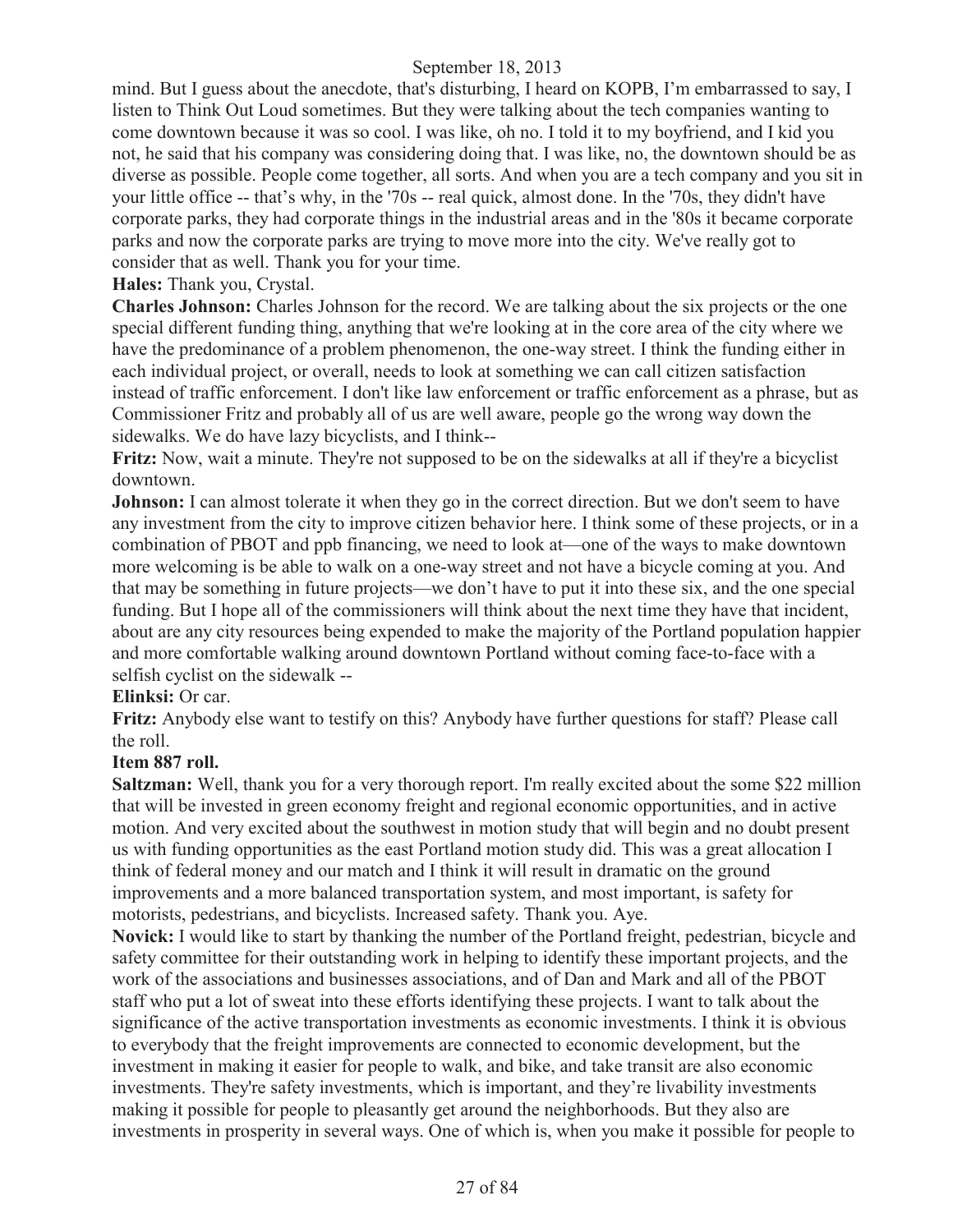walk, bike, take transit, it saves them money. Because driving cars is expensive. Last year, people and businesses and governments in Portland spent over \$240 million on car repair and maintenance. If you don't have to use your car as much, you don't wind up spending as much on repair and maintenance. People in government and businesses in Portland spent over \$600 million on gas last year. If you spent more of your time biking, walking, and taking transit, you don't have to spend as much money on gas. There's a couple of ways to improve your family's economic position. One is to make more money and the other is to reduce your expenses. And the active transportation investments make it possible to reduce those expenses. And these investments are also investments in business prosperity, because we are living in a country where most health care costs, or a big chunk of them, are borne by businesses paying for health insurance for their employees. And health insurance pools are big pools where the health of everybody affects the bottom line for everybody. And when you make it possible for people to walk and bike and take transit, then they're healthier and everybody's health insurance premiums go down. I think it is important to -- I think it is obvious to people that when people bike, they're healthier. They're also healthier when they have access to transit. The simple act of walking to or from a transit station means you're walking. In Charlotte, North Carolina, a few years ago, somebody -- they were putting in a light rail line and somebody got the bright idea of weighing people who consented to do this, who lived along the light rail line before and after it was put in. They weighed a bunch of people before the rail went in and then they went back and weighed people who started to using light rail on a regular basis. In the course of six months, they lost an average of six pounds. That is good for them, for their qualities of life, and it also means that people in Charlotte I think were paying lower health care premiums than they otherwise would. So, I'm very proud to bring these projects to council and hope we will have the support of council bringing them to metro and jpac. I couldn't miss that opportunity to explain that the active transportation investments are not just about livability, although that is important, they're not just about global warming, although that's important, they're not just about safety, although that's very important, they're also economic investments. Ate.

**Fish:** Well, after a speech like that I have enough sense to just say congratulations, commissioner, and well said and thank you for the way you crafted this proposal, the way you consulted with your colleagues and the excellent presentation today. I'm going to vote that as the early contender for your finest speech to date as a member of that council. Aye.

**Saltzman:** Thank you, Commissioner.

**Fritz:** The Mayor had to step out but I'm pretty sure he's supportive of this, too. And I appreciate Commissioner Novick, your work on this. Congratulations on a job well done. These are federal funds coming through metro. It's nice to see some of our tax dollars returning to Portland. Thank you to staff for all of your work on this project and to the taxpayers of Portland, and your local property taxes, and income taxes, and business taxes that are helping to fund the staff work that will be necessary to go into these projects. It's still a significant investment of local dollars, at \$2 million plus. It's very clear that we are being asked to choose between projects which we care about and some can get funded and some cannot. I particularly appreciated Commissioner Fish's passionate speech on the gateway green project and the underpass from 205. Just proving that the bureaus may be reassigned but our passions are not. And I appreciate continuing to collaborate with you as the new parks commissioner to work on projects that got started under your leadership. The North Portland greenway is also a great project that we will continue to partner with transportation on through the bureau—through Portland parks and recreation. The Sullivan's Gulch has some issues at the city center part of it, with the rail alignment and some work, but, that doesn't mean that we shouldn't get started on the outer parts that could be done and doing pieces at a time. Something that I've learned over my 20 years in southwest Portland is that if we have been doing the infill development of sidewalks one house at a time, we would now have a lot more connected sidewalks. But, we sometimes wait until we can do the whole enchilada and that doesn't always work out as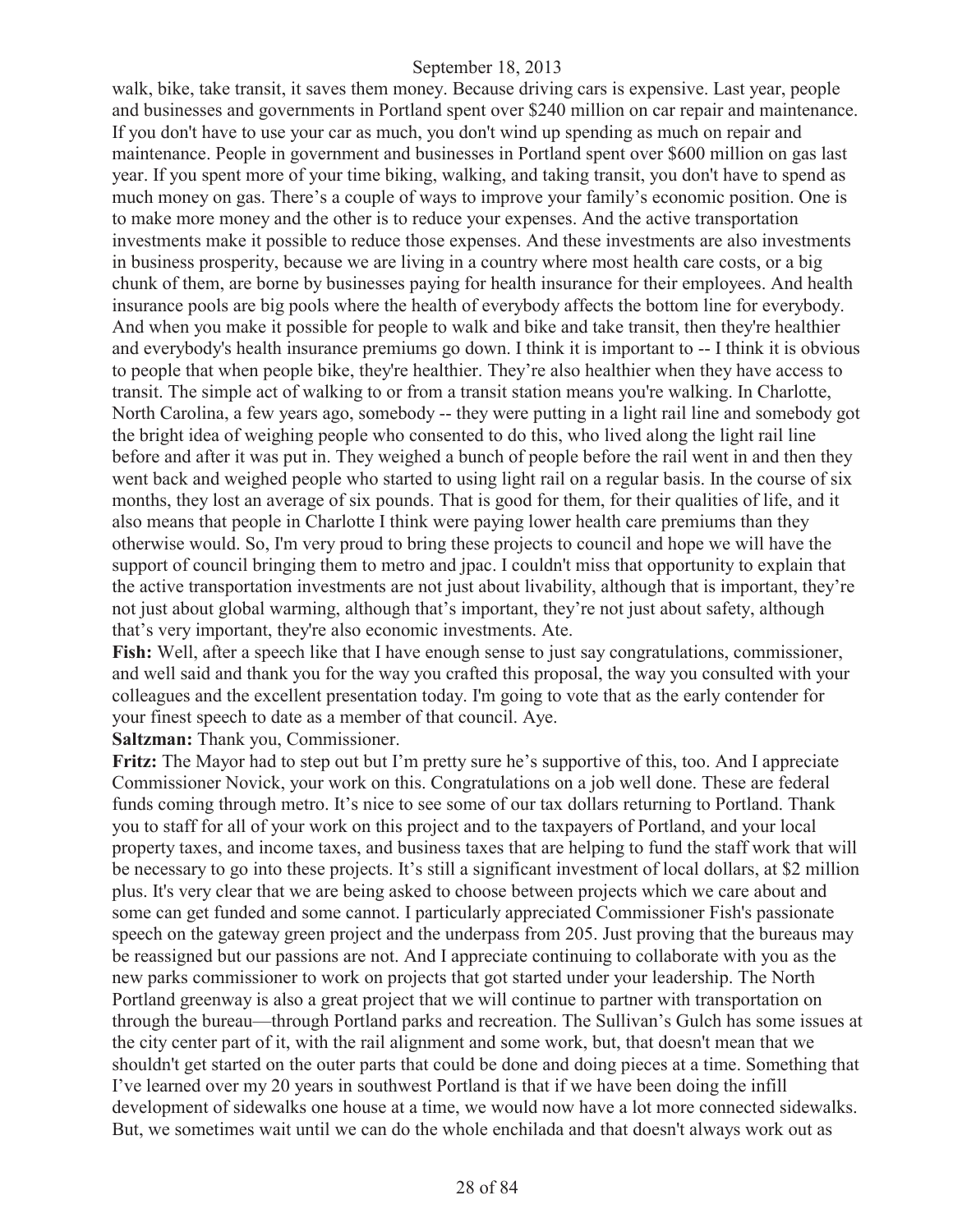well. So I appreciate it. This takes us a big step forward and does address some significant safety problems in parts of the city that really need them. Thank you to the citizen advocates that worked on the project and for those able to testify today. Aye. We will now move to 888 and 889. Please read them together.

## **Item 888. Item 889.**

**Novick:** Let me give just a brief introduction, some of the basic facts. In early 2011, the city identified a portion of a retaining wall on the northwesterly side of SW Fairview Boulevard as needing to be replaced due to the unstable slope which the wall at one time was supporting. The city and adjacent property owner entered into a public/private partnership, in which the property owner agreed to replace the entire failing wall with a new engineered structure with the understanding that the property owner would then take ownership and maintain the wall. In exchange, the city would agree to initiate a street vacation proportion of SW Fairview Boulevard in order for the property owners to consolidate the property to cover the cost for the processing of the vacation and to replace the adjoining sidewalk which was severely damaged by involvement of the wall and the slope. And Karl, do you want to take it away and flag some more details?

**Karl Arruda, Bureau of Transportation:** Sure, thank you. I'm Karl Arruda, a right of way agent with the bureau of transportation. And Commissioner Novick, you did a great job explaining the street vacation project. And I guess that sort of brings us to the second step of our process, which is ordinance 889 on the agenda. Because initial research by Multnomah County informed us that the area to be vacated along Fairview would revert to the adjacent property owners, which is what everyone was expecting, but then later in the street vacation process, additional research by the county showed that the area to be vacated had, a number of years ago, been acquired by the city in fee title, and therefore, the land if it was vacated would revert back to the city's ownership. This became an issue, since PBOT did not want to have ownership of the wall or the property after the new wall was constructed and the responsibility to maintain it. And due to the expense of the wall's replacement by the adjacent owners, it is PBOT's position that the additional contribution to the project of transferring the property through the quit claim is reasonable. If there are any other questions --

Fish: You have received no objections to this, correct?

**Arruda:** No, we haven't. We had notified --

**Fish:** I see the documentation --

**Arruda:** Normal notifications.

**Fish:** A model of community notification, but there seems to be no objections.

**Fritz:** Other questions? Does anybody want to testify on this item?

**Moore-Love:** Yes, two people signed up. They may have left. Mark Hofheins and Joe Walsh. **Fritz:** Anybody else want to testify? And thank you very much. This moves to second reading. Item 890, please.

## **Item 890.**

**Fritz:** Commissioner Fish.

**Fish:** Thank you, madam president. I have invited Kathleen butler and her team to come forward and I have brief opening remarks. When you live in a city and you come downtown to your favorite restaurant, theater, or to shop, or visit friends or a loved one, you expect to pay for parking. And we all know what a pay to park lot looks like and what parking meters on a city street look like. Except when you don't. Earlier this year, my office received complaints from people who were confused and upset about tickets they received for parking on the street at southwest hall and southwest moody. I have to confess, I also got a ticket at the same location, and decided to do a little research. As it turns out, there is a private parking facility in this southwest waterfront, excuse me, south waterfront neighborhood, that to a casual observer may look like an ordinary street with parking meters. But the rules and rates and penalties are different. As we looked deeper into this situation,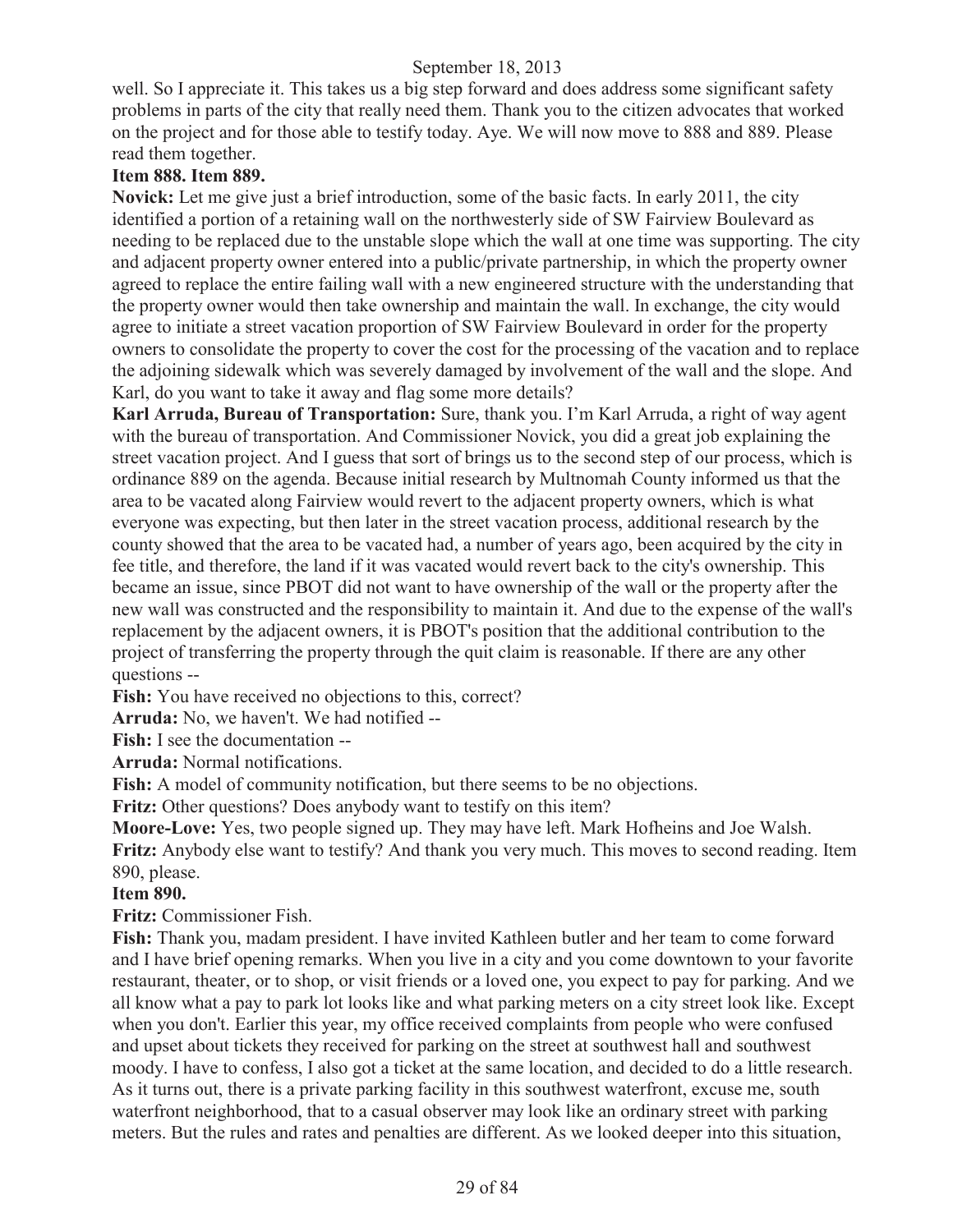we learned that the city authorizes operators of private streets and private parking lots to issue parking tickets. And the city also has the authority to regulate the same operators, including making changes in order to protect the public interest. Changes might include more lighting or more and larger signs to ensure that Portlanders and visitors can recognize that it is a private parking situation, where the rules may be different than what they were expecting and may even be different from the adjacent street. My team and I work with the revenue bureau, which administers this program, and the city attorney, to clarify the city's existing authority and existing practice by making our code language more explicit. Code changes, proposed changes before you, make clear to the public and to the operators of these private parking facilities that the city can require reasonable changes to ensure that private parking facilities are easily recognizable to the public and operated fairly. Now to the credit of the operator of the southwest hall and moody private street, they have already made improvements that we suggested, including bigger signs, and here is the kicker, lit signs, so that you can read them at night. In addition to clarifying our existing authority to require a range of changes from operators, the proposal before you, the proposed changes to our code also includes new reporting requirements and local contact information for operators so that the city can more easily monitor ticketing practices and how complaints are being handled. Over the next six months, staff will monitor ticket data and report back to me on complaint patterns and how they are handled. And that may lead to further proposals in the future coming back to you. Nobody likes to get a ticket, but when the rules are clear and fairly applied, consumers' rights are protected. As I introduce Kathleen Butler, I would like to thank Kathleen and Anne Holm with the revenue bureau for doing a terrific job on this, including robust community outreach. I want to thank Glenn Fullilove, one of my favorite names, with the city attorney's office for his solid work. I would also like to thank Aja Blair and Hannah Kuhn on my staff who have been working diligently on this issue. And finally, I think it is appropriate to give a shout out for KATU's On Your Side for originally shining a light on this unique problem. Kathleen, welcome, and I will turn it over to you.

**Kathleen Butler, Revenue Bureau:** Thank you, Commissioner. Good morning commissioners. Kathleen Butler, regulatory division manager at the revenue bureau. Anne?

**Anne Holm, Revenue Bureau:** Anne Holm, revenue bureau.

**Butler:** I also want to mention Thomas Lannom, the director of the revenue bureau, had planned to be here today and he asked me to apologize to you that he could not make it. As Commissioner Fish has pointed out, there is a lot down on southwest hall and moody, that is what's known as a private street. There are quite a few private streets in the city of Portland. Very few of them have the permit to issue penalties for parking, as this one does. What we've brought before you today came out of our exploration of some of the issues that come up with these private parking facilities, when we worked with commissioner Fish's office on this particular complaint. Pay and park facilities who issue these penalties are currently regulated by city code chapter 7.25, which is the proposed—the ordinance before you today has some proposed amendments to that chapter. The regulations in that chapter provide important consumer protections by describing the notification and signage requirements in order to issue penalties for parking. They provide a company complaint process and city staffed appeal process, and it also indexes the maximum penalty amounts to the city parking tickets, so that there isn't excessive penalties charged beyond what would be in concurrence with city parking tickets. As we administer this program, certain lot configurations or locations require special conditions or restrictions in order to avoid confusion. Sometimes, the shape of a lot means you have to put extra signs in place. Sometimes, if there are two lots together, you have to make sure if somebody buys a ticket for one, they don't get a penalty if they happen to park across the way in the wrong lot. That is an ongoing process that Anne administers very well. She inspects these lots and tries to determine in advance if there is going to be confusion on the part of the consumer about what's required and what the possible penalty is if they don't do it. In the case of the lot down on southwest hall and moody, we had put in some additional signage requirements because of the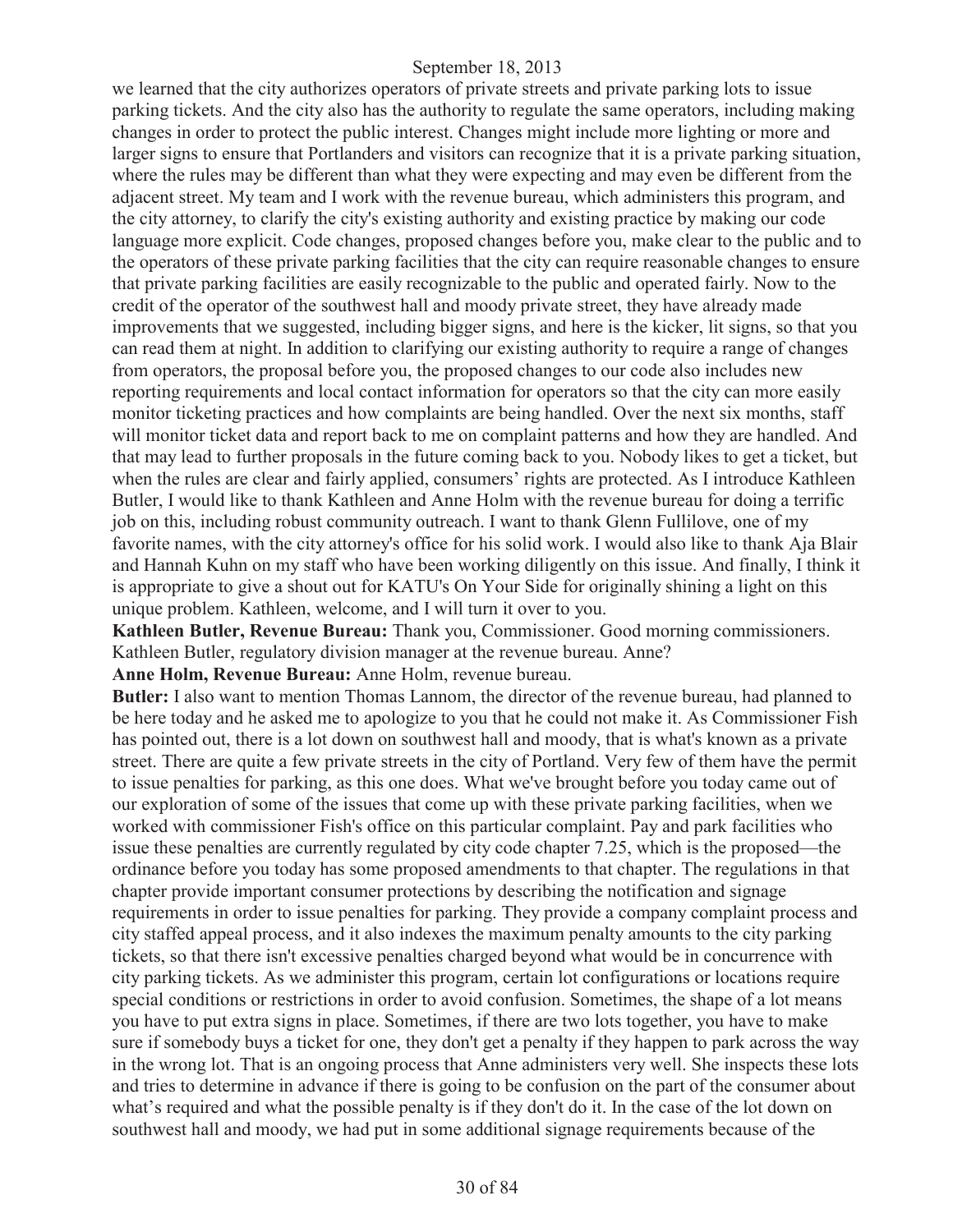strange configuration of this particular private facility, but as Commissioner Fish noted, it was very difficult to read some of those signs at night because there isn't the same kind of lighting down there that is in some other parts of the city.

Fish: I would just add, my colleagues know that I don't have the world's greatest eyesight. When you are looking for a parking spot at night and driving along the street, what's important is to be able to see a sign. One of the signs was placed in such a way that if you are entering the configuration from a particular direction you would not see the sign. So that's not entirely helpful. And some of the signs not illuminated. So, when it's dark and you're still on the public right of way, it doesn't occur to you that you have gone into a different area, private parking, and the area of confusion that I noticed the most is that people that are familiar with our parking rules adjacent to that area, which typically allow you to park free after 7:00 in the evening, are operating on the same assumption when they come to this place. And even the meters, the machine that you feed looks like a first cousin of what we use. So, what we want to do is make sure that we're not creating unnecessary barriers and problems for people who are otherwise doing what we encourage them to do, which is to come downtown, spend money, enjoy our great city. We don't want them caught in some kind of net that they're unaware that there is a different set of rules. I applaud you for working with the operator to get some common-sense changes. Even things like just illuminating signs makes sure that in the evening, people like me understand what the rules are.

**Butler:** After we solved the some of the problems that we saw at this particular lot, we met with Commissioner Fish's staff and deputy city attorney Fullilove and we looked at the chapter to determine whether there might be a few things that could be added to make it clear to the operators and to the citizens what was required. One thing that had come up when we first met about the issue was that we didn't really have data about how many tickets were being issued at individual lots. We had the ability to ask for it, but we didn't get regular reports on that. As a part of the public comment process, with the companies we regulate, they requested that we don't require ongoing reports that are very large and cumbersome. But we did come up with a solution that they felt was practical that would allow us to get more data as time goes on about how many tickets are issued at particular lots. That will help us key in quickly as to whether or not there might be a problem at a particular lot. We also made sure to add some additional requirements about the availability of the operator locally for complaints, Monday through Friday, 9:00 to 5:00, someone should be here locally to respond to citizen problems, and we also clarified some of the time requirements, if we get a complaint, how quickly the company has to respond back to us. One of the areas of language that we put in was we explicitly stated that we can add additional requirements, signage, lighting, perhaps restriction of hours, based upon problems at the lot. I want to stress that this is something that we have consulted with the city attorney's office about and it is something that we had the authority to do now. We do it routinely. But we thought it was very important to clarify in the code language itself that that is a part of the process. We're happy to answer any questions.

**Fritz:** Questions from council? Does anybody want to testify on this?

**Moore-Love:** Yes, we have three people signed up. Mark, Corinne, and Crystal.

**Fritz:** Welcome. Please give your name and you have three minutes. One of you. It doesn't matter which.

**Corinne Celko:** Thank you. Good morning mayor Hales, city commissioners at the law firm of Perkins Coie. I'm here on behalf of city center parking, an operator of over 33,000 pay and park parking spaces in the city of Portland. First, I'd like to thank the mayor's office and Commissioner Fish's office and the revenue bureau for their gracious assistance in shepherding us through this proposed code amendment process as well as allowing us the opportunity to collaborate on the amendments and offer our suggestions and feedback. We were able to agree on most of the amendments to the code in this area. But we do have one issue that remains of concern, which will be the subject of my testimony today. I apologize that my colleague, Dana Krawczuk, who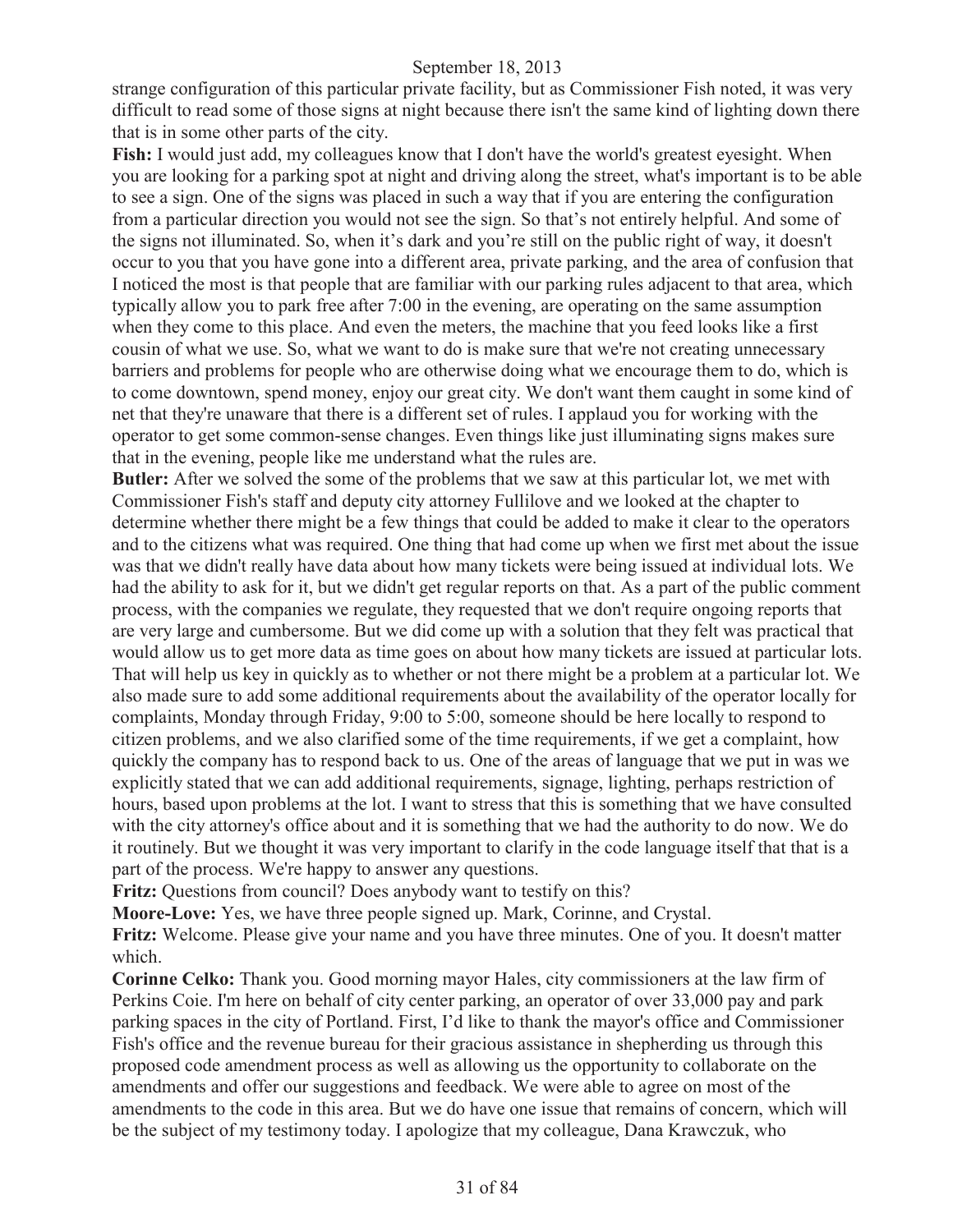collaborated with the revenue bureau, as well as other team members from city center parking, were unable to be here today. They had planned on attending when the hearing was set for last week, but due to the schedule change had conflicts and were unable to be here.

Fish: Before you begin, we all got a copy of the September 10th letter from Dana outlining the concerns. So thank you for getting that to us before the hearing.

**Celko:** Great, thank you. Thank you for letting me know. I will briefly summarize those concerns. And I'll try to answer any questions that you may have. As Ms. Butler already pointed out, Chapter 7.25 of the Portland city code regulates pay and park parking facilities, and that chapter does contain details requirements for signage, lighting, and lot configuration for the purpose of fairness and protecting the parking public. The--at issue today is the provision that Ms. Butler mentioned which significantly expands the authority of the revenue bureau director to exercise broad discretion in requiring modifications to existing facilities. At the outset, let me just note that we think the system currently has been working well. To our knowledge, there has been no dispute about the city's ability to regulate park and pay facilities or to offer requests for improvements to such facilities when there is a need to avoid confusion for the public. In other words, currently, we're aware of no occasion in which the city has made requests for improvements that have been rebuffed by any parking lot operators. To the contrary, we've had circumstances where the city requests for improvements have been honored. There has been the case, I think Ms. Butler alluded to it, were there were two lots that were adjacent and there was confusion about which parking station to pay at. And city center parking installed a fence or hedge to better identify and separate the lots. And the occasion that Commissioner Fish mentioned in the south waterfront, city center parking went ahead and added additional signage and lighting. So, our --

**Fritz:** I will give you an additional minute, but f you could get to the crux of the issue. **Butler:** Sure. Our four basic concerns relates to the broad discretion. The first is that the director is provided unlimited discretion to require any changes. And we believe that some nexus, it would be help full to have some nexus involved to explain why these changes would be necessary. So we've included language, as a proposal to show that any requests made by the director should be reasonably related to the harm that is to be mitigated. The second concern we have is with the ability of the director to require a change that would reduce the number of existing parking spaces. Parking lot operators have financial performance expectations that are dependent on retaining the number of existing spaces in their lots. The third concern is also related to making sound business decisions, but a lot of operators on the front end, which is that the director may restrict hours during which penalties may be assessed. Again, that goes directly to financial performance expectations of those lots. Lastly, our concern is that the discretion of the director is also not limited by previously approved land use approvals. Such as for central city parking review, or design review, which may have conditions of approval attached to those land use approvals. As well as other code provisions, like in the slang code, that may conflict. And so, we've prepared language in that letter dated September 10 that would make sure that those-any requests by the director does not conflict with those land use approvals or other portions of the code.

**Fish:** Madam President, if I could just--

**Fritz:** Actually, I haven't received a copy of that letter. Since this would be moving to second reading if I could suggest that we deal --

Fish: Emailed each of the office with this took it off of an email. Everyone was copied, but we will make sure everyone gets a copy.

**Fritz:** Okay. Thank you.

Fish: First of all, thank you for your testimony and thank you for the letter. Just three brief comments. One is the concern that has been raised about whether the revenue bureau will somehow exercise its discretion in a way that shows a disregard for the concerns of the operator or business practitioner I think is belied a little bit by the way we worked collaboratively to get to these changes.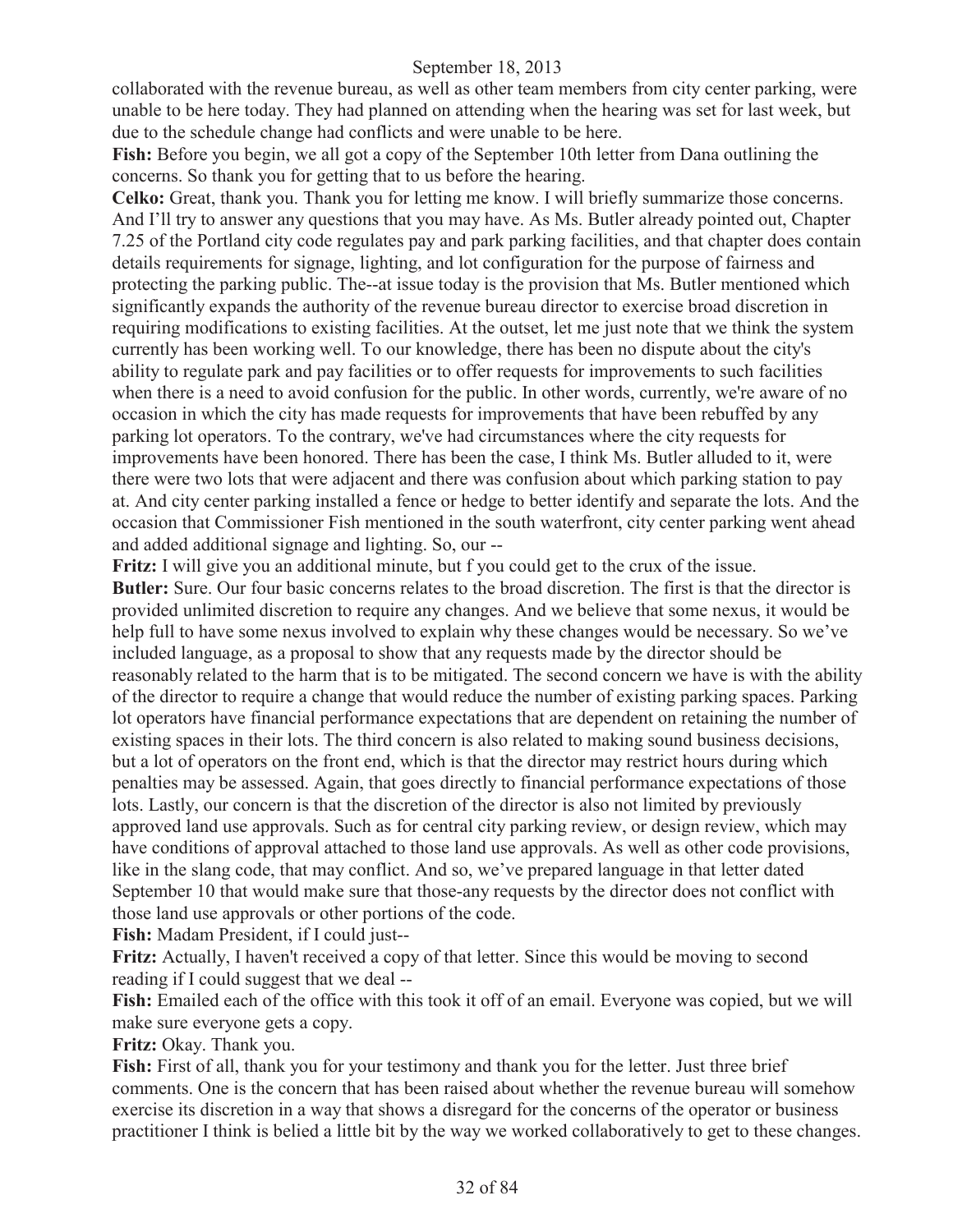We listened very carefully to operators and concerns they had. We actually modified our proposal quite a bit in response to feedback. So, I would say that to your client that it is something of an insurance policy, the way we conducted this process is consistent with the way the revenue bureau acts. Second thing is, I believe we have a good faith disagreement about whether, in the current code, the revenue bureau already has this authority. But it is the city attorney's view to the extent that you already have the authority, there is no harm about being explicit about that authority so everybody is placed on notice. That I think is the better way of drafting code language so that we're very clear. But the third thing I wanted to note, since you mentioned hours of operation. In fact, when I began this process, my first impulse, and I guess it was an uninformed impulse, maybe just a common sense view was, since people are getting ticketed for parking past 7:00, and since it was an area where most of the parking was free after 7:00, my initial impulse was, well, can we put into law a requirement that you don't get charged after 7:00? And I got one of those good news, bad news answers. The first was, we could probably do that. And the second was but it would allow the operators in lieu of ticketing and fining, to tow your car. Because after all, it is on private property. The reason we have the statutory scheme is to give private property owners a regime in lieu of towing to enforce rules. It seems to me to be counterproductive to regulate hours at this point if the default was that the operator could tow a car rather than issuing a ticket. I think in terms of headaches for people downtown, having your car towed greatly outweighs getting a ticket. And I was also, frankly, guided by the fact that the feedback we got from operators was that they would, if a customer complained that there was some, that they incurred the ticket because of confusion, or they weren't aware of the ground rules, that the operators were willing to wave the fine under a case by case analysis. In that spirit of collaboration, I'm comfortable with these rules because I think they have been enforced reasonably by the revenue bureau, but I appreciate you putting your concerns on the record because I have a hunch if you at a future date believe they have been enforced in some way that is heavy handed or arbitrary, the Council will be reminded of your testimony today. So, I appreciate it.

**Fritz:** Thank you for that explanation. I know there may be more comments, I'm going to continue passing the gavel down the road here because I have to leave. And so I will appreciate the conversation next week.

Fish: Who gets it next, Steve, when you leave?

**Novick:** Good question. I don't know.

**Saltzman:** I just want to clarify, Commissioner Fish, when you said you are comfortable about the changes, are you talking about the changes suggested by city center parking, or the changes that we're making--

**Fish:** We have compromised on the language and the code changes based on the feedback we got from the operators and I also believe they made a good-faith effort to address problems at this location, which I'm comfortable with now, and will get data over the next six months to see whether there are any unusual spikes in tickets that may suggest that there is further work we can do in consultation with the operator to make sure people clearly understand what the rules are.

**Saltzman:** And the position of our the city attorney is we already have the authority if we so choose to regulate hours of operation of these private lots, but then the downside could be that if we regulate the hours of operation, the owners could tow rather than--

**Fish:** Correct, and we're reluctant to do that and for many of the reasons that the witnesses testified to. We don't want to get that deep now into someone's business, but we do want to make sure that people are not inadvertently tripping a wire here and getting tickets, because, it does sour their experience coming downtown. We want to make sure that we are doing everything we can to put them on notice that they are in a unique situation governed by a different set of rules.

**Saltzman:** And my only other question, maybe it's to you or Kathleen, but how would any of this result in a loss of parking spaces?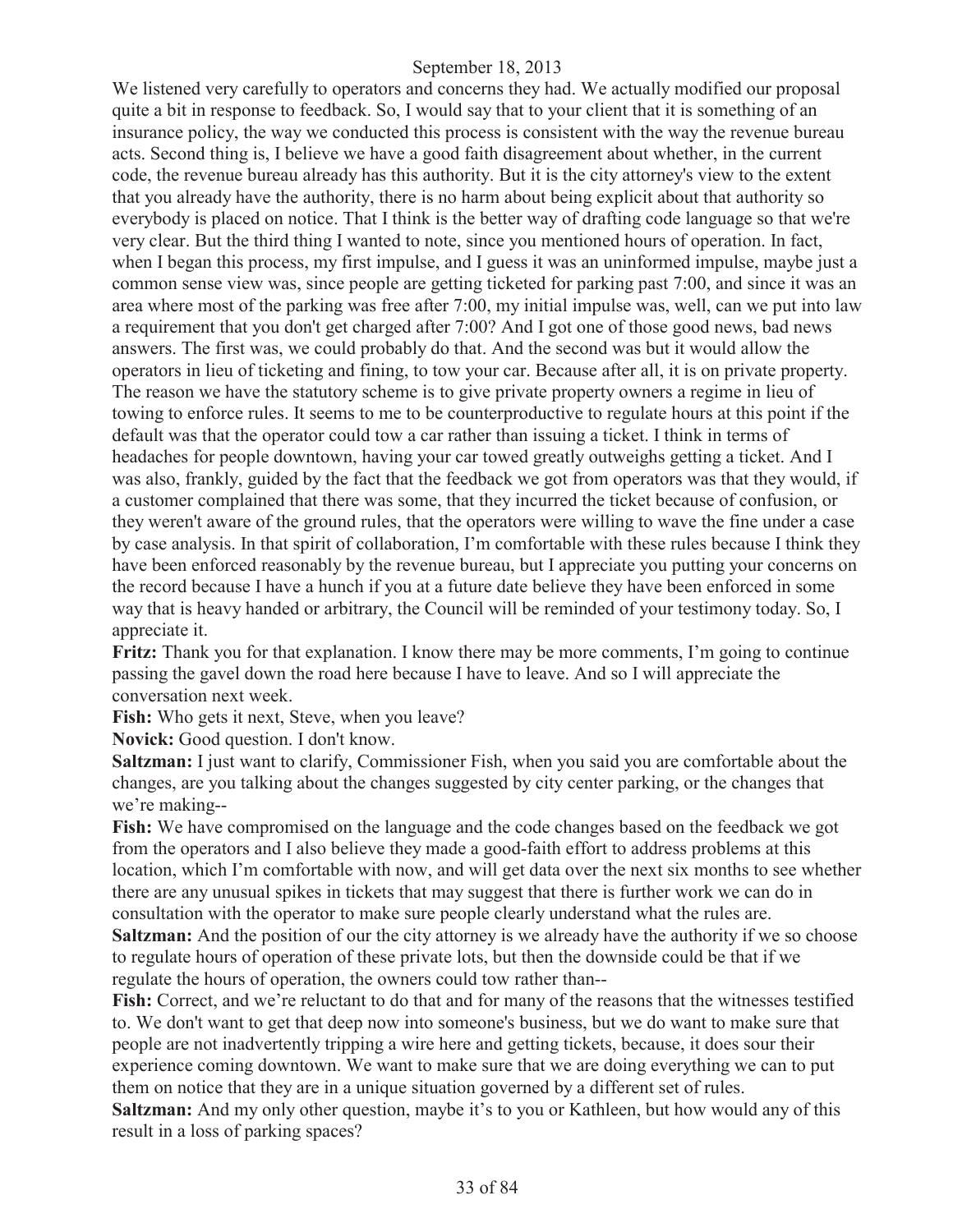**Celko:** Well, precisely because there is no boundary, there is no standard by which the director may require any changes. So for example, if the change required is a five foot in width hedge with a fivefoot setback from any parking space, that would eat into the existing parking spaces currently allowed at the lot.

**Saltzman:** So that would be in the case of dividing a confusing lot for customers.

# **Celko:** Sure.

**Saltzman:** The example you mentioned, where city center did put in the hedge to make clear there were two separate parking lots, is that--

**Celko:** I'm just throwing out an example. I mean, in that specific actual example, city center did put in a hedge and to my knowledge there was no specific width of the hedge required or setback required from any parking space. But in the hypothetical, the director allowed unlimited discretion to say, for whatever reason, we want a 10-foot setback from any fence or hedge between that and the parking space, it could start to eat into existing parking spaces, which parking lot regulators have relied upon in the initial look. Part of this is based on the fact that the city gets to inspect the facility at the front end before it even becomes operational to make sure that it complies with city standards, and so at that time, those elements of the lot are relied upon by the operators in making their business decisions.

**Fish:** It did not, to answer your question, it did not arise in the southwest moody situation. These are not problems that we addressed there for which we requested a remedy. But I believe the spirit of the testimony is to make sure that any of the rules are enforced in a collaborative way which is precisely how we drafted these code changes by working with the operator.

**Elinksi:** Is mark or something coming? Another person? I would like to catch you ladies on the way out about the 9 to 5 input line on this topic. Weren't you talking about, isn't there a way to bring complaints?

Fish: Crystal, could you address your testimony to us?

**Crystal Elinksi:** Well, I'm glad, actually, Commissioner Fish, that you're comfortable with the collaboration. I guess that doesn't really make me confident. But also, what you had said about need to avoid confusion to the public, definitely. I have been following this with intrigue in the media, these topics, and so I do have a lot of questions and I will pursue the, that route with the revenue bureau, is that right? All right. So, my name is Crystal Elinksi, and I represent 10,000 concerned citizens. Specifically with this area, there are other special areas, and I think it is good to consider what's really working when it comes to parking and lighting and signage, to me, always seem like a second thing -- when you are driving by, you don't see signage. And lighting, let's just say, it is a waste. I mean, we're lighting this room and we don't need to. I would suggest actually painting the area. Ever since they put those outlines for parking, I tend to follow that and I think it would be neat if we could use symbols to refer people and make them realize this is special parking. Read the signage. That's one way. Also, to go out on a larger scale, I wonder why the city doesn't make money on parking. It would be such a groovy deal going back to my car-free comment earlier. If we could help to make the city more livable, have fewer cars. But when the money comes in, the revenues that we have very good contracts. And it seems like the contracts aren't too good. I think it is center city parking that has been laying people off, putting machines in their place. I would like to find out more about that. It sounds like there hasn't been much usage and I'm glad there will be a second reading and I will do similar research before then. Another comment, that the ticket, that basically when you purchase a parking ticket, a lot of that money is going to a holding or hedge fund or something that goes to the Canadian teachers' retirement fund. I just think that is bizarre. As a teacher, I would like it if we could fund our own city, if that money would go to us. Another comment, the handicap parking, I read about that a lot. I think it's funny that we're concentrating on people to get the right I suppose to park all day, and how much time and precious time and precious space it takes. But, what about all of the cop cars out there? They're all over the inner city here. They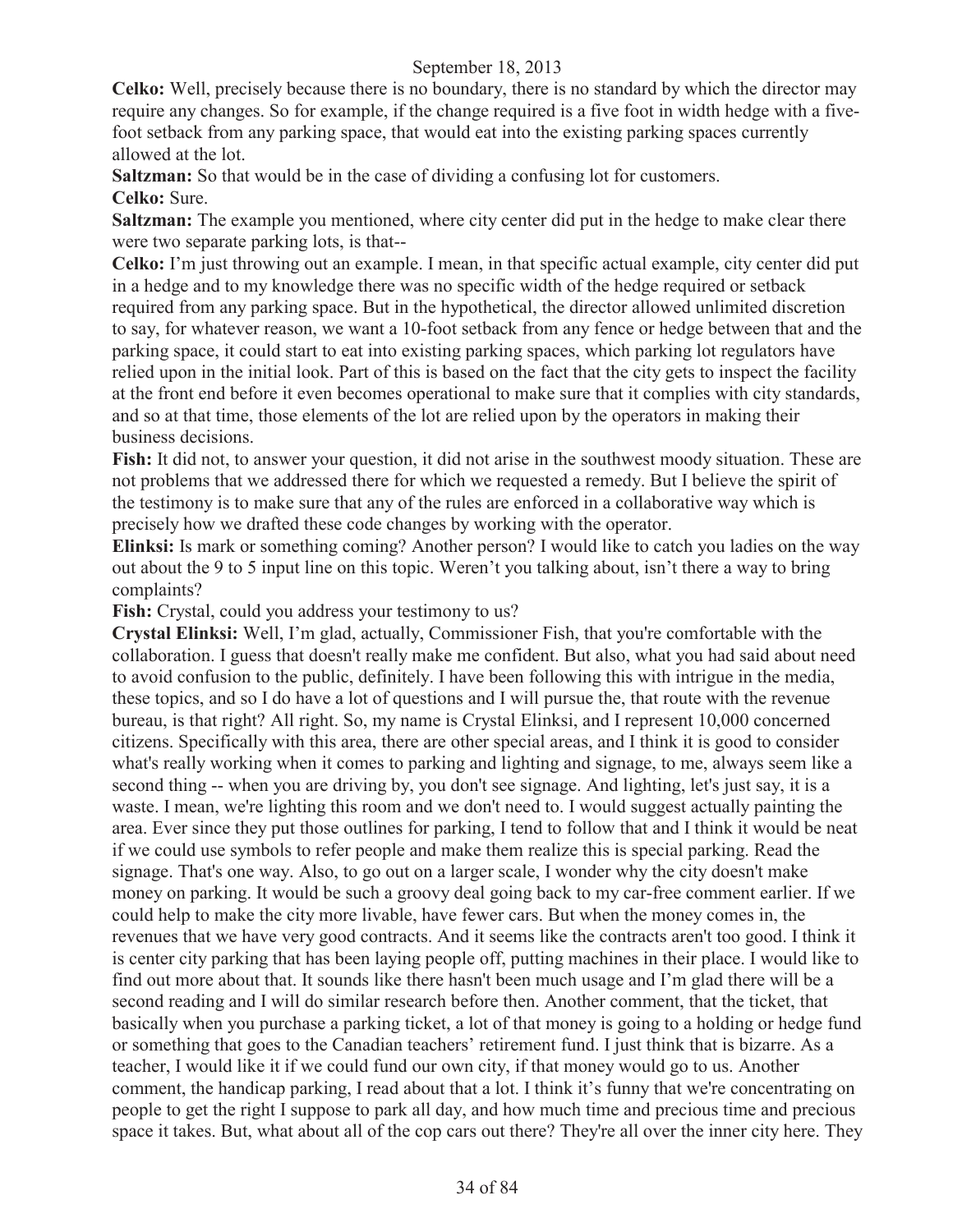have the most precious parking spots around. So, why do they get that? Don't they have parking galore? These are things to consider. Thank you for your time.

**Hales:** Thank you very much. Anyone else signed up?

**Moore-Love:** No, he has left.

**Fish:** This goes to a second reading. Can I just say that, though, at this stage, Thomas Lannom and Kathleen Butler, Anne Holm, I really just want to single out their creative work here. We might have bit off a little more than intended when this first came up, but it was in response to a concern that we had heard second hand and I personally experienced and we understood there has been some watchdog journalism around it. And, the area is highly complicated. People have strong views on both sides. But, mayor, the OMF team did a very, I think, outstanding job engaging people and balancing a number of interests and it resulted in this work product and it is a pleasure to work with solution-oriented people, and I hope that Council is comfortable with this. This goes to a second reading. I'll make sure that everyone has a copy of the concerns that were raised by one of the operators, which I believe everyone is emailed, but I will make sure that we have it. And if people have additional concerns and comments between now and Thursday, we would welcome them and we hope to bring this back for a vote next week.

**Hales:** Great. Thank you very much. Good work. Passes to second reading. [gavel pounded] **Hales:** One more item.

## **Item 891 roll call.**

**Saltzman:** Aye. **Novick:** Aye. **Fish:** Aye. **Hales:** Aye. [gavel pounded] **Hales**: And we are recessed until this afternoon at 2:00.

At 11:56 a.m., Council recessed.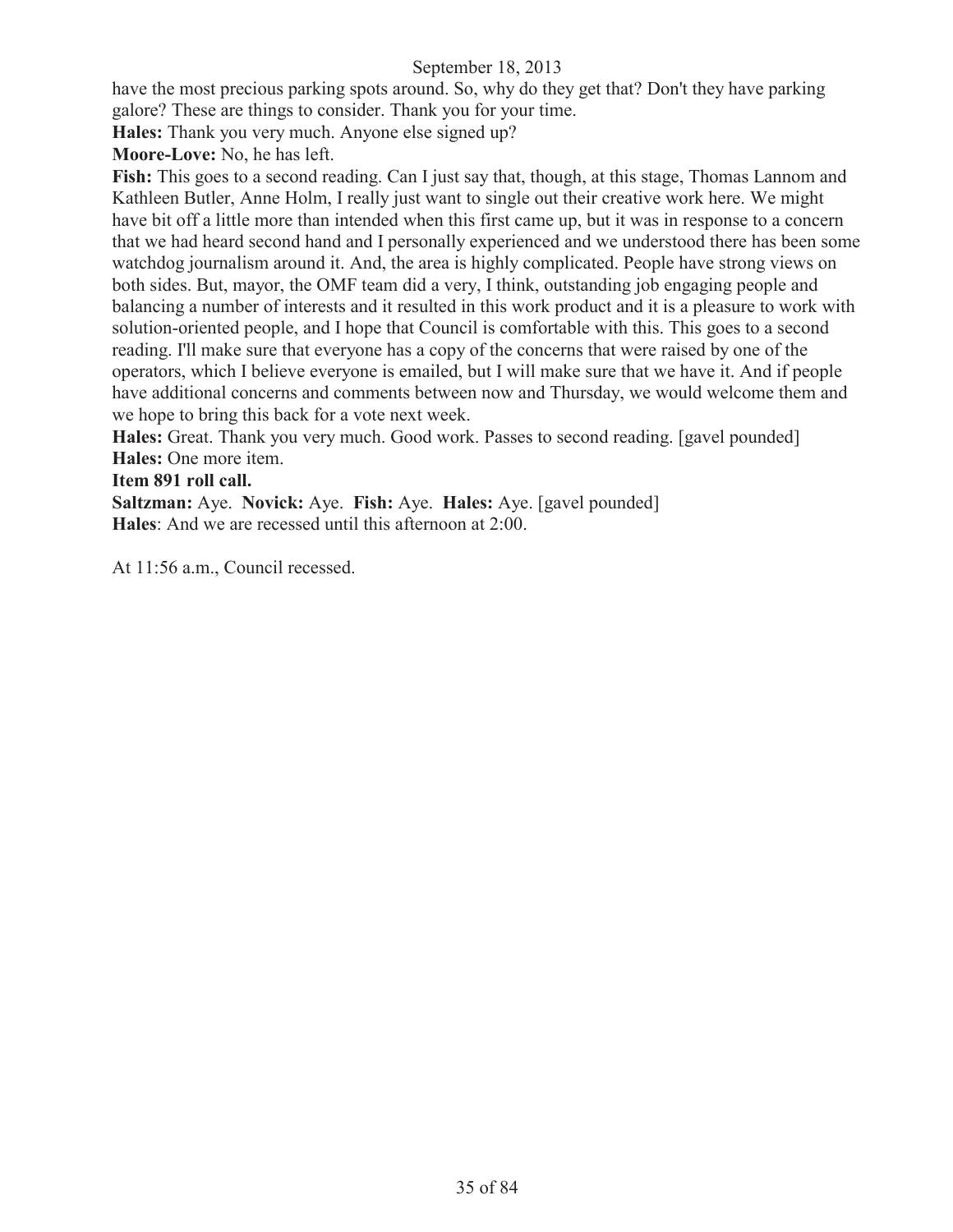## September 18, 2013 **Closed Caption File of Portland City Council Meeting**

This file was produced through the closed captioning process for the televised City Council broadcast and should not be considered a verbatim transcript. Key: **\*\*\*\*\*** means unidentified speaker.

## **SEPTEMBER 18, 2013 2:00 PM**

**Hales:** Good afternoon, everyone. Karla, will you please call the roll and confirm that we're all here?

**Saltzman:** Here. **Novick:** Here. **Fritz:** Here. **Fish:** Here. **Hales:** Here. **Hales:** Sorry for the delay, everybody. We have a couple of significant things on the calendar this afternoon.

## **Item 892.**

**Saltzman:** Thank you, Mayor. I think many of you know it's long been a focus of mine to provide services and support to women, children, and families who are affected by abuse and neglect. When the mayor assigned me the Portland Housing Bureau, I was very excited about that, and immediately rolled up my sleeves and have worked together with Portland Housing Bureau staff to come up with a package to immediately fund programs that will help get women off the streets. And the recent point in time, homeless census indicated a 22% rise in homeless women since the two year period when it was last taken. We also know women are on the streets, many of them are fleeing abusive situations, and we also know that being on the street makes them even more vulnerable to abusive situations. So I worked with Traci Manning and other Portland Housing Bureau staff to immediately reprogram \$300,000 in existing funds we have to devote right away to working to get--working with providers who have a proven track record of success so that we didn't have to do an RFP, that we could just go to these procedures and say, with \$300,000 what can we do? And the metric is that with that \$300,000 we can expect to get 92 women off the streets and into some sort of a permanent housing. And we will also be working on freeing up shelter space, working to avoid women having to enter shelters in the first place through things like prevention, eviction prevention, let me get that right. And so these funds are part of immediately reprogrammed money to focus on this most pressing problem of helping women get off the streets. But I also wanted to preview today for my colleagues the fact that I will be coming forward with a request for an additional \$1.7 million in unbudgeted funds that I hope the Council will approve at the fall budget monitoring adjustment process that will expand beyond just the immediate focus on women, but also bring to bear proven successful methods to get all people off the streets. The 1.7 million plus the 300,000 isn't going to do it all, but working with -- on methods we know that work, as I said, rental assistance, eviction prevention, helping to get people through the shelters more quickly to free up shelter space for others who need it, all of these techniques have been proven to be very successful. And in fact, the City Council under Commissioner Fish's leadership when he was Housing Bureau Director two or three years ago devoted an additional one million to doing many of these exact same things, and it had a very significant success. I think there were some 330 people that were placed off the streets and into some sort of a permanent housing, and a year later 73% of them were still in good housing situations. So, I think we've seen this can work if we put the resources in the right places. I wanted to preview that today as well, that will be coming to you soon. And I'm very pleased, we have some very distinguished panelists here, and I wanted to call up Multnomah County Commissioner Deborah Kafoury; our Housing Bureau Director Tracy Manning; Keith Thomajon, the Executive Director of United Way; and Shannon Singleton from JOIN. Yeah, you can move up one more chair. I'm very happy they are all here to speak about that, and the county -- I did want to say before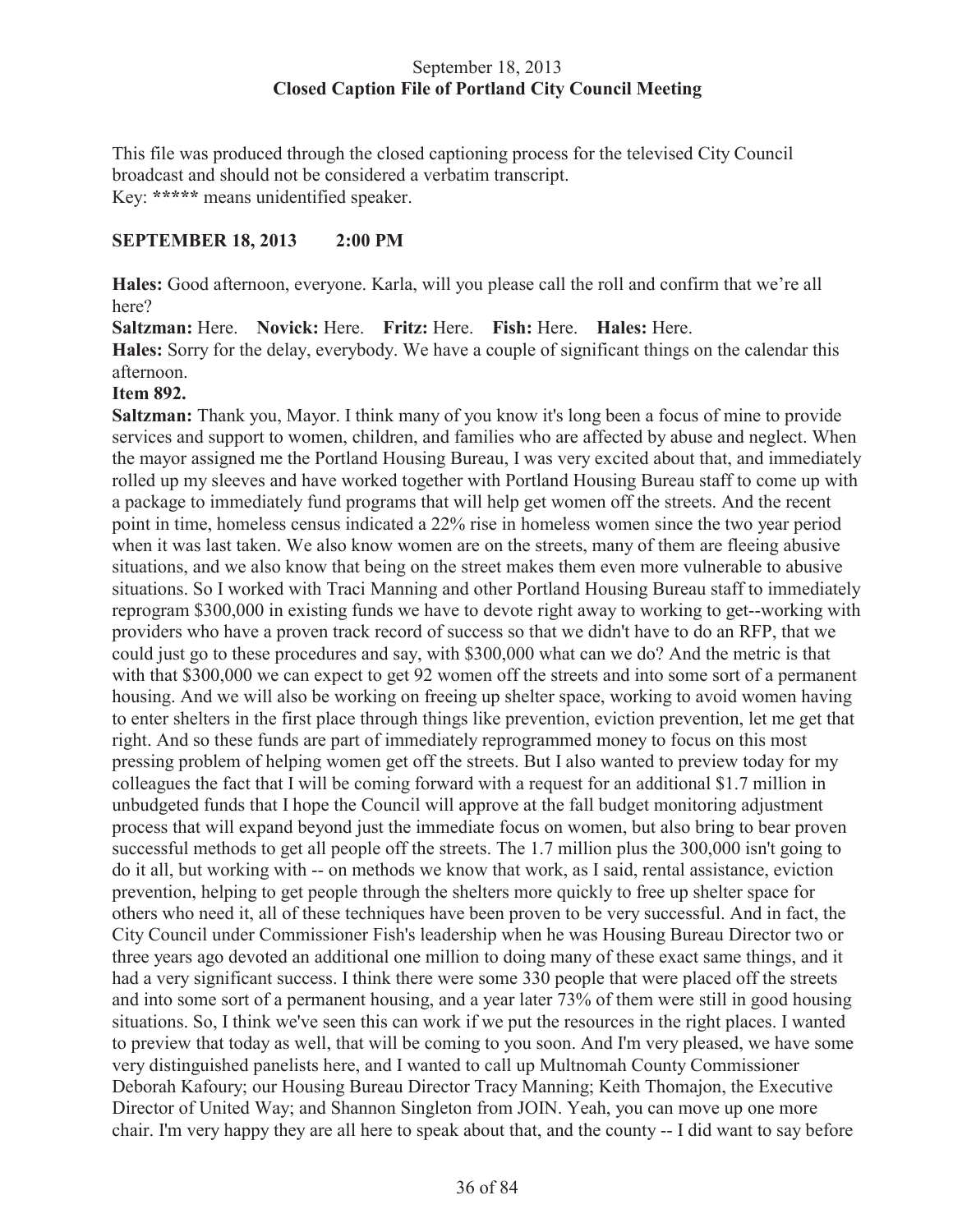you get going, that, in forming this additional \$1.7 million request, I will be convening a small committee of certified smart people like United Way, like JOIN, like commissioner Kafoury. Chief Reese is actually -- I asked Chief Reese, could somebody from the Police Bureau participate in this committee? And he said, I'd like to do it myself. So, we'll have Chief Reese, about 10 people, including the Portland Business Alliance, who will help sort of craft how to make this \$1.7 million request do the job we want it to do, and that is to get people off the streets and get them into some permanent housing. So with that, I will turn it over first to our elected official, County Commissioner Deborah Kafoury.

**Deborah Kafoury:** Thank you. Deborah Kafoury, Multnomah County. Good afternoon. On behalf of Multnomah County, I'm very happy to be here today to reaffirm our city-county partnership, and to stress our commitment to work together as we help vulnerable men, women, and children get off the streets and into housing. Recently, the board of county commissioners, you, the City Council, and Home Forward unanimously passed an update to our community's plan to address homelessness. This plan, called A Home for Everyone, lays out a renewed commitment to break down the silos among our agencies. Instead, we have pledged to find better and more creative ways to help vulnerable populations. For this plan to be successful, we must look beyond our current way of thinking. For too long, the city has focused primarily on homeless singles while the county has focused primarily on homeless families. With this new plan, we're directed, all of us, the city, the county, faith community, community partners, to prioritize the needs and gaps in our efforts to find permanent solutions to end homelessness. I applaud Commissioner Saltzman for taking that first step today, and I'm excited to be working with you as we challenge and push ourselves to make real changes to our respective systems. I also welcome the support of the Mayor and the rest of the commission in these efforts to respond to the crisis of homelessness in our community. Today I also pledge to work with my colleagues on the board of county commissioners to join with the City in finding additional funding to help those who are currently living without a roof over their heads. Thank you for your leadership, Commissioner Saltzman, and for your commitment to continue the City's long legacy of strong political will around the issue of homelessness. Thank you. **Saltzman:** Thank you, Commissioner Kafoury. Next we'll hear from our Bureau Director Traci Manning, as she can maybe spell out in more detail the 300,000 that's hitting the streets literally as we speak today.

**Traci Manning, Director, Portland Housing Bureau:** Yes. Absolutely. And also would love to provide a little bit more background on A Home for Everyone, which as Commissioner Kafoury mentioned, you all passed this past spring. Right now, the City, through the Portland Housing Bureau, directs public resources as efficiently as possible to keep people moving from homelessness into homes. We join with our partners at Home Forward and Multnomah County to particularly choose in this plan to prioritize people who are most vulnerable on the street. Those include families with children, women, youth, and the approximately 50% of the homeless people with disabilities which include chronic health conditions, those struggling with addiction, and people living with mental illness. The Housing Bureau and the county each fund a spectrum of housing-related services that includes what we're recommending today: street outreach, housing placement, rent assistance. As you know, the City also funds emergency shelter, and we fund two emergency women's shelters that operate year-round. Right now they each have wait lists, one of 130, the other of 190 women. If a woman needed some place tonight it would be weeks or months before she could find a bed in one of these shelters. Unfortunately, it's also true that women of color are overrepresented among female homeless individuals. So, as Commissioner Saltzman described, the Portland Housing Bureau has begun directing funds for women into housing now, with a special allocation of \$300,000 from existing funds that were not allocated to particular programs that were able to be redirected to assist 92 women experiencing homelessness to find permanent homes. We're doing this through our really experienced and effective partners, some of whom are with us here today, and all of whom are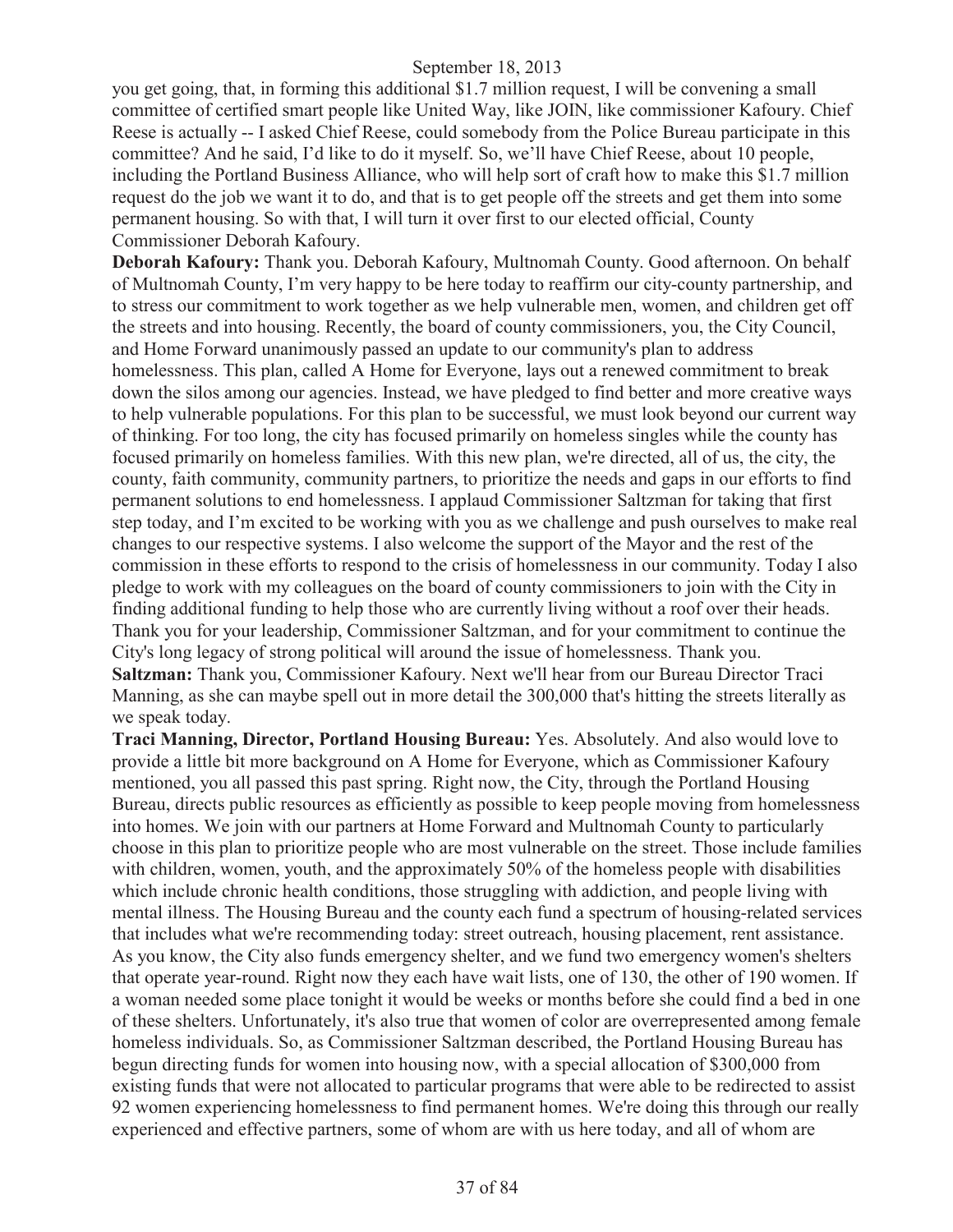familiar to you: Human Solutions, Northwest Pilot Project, JOIN, and Transition Projects, to immediately put this money out on the street to permanently house these women. A quick report on some of the things that are coming up to further leverage this program. We're once again getting ready to start up winter shelter beds that will be dedicated exclusively to women. We're looking at 70 beds again this year and we're hoping for an additional 45 at another site, which would be an increase of 30 over last year. We're still working with that owner to see if we can get the space. These winter shelter beds, as you well recall, are made possible because of the City Council's commitment this year to fund this decision package during a budget year where a lot of really difficult decisions had to be made.

**Fish:** Traci, are you funded for those additional 35, or would that be funded in part by the supplemental appropriations?

**Manning:** We believe we'll be able to get it primarily out of existing funds, that's part of the - depending on how many square feet we can get. We do have the ability to use a little bit of these funds if we need to. So, as we all know, scarce economic times, more than ever, it's important that we come together and that's really what I'm excited about to be sitting at this table here today. We want to leverage our resource and we're proud to be working with Multnomah County to carry out the vision that we set up with our community in A Home for Everyone. And I'm particularly energized to be sitting at the table with partners from United Way, and to look for a new way forward. Before any further ado, however, I know it's not news to this City Council that Portland has an incredibly innovative and effective group of nonprofit organizations that are among literally the nation's best to work with and execute your vision. So I'd like to introduce Shannon Singleton, who is with us here today and is a partner from JOIN.

**Shannon Singleton:** Good afternoon. My name is Shannon Singleton, I'm the director of day space services at JOIN. I've spent many years working with the homeless population in Portland, in particular, women and people diagnosed with mental illnesses. As the director of the safe shelter, I served homeless women in the shelter and in our day space. With Cascadia Behavioral Healthcare, I oversaw the running of the royal palm program, the street outreach team, and the clinical program at Bud Clark Commons. All of those programs were serving folks who were chronically homeless and also had diagnoses of severe and persistent mental illnesses. JOIN's street outreach team works with hundreds of homeless women every year to find permanent housing. Last year we served 746 female-headed households. Every day, there are dozens of women seeking safety and services in our day space, some of them living alone, in couples, or with their children. Last year, 55% of the people that JOIN was able to help find permanent housing were women. As part of Commissioner Saltzman's initiative, JOIN will have rent assistance to help an additional 25 female-headed households get off the streets and into permanent housing. This will include chronically homeless women and those with significant support and financial needs, vulnerable single women, and female-headed households with children. We will leverage our existing housing outreach and retention staff to make sure that these rent assistance dollars are deployed quickly and efficiently on the behalf of homeless women in our community. I'd like to share a story of one of the women who was successfully housed through these programs. Sarah [spelling?] was a young woman who was sleeping outside, very frequently sent to the hospital because of the symptoms of her mental illness, and would be stabilized at the hospital and return to the streets. This went on in her life for over two years. When she came into one of our programs and connected with a JOIN outreach worker, we were able to connect her with Cascadia services as well, and I'm very happy to share that she is not only stabilized, has her medications, her health care, and her income, but she also moved into her permanent housing unit three months ago. On behalf of our director Marc Jolin, JOIN's board of directors, our staff, and the people that we serve, I want to thank Commissioner Saltzman and the City Council for the support of JOIN services. Thank you.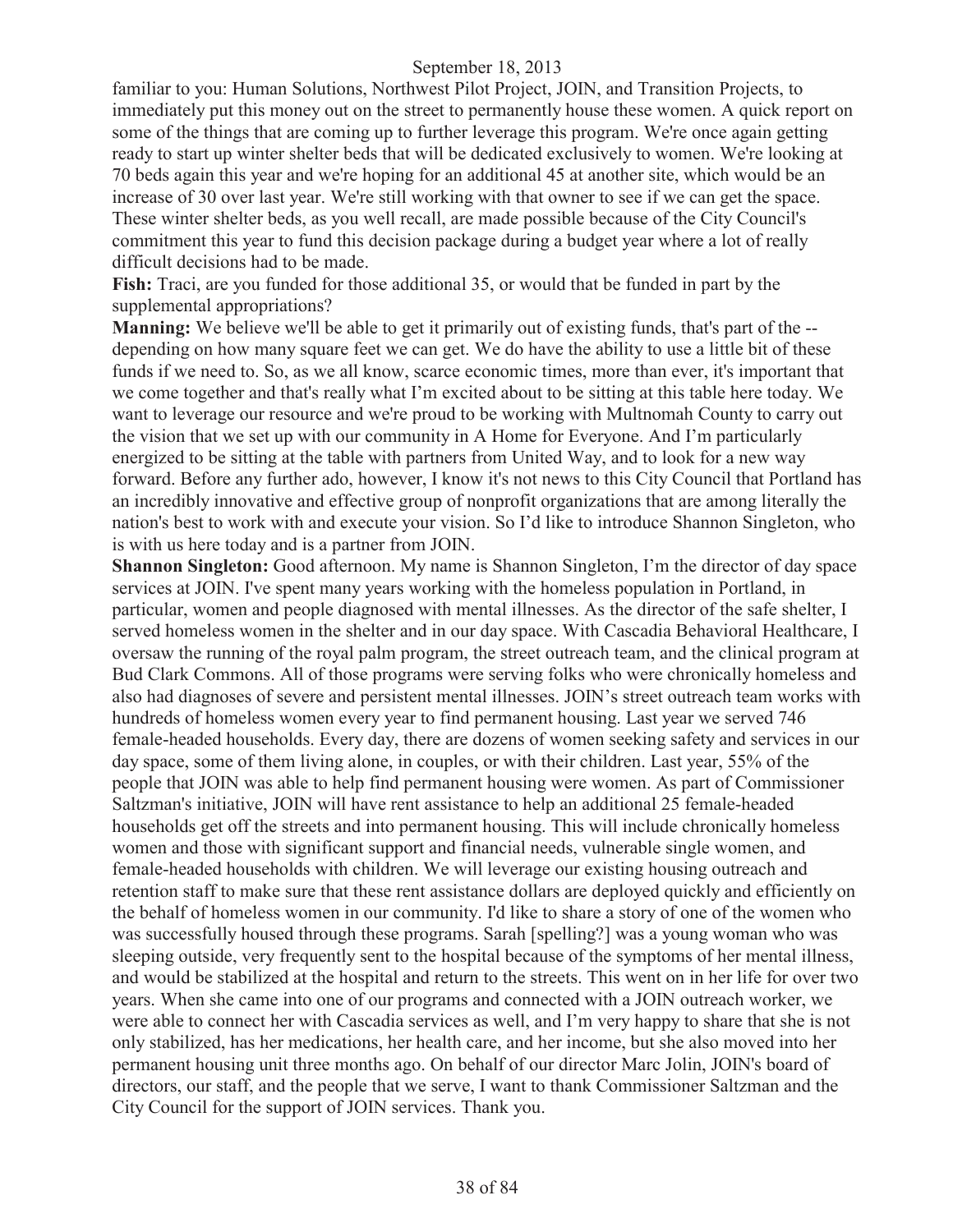**Saltzman:** Thank you, Shannon. Our last speaker is Keith Thomajan, the CEO of the United Way of the Columbia Willamette, who will maybe talk about some of the things we talked about yesterday over lunch about central partnership.

Fish: That's a fancy title, but, we know him as the former chair of the parks board. **Saltzman:** That's true.

**Keith Thomajan:** Commissioner, I don't like to throw my weight around. [laughter] Thank you. It's a great honor to be here. And by way of endorsing what I believe is a really important initiative, what I want to do is tell you about the organizational direction United Way has committed itself to in the years ahead, and increasingly, the kind of commitments we want to make that align directly with this important work the city and county is leading. I have been the president very proudly for the last 18 months and we've spent the majority of that time talking to the community about the kind of community we want to build together and the kind of United Way we need to help us get there. And as we looked inwardly at United Way, we acknowledged a long history of good work, but we had to also be honest that in many ways, the ways we're working aren't working. Despite a legion of good effort, investment, and intention in this community, we continue to leave large swaths of kids and family behind. And the disparities we know are most pervasive in communities of color and in our most impoverished communities. So at United Way, United Way 2.0 is really committed to new ways of work. There's a couple components of that. For us, first of all, we want to be more than an organization that raises a lot of money and writes a bunch of checks in the community. We believe we've got a bigger toolbox we can use on behalf of the community that includes targeted investment, but also our ability to deploy strategic volunteers to play an active role as a convener and a collaborator in this community to help elevate the work of our partners through research, data, and best practices. And at the center of that is really a new collaborative spirit for United Way. A recognition that we can't do it alone, we can't philanthropic our way out of the problems we care most about, and so a willingness to really align and partner and leverage our resources in new ways. At the end of the day, if we can get this work right, we hope United Way can kind of be a hub for regional solutions and strategies. So, I'll tell you specifically about the plan we've laid forward. Then I want to kind of close by telling you about our actions and commitments. First of all, our stake in the sand and our strategic plan is to help break the cycle of childhood poverty in this community. The data kinda blew my hair back when I learned 40% of kids in our community are living in low-income families. I thought I had worked in tough places, South Central, east Oakland, and when I learned in our home, nearly half of our kids are living in families struggling with those terrible choices, that felt like a moment in time for us at United Way. So our strategy really has three focal areas. First, successful kids. It's a commitment to invest in and partner with the highest quality organizations that are building the developmental handrails to get kids successfully through their academic experience. We all know that the long-term ticket out of poverty for kids is a high school diploma and increased earning power and career and college readiness. Our commitment is to build that stronger continuum. But we're not going to stop there. The second ring of our circle is what we call stable families. It's really about building a stronger foundation for the families those kids go home to every night. And it's about getting them the health care, the housing, the economic supports that build short-term stability and long-term economic momentum. And then the third goal area for us is what we call connected communities. And it's really about building partnerships that create community-led solutions. United Way being willing to help set tables, particularly in our most impoverished communities, that bring together nonprofits, small business and corporate, funders, government, and individuals who are really willing to think differently about long-term viability and strengthening the fabrics of those communities. That's the plan. We're proud to commit ourselves to it, our assets, our resources, our investments, and our people for the next decade. In it, as community leaders, I will tell you a couple themes. Again, the first is collaboration. A recognition that maybe if in the 20th century United Way had been a little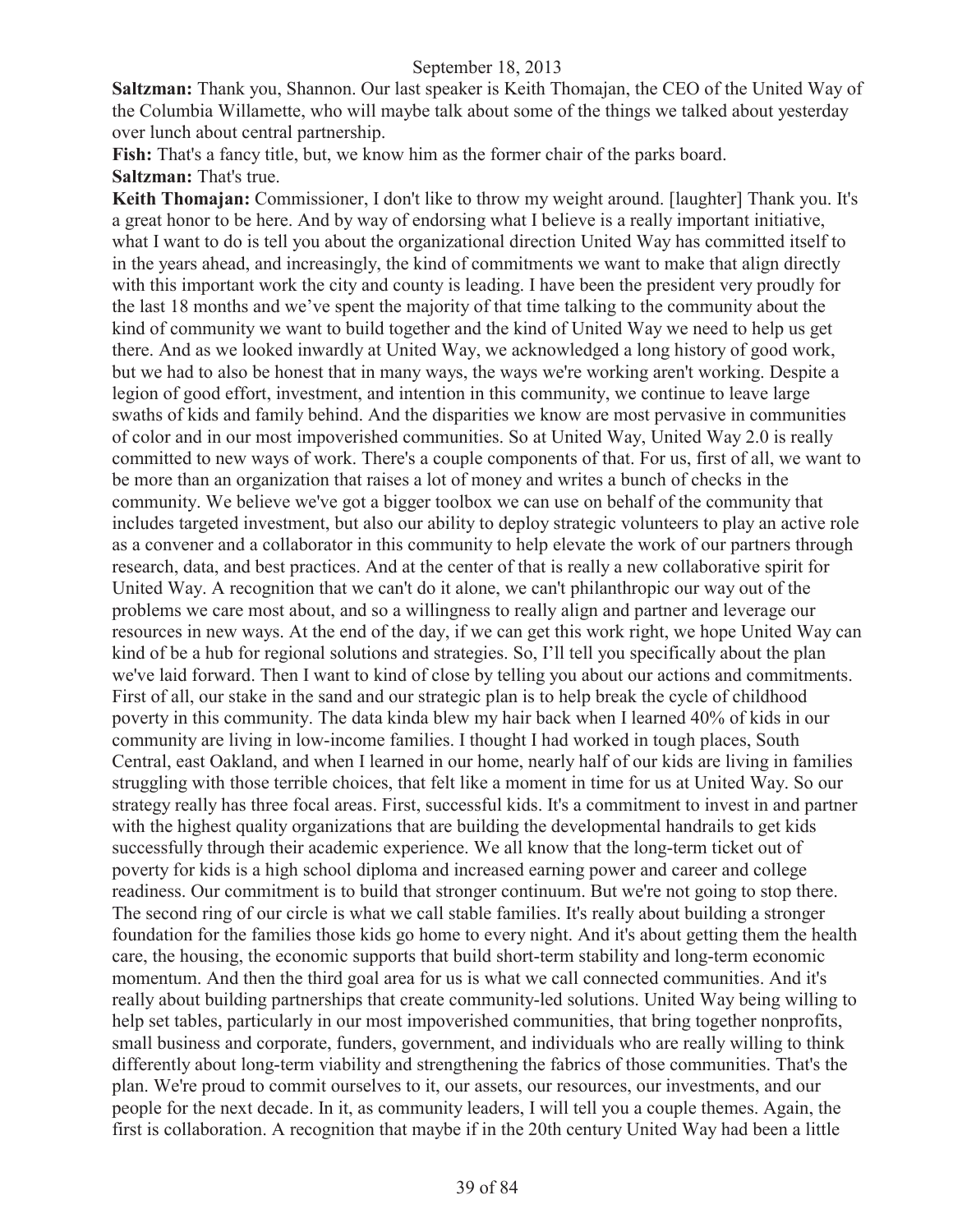bit isolated, we were in many ways the only game in town for a lot of our partners. It's a recognition that there's a much richer fabric of work in the community that we want to tap into and be a part of. Second, we know it's got to be about more than money. We've got the ability to help in other ways, to deploy volunteers, to be a convener and a collaborator and to help make meaning and data-driven decisions. Third, I think this is important for you as leaders, as an organization serving the fourcounty metro region including Clark County up in Vancouver, we want to help elevate some of this work to start to create regional solutions and strategies. The truth is, this leadership in this room has made a meaningful commitment to the issue of homelessness, and I'm proud to be a part of that, but homelessness shouldn't be a Portland or a Multnomah County issue. How can United Way help elevate strategies, solutions, and create linkages that cross jurisdictions? In the end, we're willing to put our money where our mouth is in a variety of ways. First of all, a central theme of our strategic plan is to build a stronger safety net. We are committed and eager to be a part of the conversations between the City, the County, Home Forward, about how we might find new ways of work to both house and stabilize low-income kids and families. But along with that, as we go out and work with our 600 corporate partners and 26,000 donors, it's to try and mobilize them in a new way to raise money to invest strategically in this safety net. And at the end of the day, we're eager to think about how we can align those investments we make with those of the City and County. A couple specific examples, in the last year we were very proud to make a small investment in the VASH program coequal with the County and City that I thought had a hugely outsized impact in stabilizing veterans and getting them into housing. This year, as we look at some of our safety net funds, we're very pleased to put \$100,000 into the community straw fund, short-term rent assistance, to be a part of the solution, to get people stabilized and move them down the continuum. And then beyond that, we're proud to make secondary investments in organizations that we think play a critical if slightly less direct role in housing stability in this community, sizable six-figure investments in 2-1-1 Info, Mercy Corps and other organizations that are helping to move kids and families into the system effectively and move them to where we need them to be. So, it's a great pleasure to endorse the initiative, and thanks for the opportunity to be a part of the conversation. **Saltzman:** Thank you.

**Fritz:** I have some questions for Traci. First of all, thank you all for being here, thank you for your partnership, and I totally support this reprioritization of funds. I'm wondering what's not going to be done. We scrubbed the budget really hard during the budget process, and funded the safety net extra, and there wasn't \$300,000 sitting around.

**Manning:** Yeah, no, there wasn't. It was a little too complicated from the bullets, but I'm glad you asked. Two different things happened. If you will recall, during the budget process we still only had estimates from HUD about how much money they were going to give us. They gave us fewer emergency solutions grant funds, they gave us more community development block grant funds than we thought we were going to get. So we actually, we did a couple of things. We were able to unshave some of the shaving we were doing of the existing shelter program, and 200,000 of that -- we wanted to be able to use for this program, it was unallocated, it made the final budget process, but it was unallocated because of the restrictions and strings on federal dollars, we can't. So I want -- I'm glad you asked, because I want to call out and thank the Portland Development Commission. They were doing some activities under the economic opportunities initiative that could be funded with these federal dollars, but they were using general fund on it, so they swapped us some dollars so that we could redirect these extra CDBG funds. And then the final \$100,000 we do in our loan portfolio, loans that are cash flow dependent, and we had more this year by the end of the year than we were expecting. Again, it was the wrong kind of money to be able to use. Transition Projects was getting some general fund for some activities that they could use these kind of dollars on. And so they agreed to swap as well.

**Fritz:** Thank you. I knew you'd have a good answer.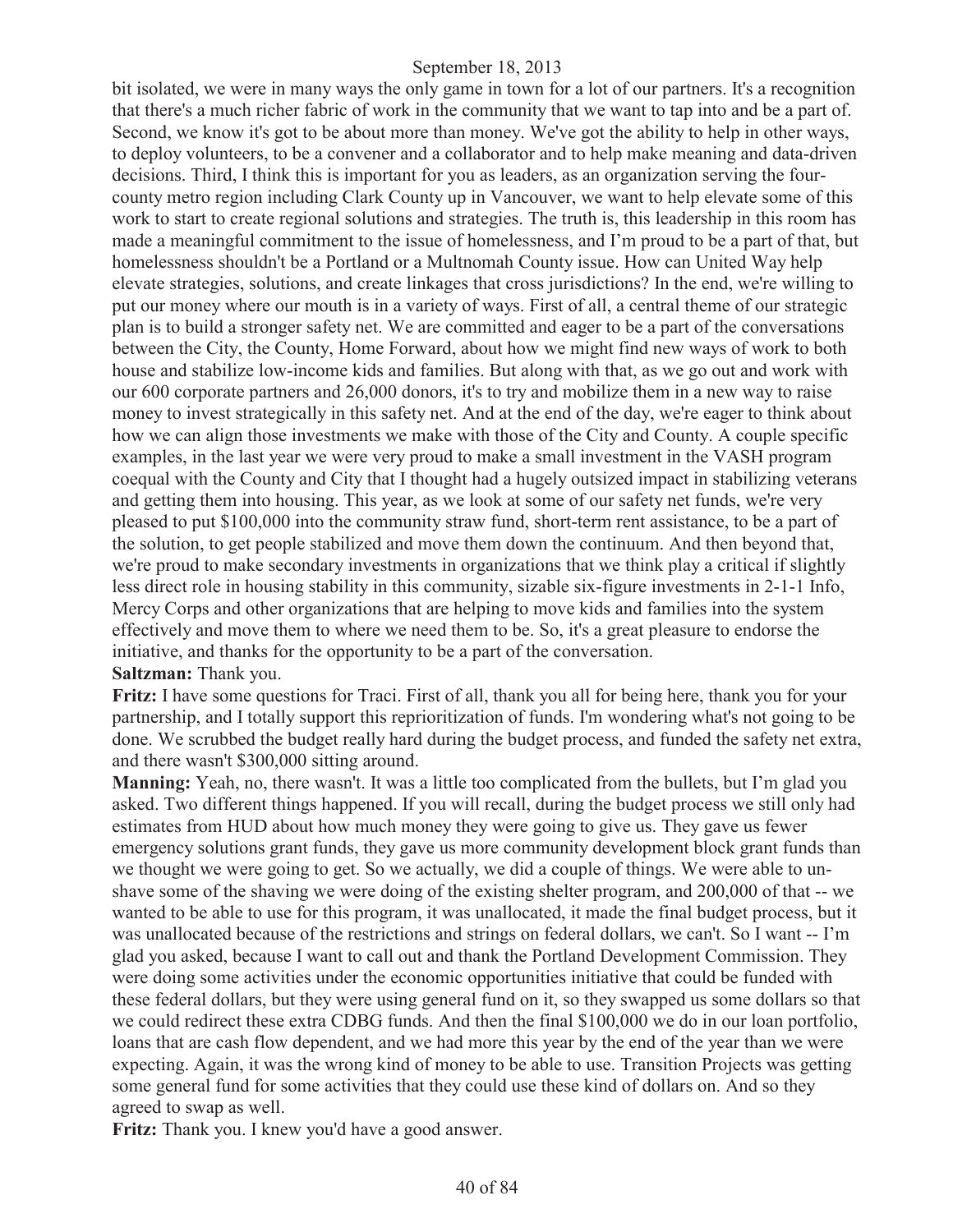**Manning:** Long, detailed, boring, but yes.

**Fritz:** No, it's important. Because otherwise people are asking, well, why didn't you do it earlier? **Manning:** Yeah, it's the right question to ask.

**Fritz:** And then, so this is one-time money, it's not ongoing money.

**Manning:** Correct.

**Fritz:** And is it through the end of the fiscal year?

**Manning:** That's correct.

**Fritz:** So these beds, the contracts are for the periods to July, to June 30th.

**Manning:** Yeah. We're not -- these dollars most likely won't fund any additional beds. It's rent assistance, outreach, and diversion.

**Fritz:** Okay. And then that money will be asked for again in the safety net or the request for next year's budget.

**Manning:** To be determined from our commissioner in charge, but I suspect that's probably true. **Fritz:** I understand we're using existing contractors and that's why you didn't ask for new requests for proposals. I don't understand why we don't have an -- why this isn't a resolution increasing the amount of money given to those entities.

**Manning:** I'm going to double-check that I don't do this wrong, I'm looking desperately for folks in the audience who know. The dollar amount in any given contract doesn't -- isn't high enough to require it because we've got four different contractors that are covering the whole city. Is that right? Did I get that right? Are you guys nodding at me? Good. I can definitely ask Claudio or staff to follow up with you.

**Fritz:** Yeah, I'd like that. I'm just getting used to having a big bureau with big numbers, so – [laughter]

**Manning:** We have cute little numbers.

**Saltzman:** I do the same thing.

**Fritz:** Thank you.

**Hales:** Great. Any other questions? Thank you all.

**Fish:** Actually, I've got one, Mr. Mayor. Keith, I really appreciate your work, your commitment, and your presentation. There's just one thing I'm concerned about. One of the disturbing trends in our society is the turning of nouns and adjectives into verbs. When you said we can't philanthropic our way out of the problem, I was afraid you'd gone to the dark side. So, I'd appreciate your committee tomorrow rejoin the good side on that--

**Thomajan:** Commissioner, I fall humbly on my sword. As someone from a family of English majors, I've been known to butcher the language in service to the mission.

**Fish:** Mayor, before we lose the County Commissioner, I'd like to publically thank her for the role she played with our legislative agenda. Yesterday, she and I were in Salem for a bill signing that never occurred, because the governor was tied up apparently trying to get a grand bargain on something. It was the budget, or Syria, or both. But the three priorities we had, Section Eight reform, Fairfield hotel, and limited -- the home buyer limited tax exemption plan, would not have been successful without strong support from the County. We had a unified strategy this year and I say it because Deborah also mentioned reset, and the spirit of collaboration as we look to rethink how we do homeless services. And I would say the way the County and the City approached the legislative agenda reflects that robust spirit of collaboration. So I want to thank you for that. **Hales:** And while we're having fun with Keith's verbal faux pas, I have to relay the story. My wife worked in the philanthropic sector for many years and once was introduced at school visit by an earnest young third grader who said, this is Nancy, she works every day with philanderers. [laughter] So could it have been worse, Keith.

**Thomajan:** Right, well, sometimes it feels that way. [laughter] **Hales:** Thank you very much.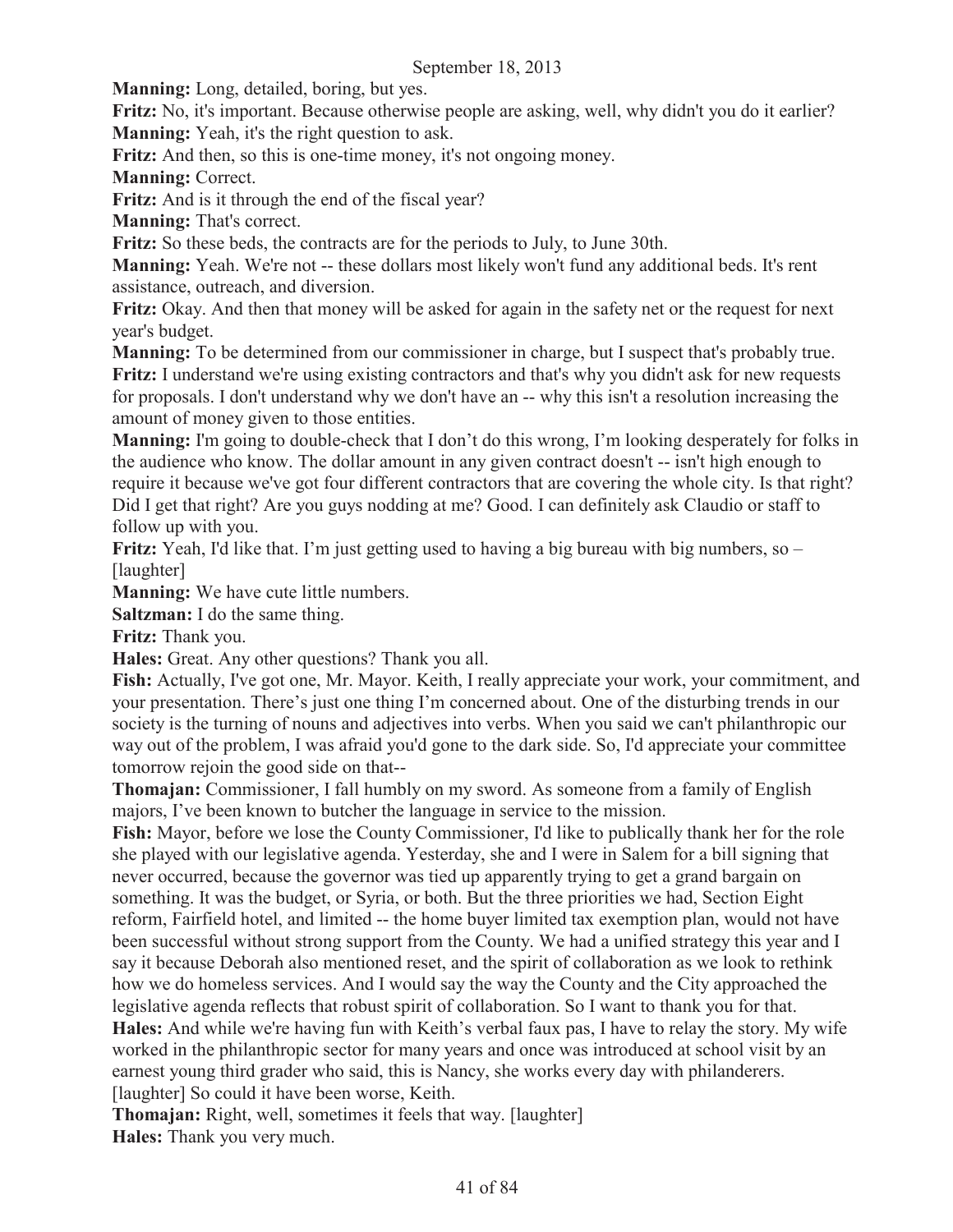**Saltzman:** Yeah, thank you all.

**Hales:** Do we have another panelist? Or just folks who are signed up to testify? Karla, please. **Moore-Love:** We have seven people signed up. Would the first four please come on up. They are Lightning, Mike Withey, Joseph Gordon, and Joel Sievers.

**Hales:** Come on up. Pull up another chair, since she called four. If you can find a spare chair. Slide that up if you want. Welcome, go ahead.

**Lightning:** My name is Lightning. I absolutely agree with the direction this is going, providing the money for women in need of housing. One of the concerns I do have is that I know a lot of the women have children, and I really want to make sure that when you're saying permanent housing there's something they actually go into that can allow that also. Because I was involved with the shepherd's door on Halsey with dr. velma hornstein [spelling?] and reverend ronnie morse [spelling?] and basically when we kind of worked together to put that in place for the Portland Rescue Mission, we feel it was a great success to have the women and the children in that facility. And I guess my point is that I really want to start hearing from the Portland Housing Bureau about more development projects happening. We're always talking about this limited supply of permanent housing. We have some great developers in the city, with a great amount of knowledge, creativity, and I feel now is the time that we need to really step it up and get more participation from the developers in developing more permanent housing. Because every time we fund the nonprofits, and I commend them on their efforts, but a lot of studies are saying permanent housing is what we need, we need housing first, we need to get them into permanent housing. That will save the most money. And I just don't hear about any development projects that are happening, that are in place, to really reduce homelessness. I just want to start hearing that, and I've mentioned before, the Wapato, a 175,000-square-foot facility on 18 acres, currently was used for 552 beds for jail. That's sitting empty, and we're always talking about a shortage of housing. We need to begin to focus on these properties and to have a permanent long-term plan, sustainable to where we can offer the mental health services and all the different services we need to provide, and really get these people off the street on a long-term basis, and not have to keep funding the nonprofits every other year. They need long-term permanent sustainable housing. And that's what I want to start hearing more. We have some great developers out there that know how to put these deals together. If they need more incentives to do it, we need to offer it to them and get them developing more of these projects and have the housing for the homeless to go into. Thank you.

#### **Hales:** Thank you.

**Joseph Gordon:** Hello. For the record, my name is Joseph Gordon, aka Tequila. Pretty much I'd just want to say since the City has planned, I mean, been working with me on my level, I'm going to work with them on the level that I know of. There is women out there, the homeless individuals, there is women that's out there that has been abused, and has -- that are on the street. But there are also, what we forget, I mean, I know we hear the stories, and I'm not talking about women that have been abused. I'm talking about women that's abusing the system that's in place today. I know a woman right now who is abused by her boyfriend, been under a bridge for two years, but she was provided an apartment which she still has. She goes over there and makes it look like -- when it comes to inspection, makes it looks like someone is living there, but she's still living under the bridge with the boyfriend that caused the apartment. There's a woman I know that is paying \$30 rent for abuse, as well, and she smokes, excuse me, and I'm not trying to be funny or trying to sound mental, but she smokes crack like it ain't no tomorrow. These stories, when you go down there, excuse me, I'm not talking about, of course, not the women who this really-- what I'm saying is, trying to make a protocol for the women who really need this, who really need this to get in, because there is also individuals who is getting in here, who's just using it. This is on common [inaudible], it's the thing on the streets. If you're a woman, oh, you know, you got a black eye or something, whatever, just abuse the boyfriend. This church would give me vouchers for the hotels. A hotel for a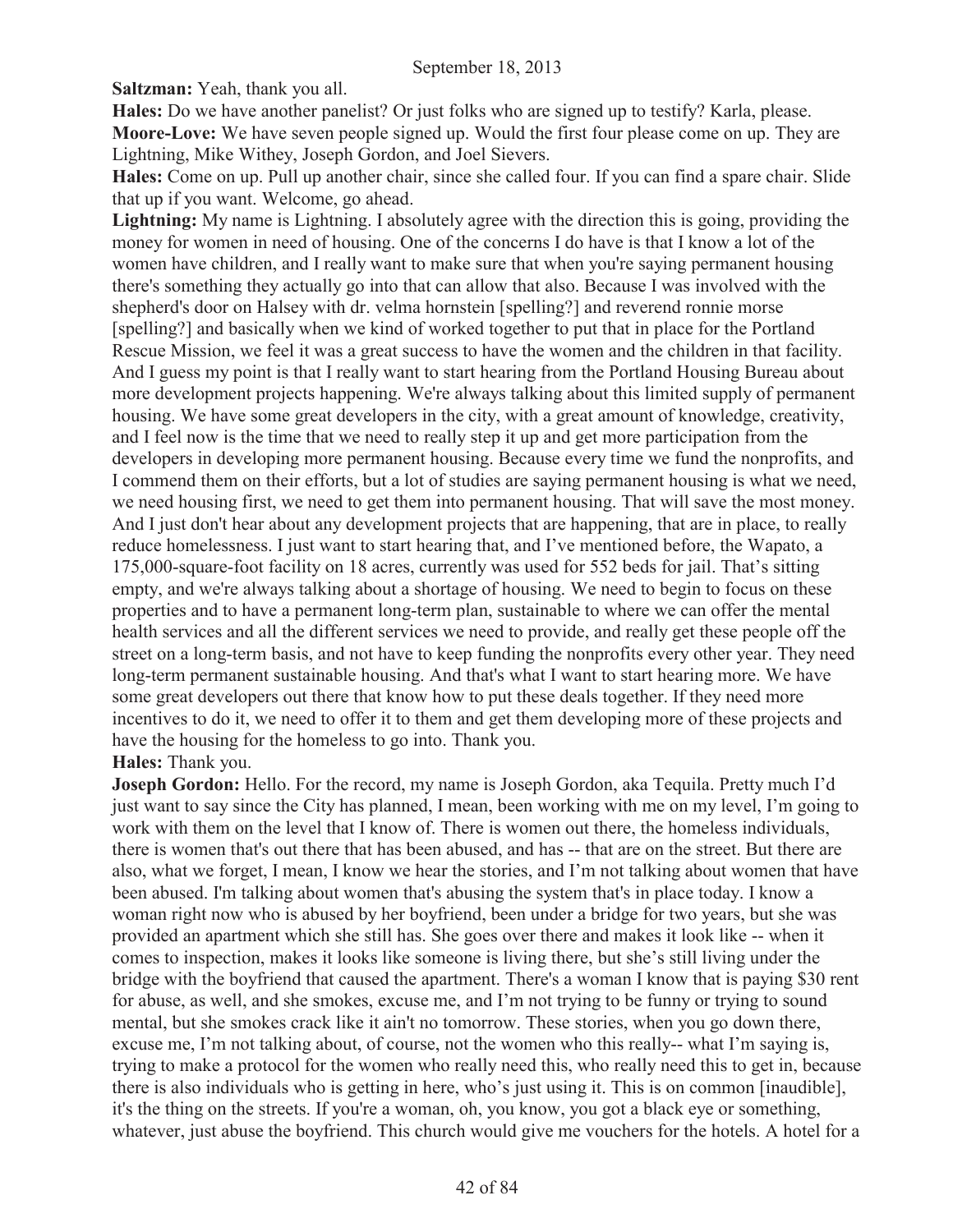week. This place can put me in whatever. Just say if you got, I've been abused by my boyfriend. There should be some type of protocol for the women who really needs this to get in, and trying to filter out the ones who are just using it and abusing it. And that's what's not happening. There is no protocol. When you just give someone something, and just give it and there's no protocol, you're welcoming anybody else. And there's the people that's outside who really needs it are being left outside while the ones abusing it are indoors. That's what I'm just saying. There needs to be some type of protocol. Some type of proof. You know, a police report, or something. You just -- you guys got to stop letting anyone in. And like I said, I'm going to work with you, that's how it works on the streets. That's all I have to say.

# **Hales:** Thanks. [applause] Next?

**Joel Sievers:** My name is Joel Sievers, I do go to Cascadia for mental health. I got a neuropsychologist who works there. I have a subscriber for medication. They pay for my medications to get refilled. It's a really good thing. Also, when you put into play on these apartments, maybe, I mean, in some states they do UA sampling when you live in an apartment. Because so many people need these apartments and people get in there and they start messing with drugs, they start doing things. When we were looking for apartments, I had to get a PO referral to get an apartment. A PO, who wasn't my PO, came out and started questioning me and bringing up things in my past criminal record that I -- that even -- that got dismissed from court. And she was going to use this against me in finding an apartment. And then my -- and then luckily the woman at the apartment, when we gave her the money for the application, started talking to my actual PO, and he said, no, don't talk to her, you gotta talk to me. And so there's these loopholes and there's these uppers and there's these downers. I mean, I'm totally for housing women, and I'm totally for saying yes on this whole thing, but also you gotta go above and beyond the horizon. Hopefully, you aren't just looking at this like oh, we did a good thing. Hopefully it keeps on continuing. And definitely, definitely make sure the money is going to where money is needed most. I hope to see you guys out there managing also how these places are doing, you know, keep up on it. Definitely just don't give them the money and turn the other way. Don't do that. You gotta keep up with their progress. They got to give progress reports. I don't know, I don't also know what else to do. There's, I mean, there's -- that's all I can say.

**Hales:** Thank you. Appreciate it. Thanks very much.

**Sievers**: Yeah, no problem.

**Mike Withey:** I'm here to talk about Amanda. Amanda came to us at the protest across the street at Chapman Square before it was fenced off. Amanda had come from up north where she had been raped repeatedly by her stepfather. She showed us the court papers. The next morning, the police came to her and told her that she had to move off the sidewalk or she would be arrested. So, we lost track of Amanda. I was able to see her yesterday way up far in the northwest, where she told me she had been raped repeatedly after she had left us. We had her a place to go. We knew she was going to be okay. She's not okay. She's never going to be okay. So, I think by putting \$300,000 to get 100 people off the street, women off the street, it's great. But what about the other thousands? You know? I've mentioned before about relief camps, like we see after natural disasters during emergencies. It seems to me that everybody up there is unwilling to even talk about an AmeriCorps relief camp. A very professionally run relief camp with all the services you would need to get on your feet. For some reason, it's just not part of your agenda. How are we going to get these thousands of people a safe place to sleep off our sidewalks if we don't discuss this? That's it. **Hales:** Thank you. Thanks very much.

**Moore-Love:** The next three are michael birch [spelling?], shirley burke [spelling?] and Charles Johnson.

**Fish:** Michael, this is homelessness? **\*\*\*\*\*:** No.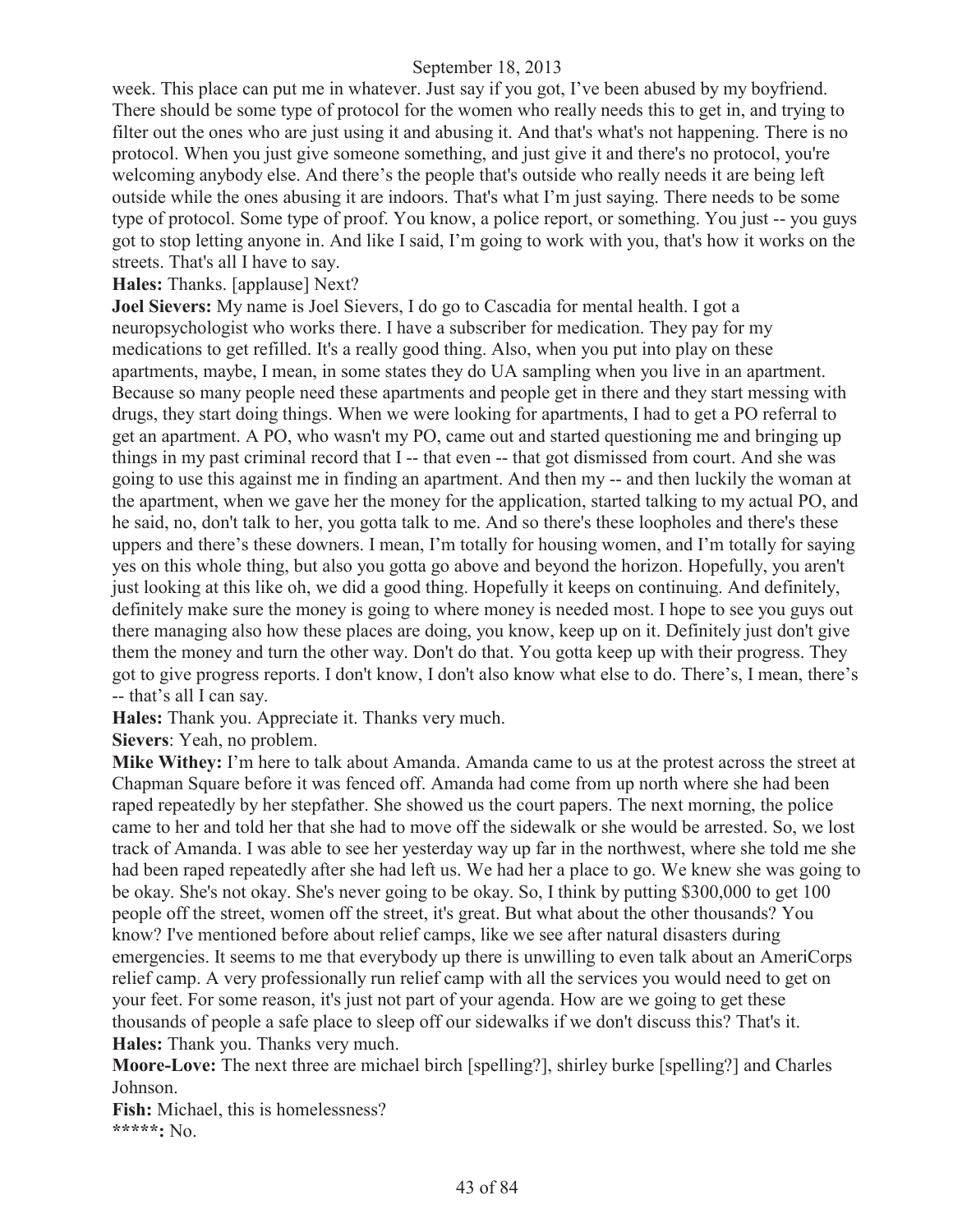#### \*\*\*\*\*: Yes.

**Hales:** It's okay. It happens all the time. Hey, Charles.

**Charles Johnson:** Good afternoon. It's good to be back in front of you and to see some good news for an unfortunately small segment of our population of unhoused women. One thing that becomes difficult when we have these discussions is to talk about gender equity. And hopefully the way this - - you want to have women in a safe place separated from abusers, but, we also want to make sure no children fall through the cracks because their single parent is a father. Really, we're still stuck a little bit behind when we talk about women's homelessness and men's homelessness. We just need to end homelessness. And as four professional people came up, and unfortunately we had four other homeless people come up and talk. And what you learn is that you're creating a game where you're telling the homeless people to maximize their victimization to get assistance. [applause] And as a fairly capable person who's not sleeping the streets right now, I'm certainly glad to see -- I do want the most troubled people, be they women or men, to get assistance, however if you leave these people on the streets long enough, they're all going to become troubled and victimized, so it is important you listen to Mr. Withey and Lightning so that all 1700 or 1800 people are under cover when it's raining and have access to heat and hygiene. To get more money, we probably have to be attentive about crossing our t's and dotting our I's, so I do want to point out that on the seven pages that were attached to this agenda item, it's an internal city document so I don't think the Feds will stab us in the back for it, but item number 10 on the last page doesn't look good to politicians. Is any future public involvement anticipated or necessary for this Council item? Please describe why or why not. I hope you can look at that and see that the wrong answer is down there. There needs to be continuing public involvement, particularly from the houseless population. Do you have input? **Fritz:** Yeah, just to clarify, that's on this particular allocation of funds. So after the Council approved it, we don't expect public input on whether we should continue funding these particular issues -- beds.

**Johnson:** I guess we obviously know that should be continued. I hope that the presence of four other people in situations being served by houseless services indicates to you there's still an insufficient level of engagement. As a matter of fact, as we look right now, in 13 minutes, the coordinating committee for ending homelessness will be meeting over at First United Methodist. I don't know if there will be any homeless people there. I'll be going to check shortly. Under item number 10, it's probably just an assistant director doing something for a very busy director. I appreciate all of Traci's work, but Leslie Goodlow is not Traci Manning. So, I don't know how it happened to come out. But for people who are citizens involved in trying to help you come up with the most effective solutions, we want to make sure we don't put ourselves in this position where we get less federal funds because the i was shaped like a t or something like that. Thank you very much for rushing this through. We definitely know there are women in crisis out there and hopefully they'll be helped this evening. Thank you.

**Hales:** Thank you. [applause] Anyone else?

**Moore-Love:** Unless there was a shirley birke?

**Hales:** On the next one. That's all? Any further Council discussion? Sorry, go ahead.

**Crystal Elinski:** I arrived too late to sign in. Commissioners, Mayor Hales, my name is Crystal Elinksi, I represent 10,000 concerned citizens. And you know me from about 2008 when I came here to testify on my experience with services in homelessness in the city. I became homeless and I've been coming here for that many years now to give you updates. I knew these services insideout, and it was harrowing to say the least, but -- demeaning, difficult, complicated. And being a woman on the streets is quite an experience. It definitely changes your life. Yes, this is a good plan. But we continue to think in terms of temporary bandages. We're not thinking through these plans. And I've mentioned over the years the services that I thought were faulty, which ones were good. I was very impressed with places like women's transitional housing at Catholic Services as well as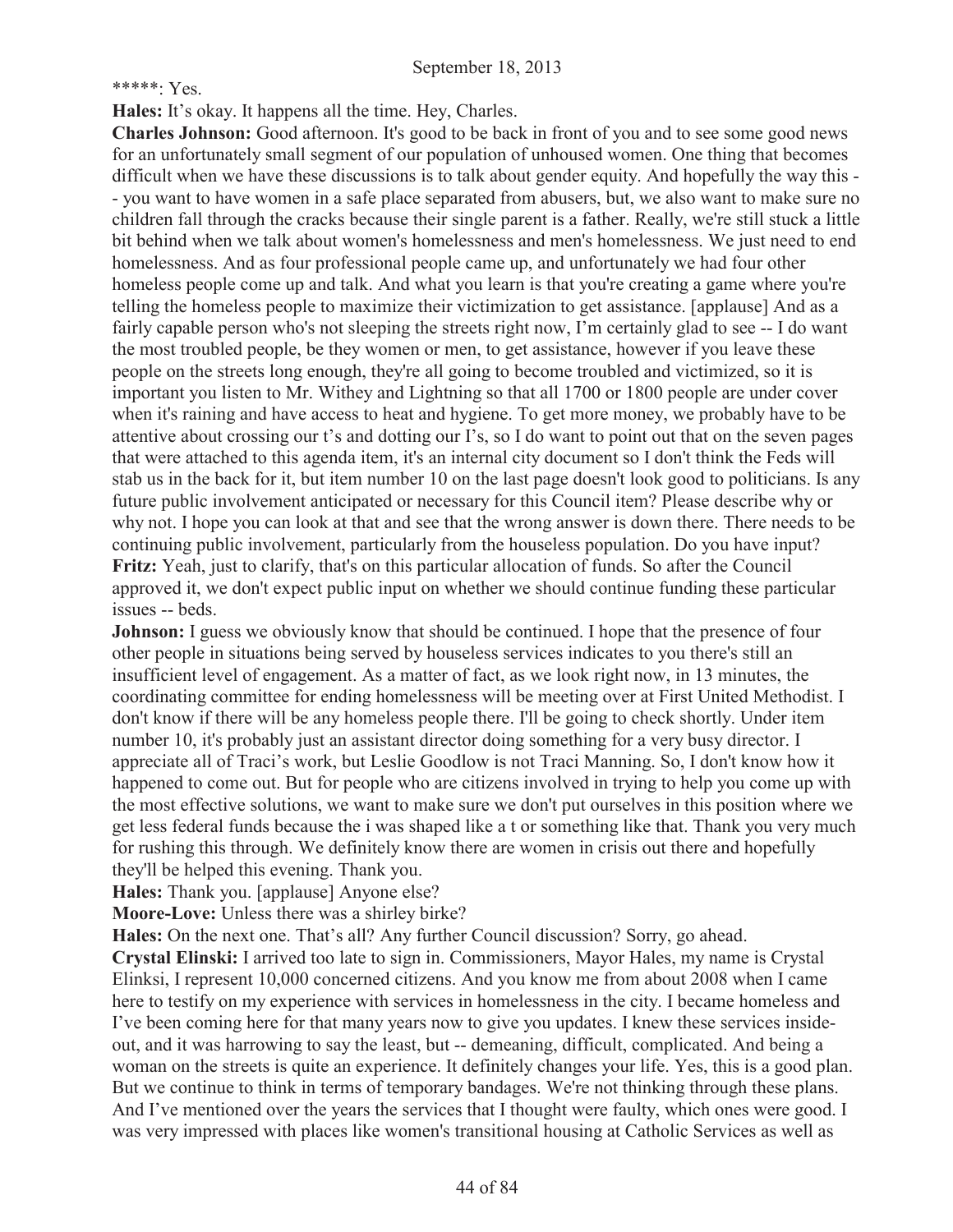Rose Haven. I've also seen in place some really good services for families and homeless women. Personally, my experience -- the one on 82nd, and the MAX, what was that one? Human -- Human Solutions. But in my mind, I always think about these families and their children, and the children not going to school, and the situations. When you are in the shelters they have all these arbitrary rules you have to follow, and if you break a rule, like you bring in a cardboard box to put your belongings in, and your storage, they'll kick you out, on the streets, where you get hit, and hurt by - by cops, really. But when the kids and the families go out on the streets, I see them in their cars, and there's just -- they don't have the gas to go anywhere, it's so depressing. When we plan these shelters, we need to think holistically of what is needed for -- as the gentleman speaking earlier, we need a whole holistic system of education, hygiene, gardening, cooking, training, parenting, and the feeling that you have a house, you have a home, and you don't have to worry a year from now whether you're going to have it. Also, who are they going to let in? As I told you once when I testified, HAP and HUD refused to give me subsidized housing based on, apparently, an eviction, and I argued with the so-called lawyer who said she was a lawyer and then she wasn't, and then oh my god, it was never resolved. I said to her, you didn't do your homework. You didn't do your research. That was a slumlord that I won a settlement with. And then I took them to BOLI and sued him. Did you have that in your notes? And you're not going to give me subsidized housing? How did they make the decisions? It was hard to get the shelters I got into, to get into them, and as I think Mike was saying, who was it that said you maximize your vulnerability in order to be eligible. To be at that position at all is just inhumane. Thank you.

**Hales:** Thank you. Well said. Appreciate it. [applause] Anyone else? Unless there's further discussion we need a motion to --

**Fish:** So moved.

**Saltzman:** Second.

**Hales:** Any further discussion? Roll call, please.

#### **Item 893 roll.**

**Saltzman:** Well, I appreciate our invited testimony, and the testimony of those who decided to testify today, too. The \$300,000 that is being reprogrammed immediately to help women who are homeless on the streets is certainly not the end. It's the beginning. And as I mentioned earlier, this will be accompanied by a further request for additional funds of \$1.7 million to invest again in this current fiscal year to address the serious problems of homelessness, but investing in solutions that gets people off the streets, that reduce waiting lists to shelters, that help people be prevented from being evicted, and provide rental assistance. So that's what we're going to be investing in, the things that we know work. The \$300,000 today is going to help 92 women get off the streets. And it's working through programs that we know and trust, and we know that they do a good job. I want to thank --

**Elinski:** R2D2 and Occupy were two of the --

**Hales:** No, please, no, no. Okay.

**Saltzman:** I want to thank the staff at the Portland Housing Bureau for their help in making me come up with this proposal. Traci Manning, the director, Daniel Ledesma, Sally Erickson, Jennifer Chang, Ryan Deibert. I also want to thank Amy Trieu and Shannon Callahan of my office. And as Traci mentioned earlier, we need to thank PDC, Portland Development Commission also for playing ball with us to figure out a way we can use \$200,000 of their general fund in exchange for them being able to use an additional 200,000 of community development block grant money. I think that's how it happened. Anyway. It was a really cooperation on their part that made this \$300,000 immediately available. So thanks to all, and as I said, I will be assembling a committee to help shape the request for \$1.7 million to make sure it is investing in solutions that are effective in getting people off the streets. So thank you. Aye.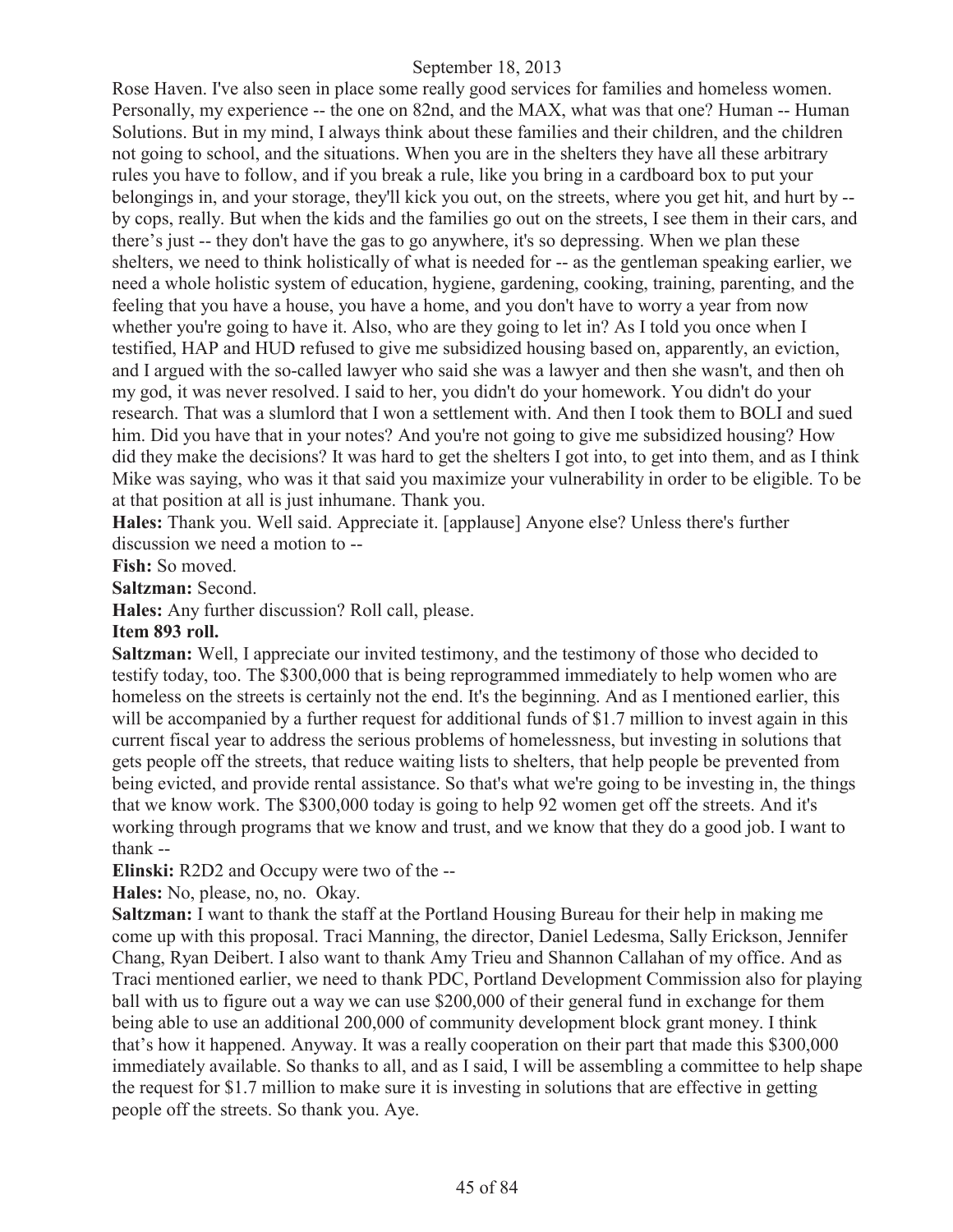**Novick:** Very much appreciate everybody's work in this step, and look forward to seeing the \$1.7 million proposal. Aye.

**Fritz:** Thank you Commissioner Saltzman for prioritizing this very urgent need, and for when there was additional money available, making sure that it's available for women. I do appreciate you putting the additional request in to the budget process so that we can look at it against all of the competing needs, as we did in this previous budget cycle, and have proper public input on all of the requests at once. Thank you, Mayor, also, for your leadership and partnership on these tricky issues. Aye.

**Fish:** First, I want to thank Dan for both of the initiatives, for what brings us here today and for foreshadowing a \$1.7 million ask. I was thinking as you were telling the history about the million dollar ask a couple years ago, your 1.7, I'm tempted to partner with Amanda and bump that up to 3.5 just to get the bidding going. [laughing] But it is a huge step forward, and I thank you for your leadership, Dan, and your passion around these issues. I'm also pleased that you mentioned Sally, Ryan, and Jennifer. We have the best ending-homelessness team of any city in the country. And they are MVPs and what you will find is every time you ask them to take on mission impossible, they'll come up with a solution. So we're just grateful for their work. And I also appreciate, Dan, in your comments you focused -- you highlighted the fact you're looking for proven strategies, with trusted partners. You emphasized long-term cost-effective approaches, and specifically, with your next budget request, this idea of getting at bottlenecks. And that's important because we don't have to add a lot of bureaucracy and capacity to the system if we remove bottlenecks, because we can move more people through the system and into homes. I want to thank our partner Deborah Kafoury for once again stepping up and for Keith for giving an inspiring speech. Only Keith could mention in passing operation 305 like it was just a trifle, and a small down payment. Because of United Way partnering with all three jurisdictions, we filled 305 vouchers for homeless veterans, which was an amazing accomplishment. And I want to close by acknowledging in 2000, President Obama said in his strategic plan for housing that we would end homelessness among veterans by 2015. And we would end homelessness among families and kids by 2020. Those are audacious goals, and frankly very few people think we're going to hit them. But we will not be successful if Congress keeps cutting CDBG and home funds as they did this last fiscal year in sequestration, and expecting local cities and counties to pick up the slack. Unless we're given permission by The Fed to print money, we simply cannot keep substituting our dollars for what is in the President's own strategic plan - what he calls a national problem that requires a national solution. So I applaud you, Dan, for using the resources we have creatively, and I will stand shoulder-to-shoulder with you when you come back with your supplemental request. But let us also, in our legislative ask this spring, county and city, let us once again call upon the federal government to honor its commitment to ending homelessness by investing in our programs. Aye.

**Hales:** Let me take a moment to just make some commendations and some connections of seemingly, perhaps, disconnected issues. One, Commissioner Saltzman, your leadership and Commissioner Fish, your leadership as his predecessor on behalf of the housing agenda of the City is great, and we appreciate it, and this is exactly the kind of innovative work we expect a commissioner in charge and their bureau do: to take the resources we have and try to do more. So I'm very appreciative of that. Secondly, this Council, in a difficult budget, held the safety net harmless and worked in cooperation with Multnomah County to make sure that in a time when we were cutting budgets, that we held the line on these critical services. Then third, this Council also directed our bureaus to try to hold down spending during the last months of the previous fiscal year. That now is producing an ending fund balance for the City of Portland because all of our bureau managers, whether they have anything to do with housing or not, did a great job of following that instruction and held down on spending to the point that we're going to be able to pay down some debt, thereby putting us in a stronger position for the general fund for every year hereafter, and make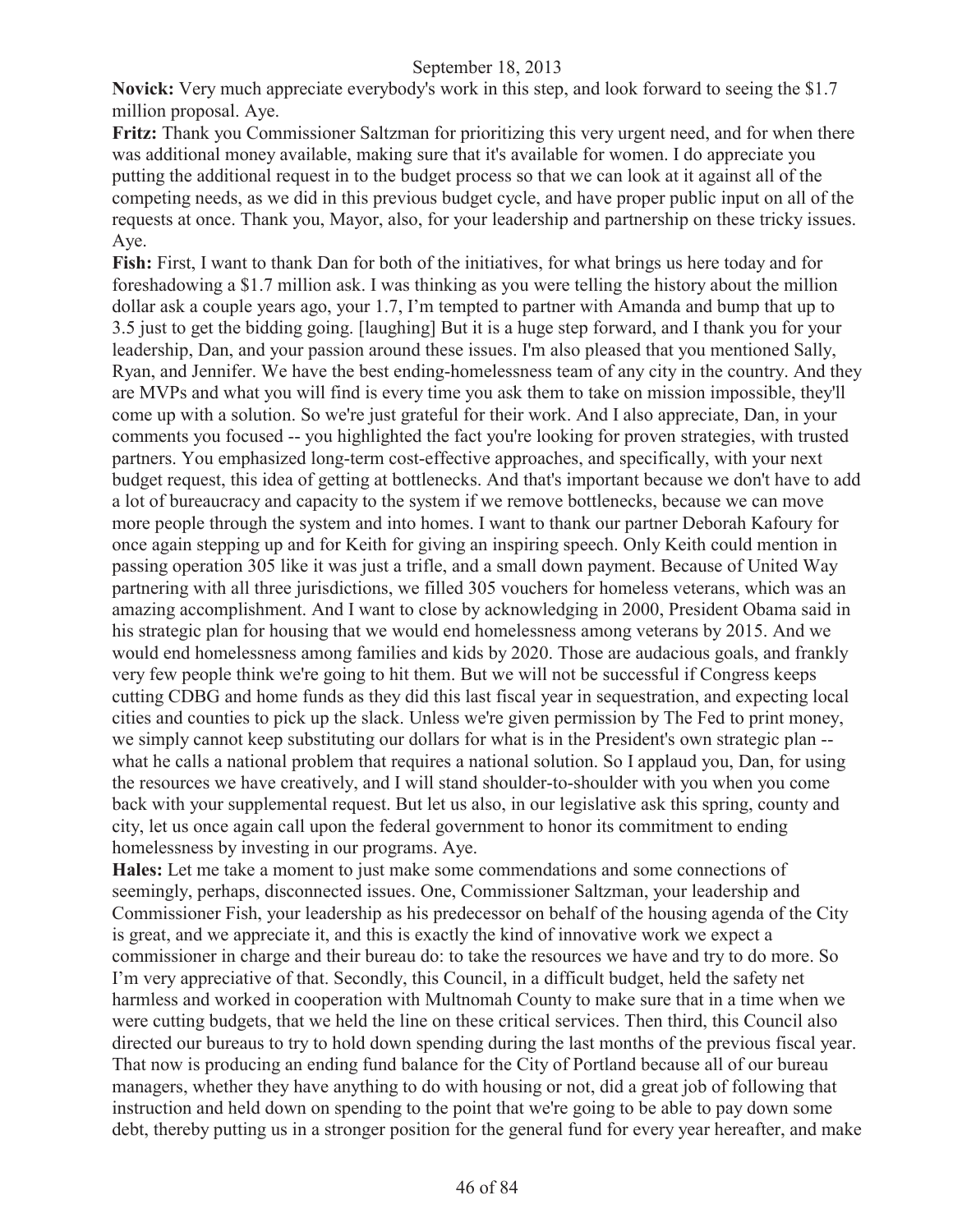good on some hopes like this one for investment in critically needed services now. So it was a tough budget year. This Council made a lot of difficult decisions. These bureau directors all really overdelivered in terms of following our instructions, and now this is an inflection point from reduction to addition. I'm very happy that we're here, and it took a village of effort to get us here. I appreciate all the good work and look forward to more. Aye. [gavel pounded] **Hales:** Yes, let's take a threeminute break and let people change positions here, and I know we've got a whole bunch of people lined up for the next item.

At 2:59 p.m., Council recessed. At 3:02 p.m., Council reconvened.

**Hales:** [gavel pounded] Three-minute breaks are dangerous. We knew that. But we'll try to resume here in a moment. Council will please come back to order and Karla, would you please read both items.

### **Items 893 and 894**.

**Hales:** Okay, Mr. Graham and Ms. Ames are here with a presentation, and we have a number of invited speakers. So please take it away, CEO Jack Graham.

**Jack Graham, Bureau of Financial Services:** Thank you, Mayor. Jack Graham, chief administrative officer for the City of Portland. With me today is Betsy Ames, my senior policy analyst who has served as my designated lead for the office of management and finance team that has been engaged in these negotiations. The visitors facilities intergovernmental agreement was adopted by Metro, Multnomah County, and the City of Portland in 2001. Since that time, the agreement and the visitors facility trust account has supported successful efforts to bring visitors and conventions to the region, and has provided critical financial support for the operation of and improvements to regional visitors and spectators facilities. For the last several months, my staff has been working with the County and Metro staff to update the IGA. Betsy will walk through the high level review of this agreement and the proposed changes that are the subject of the ordinance before you today. One of the main goals of the visitors facilities iga amendment is to support the proposed Convention Center hotel. The resolution before you today authorizes the memorandum of understanding with Metro and the County, providing direction on the key elements that will be needed to be included in the hotel deal. I'm going to turn the microphone over to Betsy so that she can give Council an overview regarding these two actions that are before you today. Following the presentation, we have invited testimony from Metro, other elected officials, and Travel Portland. And we will also be available for any questions that you may have. Betsy?

**Betsy Ames, Bureau of Financial Services:** Thank you. Mayor and Council, my name is Betsy Ames with the office of management and finance. I will not read through the 32 pages of the IGA for you today, but I do have a PowerPoint that hopefully will cover the key points over the next few minutes. Before you today you have an ordinance for the visitor facilities IGA amendment and the consolidation agreement, and a resolution for the OCC hotel project memorandum of understanding. Most of my presentation is going to be talking about the visitor facilities IGA, this was originally approved in 2001 by the City, the County, and Metro. That intergovernmental agreement authorized a 2.5% transient lodging tax surcharge and a 2.5% vehicle rental tax surcharge and established a visitor facilities trust account. Those funds are used to -- for a variety of uses, supporting visitor development and tourism facilities and activities. And part of those allocations are governed by a board that was created as a result, the visitor development funding board in which two City Council members served as well as elected officials from Metro, the County, and a number of representatives from the hospitality industry. Over the past several months, staff representing the City, County, and Metro have been negotiating these amendments. We're trying to update them to meet existing conditions and new priorities, to provide a way to support the Convention Center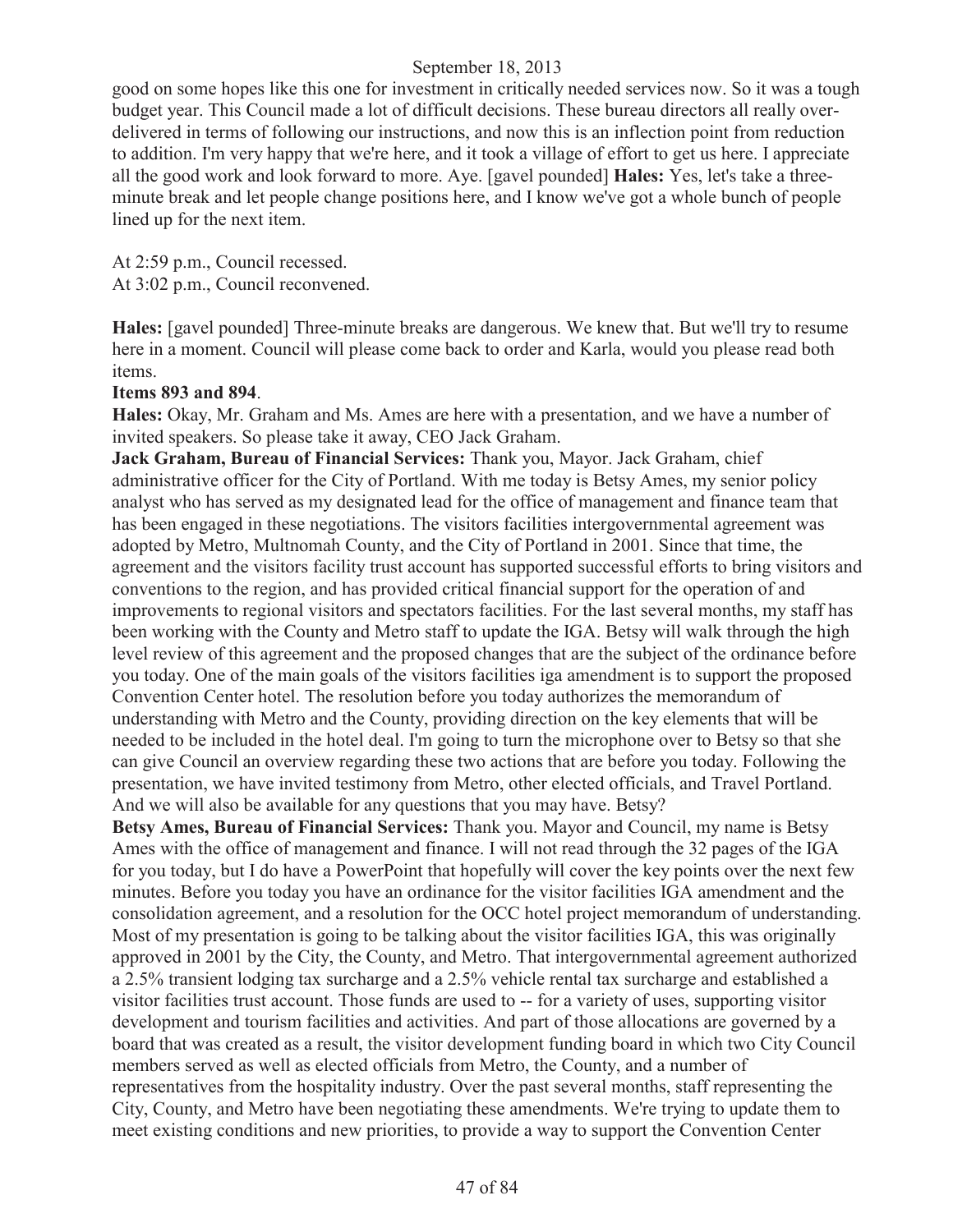hotel, and building in provisions to ensure the long-term stability of the visitor facilities trust account system, and its -- and the allocations that it supports. The visitor facilities IGA is one part of the overall system. It supports our visitor facilities and the Pac-man chart was created to help illustrate this complicated system. And it's a familiar sight to many of you and many in this room. As part of these negotiations, we've developed a new and improved Pac-man chart, a simplified version of which is on the screens. You have an 11 by 17 version that has a lot more detail on it. I'm going to walk through some of the elements to explain the key provisions that are changing, and are included in the updated agreement. Starting on the left-hand side, we have the various revenues that are collected from people who stay at our hotels, motels, and other lodging establishments, as well as those who rent vehicles here in Multnomah County. The revenues -- occupants in Portland and in Multnomah County pay 12.5% transient lodging taxes. There's several different slices that have been established at different times and under different taxing authorities. The top two blue slices go to the City. Since 1972, the City's collected 5% for general purposes, and since 1978, we've collected 1% for tourism promotion. The 3% goes to the excise tax [inaudible] funds, the OCC operations, as well as other facilities. And it's governed by a separate IGA between Metro and the County. The two red boxes are the taxes that were authorized by the original visitor facilities IGA and fund the visitor facilities trust account. For every hotel, motel, bed and breakfast, etc., other than the proposed Oregon Convention Center hotel project, as well as for motor vehicle rental companies, none of this is changing as a result of your actions today. The one modification to the revenue side for hotels throughout the region is that the visitor facilities transient lodging tax surcharge, which was set to expire along with the IGA when the OCC bonds are repaid in 2030, that is being extended for the life of the hotel project bonds and will be -- will extend through 2045. Coming back to the Pac-man chart, I draw your attention to the right-hand side. The green box at the top is the excise tax fund, and its uses, as I mentioned -- that's not changing at this time. The yellow box on the left-hand side is a new revenue source for the visitor facilities trust account, and reflects the redirection of site-specific transient lodging taxes. When Metro, in coordination with the City and County, released the request for proposal for a Convention Center hotel, one of the public financial tools that was made available to respondents was site-specific transient lodging taxes rebated to the project for a period of a year. Hyatt Mortenson, who was the successful respondent, proposed a rebate of the 11.5% of locally generated transient lodging taxes for a period of 30 years. Metro, the City, and County had several discussions about the best way to achieve this transfer and determined that rather than try to negotiate separate agreements for each of the different slices of transient lodging taxes, the visitor facilities IGA could be the one-stop shopping means to do so. Second chart that we created that has been shared with you and which you have before you shows how the revenues flow through with the existing surcharges coming in from the left-hand side into the allocations and the new yellow box in the middle. That yellow box includes references to the changes in the VFIGA, the sections whereby the City and the County are agreeing to transfer the site-specific taxes collected at the proposed OCC hotel based on the city's 5% and the county's excise tax fund for a period of 30 years. The red box, the visitors facilities trust account, those sitespecific transient lodging taxes collected at the hotel are flowing through this and are being recognized in the agreement as being hotel-specific. The City's 1% for tourism promotion is a little more difficult because city charter requires that we provide that to a nonprofit whose primary purpose is promotion of convention business and tourism in Portland. Travel Portland is that agency and has an ongoing contract with the City of Portland. In order to provide an equivalent amount to support bonds and support the hotel, we have created a means in the IGA to reduce the enhanced OCC marketing allocation to provide an equivalent amount of money to support the bonds. The other element of the Pac-man chart that is changing is the allocations that are shown in the red box on the right. The changes to this agreement are providing benefits to Metro, to the County, to the City, to the tourism and hospitality industry, and to the community as a whole. The first set of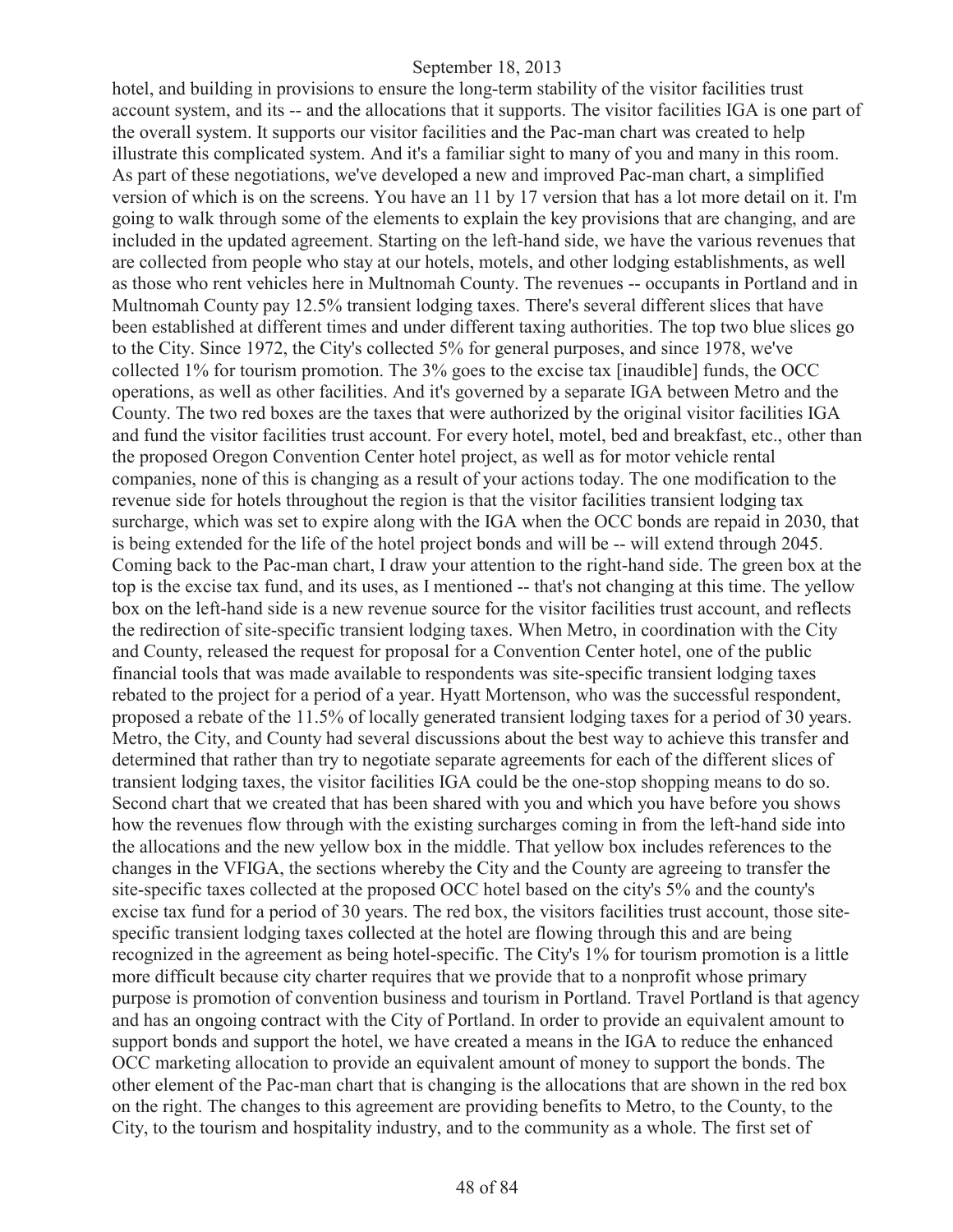allocations are for debt service for bonds. These are the highest priority for any revenues flowing into the visitor facilities trust account. The first three are for payment on bonds that the city issued, supporting the priorities of the original IGA. Each has a different maturity date, with the OCC bonds being the latest to be scheduled to be repaid in 2030. This OCC hotel project bonds are the fourth allocation and you probably will be hearing a lot about those today. Those will be issued by Metro as a result of this IGA being approved by all three bodies after they have negotiated a development agreement with the hotel developer. And they will be sized to be covered by the site specific transient lodging taxes collected at the hotel.

**Fritz:** Betsy, before you move on, the stadium bonds, what are those?

**Ames:** The stadium bonds were bonds issued in 2001 for PGE Park renovation. Those are paid for by a combination of spectator facilities fund revenues and visitors facility trust fund revenues. Fritz: So, they're still with the--

**Ames:** With the combination, yes.

**Fritz:** Yes. So, actually, we have a precedent for having invested in a particular use for a facility and using the taxes for that facility.

**Ames:** Yes.

**Fritz:** Thank you.

**Novick:** And, Betsy, the 5% city chunk that would otherwise go into the general fund, what do we expect based on Metro's possession the amount of that to be year to year?

**Ames:** It's roughly \$1.5 to \$2.5 million per year over the period. It grows of course based on inflation.

**Novick:** Thank you.

**Ames:** The next seven allocations are for operations, program services, capital improvements, and marketing. The first of those is for OCC operating support. This is a modification of existing OCC operating deficit allocation. The next is for county visitor facilities and operations support. This is the new allocation that will go to a variety of services at the county. The enhanced OCC marketing is the seventh allocation in the system. This is a continuing allocation, and this is where we were able to reduce this in, after three years of hotel operation in order to free up the equivalent of the city's 1% tlt. So, basically Travel Portland is held harmless, they're the ones that receive this funding. And we're able to allocate those resources for the hotel project. The next allocation is for convention visitor public transit passes. This is a modification to what was formally fareless square and formalizes the ability for transit passes for conventioneers to get from the convention center to downtown and to travel around the city. The visitor development fund inc. allocations, those have been a successful tool used by the board to incentivize conventions to come to Portland. This agreement continues this allocation at the same level and makes it more robust by dedicating an additional 875,000 per year to support these services. That 875 is the equivalent of the savings that were generated by the OCC bond refunding we did a couple years ago. The PCPA operations support number 10 remains at the same level going forward, and the Rose Quarter and city tourism allocation is a new addition to the system. The last two allocations are to reserves, we're establishing a restricted reserve that is sized to grow and provide cushion in the event that revenues fall short of expenditure needs and to ensure that all the allocations can be funded even in an economic downturn. The bond redemption reserve will receive any excess revenues once the restricted reserve is at its -- target minimum level is established by the financial review team and will be used to pay off bonds early.

**Fish:** Betsy, the restricted reserve is the anticipated eight to 10 million dollars, is that correct? **Ames:** It depends on the year. It's around \$10 million, I think to -- yeah. Eight to 10 million to start, and it grows depending on what the allocations are growing, because it's sized to cover one and one half times the maximum amount for any given year.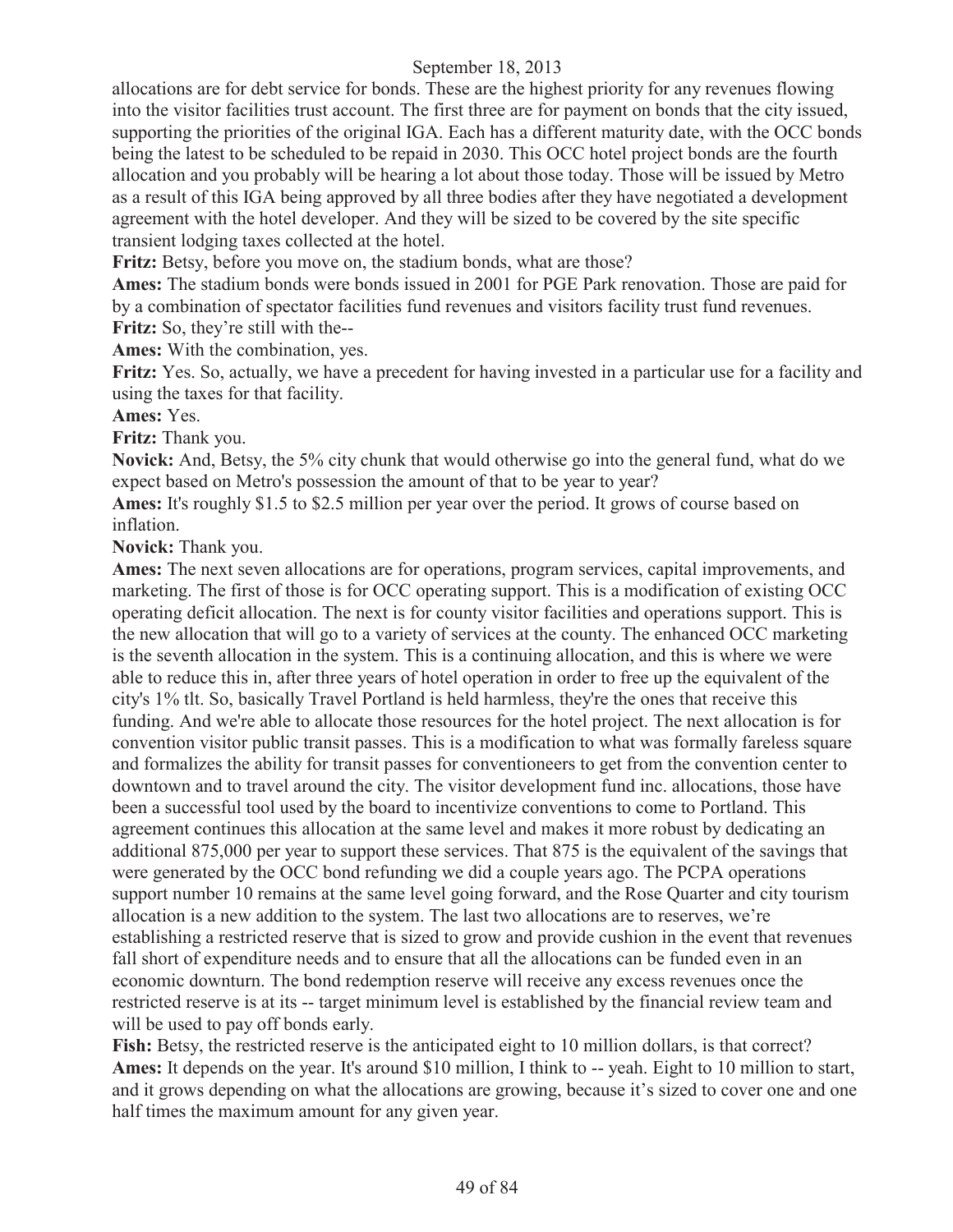**Fish:** One of the things I want to preview for my colleagues is that we've had some conversations with the parties about just making sure if, in the event of some unforeseen events sort of along the lines of the stress test modeling, what if all the bad things could possibly happen happen, making sure that if those reserves come below a certain amount, there is an adequate trigger for consultation with the various governing bodies. And having been on this Council when we saw some reserves and a bureau go from robust to zero without much of a trigger, I just put a marker down that I want to make sure that my colleagues are satisfied that we get adequate notice and opportunity to weigh in before dollars, before those dollars are used to cover holes caused by unforeseen events which put stress on the whole system. So I'll just preview that.

**Ames:** There are additional amendments that aren't really shown on the Pac-man chart. We included more recitals to provide history and clarity regarding the purpose and intent of the agreement. We did create a financial review team which is going to be, will be composed of representatives from each of the bodies and it's going to have annual review, but also specific tasks as defined in Attachment A to the agreement, including looking at those reserves, setting the reserve minimum amounts, etc.

**Saltzman:** When you say each of the bodies, is that the County, the City, and Metro? **Ames:** The City, the County, and Metro, yes. There's provisions to facilitate refinancing of the stadium bonds, we refinanced the OCC bonds and the PCPA bonds. These changes will allow us to refinance the stadium bonds. You will notice in the striked-though, underlined version, we also removed some obsolete provisions and references to things that haven't been around for a number of years. And we analyzed all of the changes against various forecast scenarios, including significant shock and revisionary events, and then layered additional shocks on top of those and are very confident of the system's ability to be managed over time and support the changes you're voting on today. Another aspect of your ordinance is some minor amendments to what's known as the consolidation agreement. This is a City-Metro agreement regarding the operations of a variety of facilities and there's some changes that needed to be made to bring it into conformance with the visitor facilities IGA, as well as to address some audit recommendations that have been made by our City Auditor. The second action before you today is a resolution regarding the Oregon Convention Center hotel project. Metro is negotiating the development agreement with Hyatt Mortenson for the convention center hotel. However, they recognize that both the City and the County have an interest in the terms and conditions that will apply to that development agreement as a result of the City and County's support for additional resources via the IGA. The memorandum of understanding will provide clear direction to Metro staff about what your expectations are. It includes provisions related to MWESB goals, union contracting, the labor peace agreement for the hotel operations, green building, and other provisions. It includes expectations for the financing plan, the developer fee, and certain limitations on the use of public resources. And both the resolution itself and the MOU calls for the operator to be a rate leader in Portland and work with Metro and Travel Portland to coordinate marketing plans and ensure that we're minimizing impacts on other hotels in the region.

**Fish:** Betsy, can I ask you a generic question about the MOU? That is, what recourse do the jurisdictions have in the event any of these provisions are not met? And I say that against the backdrop of the proposed deal that the Mayor is striking with Daimler, where there are very clear performance goals and consequences if job targets aren't met and other kinds of things. To the extent we are expecting these to be binding, what is our recourse if one of the parties, or successor to that party, falls short on what we've negotiated?

**Ames:** I think that might be a question better asked of Metro.

**Fish:** Oh, I'll hold it for them.

**Ames:** That is it for a formal presentation.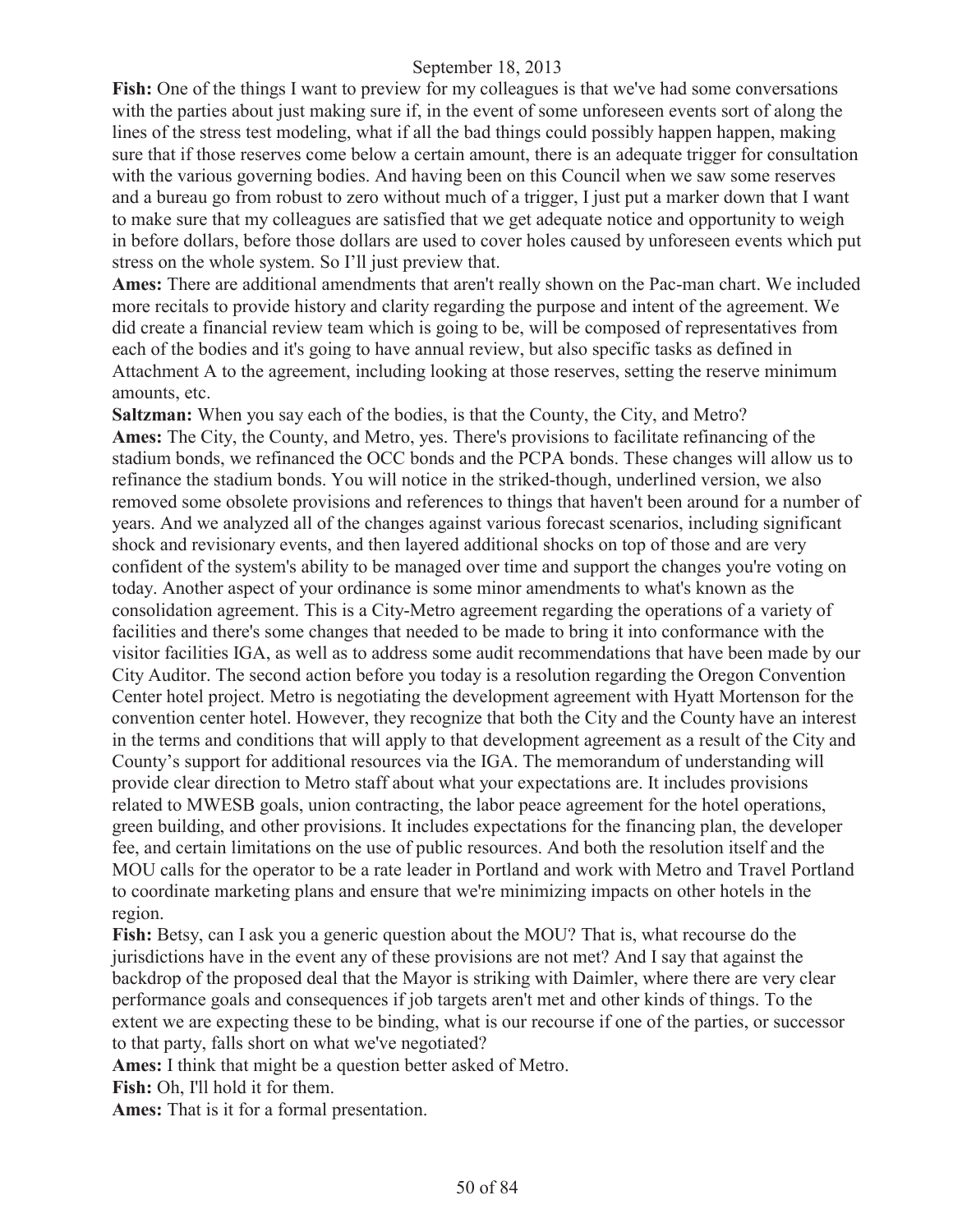**Fritz:** May I just ask an overview question? That was an excellent run-through of all the nitty-gritty of the things that the Council is being asked to approve in relation to our participation in the project. Could you just give an overview what's the total cost of the hotel, how much is public, how much is private, how many construction jobs, and how many ongoing jobs?

**Ames:** And that again might be something that our Metro representatives could better answer. Ballpark it's around 200 million. 120 million private, 60 million from the revenue bonds, 10 from the lottery, 4 million dollar loan from PDC and 4 million dollar grant from Metro. **Fritz:** Thank you.

**Hales:** Great. Other initial questions for Jack and Betsy? Obviously stand by, there will be more. And I want to call on first of all someone to slide up one more chair, and then we have some elected officials I want to call as a group. Metro Council President Tom Hughes, Metro Council member Sam Chase, Hillsboro Mayor Jerry Willey, and Representative Lew Frederick. I believe they're all here and welcome. Very nice to have you all here this afternoon. Mr. Hughes, I believe, is on first. **Tom Hughes:** Mr. Mayor, members of the commission, thank you very much for the opportunity to come before you today. For the record, my name is Tom Hughes, and I am the president of Metro. Metro Council, and our address is 600 northeast grand avenue, Portland, Oregon, 97232. I'm here on behalf of myself and my colleagues of the Metro Council who passed the IGA that is before you a week or so ago by unanimous vote, and Councilor Sam Chase is with me today and he'll speak to you shortly. As your staff has said, in 2001, the City of Portland, Multnomah County, Metro and the group that is now called Travel Portland came together to establish a unique and enduring partnership. Our three governments partnered with the private sector industry representatives and devised a creative agreement to strengthen our region's competitiveness and ensure long-term success in the convention and tourist industry. This partnership continues to be a resounding success. We've built and expanded the Convention Center, we renovated PGE Park, which is now JELD-WEN field, we've created an innovative convention marketing system, and we provide incentives for citywide events, large national conventions, sporting events, that have infused millions of dollars into the city business. The IGA before you today is, I think, another milestone in that working relationship between us, and I would like to take the opportunity before we get too much into it to just thank your staff and our staff and the staff of the county have been working together for several months to put together this iga and I think the work that they've done has been truly remarkable. This is an innovative and a very progressive way to fund a public project, publicprivate partnership that will lead to great public benefit, and at the same time will also benefit a private partner. Convention and tourism is and will continue to be an important part of our economy. About 10% of our economy is made up of tourism. We're currently employing about 30,000 people locally. Generates about \$4 billion in travel related spending for our region each year. I would put that in perspective, that I believe I saw a statistic a number of years ago, a couple years ago, that said the total value of all of avangate sales in the state of Oregon in a given year is \$5 billion. So the amount of money that tourism brings just into this region is about \$1 billion short of the total value of all the agricultural goods sold in the state of Oregon each year. It's not an insignificant amount of money. We've worked very closely together, and I think the interesting partnership that has been created between Metro and the City of Portland and Multnomah County and the industry has really been a model for the rest of the nation to look at as on to how we finance these. It really was the industry themselves that came to us and said, we would be willing to tax ourselves to apply a hotel-motel tax and a car rental tax and have that money spent to promote regional Portland area tourism activities. And it's administered through a committee that Councilor Craddick and I serve on along with Commissioner Saltzman and Fritz, and Commissioners Smith and McKeel from Multnomah County. As well as representatives from the industry itself. Let me talk to you a little bit about this proposal and why I think this is important for what we want to do in the region. We've recognized for a long time, in fact it was recognized before I got to be part of the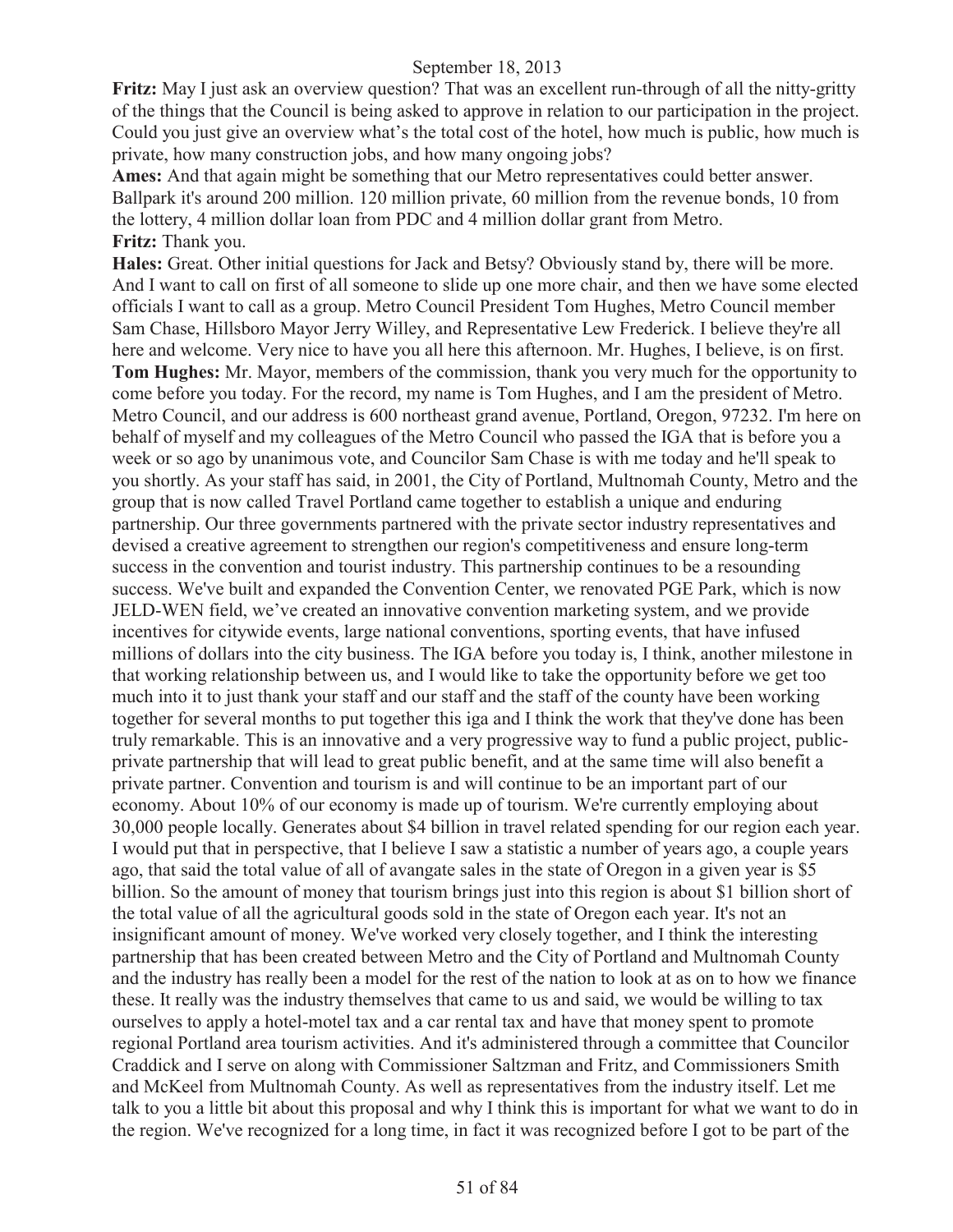we, so it really predates me. That there was a need in order to make the Convention Center a complete operating functioning convention center, there really needed to be a headquarters hotel. We received that information from virtually every convention planner that comes to town. They don't say we won't bring any conventions to town, they just say, you're missing a lot of conventions that won't come because you don't have a headquarters hotel. The question has been how to go about providing that tool for us to build our tourist industry in a way that protects the public finances, and at the same time gives us exact -- the kind of hotel we need. You will have heard, and maybe read in the paper today, some of our critics have said the public sector -- that if this was a good thing, the private sector would have done it. Private sector would build hotels, and they have built hotels in the region. It's just they won't build one in the place we want it of the size we warn it and they particularly will not provide us with a 500-block room block that they basically give over the programming to Travel Portland and let Travel Portland block those rooms 18 months out. That's a valuable key element to booking conventions of that size. The sweet spot for our convention business is the 1500 to 2000 person convention. We block 500 rooms in the headquarters hotel. That means that there is another 1000 to 1500 rooms that get booked someplace else in town, primarily the downtown area. There's a couple of things about this that I think make it an attractive opportunity. First, is the job creation, initially. Right out of the shoot, we create 2000 construction jobs. Those are temporary jobs but they're good jobs. And they're good jobs at a time when we need more good construction jobs in the area. We also create somewhere between three to six hundred jobs directly at the hotel itself. And I think it's important to note that, partly because of the efforts on your part and our part and Multnomah County's part, Hyatt has agreed to enter into a labor peace agreement with UNITE HERE, which is their hotel workers' union. And this was set to become the first unionized Hyatt in their entire chain until they took the experience from this particular negotiations here and went nation-wide with it, and now they have a national labor peace agreement with the union, and they are in the process of negotiating other union contracts and other hotels. And I know there's representatives of that that can speak to that a lot more knowledgeably than I can. The point is that these are going to be family wage jobs with benefits and dignity and the kind of jobs that we try to create in our community. They are also jobs that have relatively low threshold, you don't have to have a college degree. You don't have to have a professional license to become a hotel worker in a hotel that's going to pay you a decent wage, give you benefits, and let's put food on the table for your family. This is a great opportunity for workers in our community to do that. Is there risk? Of course there's risk. You take a risk when you walked out of your house this morning. But, what we have tried to do with the mechanism for funding this hotel is to reduce that risk, and we do that in a number of ways. We have stressed the so-called bucket system, the Pac-man chart that you saw. The kind of good news contained within the bad news of the last 15 years in this country is that we don't really have to speculate about what worst case scenarios look like. We have seen worst case scenarios. Multiple airplanes flying into buildings pretty well tanked the tourist industry in this country, as well as doing number of other terrible things, and it took it a while to recover. So, we have seen what happens to the bucket system in that kind of a crisis. And what we discovered was, it was fairly resilient. It was bit of a dip. It came back, and it came back with a full funding of the bottom buckets, which are the reserve buckets. We've seen the worst recession since the Great Depression. We know what that did to the tourist industry. We know what it did to the convention industry. And it was not very pretty sight. But what we have also seen through the bucket system is that those revenues survived the downturn and came out the other side and are now more robust than they have ever been before. I think as you heard before, we are at a \$5 million surplus building towards \$10 million, in a couple of those reserve buckets. And so, we have seen the worst, and we know how bad -- how we can survive through that. As we've stressed, adding the revenue bonds into that system, as we stressed that through similar occasions, we have discovered that the system functions fine. So, we don't think that the risk is that significant. The other thing that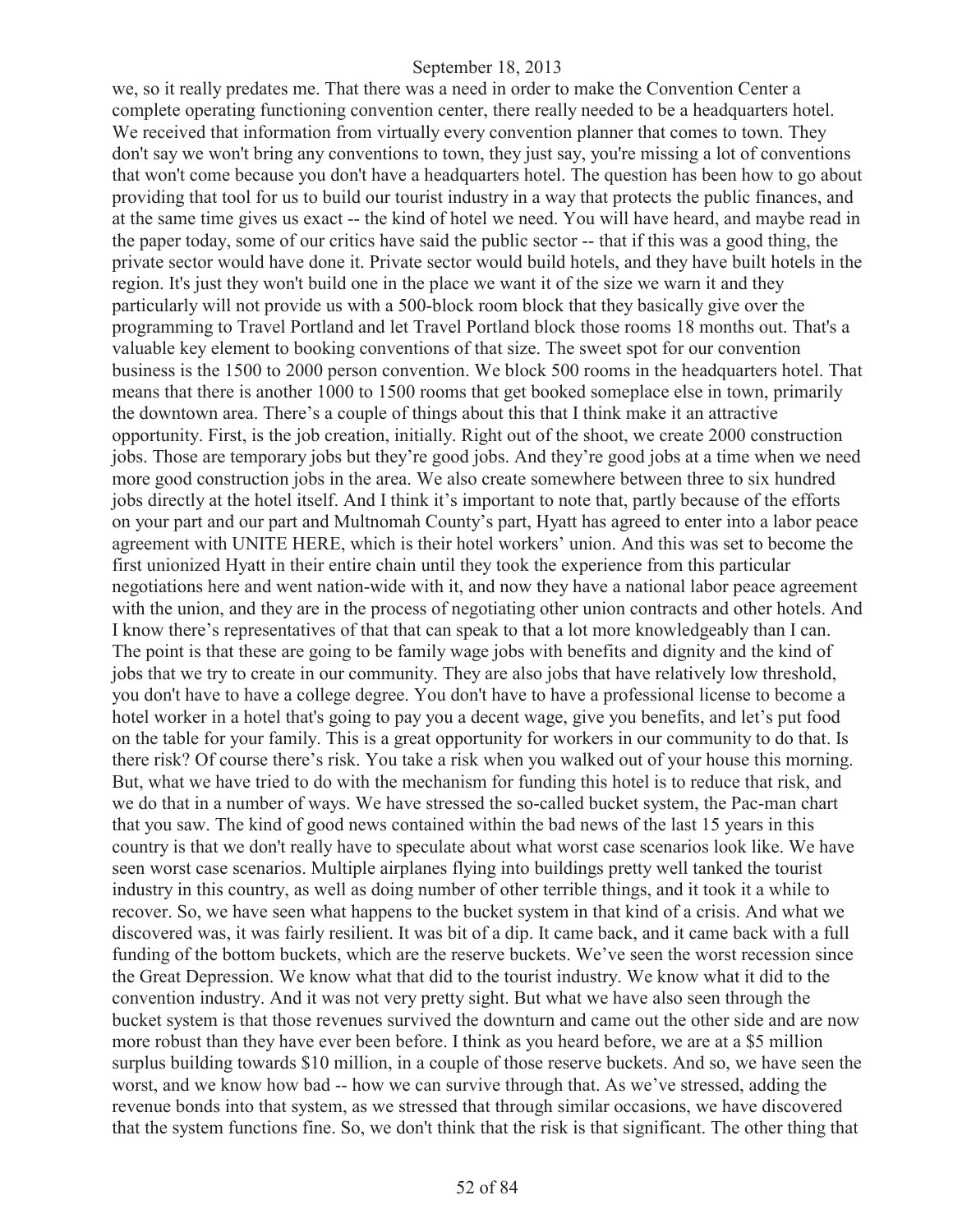we have done, I think, in the negotiations is that we have a private partner that understands the hotel industry. I mean, we're not talking about, about somebody who made a living in the high-tech business and wants to buy a hotel. We're talking about people who have run hotels for a long time. We can find that we have done significant amount of research -- keep in mind, no experience of Hyatt failing. So the question of what happens if Hyatt fails, part of the answer it would be the first example of that anywhere in the United States. Hyatt knows how to run hotels, and we feel really comfortable with that. They not only know how to run hotels, they have 135 people out there in their salesforce selling their book of business, which is their loyalty customers that want to go places, and now, including Portland, into their list. So, they will not only bring -- allow us to build our convention business, but they will bring additional business with their own book of business that will fill those hotels, those hotel rooms, even in the times when there is no convention without cannibalizing the rest of the industry. So, we feel very comfortable that we've provided for an adequate security of the public, of the public resources in terms of the doing this. This is a unique opportunity for us to build a hotel, paid for by the people who stay in the hotel, and what we're buying with that, with that \$78 million, is the additional facilities that go into a headquarters' hotel, the location of the hotel where we want it, and the size of the hotel, the quality of the hotel, and that all-important room block. So, with that, I'm going to -- thank you again.

**Hales:** Thanks so much, Tom.

**Fish:** Mr. President, I want to get a procedural question answered by the Mayor. Should we raise some of our technical questions now with you, or is there going to be staff panel to follow? And/or will the operator be testifying?

**Hughes:** I think the answer to that is yes, to both. I think that there will be a staff panel, or there is a staff panel available, and I know that the operator and the developer are both planning on testifying later.

**Fish:** So there's some of technical questions I'll will hold for Andy.

**Hughes:** That's good. That's very wise.

**Fish:** But, because you alluded to some of the critics of this plan, I just wanted to also give you a chance to respond to a couple of other criticisms.

**Hughes:** Sure.

**Fish:** So you have a chance to put your position on the record. Yesterday at the 11th hour we got a record from the Oregon Restaurant and Lodging Association. And in it, Mr. Perry says that the employment numbers are inflated. He calls 600 to 700 employees completely unrealistic and says that it will be likely closer to 300. I don't know what his methodology is, but, you have a response to that?

**Hughes:** Nor do I, and I think that the original projections that we had were in the 600 to 900 range. Quite frankly, I think that that would be a good question to ask the operator. They probably know what their employment rate in the hotel this size is. Mr. Perry raised the questions without ever communicating with us that he had a concern about it. So, we were not able to respond to that. **Fish:** The second issue we heard from some people about has to do with the potential impact of this hotel on downtown hotels that is don't have the same level of subsidy. And the idea, and it's addressed in the MOU, is about the aspiration for this hotel to be a rate leader. But, what happens if, under some scenario, the decline in the industry, they are forced to discount rooms or do things that put downward pressure? What do -- what would you say to competitors about the potential impact of this deal on their bottom line?

**Hughes:** You know, the deal as it currently stands calls for Hyatt to put about \$120 million of their own money into the hotel. And if you figure that on a per key basis, that's about the same as if they just went out and bought a hotel. So, they are not getting an advantage for the subsidy. They are getting a 500-room block is one of the things that they are getting, so they are getting some of the - some of what they are getting, I think, is kind of counter to what they would really like. The other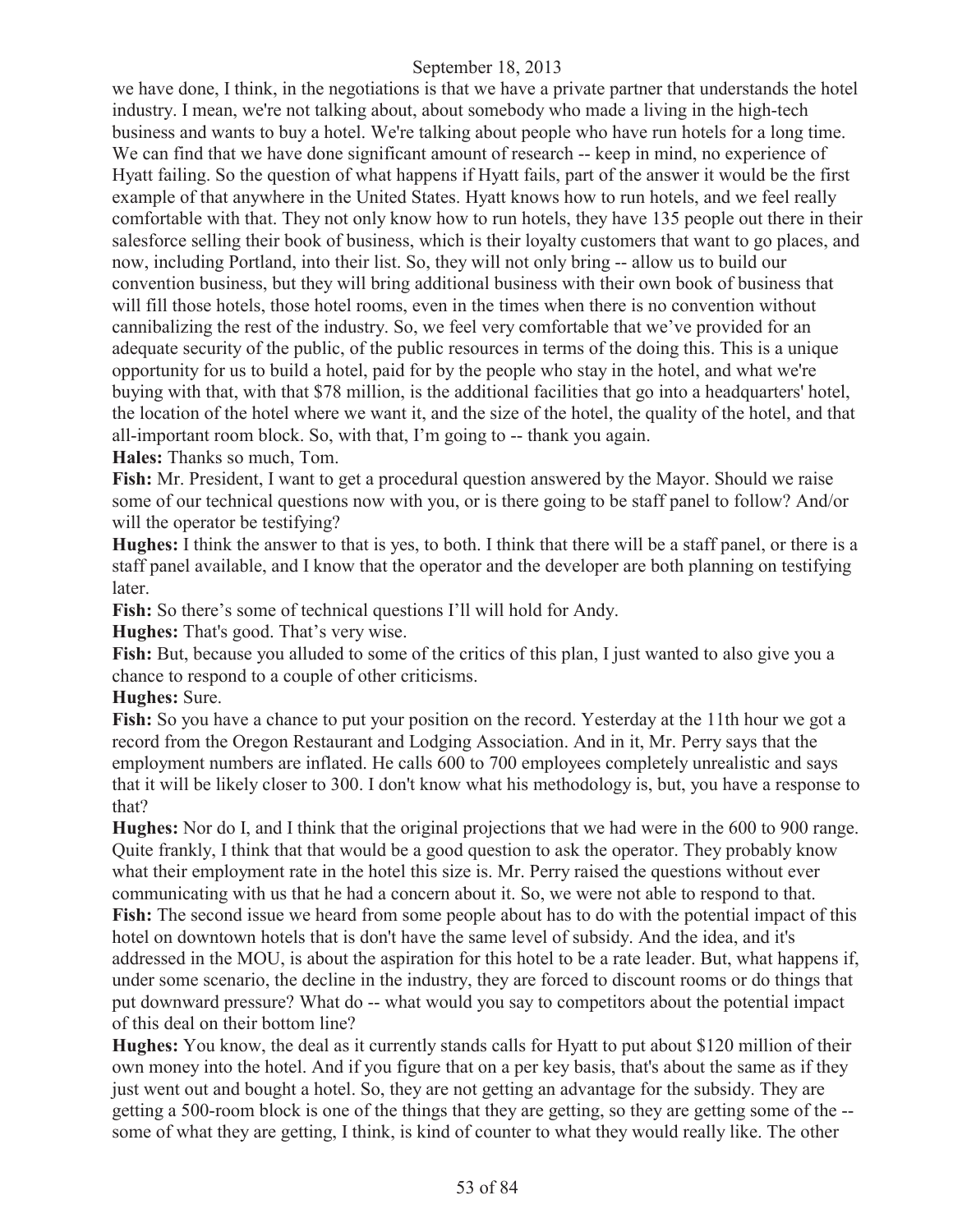thing about that is that the day that Hyatt opens a hotel, they are responsible for the operation of the hotel. They have their own management structure they've gotta answer to. They have their own investment. There is no operational subsidy to this hotel, nor is there any mechanism to provide operational subsidy. So, Hyatt will be responsible for operating a hotel. That means that they will have to respond to all of the market forces that every other hotel has to respond to, without a public subsidy to do that, number one. And number two, they will be doing that with a union scale wage benefits package that makes things probably slightly more expensive than most of the other hotels. So, the idea that they would drop their rate in order to be below what the downtown hotels are going to pay really wouldn't make any sense in a market economy. They would behave just as every other hotel does in this market.

**Fish:** The third question that I wanted to give you a chance to address has to do with the stress testing that you did. And it was robust. Looking at a 9/11 type event, other changes in industry. None of us here, I will speak for myself, are experts in the hospitality industry and none of us have a crystal ball but we are reminded daily that the smartest people in America make bad bets on things that they anticipate is gonna to pay off but don't. And the last month, the New York Times sold a newspaper that they bought for \$1.2 billion for 30 million and without the pension liabilities. The News Corp spent a half billion requiring Myspace, and the smartest people said that was the future and they sold it for pennies on the dollar. And I guess one of the concerns that we have had from people is, is what if beyond a 9/11 event, what if there is a systemic change in the travel industry where there is less travel, less conventions, more use of internet and other kinds of tools, and what if that occurs so that long-term it just isn't the same business model? What do say about that? **Hughes:** I have two responses. You and I, I know, both are big fans of libraries, and I spent a lot of time near my home promoting the construction of the new libraries. And every time that we did that, we had people say why are you doing that? They are thing of the past, nobody will use them in the future because there is all this internet. And the thing that's intriguing is that as the internet has gotten more widespread, use of libraries has gotten -- has gone through the roof. The other thing that I would say just sort of flippantly to you is that I happened to notice, I was on Facebook, and noticed that you and I have 1,097 mutual friends. [laughter]

**Fish:** I'm honored.

**Hughes:** Which, I think is, is a little unusual, but, I have 2937 friends. I think it is -- but I still run into you at parties, so, I'm thinking that we don't --

Fish: Is that a good or a bad thing, Tom? [laughter]

**Hughes:** I think it's a good thing.

**Fish:** I know this job has many burdens, I'm not trying to add to it.

**Hughes:** But, what I think I'm trying to say is, is I don't think that the phenomenon of contact with other human beings is gonna change based on technology. We can develop all the meetings, you know, the meeting software that we want. People want to get together with other people, and they still want to -- to press the flesh, they still wanna chat with folks face-to-face, and eyeball to eyeball, and no matter how many technology is involved, I don't think that's going to change. We've seen, you know, the other day in the debate, there was reference made to the architects, for example, who like to do that, and their conventions are down significantly. We have gone through a five year period where the architects were 40%, so they are not going to conventions, big surprise. And I thought that the response from the other consultant that there was recently a convention of online gamers that drew 1,000 people to a convention so they could sit in the room and watch each other game online -- is more -- I just don't think that there is that -- any evidence for that systemic change in the convention business, in particular, and certainly not in the travel industry. I think we are traveling more as we come out of the recession, I think that we are traveling more now than we did going into the recession, quite frankly.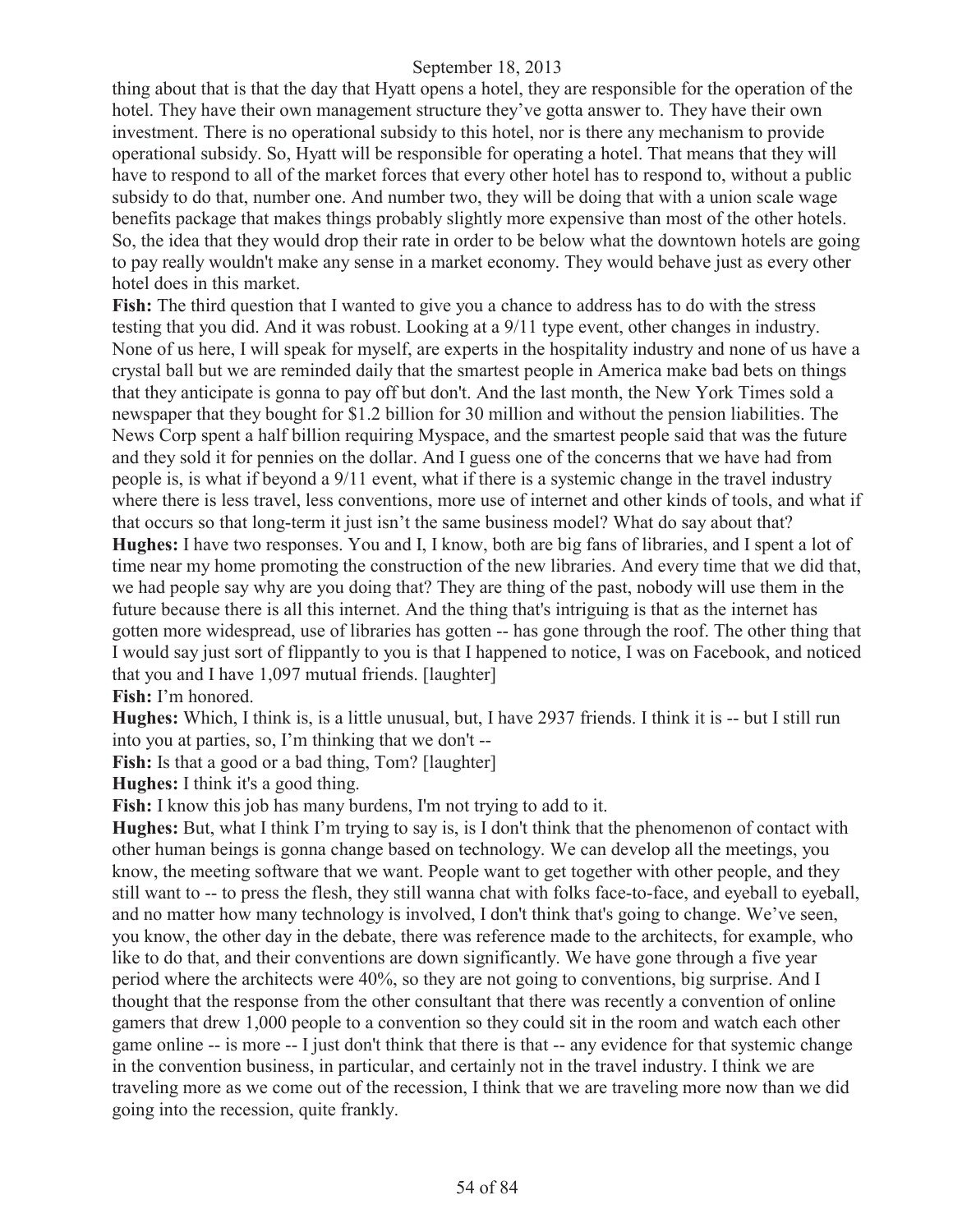**Fish:** Thank you, Tom. And thanks to the spirit of collaboration with your colleagues on the other side of the river.

**Hughes:** Well, thank you.

**Hales:** Thanks very much.

**Sam Chase:** Sam Chase, Metro Council, District 5, which represents northwest, north, and northeast Portland, where the convention center and would-be hotel are located. And I want to first thank the Council and the staff at the City for the engagement in this process because I think that it's really made -- it's asked a lot of really tough questions. It's helped to make sure that this is a very solid project proposal moving forward. And I want to also provide a reminder that we are talking about the intergovernmental agreement here for authorizing the use of -- authorizing a loan guarantee for this project. There will still be a process for Metro to look at a development agreement, and what would happen, you know, that would be a later, probably in December, when we would work out the details about how a development would occur. So, I wanted to share my personal perspective about this project. Because I was not a fan of the past proposals for the Convention Center hotel, and I came to Council -- I started nine months ago, and I came very skeptical about the project. And I was ready to ask a lot of tough questions and one of the first questions that I asked was, can't we use these resources for schools or social services. My background is more on social justice, and I have a strong passion for schools and social justice and it was important to me to recognize that, as you could see in the intergovernmental agreement, the original language upfront, these are resources that are intended for tourism, economic development, and the promotion of the kinds of uses that we are talking about here with the hotel. They are not available for those other kinds of uses. I also asked the question, if it's such a great idea why can't the market do it? Why doesn't it just happen on its own? And what I come to realize is that the market is building this. There is not public ownership. There is not operating subsidies long-term. The market is building and owning this, and what we're doing is we are buying some things with our loan guarantee, and some of the resources, other resources that we're putting in. And so, we're making a purchase. And to me, it's less of a subsidy, and more a purchase on behalf of the people in our region. And what are those things? Women minority-owned emerging small business contracts. Metro's first hiring, which is through Metro's first opportunity target area, which means that we would give opportunity first to people in surrounding areas around the Convention Center for employment opportunities. LEED silver construction, prevailing wage, a peace labor agreement that would allow long-term, on-going, well paid jobs in this, whether take the 300 jobs that were projected from the opponent, or take the 900. But we are talking about a significant number of longterm ongoing jobs. We're also talking about a significant number of union construction prevailing wage jobs. There are -- and, in addition to that, there is a ballroom that typically would not be built in a project like this. That's an additional expense. And there is the room block agreement, 500 block rooms, which is a very significant benefit. So, those are the direct things that we are purchasing with this project, in addition to me and others that are focusing on bringing out-of-state resources to the table to support this project. And, so, you know, as somebody who has been a skeptic turned advocate on this project, I wanted to share that perspective with you, and thank you again for working on this project.

# **Hales:** Thank you.

**Novick:** Councilor, I just want to make one point that the City's perspective on this is a little different from Metro's, in that the City's 5% actually of hotel-motel tax can be used, is used, for general fund purposes. So, from our perspective, if this project would be built anyway, without a public subsidy, it would generate \$1.5 to \$2.5 million a year that we can spend, could have spent on police, fire, parks, and services for homeless people and people at risk of homelessness. So our perspective, financially, is, I think, a little different from the other governments.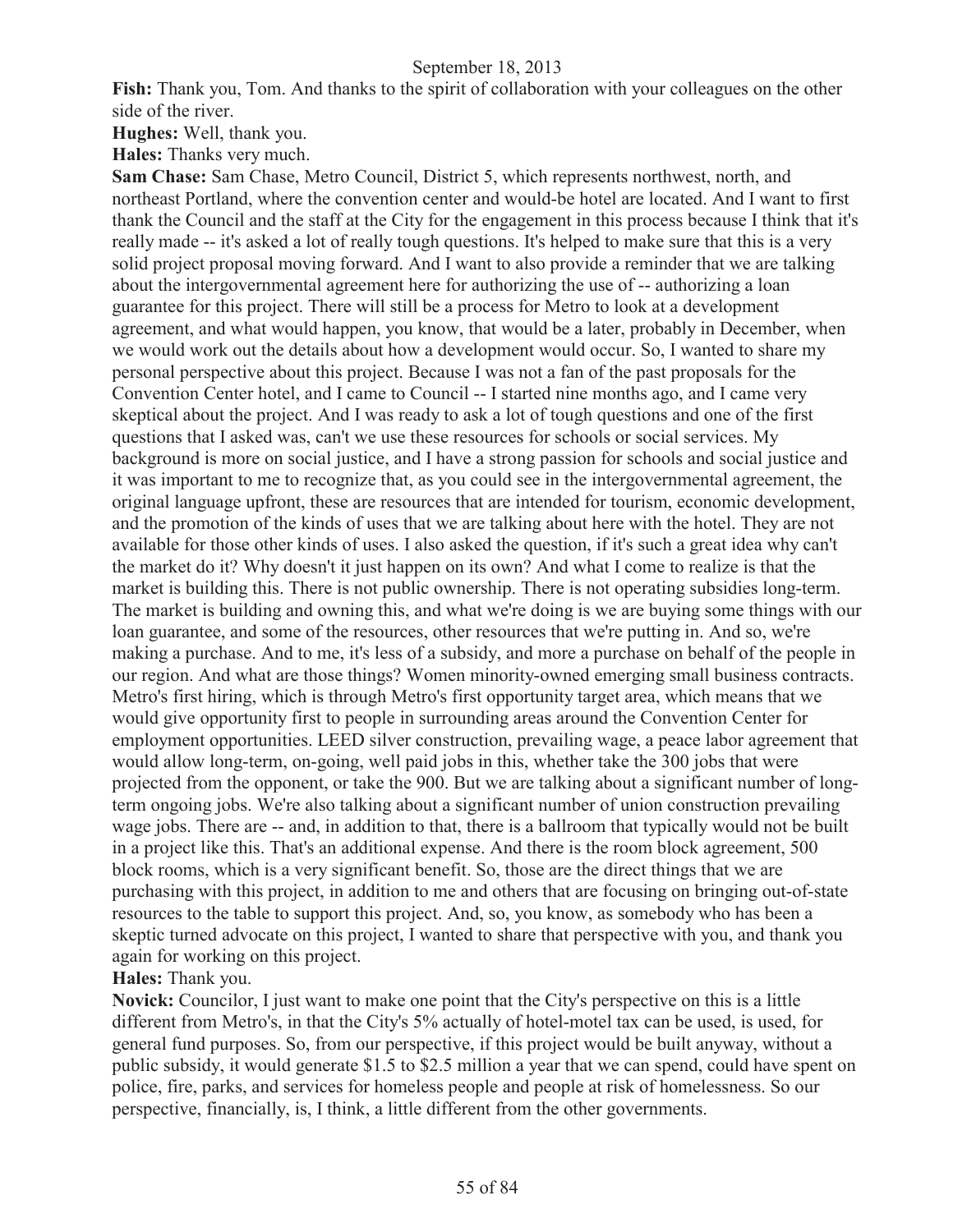**Chase:** I think the long-term benefit here, too, is that this is going to be a property tax paying property. So, we are not exempting the property. So this is going to be a revenue generator, not just in actual dollars going to the city, but in creating those additional incomes and resources.

**Novick:** I was just talking about the hotel-motel tax aspect of it, specifically.

**Fish:** It will actually generate property taxes and business license fees, right? **Chase:** Yes.

**Hughes:** And you go from a piece of property that's assessed at about \$10.5 million to \$120 million, \$200 million hotel plus apartments around it. So, that's a significant increase in property tax alone. **Hales:** Thank you. Mayor Willey, welcome.

**Jerry Willey:** Thank you, Mayor. Jerry Willey, Mayor of Hillsboro. I will be very brief in my conversation because I only have 12 friends on Facebook so I don't get nearly as much space. [laughter] I'm gonna be thankful.

Fish: Gotta get out more, Mayor.

**Willey:** They are a really important 12 people, I am sure that they are. From the standpoint the suburbs, and I don't often refer to Hillsboro as a suburb, but I will tell from the perspective of the other cities that are going to benefit from this project, I just want to encourage you to proceed with this. We're pleased about this. I think as Tom said, this is a long overdue idea, and what it does is - in the travels that I do, I generally stay a few extra days in wherever city convention I am going to be at. I usually take my wife and we get to enjoy the amenities of the region. And I think that that's what this project is going to do as well. We're very excited about the possibility of inviting visitors into our region, and then introducing them to the wineries of Washington and Yamhill counties, of course. And the golf courses, and many of the other attributes that we, as a county and certainly as a region, provide. So, from that standpoint, I want to encourage you to move ahead with this rapidly. One of the things that we invested in, and I understand the investment of general fund dollars in this past year was the Hillsboro Hops, the baseball team, the Single A baseball team, ours was \$15 million. A little smaller debt obligation there, but the impact of it has been really outstanding. And we invite -- for 38 home games, we invite and encourage people from Vancouver and Salem and all over the region to come experience Single A baseball in a very home-like feeling, in a baseball park. I think the same thing will occur when you begin to invest in this region. We need Portland, we need Multnomah County, we need Clackamas County to be successful, as well as Washington County. And so I think that this project will certainly do that. I applaud not only the City of Portland but Multnomah County, and Metro to move ahead on this project. Thank you.

**Hales:** Thank you. Representative Frederick, welcome.

**Lew Frederick:** Thank you. Mayor Hales and Commissioners, good to see you. I am Representative Lew Frederick, representing House District 43 in north and northeast Portland. And the project you are discussing this afternoon is planned for my district. I am here to tell how much, frankly, I welcome this project. Like Metro Councilor Sam Chase, I have been a skeptic at various points over the last 20 years. This is something that you cannot just talk about in generalities. The particulars of what is going to be built and how, how it will be operated, mattered a lot. In this case, an agreement settled tells us that the project will not bring -- will bring us not just jobs, but good jobs. We often hear claims made about the right to work. The right to work is always with us, and always has been. Believe me, coming from a family and the ethnic background that I do, I am aware that it is not the right to work that's in question, but it's the right to be paid a decent and sustaining wage for that work. It requires advocacy. [applause] That always needs defense, the right to safe and dignified working conditions, the right to representation when issues arise. And that's why I support this project so wholeheartedly. And I was happy to vote and advocate for dedicating \$10 million in lottery bonds for the purpose of acquiring, developing, and constructing and equipping the Oregon Convention Center hotel project. These will be union construction jobs, and union hotel operation jobs, jobs that represent both parts of the expression an honest day's work for an honest day's pay.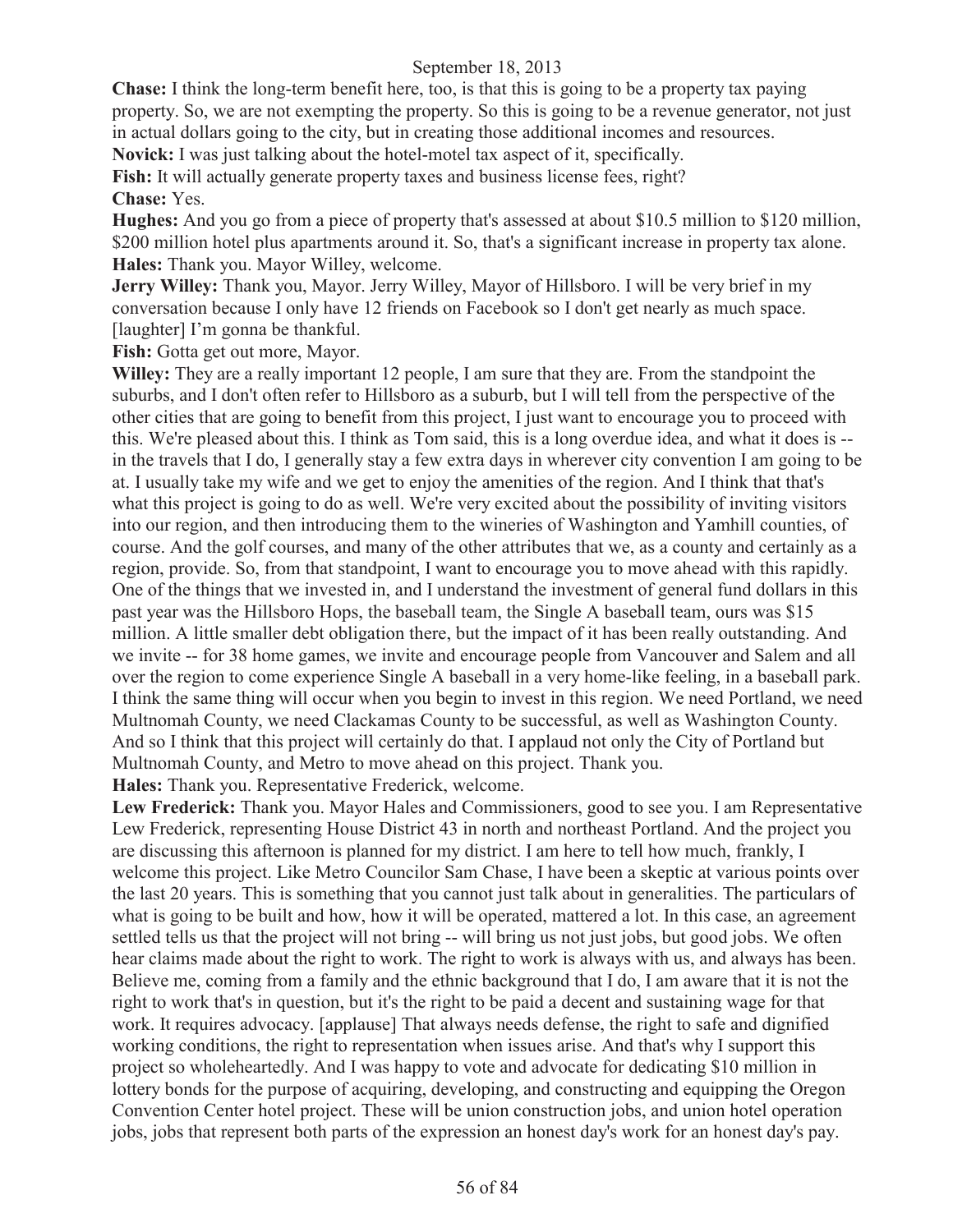Now, my district needs economic activity. The prospect that this project will bring people into my district to spend money, hopefully lots and lots money, and that some of that money will go to my constituents so that they can spend it with other local businesses, that coincides perfectly with my goals. It's the kind of thing that I'm always looking for to lift up the community, and this has been a long time coming, and I am really so glad to get it started. I want to just thank you for the opportunity to speak. Thank you.

**Hales:** Thank you. Questions for any of our --

**Fish:** Lew, I would be remiss since you are here to not ask you, given the history in your district of urban renewal to the north, and the displacement of historic communities and the ongoing grievance about the lack of opportunity for historical populations in that area, as you review the MWESB goals and the approach to bringing the people from the community into positions and hiring, are you satisfied that we set the bar high enough?

**Frederickson:** I am very pleased with working on this in the way that we have. We have begun, really, the process of recognizing that we have businesses that have been trying to climb a ladder that, in many cases, the rungs were pulled out before they even got to them. That's not the case with this project. I am very pleased to see what's going on with it. And I want to thank the Metro Council for doing -- for making sure that this is the part of that. But, I am, yes, I am very pleased. I am pleased to see that we're going to finally see small businesses and businesses within my community, and minority and non-minority businesses, but, businesses within the community, able to start the process having the capacity to build even more projects, and be part even more efforts, not only in the city, but in the region. Thank you.

**Hales:** Other questions? Thank you all very much. I think we have a couple more invited folks to speak, and then we'll start the public testimony. If Randall Eley is here representing Mayor Doyle in Beaverton, and Michael Smith from Travel Portland. Are they here? Yes, at least, one of them is. Welcome. Good afternoon.

**Michael Smith:** Hi. Mayor Hales, Commissioners, my name Mike Smith, Vice President of convention sales with Travel Portland, 1000 SW Broadway/ I would like to say, for the record, I am thankful that I am not the one asked to explain the Pac-man chart. So, but, my sales team and I, totaling 10, are where the rubber meets the road in terms of why a Convention Center hotel is needed. We're the ones to compete every day with major west coast cities for convention business from Seattle to San Diego to Long Beach, to Phoenix, to Denver, our convention planners are looking at all the cities. And if they knew the day, it is to us that the planners say, yes or no, we'll come to your city. Our key responsibility is to put convention business into the Oregon Convention Center, and we typically run about 40 groups through that building every year. If I can brag just a little bit, last year that number was 46 groups and that meant \$11 million to the building which was the best ever for convention business, and almost \$60 million to the community. And last year, we also booked 52 new Convention Center groups for all future years with an estimated economic impact of \$12 million for the Convention Center, and about \$70 million for the community. Those are excellent numbers, and they line up very well with the recent data that shows that the hospitality industry has come back and come back very strong, and it's growing. Now, a lot of planners said yes to us last year. Unfortunately, a lot of planners said no, as well. And every year, we lose roughly in the range of 30 to 35 convention groups, because of concerns with Portland's hotel package. To convention planners, our hotel package is just inordinately complex, and it's a logistical nightmare for them, and it puts them at financial risk. They don't like it. I can't tell you the times I've been told: we like you, you are a great guy, we like your city, but we cannot, we will not, book Portland with your current hotel package. So, the construction of a Convention Center hotel is about job creation and economic development and, frankly, to help my team stop losing opportunities. This hotel will help create additional group demand for the city and, and conservatively, five to 10 new convention groups, sweet spot of 2000 to 2,500 room nights each, through our efforts. But also new business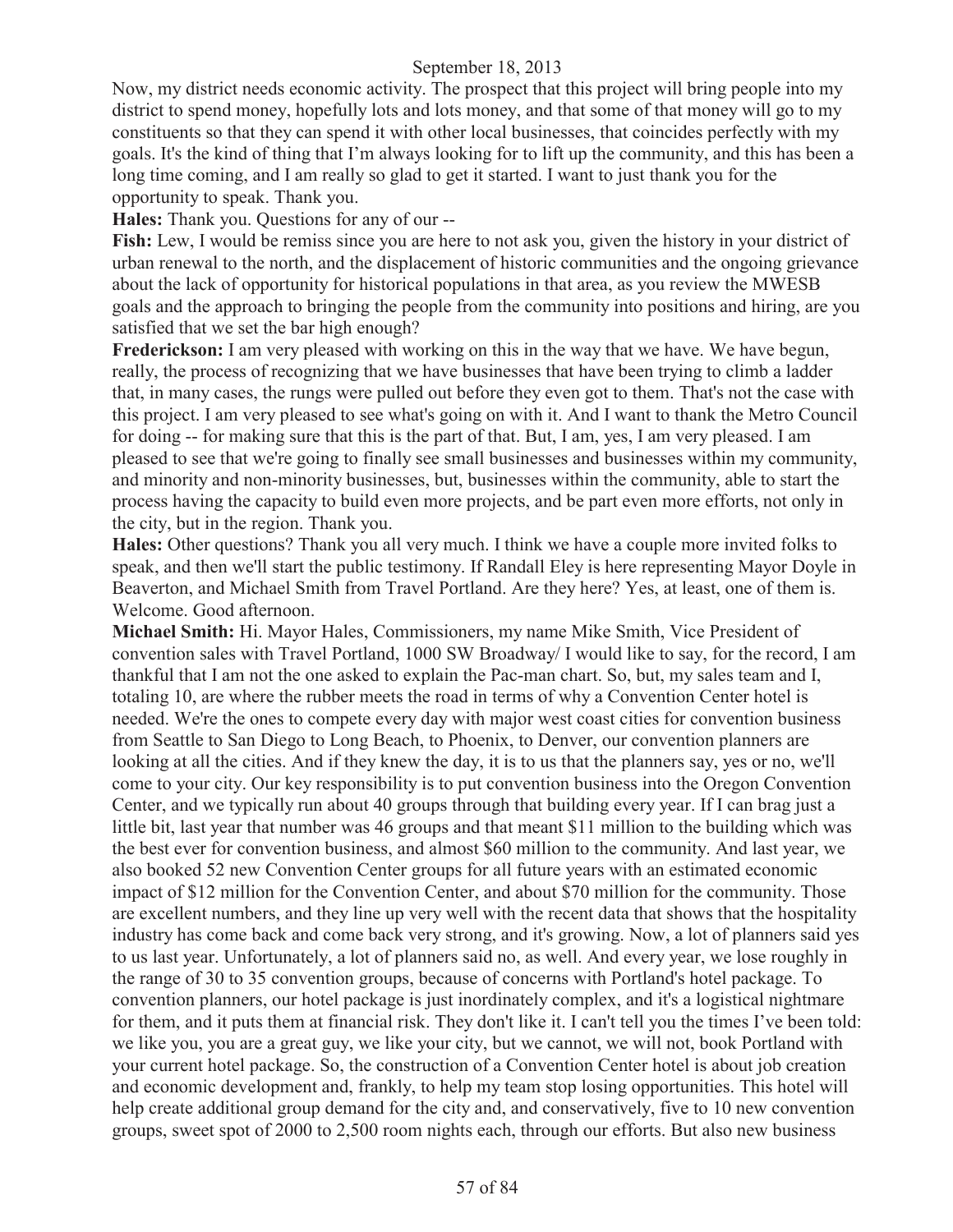that will be brought to Portland by Hyatt's team of national sales people. With the hotel and with the TID and BDF funding, we will have the tools to be very, very successful. Everybody knows that standing still is not a successful way for any business to operate. And right now, Portland finds itself at a crossroad. If we elect to stand pat with our current convention product, our convention business will decline. Because I guarantee you that our competitors are not standing still. They are growing, they are getting better. If we do nothing, our convention business will decline. We'll get fewer groups, we'll get smaller groups, our revenue will decline. We know that over time there are going to be new conventions, or new hotels, rather, in Portland. In fact, we have got two new ones coming into the Pearl district. But simply having new hotels come onto the horizon does not generate new business for the city. In fact, any hotel it opens, if it does not create new additional business for the community, all it will do is cannibalize the current business that's in the community and everybody will get a smaller slice of business. The Convention Center hotel -- we need it, because it creates a new demand, new business for the city of Portland. I cannot urge you strongly enough to support building this hotel. My team and I would like to win. Thank you.

**Hales:** Questions? Thanks very much. Ok, Karla has sign-up sheet and there are a few names on it, let's start.

**Moore-Love:** We have a total of 37 people left to speak. The first four, please come on up. **Hales:** Because there is so many people signed up, I wanna urge you to be focused, and brief, and to the point. And is someone else has made the point that you planned to make, then feel free to indicate that, rather than repeating something that somebody else has said. Common sense hopefully will keep us all focused on the points on the table and not have everyone here wait a long time. **Carolyn Wence:** Hi, I am Carolyn Wence, I live at 1460 SW 192nd avenue in Aloha, Oregon, 97006. I own company called plans in action, it's a destination management company. If you don't know what that is, it means I do everything to help a convention group, local businesses from setting up conferences, seminars, special events. I do meet and greet at the airports, tours, and all of that. Basically, I do just about anything as long as it's legal. [laughing] Part of my job is that I am a small business. And I work with local groups, as well as the convention groups that come in. My connection is between the meeting planners and the local businesses. For instance, I might do group like, last year, I had the Daughters of the Nile, 1600 women coming into Portland. So between their transportation costs, doing tours and different things, my transportation bill was \$189,000. For a small business, that's a lot of money. We impacted the Portland Spirit, we did restaurants, we did dine-arounds, we did OMSI, we did wine tours. So we impacted the city all over. And the surrounding area. About 75% of my income comes from working with the convention groups. I'm lucky enough to, to employ people that have been retired or whatever in the hospitality industry, and I use them as an on-needed project basis. So, when we talk about building this Convention Center, or the hotel, excuse me, I've been waiting since the very first meeting into the Oregon Convention Center. I've waited a long time. I would like to see it happen in my lifetime. Thank you. **Hales:** Thank you. Thanks. Good afternoon.

**David Penilton:** Hi, my name is David Penilton and I am the co-owner of America's world tours. I live at 7400 southwest Barnes road.

Fish: We don't need your address -- just, for everyone else.

**Hales:** Just because Jerry used it doesn't mean everybody else does. [laughing] We know where he lives, too.

**Penilton:** Okay. Well, we're a small tour company here, very small. We started our company about seven years ago. And, we're very fortunate in that several of the largest convention groups come in, the elks, the barbershop and several others we worked with, and our tour guides that work with these groups, they not only show them the downtown Portland area but take them out to the neighborhoods. So whether it be the restaurants, or the local shops, what have you, northeast, northwest Portland, southeast Hawthorne, we take them throughout the entire city. So, I think the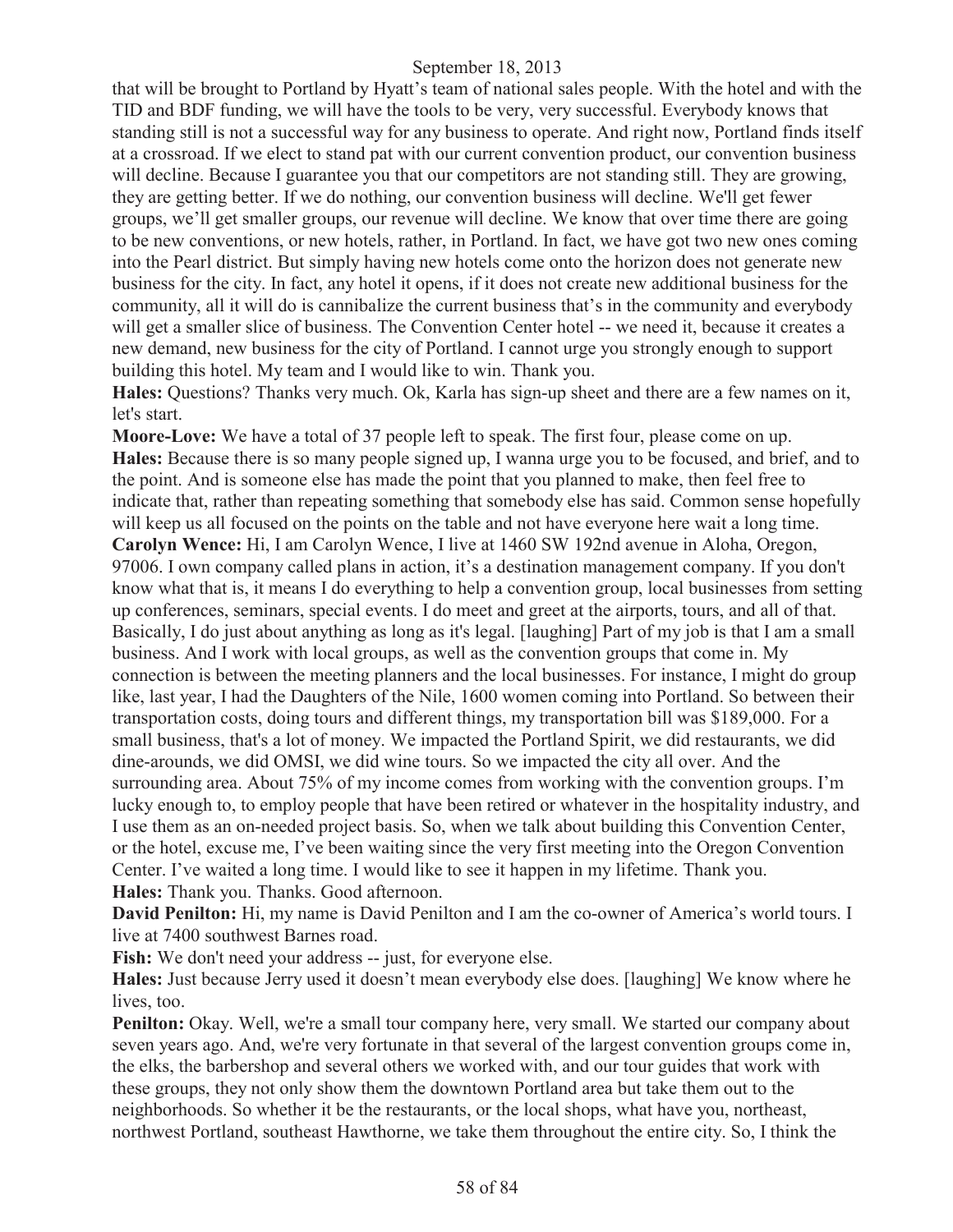majority of the city actually feels the impact of the visitors that we connect with and take out. But, a big key is simply the convention visitors that come. That is really the lifeline currently, and so I do a lot of working with Travel Portland, travel Oregon on cabs and fam trips with meeting planners coming in trying to help to convince them to come to Portland and see the surrounding areas as well. It is a challenge because each and every one of them, first thing, it's, well, you don't have a convention center hotel. And it doesn't matter whether we're sitting round table, or we are out to dinner, it always comes up, and that is the number one issue. What I look at it simply is this, and not just the jobs for the people that work with me, but for all the other companies and businesses that we take these guests to, they are impacted. So, when we don't have the conference groups here, my phone is ringing, people are wondering, where are the visitors? And we're talking about, you know, about a lot of people. I think, this past week, I've been gone in Japan but I think that they have had about 400 to 500 visitors that they have taken throughout the city, in different areas. But I guarantee you, in a couple of weeks, that's going to drop off and the phone will ring again. So I have an invested interest not only to my company but to the city, to help to grow tourism. In addition to that is the jobs, it's the ones that, that we just don't see here in this room, but, we try and connect those visitors to every part of the city, which is the key. There is one group, the American society of association that's -- that hopefully in the future, may have a chance to work with them. As well as many others. So, I hope that, you know, work to support.

**Hales:** Thank you very much. Good afternoon.

**Kimo Bertram:** Good afternoon. Mr. Mayor, Commissioners, the citizens Portland, my name is Kimo Bertram. I head up development for Hyatt's full-service hotels west of the Mississippi. I'm here today to reaffirm Hyatt's commitment to the development of the Convention Center headquarters hotel, and to the city of Portland. Hyatt began these discussions over four years ago about the possibility of bringing this project to fruition. Over this period, we have extensively studied the hotel market here in Portland. We've eaten at your restaurants, we've stayed at your hotels, we enjoyed your wonderful wine and beer. Basically, what we have done is spent time enjoying the unique and interesting culture that makes Portland an interesting place to go, and it's why people want to come here and visit. And fundamentally, that forms the basis for which Hyatt believes this project will be successful, and it's why Hyatt wants to be here in Portland. Hyatt development looked at hundreds of deals in a given year all over the globe. Only a handful of projects meet the standard in which Hyatt would consider a corporate investment of this magnitude. And really, we see three major reasons why we think this hotel will be successful. First, the Oregon Convention Center is a high quality facility that is currently underutilized, primarily due to the lack of a headquarters hotel. Our experience with the development of the Hyatt regency in Denver, which similarly lacked the headquarters hotel, gives us confidence there will be a significant increase in the attendance of conventions at the Oregon Convention Center upon the completion of the proposed hotel. Hyatt, through our national sales organization, is committed to assisting Metro and Travel Portland with increasing attendance at the Convention Center. As we understand, the success of the Convention Center and the proposed hotel, they go hand in hand. Second, we believe that the building of a headquarters hotel, which is project to attract over 190,000 individuals annually to this hotel, will act as a catalyst for the development of new restaurants, retail outlets and entertainment venues in the areas immediately surrounding the Convention Center. We envision this area will become a Portland neighborhood which locals and visitors will seek out for restaurants and entertainment, and emerge as another reason for people to visit and travel to Portland. Third, Hyatt customers want to visit your city. Portland is a top requested destination by Hyatt's group and transient customers in which Hyatt doesn't have a full service hotel. This project will benefit from Hyatt's robust national sales organization and when completed, will not only be the first full service hotel in Portland, but be the first full service hotel in the state of Oregon. Hyatt is confident that we can bring new Hyatt loyal customers to this hotel and to your city. The development plan crafted by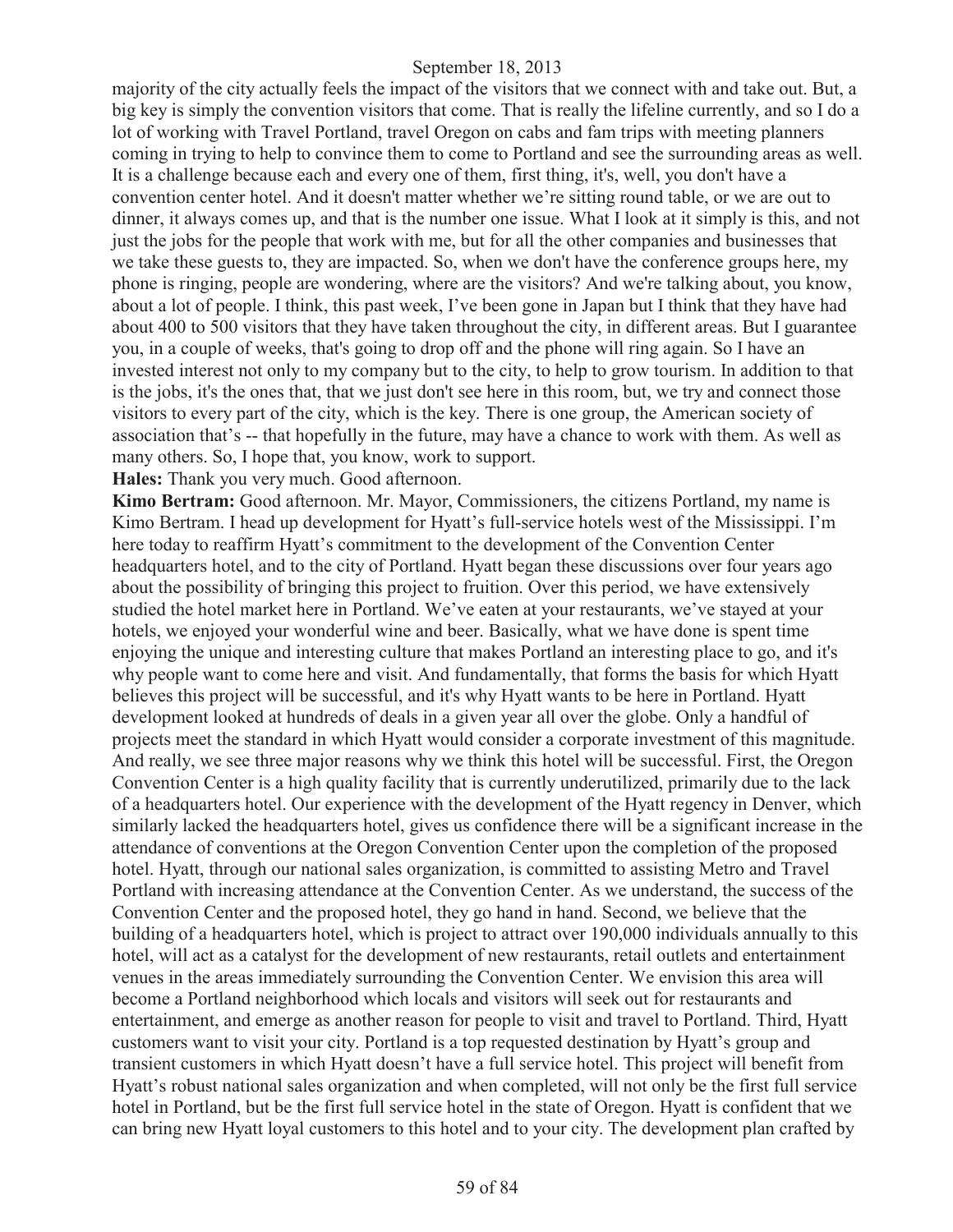Mortenson, Hyatt, in conjunction with Metro and Travel Portland, will result in a high quality hotel that strives to meet the employment and hiring goals set forth by the City, the County, and Metro, the large room block outlined by Metro and Travel Portland required to attract new conventions, and this hotel is project to be the rate leader for large hotels in the city of Portland, all the while incorporating the character of Portland into this hotel. Building a hotel that incorporates local products, and caters to the needs of the local community, as an important part of making a hotel successful, not only here, but throughout our Hyatt chain. Hyatt is committed to building a headquarters hotel in Portland and urges you to vote to approve the amendment to the visitors facilities IGA, and authorize the Mayor to sign the MOU. Thank you for your time, and -- **Hales:** There are going to be a number of questions, Mr. Bertram, thank you. One, let me take one right off the bat, which is the concern about rates. Although it may or may not be practicable to include a rate floor in the MOU or the other governing documents, you know, that's a primary concern that all of us have heard in the community. Is what about the scenario in which, due to a decline in the convention business or the intervals in between conventions, there is a temptation for you or anyone as an operator to drop rates, thereby undercutting the existing hotel stock in the city. You have heard this concern before, and how do you respond?

**Bertram:** Sure, Mayor. Well, when I look at the investment of this hotel, there is a significant private investment and a public investment. Now, the private investment outweighs the public investment by a significant amount. The incentive, therefore, for us, is to maximize the revenues at this hotel so we can maximize the profitability of this hotel. You can look at governance and that's one way to look at it but, we feel that, that properly incentivizing the parties to maximize revenue is by far the best way to handle this issue. And, further, we feel that, given what I have just spoken about, and the projection that the area around this Convention Center and the Lloyd district will become an entertainment district from inside Portland, further gives us confidence that we can not be undercutting rates, but, be the exact opposite and be leading the rates for larger hotels in Portland. And that's the way that we have underwritten our investment and how we believe this hotel will perform.

**Hales:** So, your investment pro-forma does not allow you to drop rates significantly? **Bertram:** Well, our investment pro-forma is our best guess of how this hotel will perform given what we know today.

**Fish:** Can I follow up, Mayor? I appreciate you raising the question. So, my understanding is that when the airline industry he has a plane that's not full, they will often discount fares because they would rather have a body in the chair than run an empty plane. And, it's interesting, and, and I don't want to keep picking on the Oregon Restaurant and Lodging Association but they did put their concerns in writing, and I think that it's only fair that you get a chance to respond. They refer to this as likely to be loss leader. And pose the question, how will we prevent rate decline? So, according to the Oregon Restaurant and Lodging Association, they believe that something inherent in this deal makes it likely that you will be a loss leader, and the concern is if you are a loss leader and bring your prices down, it will impact other hotels. And you know that some of your competitors, perspective competitors, have raised this concern. Your response back to us has been you are making \$180,000 investment on each door that Hyatt has very high standards, that you want to be a rate leader and we obviously want to be successful because it generates more revenue. But, the concern is still there, and there is at least an experience from The Nines, and I don't know whether it's wholly grounded or has become part of the mythology, that when The Nines, a publically subsidized hotel, came online, they did discount their rates and impacted the rate floor for the industry. So this is an area where your assurances to us and in response to the Mayor's office question goes long way towards our confidence that in crafting a deal that does have a public subsidy, we're not in effect picking winners, putting some of the other hotels who have been here a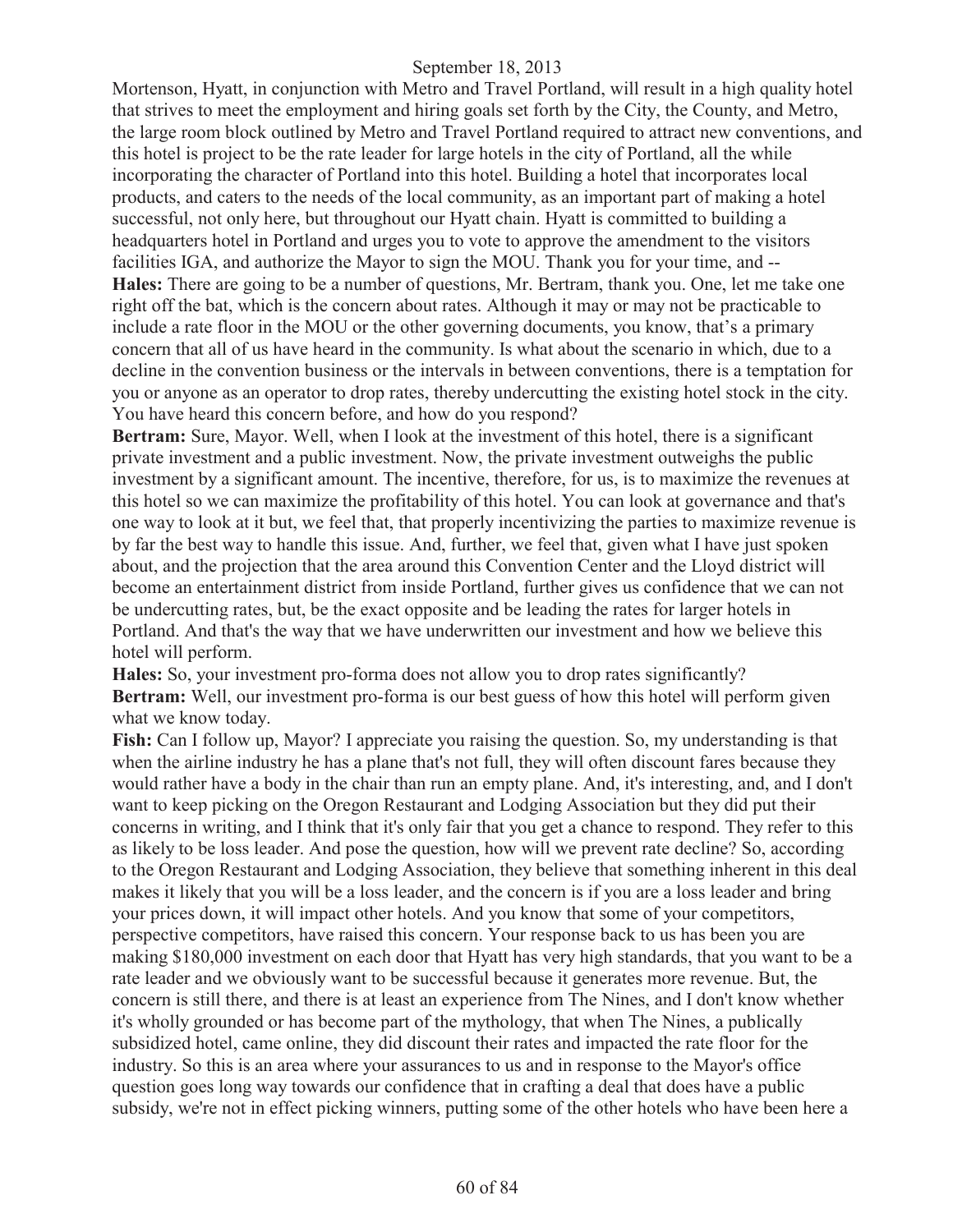long time paying the freight, at a competitive disadvantage. I welcome your, at least your response and the Oregon restaurant association.

**Bertram:** First, maybe I should clear the record that, you know, The Nines hotel today is leading the hotel market in Portland in rate. It is the clear rate leader among branded hotels in Portland. So, it's doing exactly the opposite of what this group has charged that it has done in the past. Hyatt is a public company. We have shareholders to answer to. And our charter says that we, you know, we are trying to maximize shareholder value. And that requires that we operate our hotels at the very sort of highest end that we can. Our underwriting has our hotel, if it was open and stabilized today, between 30 and 50 higher than the downtown hotels. And that's because of couple of reasons. One is that it's a new product. And we will be -- have great meeting space attached to the Convention Center, and that the Lloyd district will continue to grow and become an entertainment district onto itself.

**Fish:** One other follow-up, and we have had this conversation privately, as well, and I appreciate how forthcoming you've been. One of the things that we have learned up here, particularly, where we don't have a crystal ball and don't have your expertise, is that we like to trust but verify. And so, one of the proposals we talked about to get at this question of whether there is a competitive advantage that we're giving to one operator over another, was to see whether we could craft a rate floor or some mechanism that addressed the concern. And I am persuaded based on lots conversations about this with staff and you and others, that that's not feasible. But, there is another way that we might be able to get at that without setting floors and other regulatory measures, which is currently, we get aggregate data about occupancy and blended rates for the hotels downtown. And my understanding is, as we speak today, it's something like 75% occupancy, something like \$138 blended. I think one way this Council might have more confidence that we are monitoring this and making sure that there is no unfair competitive advantage, is if we were able to get on some agreed upon frequency, data on occupancy and the rates, the blended rates at the hotel, to kind compare with the market, and if something is really out of whack, that would give us an opportunity to say, hey what's up. Now, I understand that, that some of that data is, you consider proprietary, but without binding you to how we do this, because I'm going to talk to Andy about this in a bit, are you open to the concept of sharing with the regulators here, some of that data so that we can, over time, track whether or not you are above or below the market?

**Bertram:** Fundamentally, I don't -- Hyatt I don't think has an issue with that concept. We would have to -- there is, since we are a public company, there is certain disclosures that we may or may not be able to do and I think we want to understand the confidentiality agreements that might need to come along with that type of arrangement. Currently I understand that with the collection of the transient lodging tax here for the other hotels, there is some confidentiality that happens with that, I think that we just -- it's an issue that we need to work through. But something that we would be open to discussing.

**Fritz:** Thank you for being here today and your work on this. Hyatt hasn't always been known as friendly to union labor. I want you to know that but for the advocacy of the UNITE HERE members who came into my office and told me about what you've been doing, are willing to do here, that I wouldn't be considering, and so I appreciate that you are acknowledging that that's a value that we have in Portland. And also, the LEED certification, and the local labor and those kinds of things. So, I just commend you and hope that that is a national pattern.

### **Bertram:** Thank you.

**Novick:** Following up on that, I appreciate your response to Commissioner Fish's question because I think having that data would be very helpful. I, like Commissioner Fritz, am attracted to this deal in part because of the advocacy of UNITE HERE, and your promise of labor peace if we build this hotel. I am curious about something, though. You've indicated that Portland is a much requested destination for Hyatt customers, which indicates, which suggests to me that even if we were not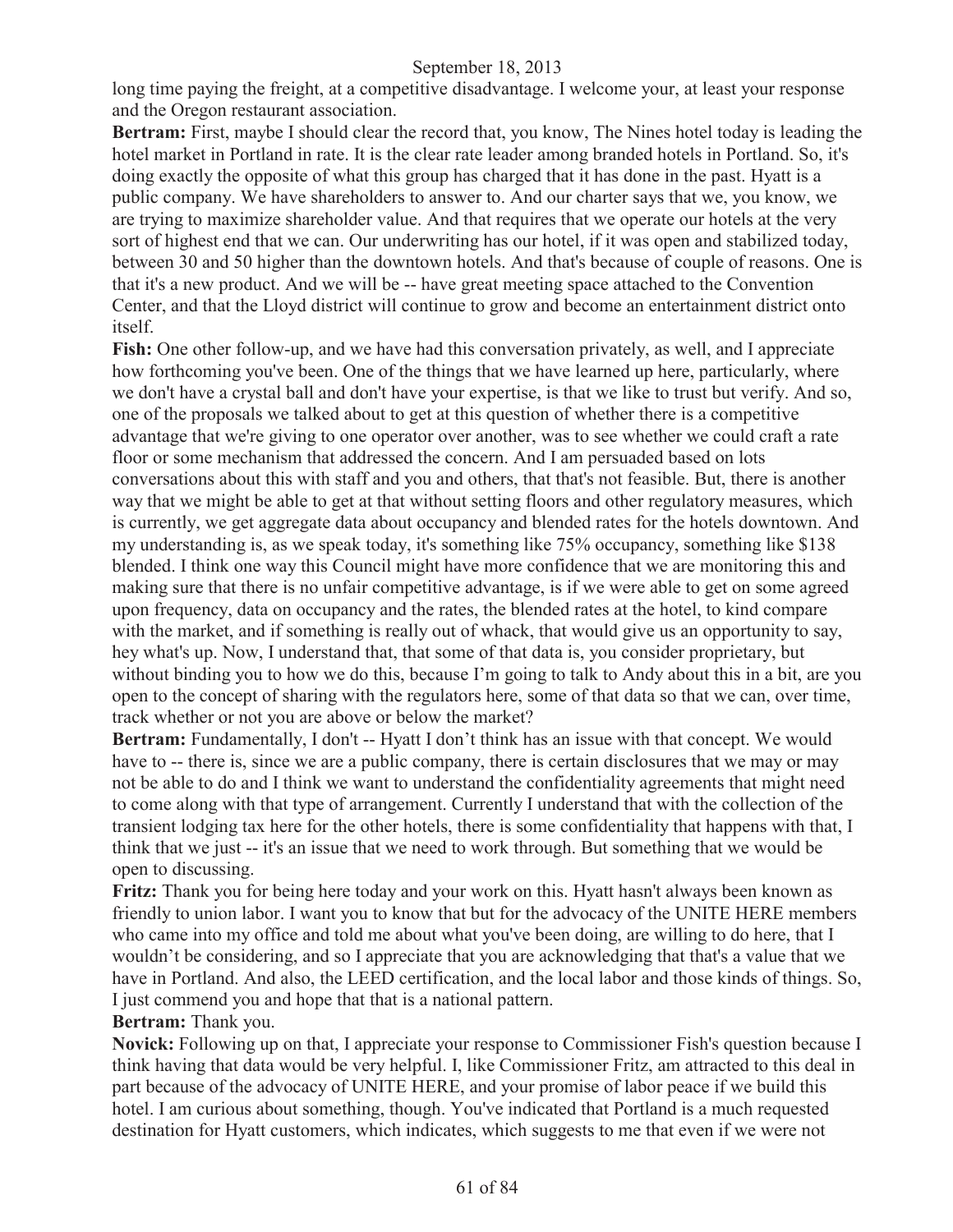building a Convention Center hotel, Hyatt might consider building a hotel here. And I am wondering is the fact that it's a Convention Center hotel with a public-private partnership, essential to the idea of labor peace in a Hyatt hotel in Portland? And can we assume that if you built a non Convention Center hotel in Portland it would be labor war? [laughing]

**Bertram:** I sure hope not. [laughing] And I would not imagine that, that it would be -- you know, it's a hypothetical question that I haven't considered. And that, there is nothing that would lead me, sitting here today to believe, to believe that that would happen.

**Novick:** There was a national agreement between Hyatt and UNITE HERE earlier this year that covered a number of locations, right?

**Bertram:** That's correct.

**Novick:** Thank you.

**Bertram:** You are welcome.

**Hales:** Further questions? Thank you very much. Next.

**David Welch:** Hi. My name is David Welch, and I own, rather, co-own, Lincoln restaurant in north Portland. We're really close to the Convention Center. And, Convention Center businesses are a really important part of our business model. I'll digress and say that we are a mom and pop shop. I own the restaurant with my wife and that's it. With that in mind, we're really fortunate to have an organization like Travel Portland, because it allows mom and dad the opportunity to throw our hat in the ring and work with Convention Center business that would normally in other cities, go to large chain restaurants. And so, it's a really, really important relationship that we have seen grow as convention center business grows, and it's something that we're keenly interested in making sure continues. We just know that as Convention Center business grows, us, as a local, locally owned business, we know that our business can grow from that.

**Hales:** Thank you very much. Questions? Thank you all. Next four please.

**Terry Parker:** Thank you for the opportunity. My name is Terry Parker, I'm from northeast Portland. And I apologize, I don't have a copy of my testimony today. My computer is down. And in the shop. In the quest for a new Convention Center hotel, Metro is promoting the concept that more people will travel to Portland from Chicago, New York, and other eastern cities to attend conventions at the Oregon Convention Center. Metro also is suggesting that numerous conventiongoers will also travel to many of the tourist destinations within a two-hour driving distance Portland such as the Oregon coast, Willamette valley wineries, Columbia gorge, and Mount Hood. This is a reputable objective in that higher rates of personal mobility contribute to greater economic productivity and vibrancy which in turn generates higher wage jobs. However, with the region's anti-car mindset for local residents, it also sets up a double standard. A healthy, sustainable economy cannot be based on service jobs alone. 8% to 10% of the jobs in the U.S. are tied to the auto industry. Many of them family wage, industrial component, and private sector jobs. An environmental challenged, anti-driving, anti-car mindset is undoubtedly a major factor as to why household incomes in Portland and Oregon lag well behind the U.S. average. I say environmentally challenged because per data published as early as in 1999, the new technologically advanced cars coming off the assembly line uses less energy per passenger mile as measured in BTUs and produces less emissions per passenger mile as measured in pounds, as measured in pounds of CO2, than riding transit, and that includes Portland. Additionally, driving is subsidized at pennies per mile while public transit is subsidized at over 60 cents per passenger mile. With all the push and job speechifying for a new hotel, Metro is side stepping its own implemented limited mobility mindset to promote long distance travel for convention-goers. Each of the 600 rooms, when rented, will increase the vmts, unsustainable transit use, and more than likely, increase individual airline miles to and from PDX that have a similar carbon footprint to driving a reasonably fuel efficient car the same distance. In that no additional rental car taxes are directed to help pay for roads, and that trimet fares only cover about 25% of the operating costs and nearly zero of the capital costs, and since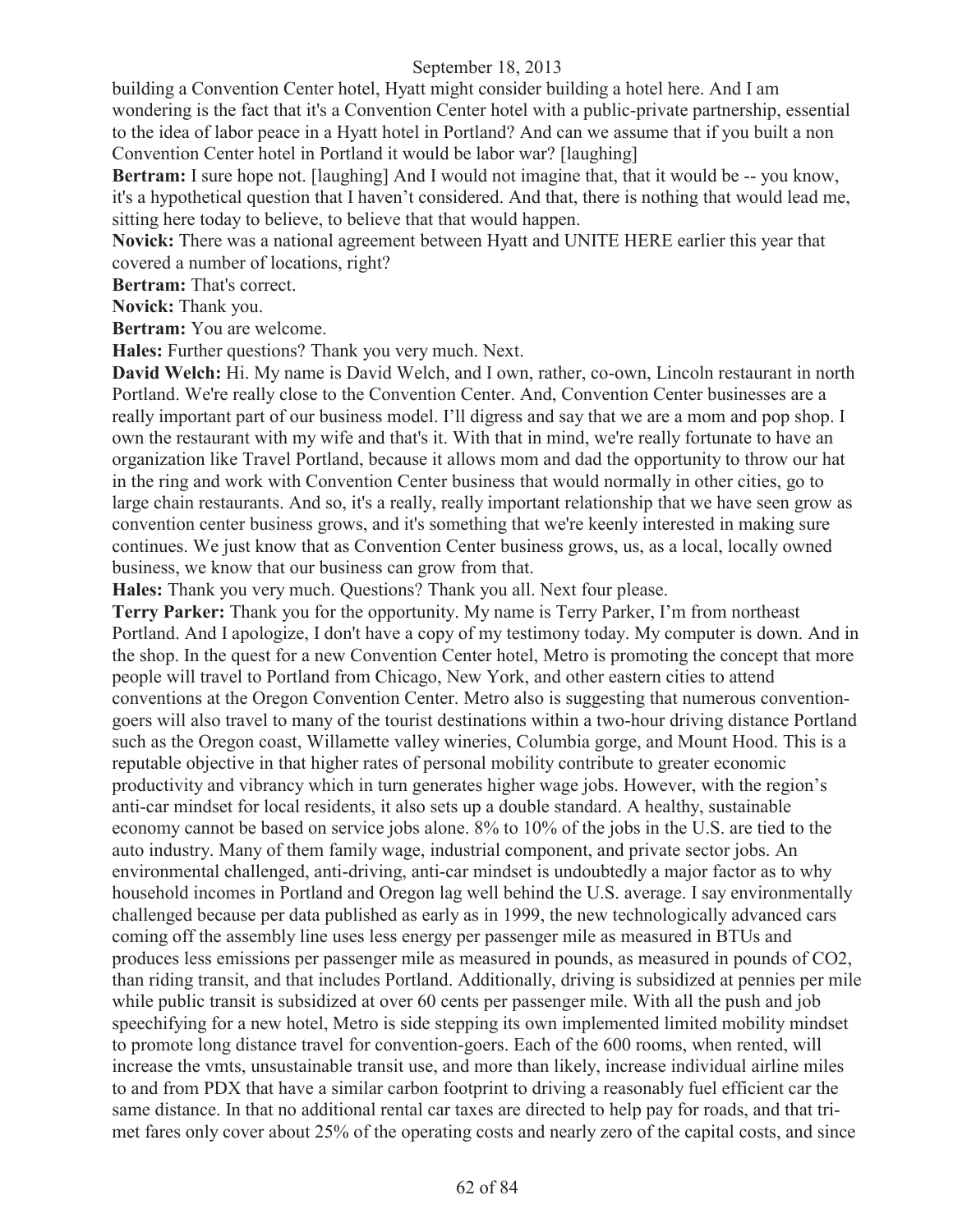it is likely a significant number of hotel guests will use public transit with a free pass, what is the ongoing burden of cost to local taxpayers for all of this convention travel? In closing, if the project moves forward, and without a direct means that requires convention-goers help pay for local transportation infrastructure, the local stakeholder motorists that fund the majority share need to be viewed as a hierarchy for the first in line to use Portland area streets and roads. Secondly, with the push for a new travel base, 600 room Oregon Convention Center hotel, thereby setting up a double mobility standard that includes various degrees of impacts on both roads and public transit, equity needs to be balanced for the people who live here by eliminating all the drive west programs, road diets, any potential carbon taxes on motorists that are discriminately aimed at Portland metro area residents who drive and want to travel here locally. Thank you.

**Hales:** Thanks, Terry. Good afternoon.

**Ben Marston:** Thank you for this opportunity to speak. My name is Ben Marston and I am a member of UNITE HERE. I've been in the service industry for 20 years. I'm am also the president of Oregon pride at work, which is a queer labor group. And I have worked at the Portland Center for Performing Arts for ten years as a bartender. And I think that I may have served a couple of you a drink here and there. I am currently on a temporary leave to serve my union as a full-time organizer. It has been my honor to serve the many people who visit our facilities every year. People like me are literally the face our city. We are the ones who do the work that makes all of this money for all these people who own businesses and hotels, and such. We are essential to that. I see the city's investment in this project as an investment in the community and the workers here who, just like me -- just one big convention at OCC makes a huge difference to us. Workers at PCPA have an offsite agreement that allows us to get work at OCC. Thanks to our union contract, those hours go towards our qualifying for health care and other benefits. This agreement is crucial in event-based work because sometimes you have no work for weeks at a time. The Amway convention, for example, comes in the summertime when it's really slow for theater business. This one big convention makes it possible for many of our workers to survive that slow period. Just one. And we're talking about adding five to ten, I can't imagine what impact that's gonna have on us. You are faced with the choice of serving the interests of thousands of hard working, low income people, or the interests of very few rich people. This hotel could really change people's lives. It is the right thing to do for the service workers of this city and I am urging the Council to pass the amended agreement as it stands. Thank you very much.

**Hales:** Thanks for coming. Thank you.

**Melissa Espinoza:** Hi, I am Melissa Espinoza and I am a worker from the Hilton hotel, and a member of UNITE HERE. I do room service at the Hilton and I, as an immigrant from South America, I've done all kinds of jobs when I came to this country. And at nonunion places. And I work really, really hard making minimum wage, not being able to have any health care or any kinds of benefits. Finding this job at the Hilton, you know, it really changed the way I live. I was able to, you know, finally see a dentist after many years of living here. Going to the doctor, save money. Move out of the basement where I was living. Be able to support my family in South America. And so I am here as a worker talking to you. I know that these are going to be good jobs. And people like me are going to have the opportunity to have decent wages and better working conditions. So, I support 100% to this hotel to be built and I am asking you to vote yes.

**Hales:** Thank you, thanks for coming. Good afternoon.

**Dave Moore:** Good afternoon. My name is Dave Moore. I've been an employee at the Convention Center for approximately 20 years. And I am a food and beverage supervisor. I'm a full-time worker but even as a full-time worker, I don't get a full 2000 hours a year because of the event-based business. This hotel being built would be a huge impact for me personally as well as my fellow coworkers. If this hotel was built. Work is fairly steady but there is significant gaps of time off during the year where I don't get enough hours to support my family. Workers have extended time off in the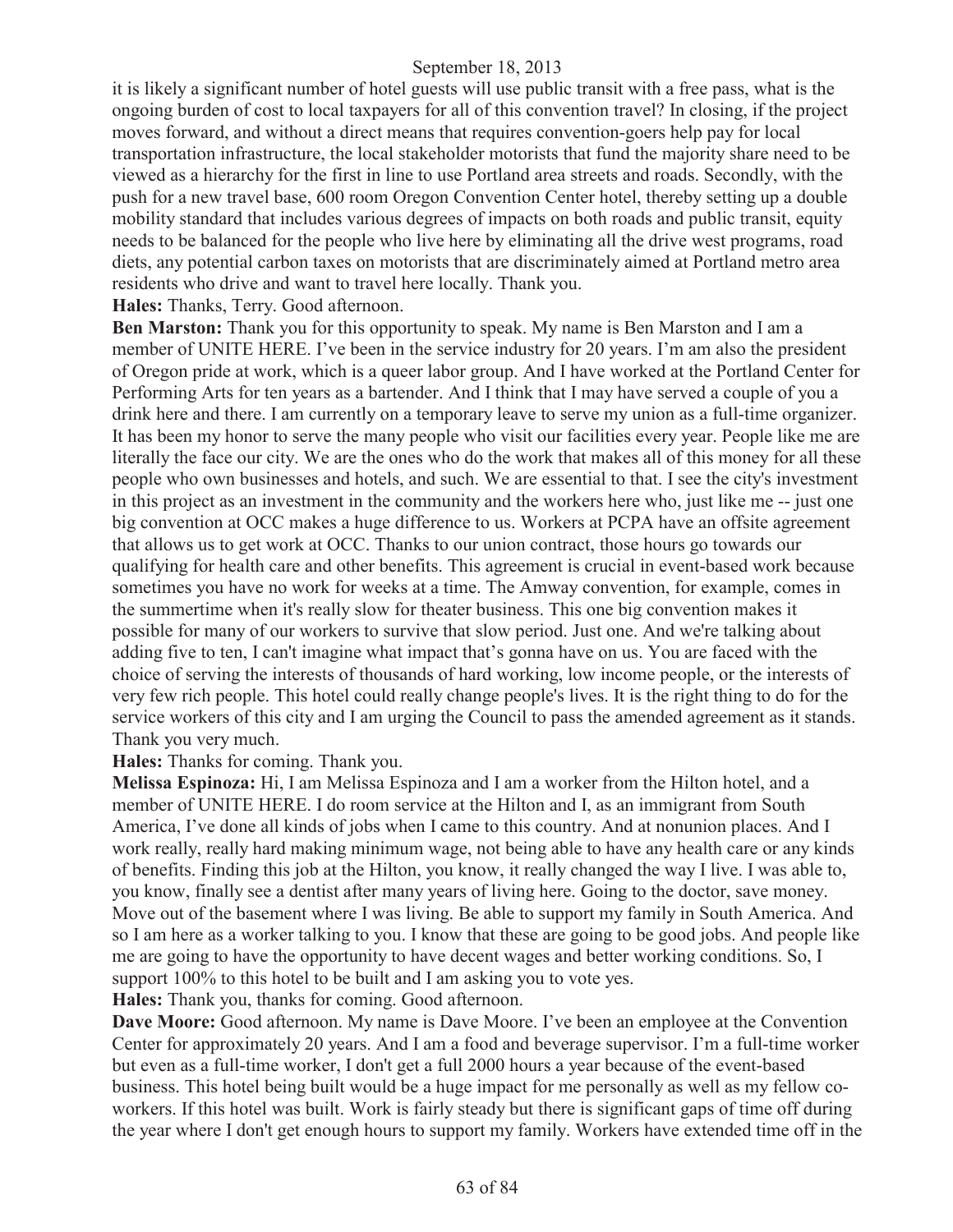wintertime and the summertime. This past summer, we had full month of work, which was great, followed by about two weeks off. Right now, today, we have a 100 person group in there for a facility that is under a million square feet. You know, in the past, I have known of events, just like in the gentleman with Travel Portland said, the fact that they have people telling them, you know, groups that they cannot come here because the hotel package is not good enough. I have -- I'm in constant contact with clients all the time that tell us how great we are. And in fact, we've had groups come, off-shoot groups from groups like oscon have brought more technological groups to our facility. But then we have other groups that say that we can't come back because of, you know, the hotel. So the impact of this hotel would be great to bring in more business. I'm trying to support a family of a wife and three boys and when we have downtime, it's a big impact on us and I know it's a big impact on all the other employees and whatever their situation is. The building has really tried to be progressive in the years I've been here and they stayed ahead of the curve with what the customers want from technology to sustainability. OCC has had to pull some customer service thanks to staff in all departments. A lot of the reasons why we get repeat business is because of the staff. They come back for the facility, for the city, but it's how we treat them. And so, it's important to us to bring these people back and to get new business. We want to move forward. We had an expansion in 2003, why did we expand if not to bring more people here? So, in conclusion, I want you to strongly consider the hotel because we're ready for it. Thank you. **Hales:** Thanks.

**Fritz:** I go to a lot of events and I just want -- I have been to events at each of your facilities. The service is always excellent. And I also thank UNITE HERE for your partnership on the protected sick leave, another benefit that will be happening, right?

**Hales:** You know one, I call it a side effect of our job is that we don't have normal hours and we probably eat more at your establishments than we do at home. [laughter] In fact, I was in the Convention Center last Thursday night, as was Commissioner Fish, for the Hispanic Heritage dinner and spent a lot of time at the Hilton and the other PCPA facilities as well. The quality of the food and the quality of the service, for somebody who is there frequently, or for someone who is there occasionally, it's always impressive to me. I have a hard time figuring out at home how to serve four people a hot meal that's good to eat. Your ability to do it to 500 constantly amazes me.

**Moore:** We hear that comment constantly, and what people don't understand -- people that don't know anything about the food and beverage or the convention business is that it is a real process to serve a high volume of people. And especially when things are going at the same time in different groups, in different locations. So, it's quite a process, and I feel that we do it well.

**Hales:** You do. It's clearly a very skilled workforce that you are leading and we appreciate it. **Moore:** Thank you.

**Hales:** Next four, please. Good afternoon, welcome.

**Andrew Stoltz:** Thank you. Mayor Hales, members of the Council, thank you very much for your time. It's good to see you again. Your speech Thursday night at the Hispanic Chamber of Commerce was very nice. Always good to see you, and it's a pleasure to have local members of city government working with myself and my co-workers. And that makes me really happy. That is awesome, that I can be part of something like that. Anyways, my name is Andrew Stoltz. I have lived in Portland for about four and a half years. I've been with Aramark for four of those years. I have worked at PCPA, I work at OCC, I work at the expo center, I work at the zoo. Everything I do has been my livelihood and life blood and connected with the city, and that has made me very happy. So thank you. Anyway, the building of a Convention Center hotel is the next step in Portland becoming the destination city of the Pacific Northwest. I am a union employee at Oregon Convention Center, and knowing that -- the possibility of this hotel assures me that many jobs will be created. My co-workers and I will have an opportunity for more work, and others will, as well. This will improve my life, it will improve other's lives, it will improve the life of this city. We're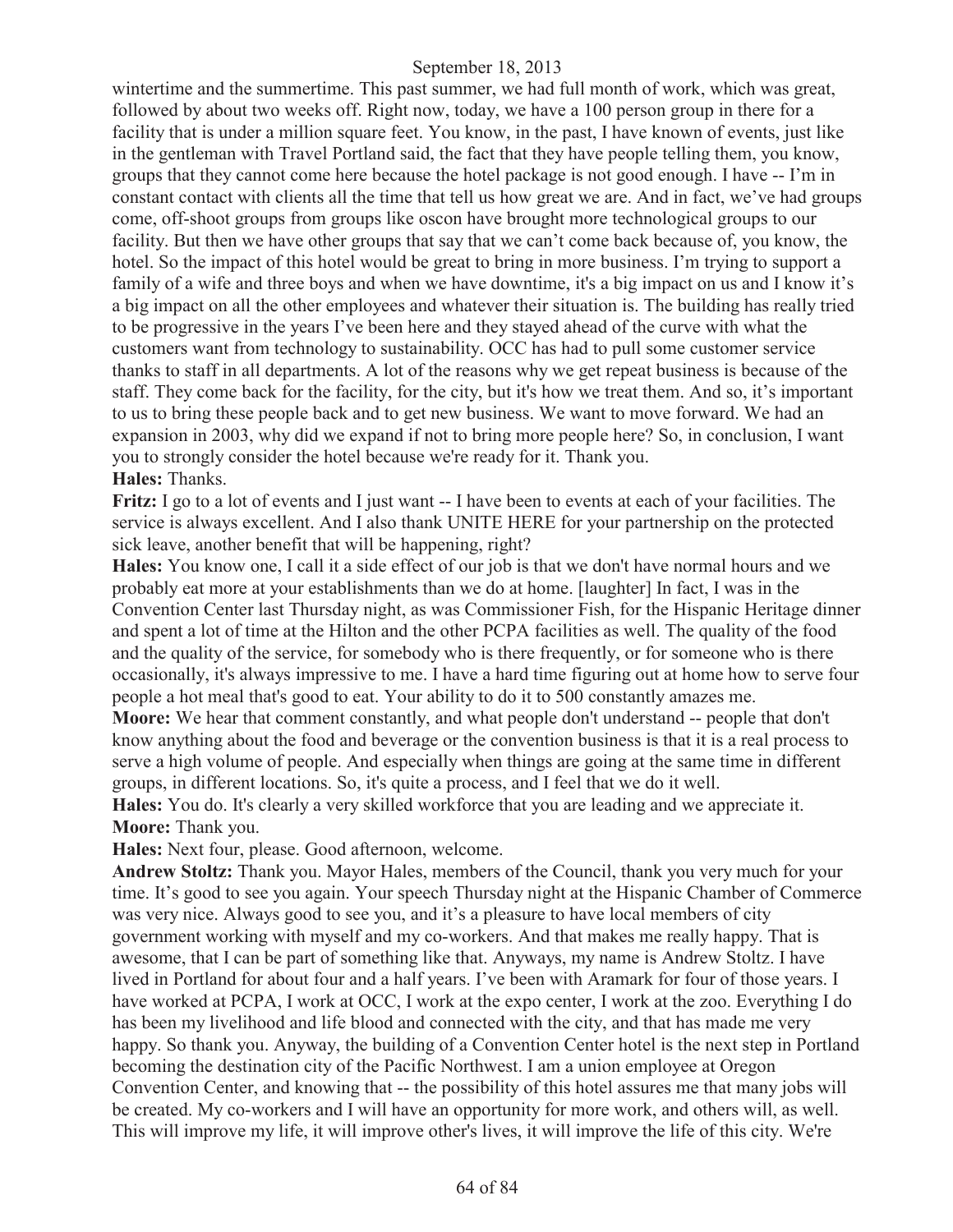going to have potential visitors, worldwide, coming to Portland. They want to come here. You know that. And don't kid around. It will raise the standard of living for myself and my co-workers, and for the rest of the people sitting at the table, for you. Are we going to be comfortable here? Yes. If something like there happens? Yes. So, why not? Let's do it. My employer, Aramark, yeah, we have an agreement with Hyatt and so, this cooperative process to use our employees at this flagship hotel is going to ease the risk of labor disputes throughout the city, and not only effectively attract businesses that would be scared off by something gross and disgusting and god awful, like labor disputes, do we need that? No, I don't think that we do. So, let's avoid that. We have got it in place. Why not. I am represented by UNITE HERE, local aid, and those people will be, as well. So, those jobs, they are going to be guaranteed to be protected and provide a living wage for people that otherwise don't have an option for something that you can actually live for, I mean, really, come on, I work with hard working people that are struggling. Every day. Every day, it's something. When I go home from work, I have to do work to make sure that these people are going to make it to the next day. And, it's difficult. It's rough. But that's how it is. But, if we can do this, at least we can ease something from that aspect.

#### **Hales:** Need to wrap up.

**Stoltz:** Anyway, potential jobs in the community would help ensure Portland's continuing success, and I believe in that, and thank you very much.

**Hales:** Thank you and thanks for coming. Appreciate it.

**Joe Rastatter:** Good afternoon, everyone, I am Joe Rastatter, I'm a co-chair of the Portland Jobs with Justice faith labor committee and a proud member if UNITE HERE Local 8. Much of my life work is as a community organizer, a peace activist, and a supporter of performing arts, and I also have a fun job. I work as a ballpark vendor. I sell beer and peanuts at games and concerts and stuff. And I started in 1966 and sold a 25 cent bag of peanuts at the Portland Beaver game, so I got that going. Now, much of my work is in Seattle, where my union membership promotes contracts for a livable wage, and as a union member I also enjoy being in a relationship with the housekeepers, cooks, and food servers, and many of them women, people of color, and recent immigrants. I've been in front of this city council before, dealing with some justice issues at the PGE Park, jeld wen stadium and stuff, and it turned out to be a rather flawed fair wage ordinance, but I still will make the point that there are some people now -- one woman cried when I told her that it was going to kick in again a few years ago. And the difference between \$9 an hour and \$11 an hour, which is there, makes a heck of a lot of difference in our community. So, it's been a real pain to observe certain business owners with their consultants and lawyers, and with the support of some elected officials, conspire to withhold just wages. And so I'm glad that my union is being proactive in this deal with Hyatt and I believe that this is the time we can get it right. I definitely urge you to support it because there is a fair process in place that will facilitate workers to join unions, so, I made a firm believer that the best anti-poverty program is a union contract. Thank you. **Hales:** Thank you. Good afternoon.

**Laura Williams:** Good afternoon. I assure you none of us shared notes but it does all sound the same.

**Hales:** You are a peanut vendor, too? [laughter]

**Williams:** Right. But I'm a banquet server at the Convention Center. And I've been-

**Hales:** Give us your name for the record.

Williams: Laura Williams, thank you. I've been employed there since 2006. I remember about a month at work, because I was low on the totem pole, just being hired, and they would post the work schedules on the board. And there was a lot of times I wasn't on it, and a salesperson, she wouldn't know me from Adam, passed by and could tell the disappointment in my body language, that I wasn't gonna be working. And I remember, even in 2006 she was like, you would be working if we had a Convention Center hotel. And just kept walking by, and I was like wow, really? And since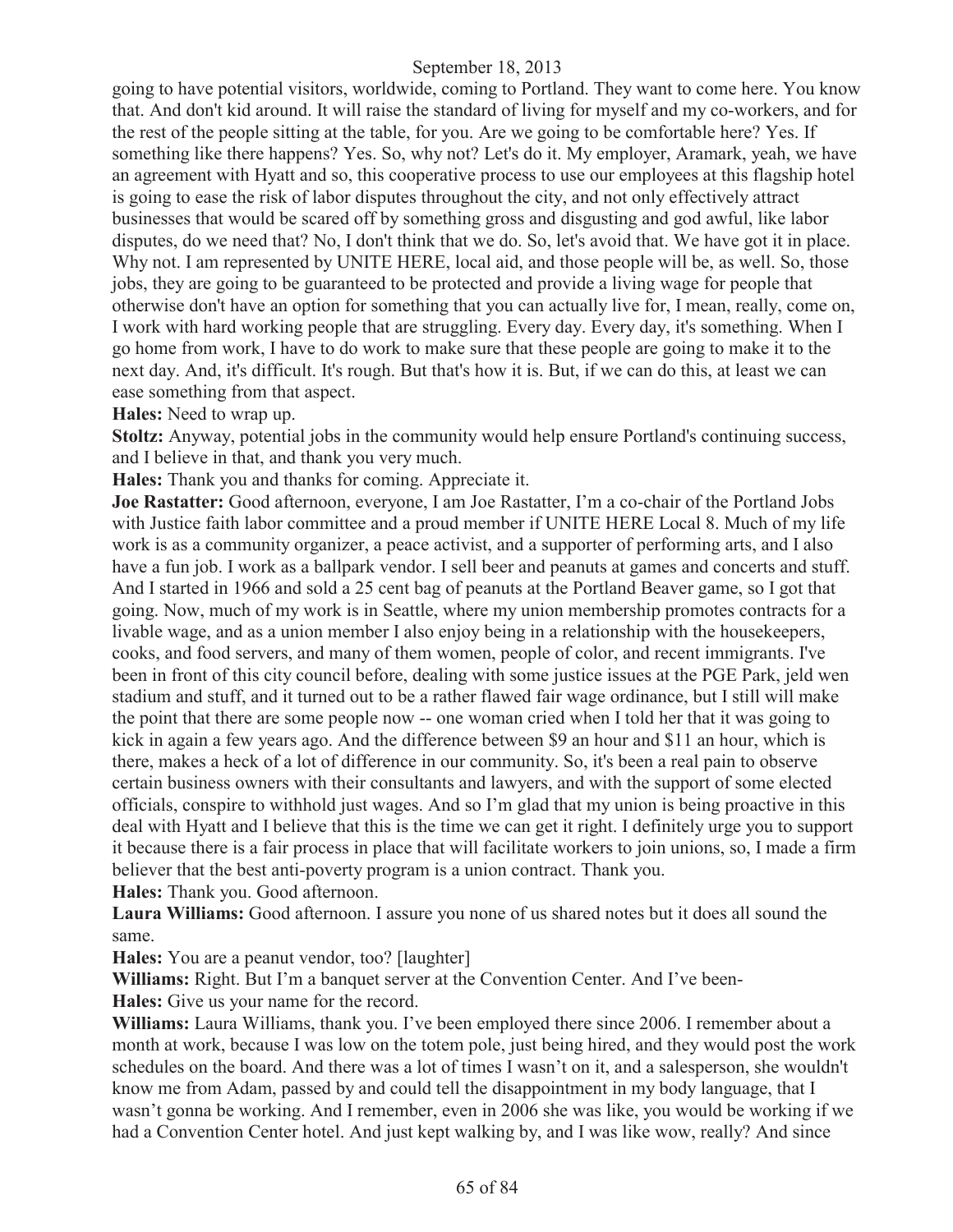then, I've been, you know, thinking about this, and knowing this is a good possibility, this could be happening, so I am super excited. I love my job, I love the opportunity to serve people of Portland, people that come to visit Portland and to see the excitement in their eyes about what they experience in Portland. I get paid well, but we work very hard as you heard. It's seasonal. So, when the work is there we work. I have three children. Because of my union job, and I've been able to save for college. My two oldest children have actually worked at the Convention Center with me. So, they know what a good union paying job means, and I hope that continue in their life, that they can always expect what they deserve in this work field. I know more events will be coming to Portland because of this hotel. I am ecstatic for the fact that Hyatt has agreed that these will be good union paying jobs. It means a lot. I know a lot of workers doing the same jobs I do in nonunion work hotels and they really have to decide on whether to pay their electric bill or put food on their table, doing the same job that I do. I encourage you to support the IGA as it stands, and I really thank you very much.

#### **Hales:** Thanks. Good afternoon, Tom.

**Tom Chamberlain:** Good afternoon. My name is Tom Chamberlain. Is it on? Good afternoon, my name is Tom Chamberlin, and I am the president of the Oregon AFL-CIO and the best part my job is, I love to be upstaged by workers because no one tells the story better than a worker. The only thing that I will add is the City of Portland, Metro and the County did an excellent job to ensure that the jobs created by this project are high road jobs, high wage jobs that will add to the community. I just came back from a convention in Los Angeles. 2000 people. Los Angeles is nice, but, it's not Portland. That convention could be in Portland in the next four years. So, I recommend that you support the IGA as written. Thank you very much for working with us on this project. Thank you. **Hales:** Thank you. Thank you all. Appreciate you being here. Good afternoon, welcome. You can take it away while they get settled.

**Ron Hebron:** Good afternoon mayor and councilors. My name is Ron Hebron, and I submitted a comment for the record, so I'm going to say that I support the project going forward. **Hales:** Great, thank you. Thanks very much. Mr. Hering.

**Clayton Hering:** Mr. Mayor, members of the City Ccouncil, it is my pleasure. I am Clayton Hering, chairman of the board of Norris Beggs & Simpson Companies, owner of a small restaurant called Trader Vics, and I am pleased to be here to support the Oregon Convention Center hotel. As I sit here, as a taxpayer, and listen to the elephants, I feel a little bit like an ant in this process. But I sincerely believe that watching public investment by our elected officials in things like energy, alternative energy, which is well received politically, but not well received from a business standpoint, and yet we debate to the bitter end on an opportunity that takes an underutilized convention center that creates future development opportunities in the surrounding Lloyd center. I think the new owners of the Lloyd center are licking their chops. American asset already has committed on the super blocks. I, as a business owner, look upon this opportunity, if you can bring 100 to 120,000 people into Portland, I am going to figure out how to get my share. I think those who are competitors are short sighted and not thinking that as these people come to this great city, and it is, and our brand is high, thanks to the Oregon Ducks, and others, really, I think that people want to come to Oregon, I think that this will enhance. And we have this opportunity in an interest rate environment that couldn't be more attractive to fund bonds, b, you got one of the most respect and recognized hotel brands in the Hyatt. You've got a piece of privately owned property that is virtually paying no property taxes, it would create a \$200 million addition to the tax rolls. And here we are, a state, one of five in the union, that does not have a sales tax. It's a no-brainer. Let's build this Convention Center and let's all in Oregon, because I believe it will, as said earlier, have a ripple effect across our entire state. People will migrate out and say this is a great place, and I believe that high percentage them will bring their families back and stay in those other guys' hotels. **Fish:** Can I ask a question?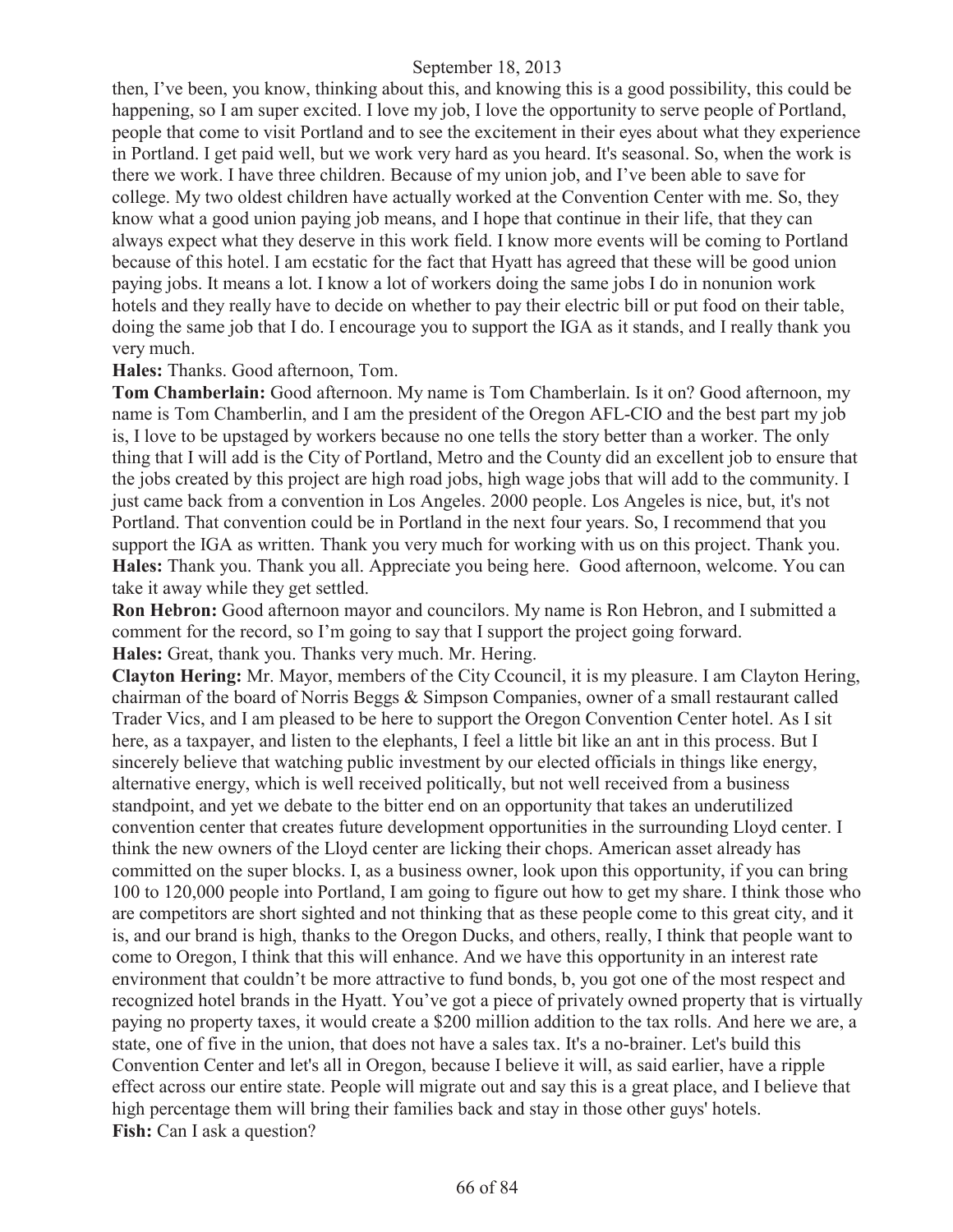**Hering:** Yes, sir.

Fish: You're related to former ambassador, is that correct? Well, here's my question.

**Hering:** I can only say that there are a few, only a few things that I can claim as, as successes and, and those are my children. One of them is a former ambassador.

**Fish:** So, Mr. Hering, the Oregonian editorial board on two or three occasions has admonished local government to scrub the deal, and make sure that it's a good deal for taxpayers. You are someone who regularly challenges us to be very scrupulous in using public resources, so your voice matters in this debate. And do you believe, sir, as this deal is structured, that we have built in another protections for regional taxpayers if, in the unlikely event, this deal does not pan out the way that it is forecasted?

**Hering:** I commend the players who participated in this transaction. I think Metro executive Hughes said it correctly, of course there is risk, but, I believe this is a very manageable risk that's been mitigated by the way that have structured this. You have over 60% private funds invested, you have a modest amount of public funds, and you have a new revenue stream to pay off the bonds, which is probably the one risk that I think is a palatable risk based on the players, based on Portland, which I believe in, and based on the scrutiny that has gone on by all you. I commend you for that. **Fish:** And I'm glad, Clayton, that you focused on the 60% investment by the operator because, one

of the things that gave me a heartburn about the Oregon sustainability center when we had that debate is that we had a lot of players in the community coming and saying, do the deal, it's a great deal, we applaud you, but they had no skin in the game. And 60% to me says that they have some confidence in this.

**Hering:** Skin in the game. A lot.

**Fish:** So, I appreciate your comments.

**Hales:** Thank you.

**Chris Oxley:** And thank you, Mayor Hales, and members, my name is Chris Oxley, vice president and general manager of the Rose Quarter, good to see you again. On behalf of the Rose Quarter and the Portland Trail Blazers, I'm here to speak in support of Council action to adopt the IGA that is before you today regarding the OCC hotel project. As neighbors of the Convention Center and industry partners, the trail blazers and the rose quarter have a strong working relationship with OCC. We've partnered together on event projects over the years and share a commitment to improving the Lloyd district neighborhood. As stakeholders in the Lloyd business improvement district, the convention center hotel has long been a priority for us. It stands to build upon the convention center success and will enhance its competitiveness. The hotel project led by Metro will benefit local businesses, and improve the environment for development in the district. As you can imagine, we are strong believers in the economic impact of sports, entertainment, and events. The proposed 600 room Hyatt regency could also benefit the rose quarter as an events district. While ancillary to the direct benefit to the Oregon Convention Center, convenient hotels and available room blocks are critical to many of the major sporting events that we bid for on behalf of Portland every year. Lastly, we support the city's new allocation and its potential to enhance our collective investment back into the rose quarter. We appreciate you all recognizing the value of public assembly facilities in our city. These amazing venues allow us to provide the stage to showcase our city throughout the world. Thank you for allowing me to testify.

**Hales:** Thank you. Mr. Pollin, welcome.

**Harold Pollin:** Thank you, Mr. Mayor and members of the commission, my name is Harold Poland. I'm the owner of three hotels at the Portland airport, totaling almost 500 rooms. I've been in the hotel business for over 50 years. And it probably looks it. The idea of having the headquarters hotel at the Convention Center has been on the table for more than I can tell you, probably about 25 years. It was always a known that the convention center without a headquarters hotel would be operating on fewer than all of its cylinders, and it has. The opportunities during the last 25 years to get a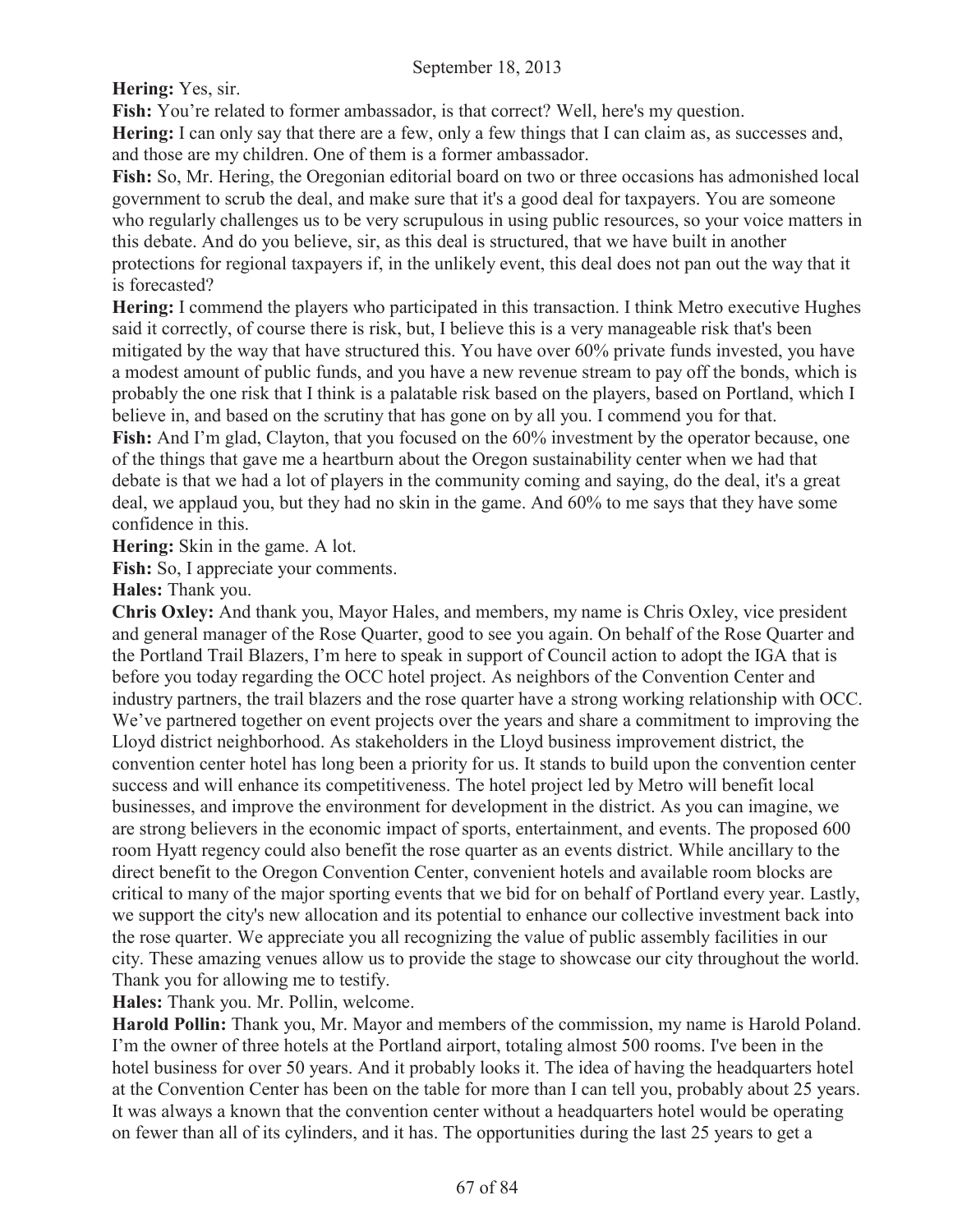headquarters hotel development had been many, but they have not been ones that have proved successful. My belief is that the measure before you will create a successful development of the headquarters' hotel. And I would like to comment on a couple things that you have already heard, and I don't want to be, to take too much time. Number one, the fact is that the convention center will benefit tremendously from the headquarters hotel. Number two, those of us in the lodging industry will benefit very, very much from the headquarters hotel, even though 600 rooms added to the supply in the city Portland will be a possibility of some dislocation in all the rest of the hotels. But, that, I believe, will be very temporary. The ultimate benefit will accrue to all of us in the lodging industry and all who benefit from tourism generally. Primarily, the retail businesses, the restaurants, the attractions, and as well as the lodging industry. And that benefits all kinds of labor, all kinds of input it takes to run a hotel, that it takes to run any business. The idea is that it will make a great engine even greater, and it will maximize the public benefit from its investment in the Convention Center in the first place. It was, \$65 million was originally the amount that was sold in bonds to finance the Convention Center. Over 100 million was invested to expand the Convention Center. There is a substantial public investment that we don't want to let go fallow. The point was made earlier that if we do not increase the attractiveness of our product, by doing this hotel, then we are going to lose business and not stand still. So the idea is let's move forward, let's not go back to a time when the competitiveness Portland was not good. Let's make Portland competitive with any city in our region and any city in our tier, and I urge you to support the project.

**Hales:** Thank you, any questions for any of these gentlemen? Thank you all. Appreciate you being here. Good afternoon.

Fish: Gale, have we given you enough plugs for your dinner last Thursday?

**Gale Castillo:** No, it was nice, very nice, very nice, thank you.

Fish: The Mayor and I were honored to sit at your table.

**Castillo:** Just for the record, there were over 600 people there.

**Fish:** You could hardly have chosen a better speaker, too. Very inspirational.

**Castillo:** Thank you very much.

**Hales:** Take it away, please.

**Castillo:** Thank you, Mayor, commissioners. My name again, for the record, is Gale Castillo. I'm president of the Hispanic Metropolitan Chamber. I am here to testify in support of the Oregon Convention hotel. The Hispanic Chamber, our board of directors, strongly supports the building of this convention hotel. This project leverages private development that's already been mentioned here with low-cost financing to create jobs, boost the state's tourism industry, and enhance the regional economy. Nearly 3,000 jobs are expected to be created in the construction and hospitality industries, and an estimated 11 million in state and local taxes will be generated each year. I want to point out that Latinos are highly represented as workers in both the construction industry that will build hotel, and also the hospitality industry that will continue to be present for the operation of the facility. Therefore, we see this as a very important project for our community. In addition, this project will stimulate other investments in the area that you have already heard about. And I want to point out that the Hispanic Chamber knows from personal experience how important the role of this hotel is for our community. We, for example, tried to recruit our own national U.S. Hispanic Chamber of Commerce to come to Portland to bring their convention here, and we got laughed at. And they said, the president, the national president said, Gale, how can you expect me to bring our convention here when you don't even have a convention hotel? We would be spread all over the city, and we're not bussing people around. So, although we were hurt, disappointed, etc., it was a personal experience that we had, and it just strengthened our resolve to be here today and help you support this important project. Again, the convention hotel will protect our past investments, improve our livability and create good jobs. We urge you to support this important project. Thank you very much. **Hales:** Thank you. Mr. Burch, welcome.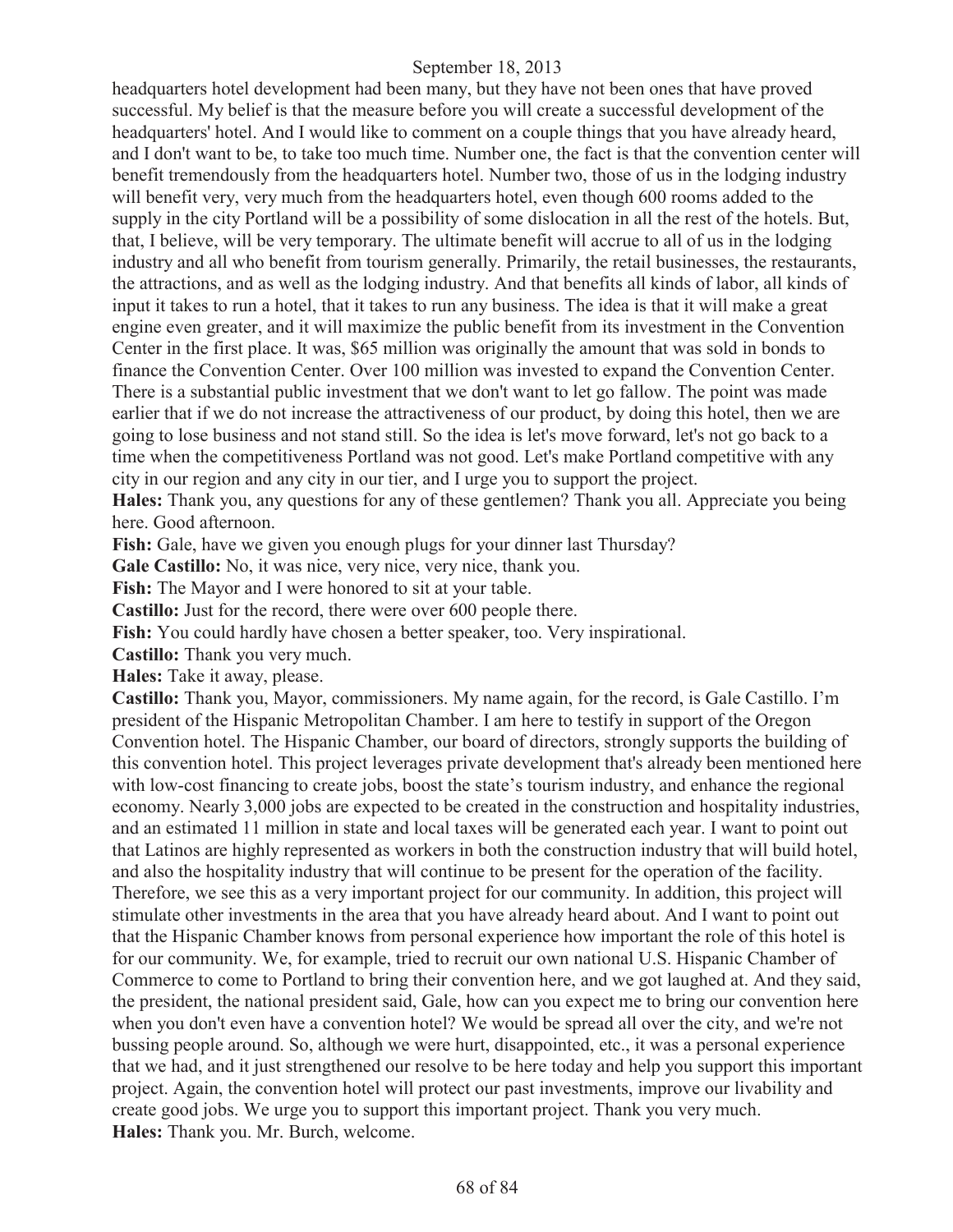**Michael A. Burch:** Mayor and commissioners, thank you for having me. I would like to say thank you to the Metro Council and their staff for bringing this hotel back to life. We've been around for quite a while. I would like to go on record saying that the carpenters support this hotel, the way you guys have laid it out. We'd really appreciate the IGA going forward. There are thousands of carpenters that are working in this city right now. Hundreds that would go to work on this job. I would also like to say that I'm represented by Representative Frederick and Commissioner Chase. I live in this neighborhood. There is nothing more rewarding than giving someone a job that pays good money, that has benefits that will take care of their families. In giving them a job like there, which is a career for us, there is nothing more rewarding than seeing that person go home at the of the day, end of the week, with a paycheck in their pocket that they don't have to have two or three jobs to work to make their ends meet. We have done quite a bit of work on the Community Benefits Agreement in other areas of the city. We're working with Mortenson now and some the staff to see if we can't have this agreement on this project, as well. Which, you know, means lots and lots of people in this community going to work on this hotel. So, thank you for your time. **Hales:** Thank you.

**Fish:** Can I follow-up on something you said? You mentioned the Community Benefits Agreement, and this city has partnered with you and others to actually implement a Community Benefits Agreement on some capital projects that we're involved with. So, you said you are in the process of discussing that with Mortenson, so, are you making progress? Are you optimistic?

**Burch:** I'm optimistic. We have not our first meeting yet. But, at the open house, for metro's first open house on this project, and we spoke with the equity officer. She was interested in hearing more about the CBA and I'm optimistic.

Fish: Would it be helpful if this Council reaffirmed the desire to see the kinds of policies in place that include apprenticeship opportunities and other training programs for particularly underserved communities, through one of these processes?

**Burch:** It would, definitely. We would love to be able to use you as a reference. Without question. Fish: Well, we can't be at the table bargaining with you, but we can be a reference to the extent we partnered on a similar agreement at the city level and, and seeing positive outcomes.

**Burch:** It's very successful, I might add. Thank you for that.

**Fish:** Thank you, sir.

**Burch:** Yes, sir.

**Hales:** Great. Ms. Guetzloe Parker, welcome.

**Jodi Guetzloe Parker:** Guetzloe Parker, congratulations on the name. Jodi Guetzloe Parker, Columbia Pacific Building Trades, thanks for having us in today to talk about this important proposition. Columbia pacific building trades rises in support of the resolution, and the memorandum of understanding, the IGA, the hotel, the agreements. When read through those documents, you will find strong language to employ apprentices, women, minorities, small businesses, the whole gambit. It's very good. Suffice it to say, I don't have a page full of notes. I hope you can appreciate this. I have a lot of hearts and some xs. So, you know, I really love this, the idea of this project. It puts a lot of construction people to work. You know that we have survived through the great recession, and we have seen an uptick in building. We love the commitment to build. I think we are going to build our way out of this. Let's move forward on this and continue down that path. It creates opportunities within our communities. And we just continue to work towards that. A little side note, I appreciate, sir, your pointing out that the funds will come out of the Portland budget. And I donate wherever possible. So, thank you.

**Hales:** Thank you, Jodi. Mr. Ramis.

**Tim Ramis:** Thank you, Mr. Mayor. For your record, my name is Tim Ramis, I'm here on behalf of the Coalition of Portland Hoteliers. Early in this process with the RFP, many hotel operators in the city supported the concept. In those days, the project was subsidized at a rate of about 5% of the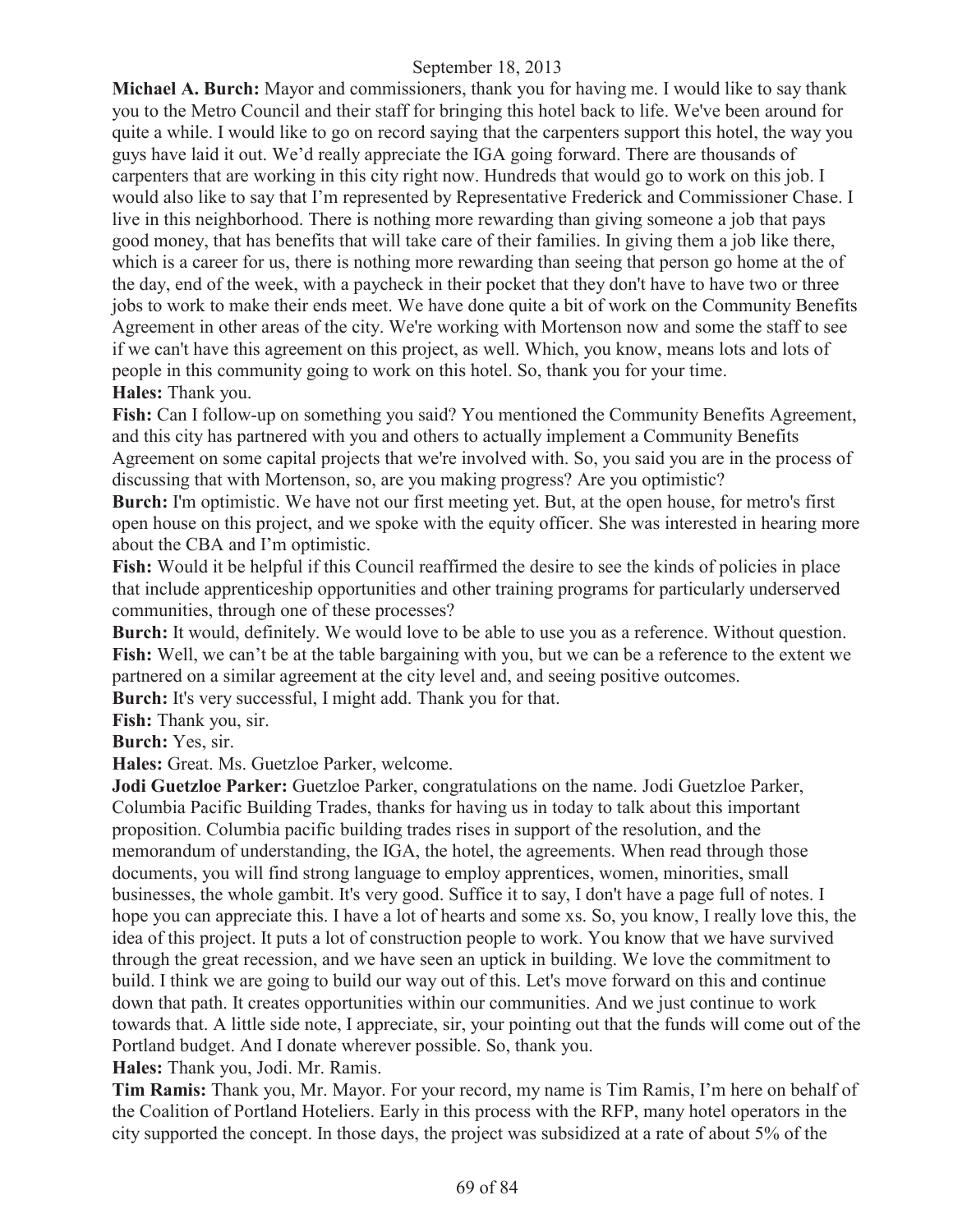total project. As you know, that subsidy has ballooned out to 40%, which, in the view of the industry, changes substantially the risk-reward proposition involved between the public and the private operator. At this point, the developer obtains a 200 million dollar asset at a 40% discount. That discount is covered by the public responsible for the bond payments, and in effect, stands as the guarantor of the performance projections provided by Hyatt, even though those projections are secret. In order to be held secret, according to Metro's secrecy pledge, in the proposed deal points. That type of secrecy is exactly the sort of thing that would lead most prudent people to have pause about an investment on their own account, and yet you're asked to jump over that point and ignore it. The question we have been asking is, are there other paths forward that might lead to a more balanced approach to the project? And there are two I have been asked to suggest to you. One is to use the rfp process to revisit the market. The market at this point has only seen a 5% subsidy proposal. So no one else out there, other than Hyatt has seen a proposal that would allow subsidy up to 40%. We don't know if there's someone would do a 20% or 15% subsidy project, and we should know that. It's easy to obtain that information by simply revisiting the market with a different rfp. Alternatively, the approach would be that we would suggest would be that you use the MOU before you to push for some amendments to the fundamental agreement. And there are four provisions I'll bring to your attention and ask you to consider. One, is to reject this idea that if the pro forma isn't met, and the tax revenues are not there, that the budgets of entities like the Center for Performing Arts will be put at risk. Instead, asked Hyatt to step into that. It's their pro forma. If it's not met, ask them to stand behind it. Second amendment would be to reject Metro's secrecy pledge. In other words, if Hyatt wants \$60 million of public money, be transparent. Tell us what the projections of performance, in terms of occupancy and rate, really are. And let the public review those. What does Metro have to hide? They believe in those projections, let us see what they are. Third, tie Hyatt's high management contract to performance benchmarks. At this point, there's no one negotiating at the table on the management contract for the public. But, if Hyatt wants that much money, then ask for that sort of performance measure. Finally, take on the challenge that Commissioner Fish has posed about how to how do we go about preventing cannibalizing the market. How do we prevent a Nines-type situation from happening. We'd be happy to work on that. We think your concept may have some viability. Clearly, any rate floor should be variable with the market. In the end, if that pro forma is one Hyatt stands behind, then they should be willing to live with the rate floor. Thank you. **Hales:** Thank you. Questions?

**Fish:** Mr. Ramis, thank you. We heard earlier from Harold Pollin, who is one of the most successful hoteliers in our community, long standing. And he said, in effect, a rising tide lifts all boats. And he further said that he anticipates to do better in a couple years than he would without this. So, why do you think Mr. Pollin's view of this deal is wrong?

**Ramis:** Well, the experience of The Nines is telling. We have real experience of what happens to hotels in the downtown when a competitor drops prices to numbers in the 90s. That was a subsidized hotel. PDC increased its subsidy of the hotel to \$17 million. The performance was not satisfied. The hotel couldn't make the payments. They have not made a payment, as near I can tell from a public records request, since 2009. To order to compete, in order to maximize revenue, they decided to fill rooms. They did that by cutting rates. That's a real world example and it's a grave concern.

Fish: Let me also tackle the question, philosophical question, raised about the structure of the deal. A deal that was proposed maybe two or three ago would have had the city owning a hotel. You heard from Sam Chase that that was not a deal he would have supported and I don't think he would have gotten support here. Two or three generations later, we have a hotel largely financed off user fees, which is a tax on the people who use it, which was the model we used successfully in JELD-WEN when a number of us said we wanted to limit the amount of public investment. It's also the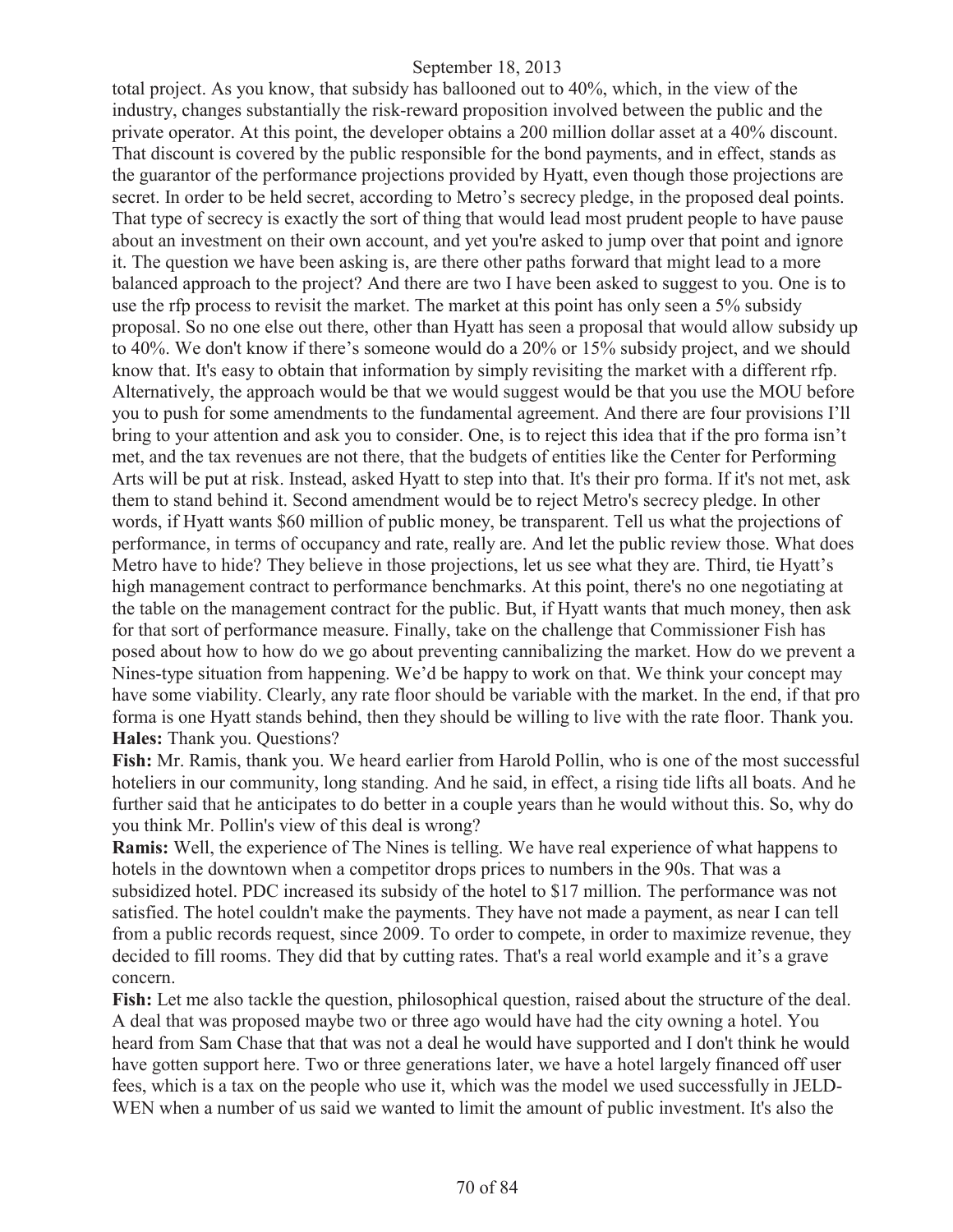model at the rose quarter to great success. If we have had success at JELD-WEN and at the rose quarter why can't we use the same model here and anticipate some success?

**Ramis:** I think it's impossible to really answer that question about degree of risk unless you know the actual projections. Until we have that data, and examine what the projections are with respect to rate and occupancy, it's really not possible to rationally analyze what the risk is. That's what it comes down to. The question is, what's the risk that the public would have to step up and put more money in through taxes raised on other hotels? So that's why we say, give us the numbers. Let the industry experts that are local review that data and determine whether or not these are realistic rates in light of our performance in this market.

**Fish:** Mr. Ramis, last question. Just to be fair to you, council member Chase also said he rejected the idea that we're actually subsidizing this. He said we're using this tool to buy a block of rooms. And that that's the public benefit. We have chosen this mechanism. So, why isn't he right on that? **Ramis:** The way you characterize it. That's a description. The real concern of the industry is whether or not the performance will be there. If the performance is there, then we would agree with Mr. Chase's characterization. But the performance fails, and the hotel is full during conventions, but becomes Portland's favorite \$60 a night hotel during other times the year, then the whole thing is likely to be a failure from our industry's point of view.

**Fish:** From the industry members that you represent.

**Ramis:** Yes.

**Fish:** Okay. Thank you.

**Hales:** Further questions? Thank you all very much. Ok, Shirley, go ahead. Just give us your name for the record.

**Shirley Burke:** Hi, my name is Shirley Burke and I'm sure most of you guys know me from the Hilton Hotel. I'm here in support of the convention center hotel because we need a hotel that is close to downtown because there is customers at our hotel that stay clear out in Clackamas because there are no hotel rooms in downtown Portland area. This week, I know of two people who couldn't find a hotel in Portland this week alone. But the reason I support the hotel is that we need good paying wage and health care for workers in Portland so they don't have to work two or more jobs to make it and still het food stamps and Oregon health care for their children. I know personally how that affects families because I used to do that. I went to work for the Hilton Hotel 26 years plus as a banquet bartender. And I have a living wage job thanks to my union and a lot of hard work that we do. So that when a client pays a service charge of 22% of the bill that is supposed to go to the workers, it doesn't go to the workers at nonunion hotels, it goes in the corporations' pockets and they get a \$12, \$15 straight wage. This is not fair. They need to be treated same as a union worker, with dignity and respect. As far as the Oregon Restaurant Association, they will be against anything that pays as decent wage. I have been fighting those people for 30 years. [applause] **Hales:** Thank you very much. Miss Richardson, welcome.

Paige Richardson: Thank you all. Mr. Mayor, members, I will do my best to be brief. I am here today on behalf of the Coalition for Fair Budget Priorities. I just want to read a letter from one of our members, Mr. Jatin Patel, a hotel owner not able to be here, but had some thoughts I thought you all would appreciate. I did want to add a little something for President Hughes. He stated earlier they could find no record of a Hyatt ever failing, and 30 seconds on the internet I found, state will not be downgraded if Hyatt Regency Chesapeake Bay fails to make bond payments. That's sort of indicative of the way the discussion has been. There's this great promise. We, our coalition, convention center, loves Portland, would like to see a hotel. We're concerned about the risk. The risk is out there. And we would like you -- we appreciate your considering the risk and how to mitigate that for taxpayers. So on behalf of Mr. Patel: Dear members of the Portland city council and the Multnomah County commission. As a resident of Metro Portland and a local hotel owner and operator, I have been following the developments in the proposed convention center hotel deal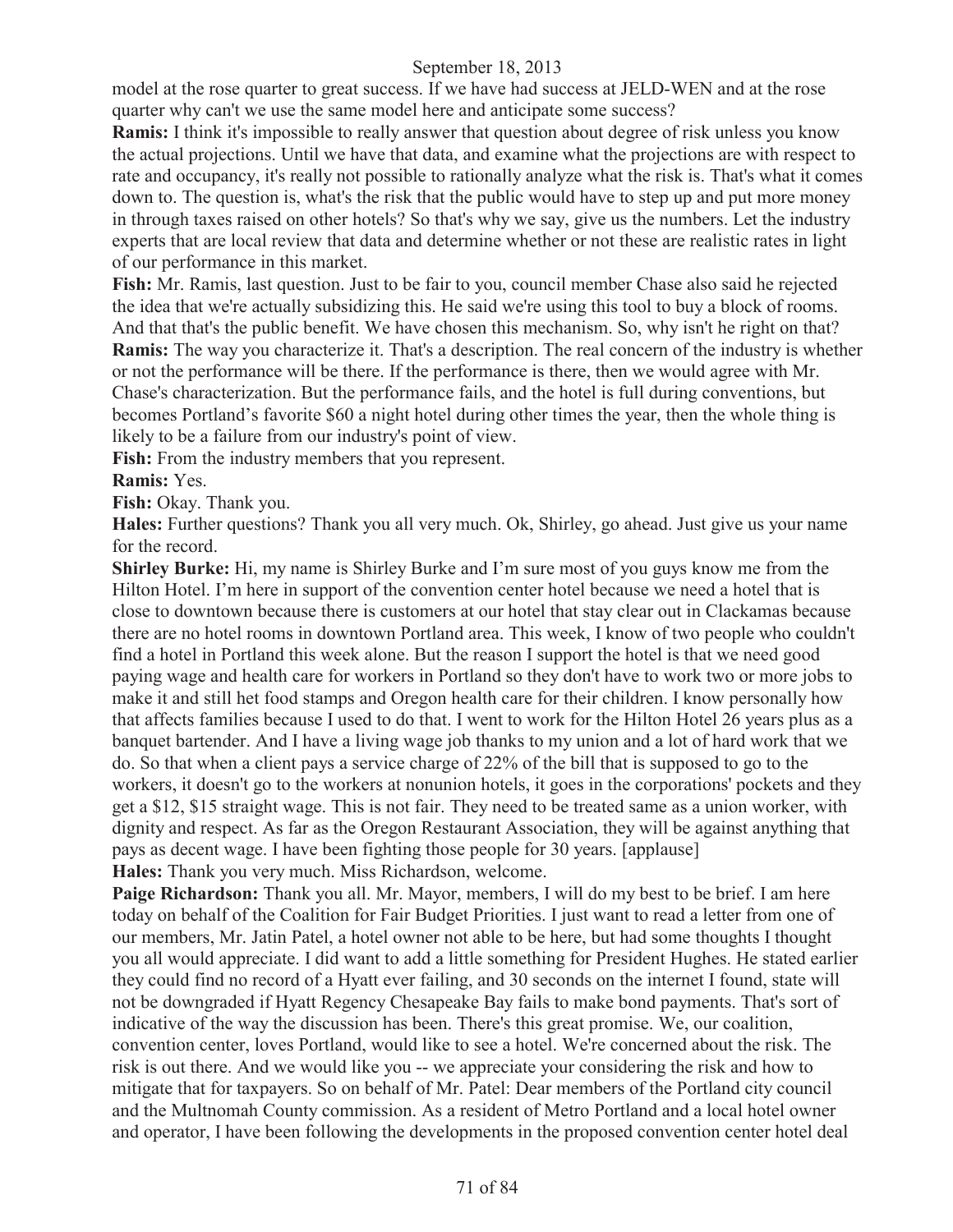with keen interest. The more I learn the more I'm concerned. If hotel revenue projections aren't met, the bonds will still have to be paid. As the deal is currently structured, neither Hyatt nor the developer or builder will have any responsibility for those payments. Only us, the local taxpayers. For the moment, let's set aside my sense of injustice and unfairness at the fact that the lodging taxes from my business will go directly to subsidize a wealthy out of state hotel corporation, paying 40% of their costs for a new hotel. For the moment, let's not think of me as a local minority business owner who employs other local residents and would jump at the chance to expand my business, and employ more folks by using my logic tax renew as a repayment source for my expansion. For the moment, let's just consider the deal before us. We're giving a developer ten times as much public money as metro indicated would be available for the project in their original RFP process, \$78 million so far. And we're giving the developers all the money up front. Unlike the Daimler deal just announced where public subsidy has to be earned by meeting performance goals like number of jobs actually created. \$80 million is way too much to pay up front, especially for what we're getting in return. According to Metro Councilor Sam Chase, what taxpayers are really buying is access to room blocks to book convention business. I'm betting we can get that for a lot less than \$80 million. And how about the hotel design itself? If the hotel is supposed to be a partner for the convention center, then they should not have any significant meeting space in the hotel and the convention center should get all the meeting business. Certainly the convention center could use the business. They were half empty last year and that qualified as their best year yet. The current design is 35,000 square feet of meeting space which will put it into direct competition with the OCC for much of the year. Again, Hyatt makes money, taxpayers foot the bill. Even the site selection looks to have been an insider deal. The PDC owns land adjacent to the convention center already but in this deal, Metro is agreeing to pay top dollar for that land, private land owned by a member of the hotel development team. Successful convention centers have shopping and restaurants right outside their doors. We don't. And OCC occupancy rates reflect that reality. Metro tells us that building the hotel will spur revitalization of the area around the OCC. We have been promised this before. You're Metro's partner in this deal, what are you, the PDC or metro doing to bring restaurants to the Oregon convention center neighborhood and are you including the downtown merchants in the planning process?

**Hales:** I'm going to ask you to wrap up. I know you have a letter, but you can also make it available to us.

**Richardson:** I would be happy to do that. So wrapping up, let's go back to the small business owners here. If the money doesn't come through, if the projections don't come through, we still have to pay the bond. That money is first going to be taken from pool taxes paid from other hotels. So Hyatt not only doesn't have to worry about the bond repayment, but their income from the new hotel will come off the top of the hotel's revenue stream in the form of licensing and management fees. If they run short, metro has to get the money from somewhere. We understand that ultimately, this is metro's deal, not yours, but we would like you to aggressively pursue safeguards to the taxpayers and public money is not on the hook if the hotel underperforms. And I will submit that to the record. Thank you very much, sir.

**Hales:** Questions for either of these folks? Thank you both. Appreciate it. More folks? Welcome. **Fish:** Karla, what's--how many names on the list left?

**Hales:** We'll find out after this. Eight more. Okay. Good. Good afternoon. Welcome. **Mike Kennedy:** My name is Mike Kennedy. I support this project going on. It's going to bring revenue to the city, bring new jobs and again, people coming in from out of town to see what Portland is like and come back more.

**Hales:** Thanks very much.

**Tim Maddox:** I'm Tim Maddox. Just want to say I'm supporting this hotel project. **Hales:** Thanks very much.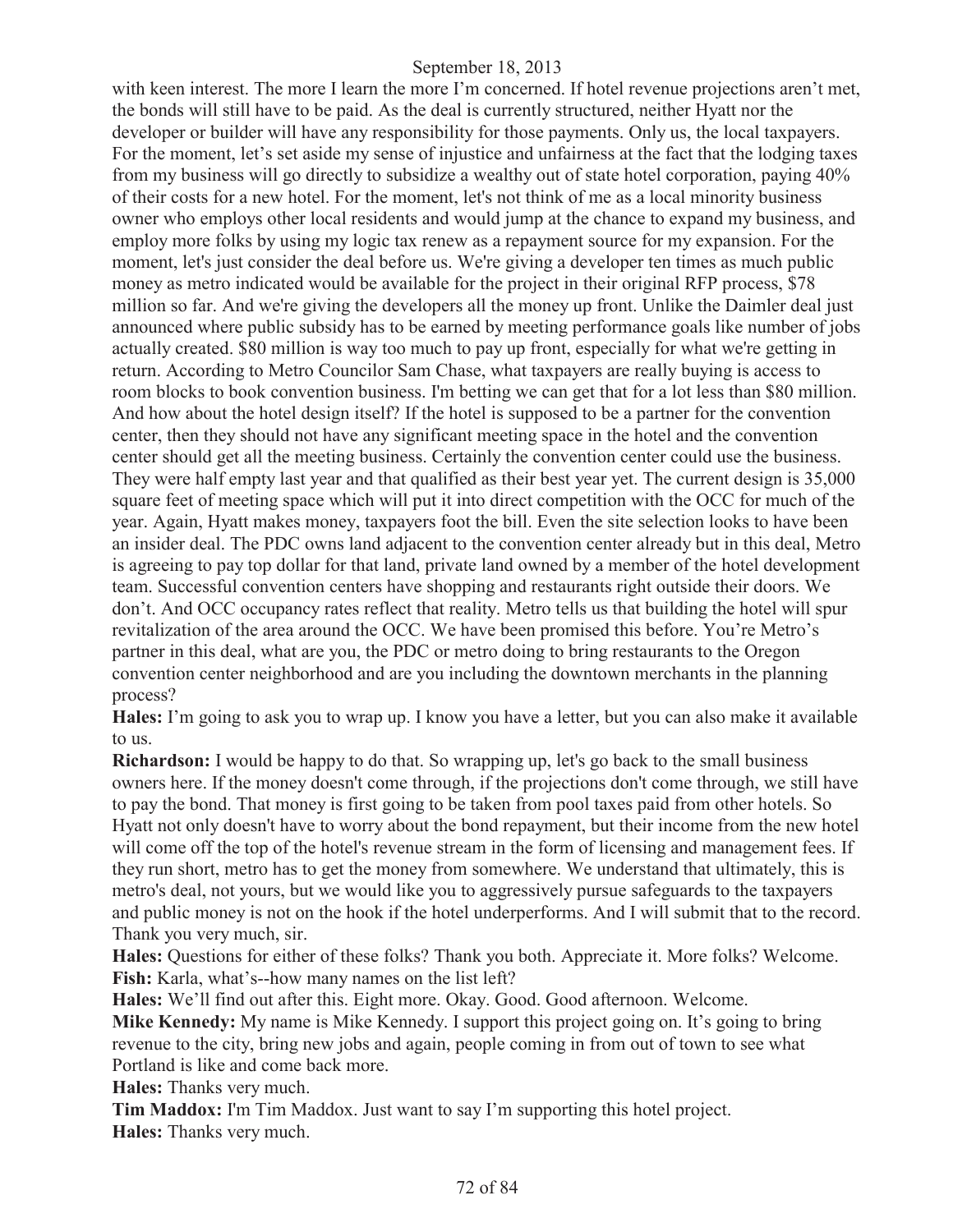**Samuel Murillo:** Soy Sam Murillo. My name is Sam Murillo, I'm one of the carpenter representatives for the union, for the carpenters union. I'm proud, I'm a minority, and if it wasn't for the family wages jobs the union has to hire for the whole way across the board for this project, I mean – these are taxpayers at the end of the day, right? You can't not support this project. It's helping everybody across the board. It's bringing jobs. And as far as the restaurant association letter that you talked about, I think they are scared if anything, because they are going to have to raise their standards to the union standard or the area standard. And I support this project. Thank you. **Hales:** Thank you.

**Max Murphy:** Thank you for having us here. I'm Max Murphy, also a representative of the carpenters union. Obviously, this project will put a lot of our carpenters to work. These are jobs that we are always looking forward to doing. It seems to me we have been looking at a hotel project like this for a very long time. Just like the Columbia River Crossing. It seems like we tend to sit on our hands and time just passes by. I feel like we're not just standing still, we're actually falling behind other cities in this country that are able to provide this type of venue. We also represent carpenters that work in the trade show industry. They have indicated to me that there's a lot of these trade shows that will not come to Portland because we do not have the hotel capacity. So we're missing out on opportunities. We're missing out on revenue. That affects everybody. The other hotels and the other restaurants. Just speak in favor of this project. Thank you for your time. **Hales:** Thank you. Any questions? Thank you all. Appreciate it. Good afternoon.

**Gwenn Baldwin:** Thank you. With respect to your request, my testimony now looks like something screened by the NSA. It's been scribbled and scratched through. I'll try to keep this brief. Good afternoon Mayor Hales and Council members, my name is Gwenn Baldwin. I'm here today on behalf of the Lloyd Executive Partnership, or LEP. The LEP represents some of the largest property owners in the Lloyd district including Kaiser Permanente, PacifiCorps, the Trail Blazers, and Liberty Mutual. The LEP supports project as a critical catalyst for economic development and encourages you strongly to move forward by supporting the iga ordinance and the MOU resolution. In keeping with a privately owned and operated hotel, the investment of public funds has been kept to a minimum. The risk is on visitors, is on transient lodging taxpayers. It is not on the general taxpayer. And that point sometimes gets played with a bit. The OCC is a significant economic driver. And yet it's been hampered since the very beginning. I mean, this has been around since 1988. It's always intended on having a convention center hotel. And by having a Class A convention hotel adjacent to the convention center with a 500 room block, and that is huge, that's really what you are buying. I know it's been said before but it can't be emphasized enough. You are buying something that is required to land these conventions. You also get an experienced, high quality operator capable of bringing in convention and nonconvention business. That's what this package needs. It's what this package delivers. The Lloyd district is in fact experiencing its next new chapter as underdeveloped property is developed into housing, office, and retail. I cannot say how exciting the Hassalo on 8th project is, and it just had its ground-breaking yesterday. I appreciate, Mayor, your being there. So, private sector is doing development that is going to support this project. This project integrates well with the private sector development going on. But unless we buy the 500 room block, it won't happen. With this project we all win, all boats do rise. We appreciate your leadership in moving this convention hotel project forward and look forward to working with you in the future.

#### **Hales:** Thanks very much. Good afternoon. Welcome.

**Fernando Gapasin:** My name is Dr. Fernando Gapasin, and I work with Portland Jobs with Justice. In another life, I was a county commissioner in Santa Clara County. And we negotiated project labor agreements of a similar type that you are, we put in the Fairmont Hotel in the center of San Jose. Many of the same concerns of the local hotels came up. And what we were assured of, and it actually came true, is that the economy expanded. There's something else that expanded as well. I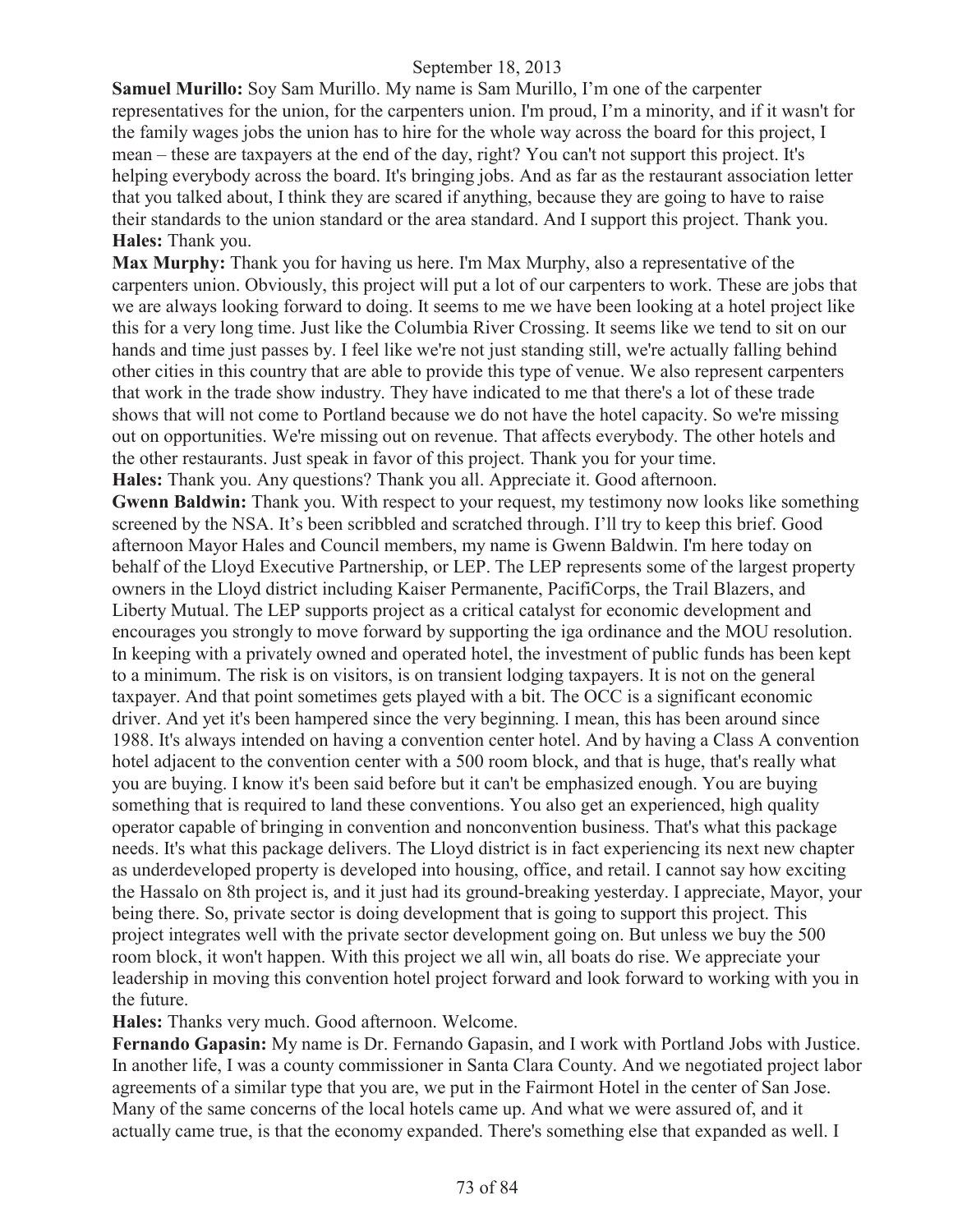was leafletting downtown encouraging people to support the agreement that the City Council is now negotiating. I spoke to probably a dozen hotel workers. One of them came up enthusiastically, he said, wow, is it possible that this is going to help us too? I told him damn right. The thing is that my experience as a commissioner and as a union leader has been that these subsidies are well spent if they lead to living wage jobs and the actual expansion of the economy. I have been in plenty of cases where I have opposed things like Wal-Mart because of the lack of guarantees around living wage jobs. This is one of the few agreements that I have seen in this area that will truly expand the economy. And so we encourage it wholeheartedly. Thank you.

**Hales:** Thank you. Ms. Ansary, welcome.

**Raihana Ansary:** Good afternoon Mayor Hales and Commissioners. I'm Raihana Ansary, government relations manager for the Portland Business Alliance. The Alliance represents nearly 1600 small, medium, and large employers and our mission to is to promote an environment that attracts, supports, and retains private sector jobs. The Alliances is a longtime supporter of a fiscally viable and privately-owned Oregon convention center hotel, and we endorse this project under the following conditions. The project must produce a valid business plan that demonstrates it will be able to sustain its debt load and operating costs with revenues generated by the hotel. Visitor development initiative funds should be used to backstop the hotel's operating costs only in times of severe economic stress. And only for a limited period of time, an existing bdi program should be held harmless. The City of Portland, Metro and County should commit that under no circumstances will they impose new taxes or fees on others in the hotel industry to support this project. An Oregon convention center hotel that meets these conditions is a sound investment and we urge you to move forward with this important regional project. Thank you.

**Saltzman:** Raihana, I guess I need to sort of call you on this. Does that mean that PBA supports this? That's the same letter that PBA wrote like two months ago. There's been a lot of new information out. So yes or no?

**Ansary:** We support it but we are looking for confirmation or reassurance from the three different governments. We did receive written confirmation from President Tom Hughes earlier this week. **Saltzman:** You have the written confirmation of --

**Ansary:** Of those three conditions.

**Saltzman:** So therefore your conditions have been met and PBA supports it.

**Ansary:** I guess we would like confirmation from the city and county as well. Then we would support it.

Fish: Just piggybacking off that, other than the side boards you're asking for, do you have any concerns about the deal as constructed?

**Ansary:** No.

Fish: And what I understand you raising are concerns about contingencies. So you want assurances that certain things won't happen. But, in terms of the way this deal is structured, Portland Business Alliance and its members are satisfied that this is in the public interest?

**Ansary:** That's correct. We're happy that Hyatt is assuming most of the operating risk and costs. So, those are our conditions. Thank you.

**Hales:** Welcome back.

**Crystal Elinski:** \$80 million --

**Hales:** Put your name in the record again.

**Elinski:** Crystal Elinski. I'm representing 10,000 concerned citizens. I just keep getting that number rolling around in my head as well as the returning concepts of priorities and standards compared to what we were talking about earlier and a couple weeks ago with the homelessness initiatives. Recently there's been a few to extend the subsidized housing, to move R2D2, to sweep the

homeless. I just think about that money and the investment in our future. Talking about women that need shelter and care and counseling, and that whole infrastructure I was speaking about earlier, that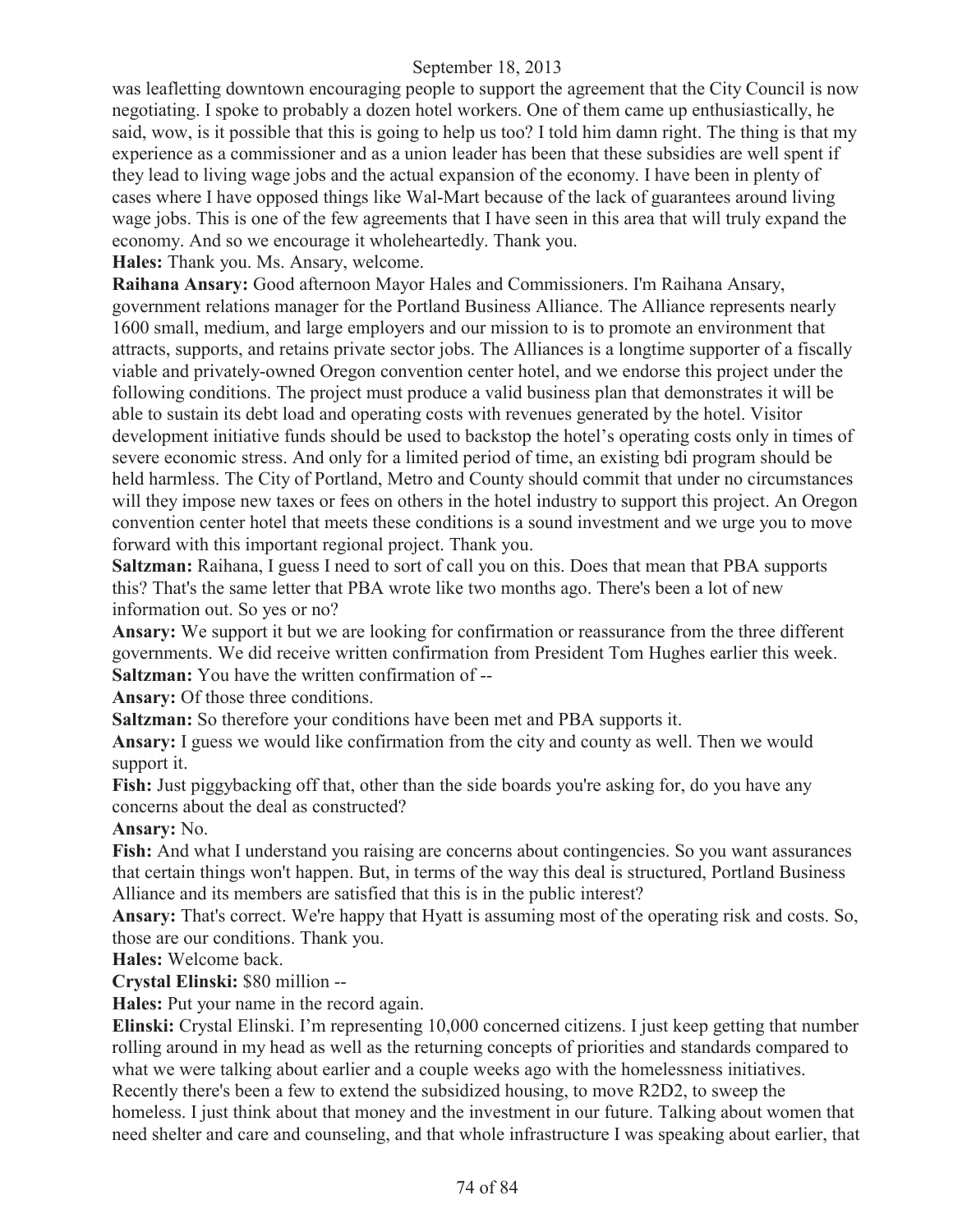money would be such a better investment in the long run than anything we could do for tourism. This is actually an issue with the convention center hotel that has been going on for quite some time. What I have listened to from people speaking here, we're still not clear on it,but it seems like it's already in motion, it's being done sort of like the reservoirs. Once it gets to city hall and we're testifying it's already a done deal. This is not a good investment. This is basically another tax break. We can have our state legislature have a special session for Nike and another one for Intel, and where does it money go to hire 400 people? I do the math in my head and it's like if, if, we need to get our people, our citizens giving back to the community, living in homes, paying property taxes, getting real income. This is sort of just this pipe dream. [microphone bumps] **Hales:** That's alright, it just comes and goes, sorry.

**Elinski:** Yeah. This is a pipe dream. I'll use the example of, sadly, Merritt Paulson, Hank Paulson's son, who has been so privileged to get all of our money and we don't get anything back from these sports facilities. It's also a pity for me to see so many people that I really admire from the union work. Since UNITE HERE started I have been supporting them, I've been telling people about them, I love what they do and I do believe in living wage jobs. It's wonderful they got to this point, but where is the money going? Hank Paulson's son, Merritt Paulson, or the Hyatt conglomeration of Penny Pritzker? These people don't need our money. I don't understand why we don't invest in something that is more real, tangible, and long term. Like helping the homeless. Thank you. **Hales:** Thank you. Few more?

**Moore-Love:** Yes. Last four.

**Hales:** Come on up. And then that's it?

**Moore-Love:** That's all who signed up.

**Hales:** You get to take it home, the four of you. Welcome.

**Fish:** Thank you for hanging in there.

**Jennifer Graham:** Thank you. I'm Jennifer Graham. For 11 years I have been waiting tables at the Hilton Hotel downtown. I have stayed at this job for 11 years because it's a good job. I have affordable health insurance, job security, and most importantly I have respect and a voice on the job. It really means a lot to me, though, that the dishwashers and the housekeepers I work with also have those things. When I found out my hotel was opposing the building of the convention center hotel I was confused. I work for tips and my income is directly tied to Portland's convention center business. And I've been told many times over the years our hotel has missed out on business because the city can't accommodate larger conventions. I'm here because I want more good service jobs like mine in the city which I love so much. I urge you to support the intergovernmental agreement as it stands. Thank you.

**Hales:** Good afternoon.

**Jeff Madden:** Well, good evening, I would say, everyone. It's been a long afternoon so thank you. My name is Jeff Madden and I'm the general manager of Mortenson's Portland office. Once this project is under construction and design I will be the executive in charge of ensuring its success and turnover. So, I appreciate the opportunity this afternoon. I will be brief. I just like to quickly highlight some information about our Mortenson organization as well as the development opportunity. Mortenson is a family owned national builder. We're based in Minneapolis, Minnesota, with regional offices spread throughout the country including right here in Portland and the Pacific Northwest. We have a 59-year history. We do about \$2.5 billion worth of new construction annually. We have been providing full service development services similar to what we're doing here for 38 of those 59 years. We do it quite successfully. On that note, we have a track record of successful public-private partnerships, and a track record of success delivering complex convention center and conference center hotels just like the Oregon convention center hotel. We have built and/or developed 80 hotels across this country and currently we have either recently completed or currently in progress with nine projects around the country. They are very similar to the convention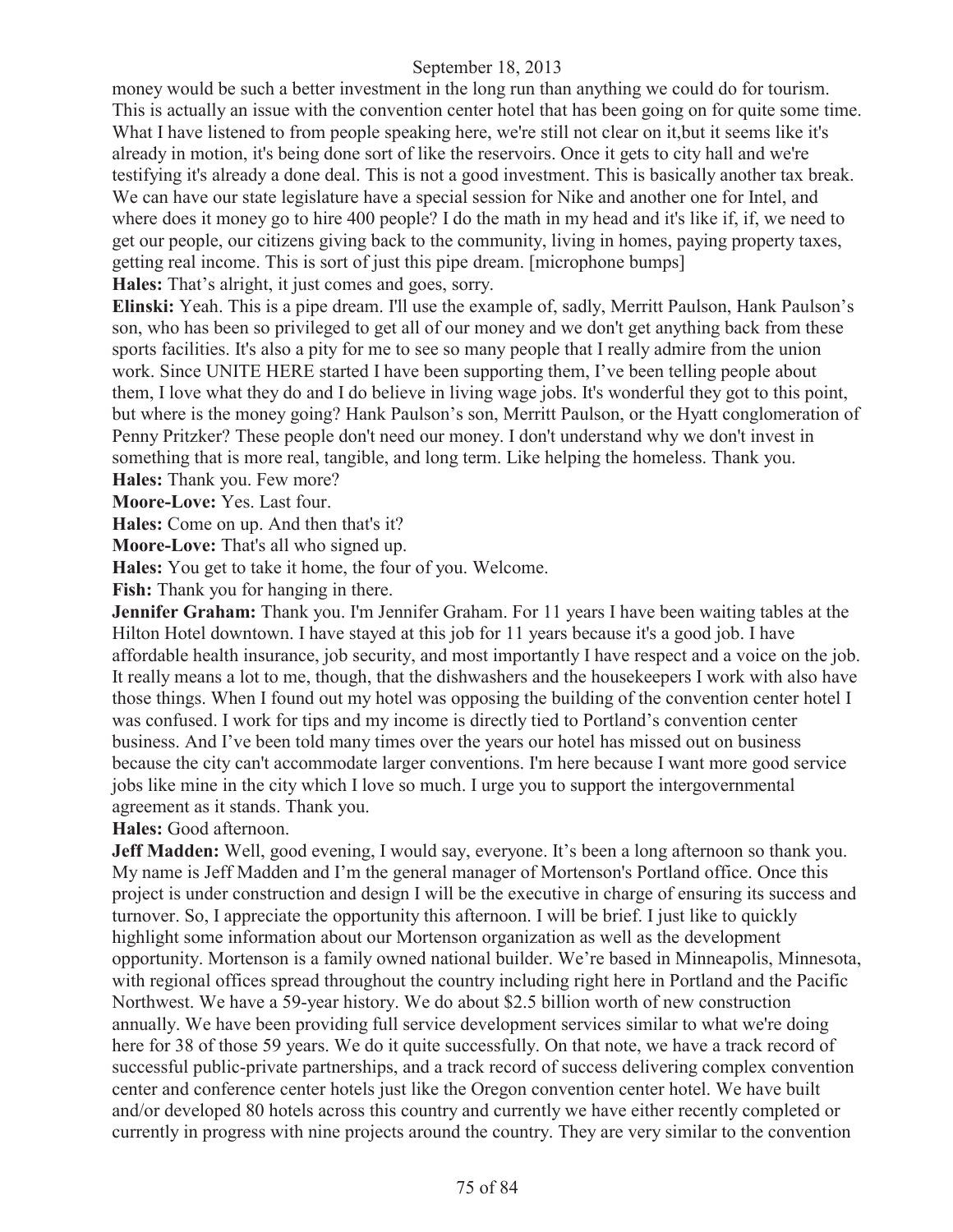center hotel here in Portland. Mortenson has tremendous financial strength, which is important in this equation. We have a \$3 billion bonding capacity. That means we can provide development cost and completion guarantees that facilitate competitive financing to make this project happen. The private and public investment proposed for this hotel allows our design team led locally by Ankrom Moisan architects to fully meet all the architectural and program requirements that were lined out in the original request for proposal. The program for the 600 [inaudible] full service hotel has been developed and the structured with input from Metro, Portland Development Commission, and Travel Portland to assure that the end product that is built maximizes the benefit to the convention center itself as well as the Portland community. And that's very important. Mortenson is a leader in sustainable design and construction and, as mentioned previously, our goal is to easily meet, and hopefully exceed, silver certification for this project, which is important. This has been mentioned many times today and I will say I very much appreciate the union participation in the meeting today. It's incredible to see that. Along with Hyatt's commit for the peace labor agreement we are a signatory union contractor. We are committed to using union subcontractors and union labor to develop this project and make it a reality. We take seriously the commitment to work force equity in terms of minorities, small business, and women participation. We share the community's commitment with regard to Metro's first opportunity target area hiring. Very important. Not only as general manager but as a participant and residents in Oregon I'm both professionally and personally very excited to make this happen and I obviously am in full support of the modifications of the iga, and to this project. Thank you.

**Hales:** Thank you.

**Bob Caroll:** I think he timed that one. [laughter]

**Hales:** Yeah, he did. You did well.

**Bob Caroll:** I'm Bob Carroll, a 35-year member of IBEW, the International Brotherhood of Electrical Workers, Local 48. I'm proud to be sitting here with my union brothers and sisters. I believe that this project is going to help not only our union members but also the community. And this is about community. This is going to raise any work, good work, is going to help the community. Every dollar that's spent is going to resound through the community several times. We all know that. I'll keep it brief because actually my daughter is in labor right now, so -- [laughter] my first grand kid.

**\*\*\*\*\*:** Congratulations.

**Fish:** We're not surprised your daughter is part of the labor movement. [laughter] **Caroll:** Very good. The IBEW is in support of this hotel and we urge you to also support the hotel. Thank you very much.

**Hales:** Thank you. And congratulations in advance. But not much in advance.

**Caroll:** No, it doesn't seem like it. Thank you.

**Tia Sells:** Hello. My name is Tia. I'm an on-call banquet server and shop steward at the Vancouver convention center hotel. That's my union job. Until recently, as many in my field, we had a second job. Mine was at a nonunion job. I was also an on call banquet server. Both were jobs at hotels of similar quality. They're right neck and neck. They are competitors. Knowing that, you figure that working environment would be similar, right? No. Not even close. At my union job I work really hard, but at my non-union job I was required to work harder with more responsibility and half the pay. And my pay is based on tips. And, they were keeping them. Well, it's gratuity, but. Another difference between the two was in regards to breaks. Something that's regulated by law, right? At my union job, our breaks almost always happen when they should. At my non-union job, I was expected to work 12 to 18 hours a day. And I would get one 30-minute break and one 10-minute break. If I asked for anything else I was looked at like I'm growing a third eye. At the union job, our hours are assigned by seniority. Our managers can't play favorites because they are friends with this one outside of work. At my nonunion job, the supervisors' favorites were always being scheduled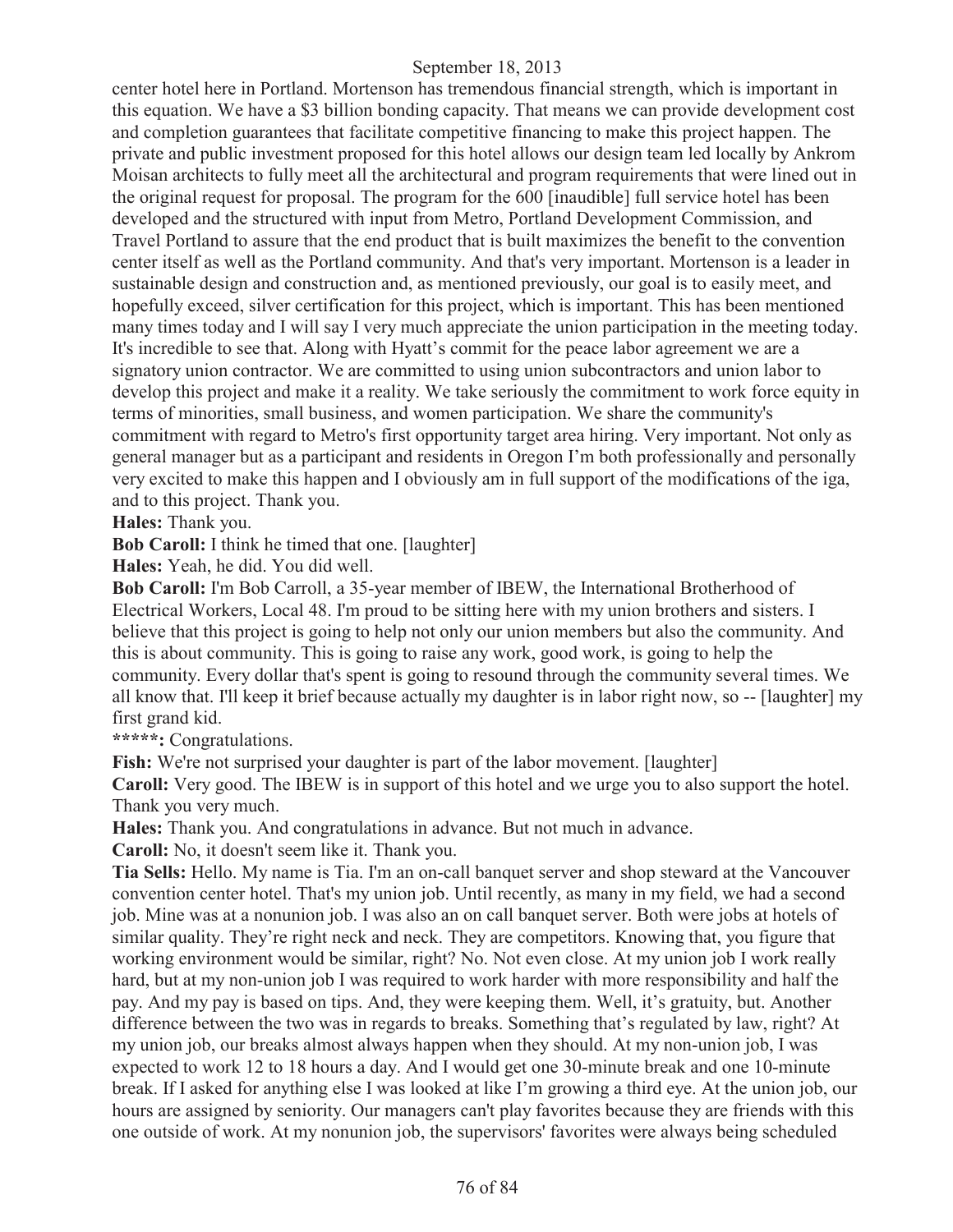for more hours with the better events. And the bad thing about that was the nonfavorites had to work twice as hard because the favorites were required to do less work at those things. So we had to pick up a lot of slack. What happened when I spoke to upper management about the lack of breaks and the favoritism in the workplace: I was fired for being a troublemaker. These reasons are why building this hotel is so important. Because these workers will have good, healthy jobs, which will help grow Portland's economy and make Portland an even better place to live and grow. And work. Workers in this Hyatt will have the chance to speak up for themselves, unlike workers in the nonunion hotels around here who have to swallow whatever management throws at them. Give them that voice. [applause]

**Hales:** Thank you very much. Thanks. Any questions for these four? Thank you all. So, we're going to close the public hearing but bring up some staff to answer questions. I want to say that part of the privileges that we have in this job is listening to testimony. I haven't heard such eloquent and thoughtful testimony on an issue so consistently for so long. So we really had an amazing lineup of people with good ideas and good statements today. It's just been a pleasure to sit here and hear this discussion. So I know there are some questions for staff. Mr. Shaw, Ms. Ames, you are on. And Mr. Hughes. Bringing up the big guns.

**Tom Hughes:** It's always scary when I'm referred to as a big gun.

**Hales:** Okay. Commissioner Fish?

Fish: Thank you. We've had a lot of conversations the past couple weeks about how we might address the concern that some have raised about unfair competition. We've talked about whether we could structure a rate floor, or whether there was some other mechanism. And I appreciate Andy Shaw, the dialogue back and forth. We have put some things in writing to provoke a response. And my team is persuaded that there's no clean way to get at this, or even a consensus about what the problem is. But one idea that we floated is to require more robust reporting of data so that we can track the question of whether this hotel is undercutting the market during the ramp-up period. And I handed out to my colleagues a proposed amendment to the MOU. This would not amend the IGA, which I think about half the witnesses have said, please don't do that. But it would amend the MOU and it would, it is a concept that would allow us, would allow the decision-makers to get some data to test the question of whether the blended rate is undercutting the market over the first give years. Andy, you have had a chance to see this language, which I intend to offer as an amendment, and I wanted to give you a chance to say whether it's acceptable to you and the operator. **Hales:** Why don't you go ahead and read it, Commissioner Fish, into the record.

Fish: Okay. Proposed amendment to the MOU language: Metro will obtain a waiver to Portland City Code 604.130.d, from the OCC hotel project operator, including the agreement to periodic updates of such waiver to allow sharing of the site-specific transient lodging tax information with the financial review team who shall sign a confidentiality agreement. In addition, Metro will seek to obtain an agreement from the OCC hotel project operator to provide quarterly pro forma variance reports, a quarterly pro forma variance report, to the financial review team during the first two years of hotel operation subject to the confidentiality agreement, to enable the financial review team to monitor hotel performance during the important initial stabilization period. It's a mouthful, but, that would be the proposal.

**Hughes:** Commissioner Fish, having looked over the proposal, it seems to me--the idea of creating the performance team, which is composed of three top finance officers for each jurisdiction to look at how the hotel is performing, is pretty much necessary in order to know some of the details about how much is going into the bucket and how much is -- whether Metro is in debit or credit in terms of how much is going to go in. I think the idea they would report more frequently rather than less frequently is a good idea and I thank you for that suggestion. I think that's exactly the appropriate committee or group to go to in terms of measuring the perform advocates hotel. **Fish:** Thank you.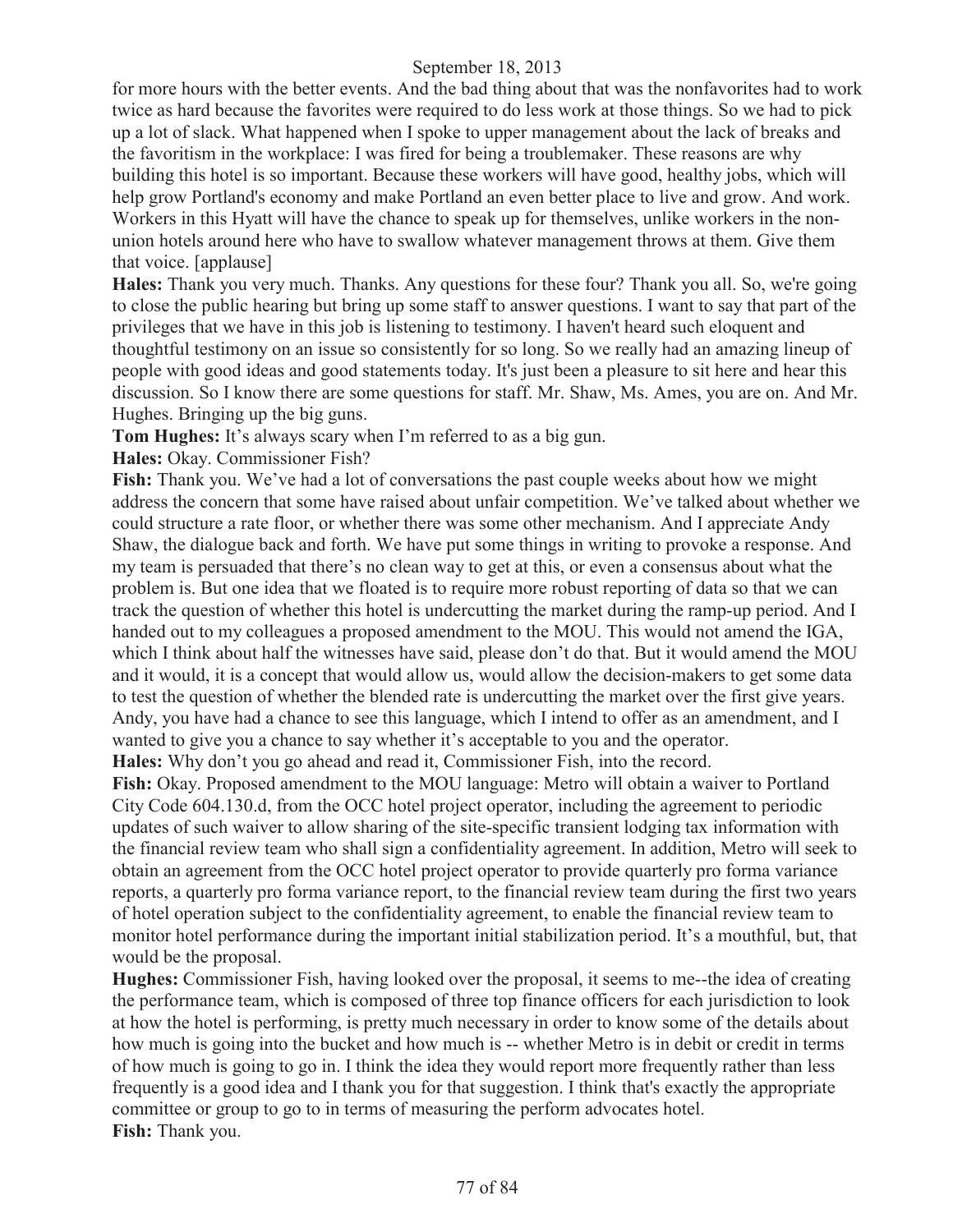**Andy Shaw:** Just to put it in context, in the IGA, the financial review team is going to be looking at the data from Hyatt, their total revenues. This would add the ability to get a report from Hyatt about the initial pro forma, which is what we would use to set our revenues bonds off of, and reporting back how are they performing compared to that pro forma over the first, I think this is the first two years, which is sort of that critical stabilization period. So we believe we could negotiate this with Hyatt in the development agreement process.

**Fish:** I gave a copy to the gentleman from Hyatt and he said he reviewed it and in concept agreed to it. The idea here would be to evaluate that data so that we could see whether or not the numbers are, in effect, undercutting the market. We've heard today some concerns about The Nines. I'm not sure whether there's data behind it, or it's beginning to veer into urban myth, but there's a concern among hotel operators that for a period of time that hotel, publically subsidized, unfairly competed. The intent here is to have the review team provided with sufficient information to find whether it in fact is having that impact. It's not a perfect solution but we frankly couldn't come up with a mechanism in the nature of a rate floor or some other tool so this is the alternative. I would offer it an amendment.

**Hughes:** I think it really does get at the issue in about the best way possible. My understanding, and Andy can correct me if I'm wrong, the pro forma itself that was originally that we have been working off of, has been a matter of public record since the beginning, quite frankly. I'm a little mystified about the charge that kept it secret. We know that it has been viewed by the folks on the other side because they misrepresented it at one point in time. So, we know they had plucked numbers out of it to look at it. So neither Andy nor I nor anybody else we know has taken a blood oath to secrecy. Once they start the operation of the hotel, then the performance becomes somewhat more proprietary, and then it's subject to limited disclosure. Already hotels disclose to the county finance director in order to--

**Fish:** We get in the aggregate.

**Hughes:** Yeah, which we get in the aggregate, he gets it in the disaggregate. And what we're saying, essentially, is that we added an official from each of the other two jurisdictions for this hotel to get that information. I think that that makes a lot of sense and gives us a lot of data to look at in terms of identifying when we have a problem.

Fish: Well, thank you, Tom. The Hyatt representative told us very clearly he wanted to be a rate leader. Their goal is to be a rate leader. Of course, we're all banking on them being a rate leader. But this gives us a chance to verify the data and determine whether in fact that's happening.

**Hughes:** And to offer whatever assistance, limited assistance, any of us can be to helping them reach that goal.

**Hales:** Other questions or issues to raise with the team here?

**Fritz:** Do I need to second that amendment?

**Hales:** Well, we've if we've got the amendment, and the seconded, and actually, let me move the ordinance to second read [gavel pounding] because that is not up for Council vote today but the resolution is, right? So, the ordinance will come back on second reading next week and we will take action on the resolution. And that's, your amendment modifies the resolution. Other questions, concerns to raise with the team? Maybe not. Then I believe we're ready for roll call and resolution. **Moore-Love:** On the amendment?

**Hales:** First on the amendment, on substituting the amendment. Thank you.

# **Roll on amendment to resolution.**

**Saltzman:** Aye.

**Novick:** Aye.

**Fritz:** Thank you, Commissioner Fish. I think this does improve it. Aye.

**Fish:** Thanks to Hannah Kuhn and my team and Andy Shaw for working this out. I appreciate the spirit in which we're doing this amendment. Aye.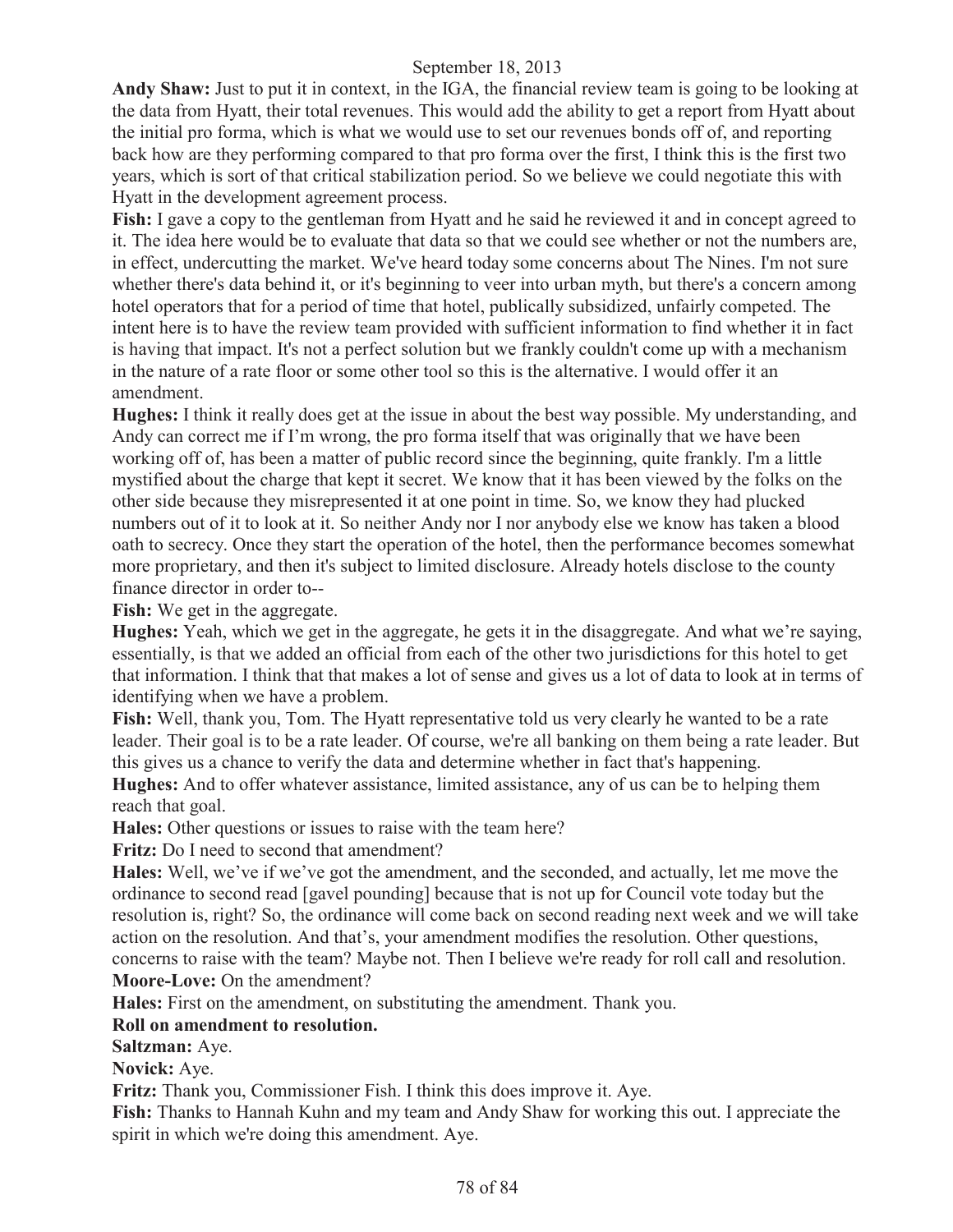**Hales:** It's a reasonable additional safeguard, thank you. Aye. [gavel pounding] Okay, the amendment is approved. Now, a vote on the resolution as amended.

#### **Item 894 Roll As Amended.**

**Saltzman:** Well, I think as the mayor said, this was a good hearing. I think everybody had some great points. I have been honored to represent the city on the Travel Portland board for at least the last five years and along with Commissioner Fritz I do serve on the visitor development fund board. It's been very interesting for me to do that. I find the hotel and hospitality industry really fascinating. There's so much about it that one from sort of a political background doesn't know. So it's really insightful for me to learn about this. Things like room nights, par, and tap reports, but it also -- put aside the acronyms, the fundamental truth that has emerged to me is that we need to do a better job of filling our convention center. And the Achilles' heel is a lack of convention center hotel. That's the inalienable truth of the situation. While we can sort of say, what's the ideal outcome here? Well, certainly the ideal outcome would be a private entity stepping forward saying we're going to build this hotel and no public subsidy whatsoever needed. But, we're not in the world of the perfect. Portland is not a San Francisco, or, I think we talk about ourselves as being a first year convention center market, but, you know, we're not there yet. We're not San Francisco, New York, New Orleans, San Diego. You name it. So we have to work harder. It means we have to take some risk and there's going to have to be some sort of a public subsidy for a convention center hotel to occur. I feel pretty comfortable with the nature of the public risk that we're being asked to take. And I do feel we have--although the development agreement still is yet to be negotiated with Hyatt, but it sounds like it's going to be Hyatt that will emerge as the hotel operator, and Mortenson as the contractor. I feel pretty lucky that we have quality companies like that who are interested in Portland. I don't think they come here to play to lose and walk away with some sort of a guaranteed revenue stream but a failure of a project. That's not nature of Hyatt or, and I don't know Mortenson as well, but as I have come to know them I don't think that's their nature as well. Nobody is looking to come into this to walk out with a bucketful of taxpayer money and a project that doesn't succeed. Although there's always that risk. But I am prepared to take that risk. And I do think that the fact there is a labor peace agreement. So, I thank Metro for being so insistent on that at the outset, and Hyatt for agreeing to that and in fact making it part of their national practice now. The testimony of the last woman, Tia, probably if I were to say, it didn't take me much more than that to say yes, we need a hotel that's going to honor labor unions and going to use union labor in its construction and look at community benefit agreements. That would probably be sufficient right there. But for all the other reasons, Portland can't sit still as was said. All the cities of our tier in the convention business are doing things. And we're all competing, we're all throwing money at conventions, and that's part of the business, that's part of what Travel Portland, as a convention visitors bureau does. We throw money at associations to have their conventions here because it creates jobs, it employs people, and it produces a lot of secondary employment too, as we heard from many of the travel and tour operators who spoke earlier today too. This is why we need to take this risk that I think the dividends and the rewards are going to be there and this is something that I feel this is a good proposal, not perfect proposal, but it's one that I'm very comfortable with at this time. And feel that it will reap dividends not only for the city of Portland but for this entire region, if not the entire state of Oregon. Because when tourists come here--or when conventioneers come here, they often do become tourists and visit elsewhere in the state. I'm very pleased to support this proposal and pleased to vote Aye.

**Novick:** This is a difficult issue for me because I have some general guiding principles which lead me to oppose this proposal. I have some project specific -- I wouldn't call them concerns, project specific -- project specific enticements which would lead me to support it and I wind up kind of splitting the baby. One general principle I have is it's dangerous for governments to get into the business of picking and choosing which private businesses to invest in. One of the things this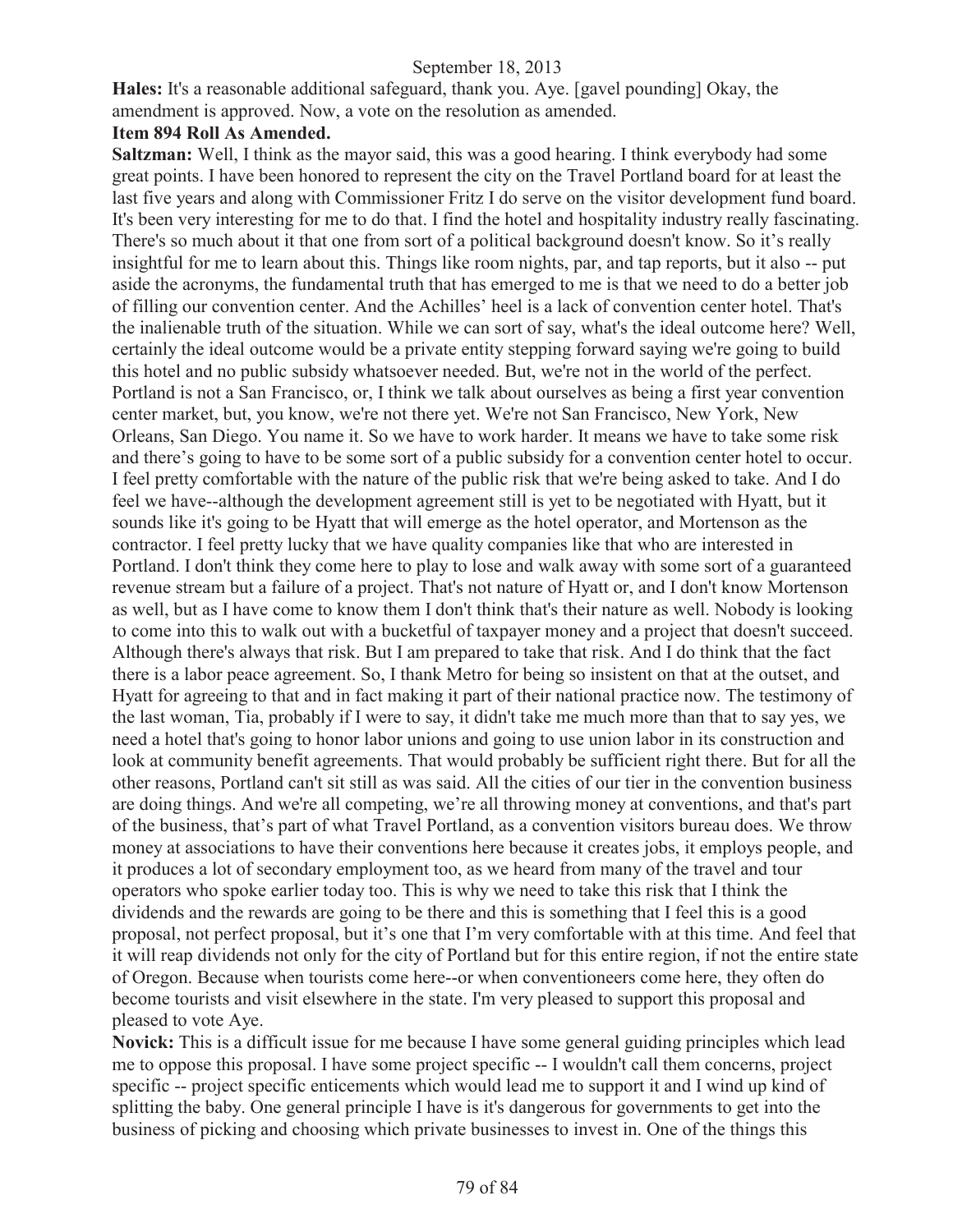hearing has done is reinforced my belief that I'm not an expert in the hotel industry. Because we have some people in the hotel industry who say this is a great project for the whole industry, a rising tide lifts all boats, this will result in more business for everybody. Other people in the hotel industry say all this will do is cannibalize existing business. The answer -- what the answer to that question is matters to the city because if a rising tide lifts all boats then we will get more general fund revenue from the hotel tax, even though we're not getting any from this specific hotel. On the other hand, if the naysayers are correct and this will just cannibalize business resisting hotels that means we're replacing tax-paying hotel rooms with nontax-paying hotel rooms and the city general fund loses. I do need to worry about the city general fund, which pays for good, important union jobs. So, based on the general idea that government shouldn't be picking and using which businesses to invest in that leads me to vote no. I'm also concerned about the idea that you should take the tax revenue generated by a business and reinvest it in that business. That strikes me as a real slippery slope. Anybody planning to build a new business or expand a business can come to us and say, you wouldn't have the tax revenue if not for us, so why don't you give it back to us? I want to be very sure I'm not setting a precedent I find it difficult to wriggle out of. Maybe that comes from my background as a lawyer, I worry about precedent. But, there are some factors that lead me to applaud this project. I care very much what UNITE HERE thinks, and I care very much about getting good jobs, good union jobs, into this city and specifically in an industry which doesn't have enough of them. I care about the construction jobs from simply building the hotel. So when I take those factors together, I wind up with a position which leads me to a no vote today but with a recommendation to Metro to go back and try to renegotiate. To me, what's special about this deal is the fact, I mean, what makes this different from any other hotel is that it's a Convention Center hotel. It will bring convention business. Well, why not tie the subsidy to the specialists and tell Hyatt to the extent that you get tax revenue from your convention business, then we'll let you keep that and help pay off the bonds. But to the extent that you're getting regular old hotel business like any other hotel, I say pay taxes on that to support public services like any other hotel would. That's -- so my request to Metro would be to go back and offer Hyatt that proposal. Another thing I would like to say is that I think that the risk is mitigated by what I heard from Hyatt today. Which is that their customers say they would like Hyatt to have a hotel in Portland. Portland is a destination in demand by Hyatt customers. That suggest to me even if they are not going to build this hotel, which I still hope they would, under the terms I proposed, they're going to build a hotel in Portland. And given the concessions that UNITE HERE has won from Hyatt nationally, I hope that there would be labor peace in that hotel as well and there would be good union jobs. So, I don't think that it's a matter of this hotel under these terms or no hotel at all. That's way I vote Nay, with the recommendation that Metro try to negotiate a different deal from Hyatt.

Fritz: I'm happy to be on the Council this year for many reasons and grateful to the voters who reelected me. One of them is to be here to vote in support of this resolution. And this has been a long time coming. And previous iterations were not such that I could support them. I very much appreciate Betsy Ames and Jack Graham in the Office of Management and Finance, working with Metro, Metro's willingness to work with us, and with the County, to look at a lot of different issues. Somebody testified that it's a done deal because we have all had these conversations ahead of time. That's what we do. We look through all of the details ahead of time, and then we take public testimony. And I thought the public testimony today was compelling in many names. Most urgently, that these are great union jobs. This is \$120 million in construction costs, which is private investment. \$120 million of private investment for good union jobs to build this hotel, finally, build this hotel. If I have one regret was that I was not able to get an earlier start date. I know that Metro is going to be trying to get an earlier start date, I really want to be on hand with a golden shovel. So the first testifiers, the first panel, talked about the visitors--about some conventions that came to Portland, the Daughters of the Nile and the barbershop convention. And those delighted me because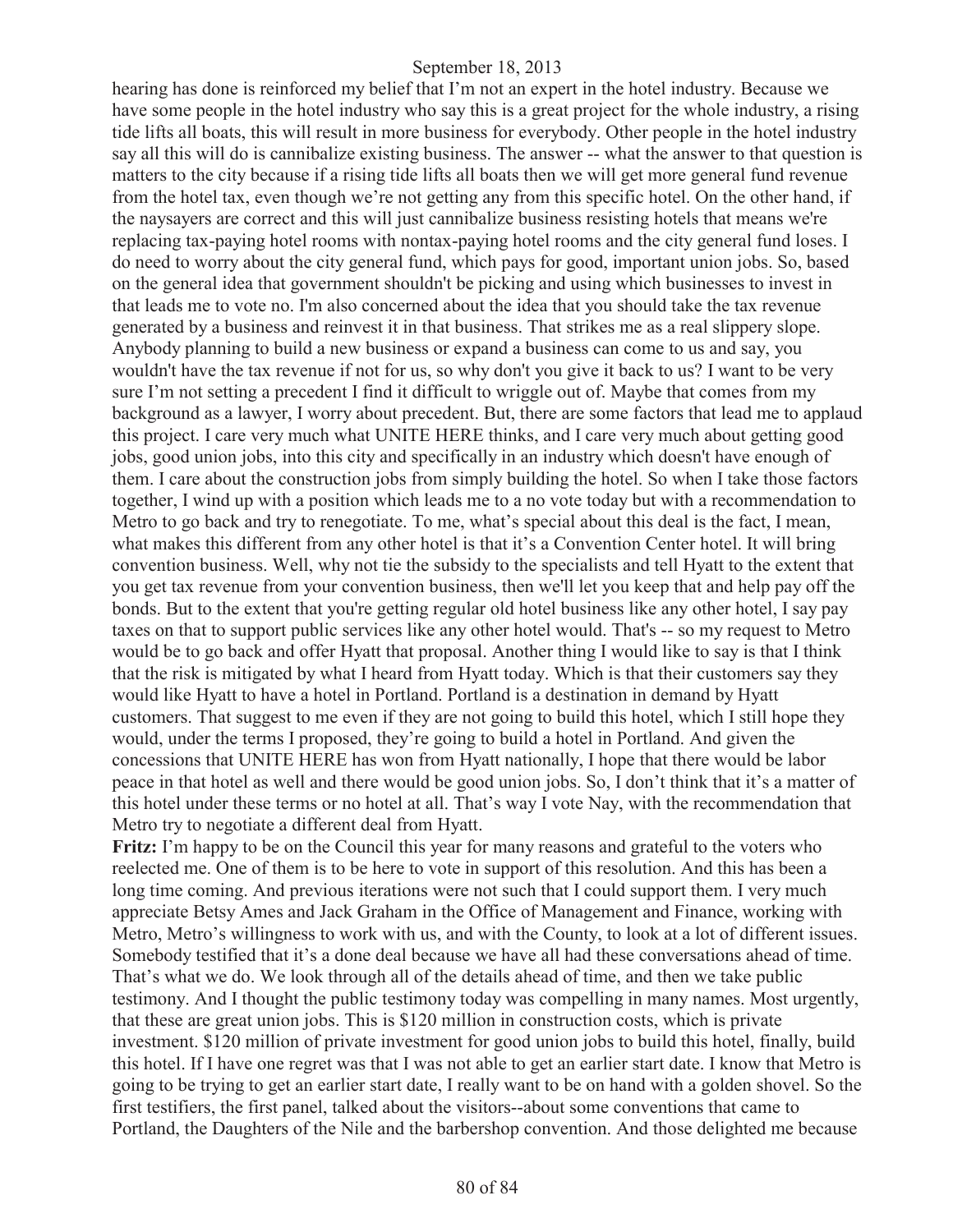those were two of the projects that Commissioner Saltzman and Mayor Hughes and I voted to give money to several years ago as part of the business development fund. And serving on that board has helped me understand the importance the hospitality industry to Portland's economy, and the amount money that comes into our society because of the conventions. And we have a very rigorous method of looking, under Travel Portland's guidance, which money from the visitor development fund, the trust, the bucket, what, which projects are we going to, which conventions are going to support and which ones not. If they don't bring at least 25 to 1 return on investment, we don't support them. But, then we're bringing some interesting folks to Portland who then come back. They are patronizing businesses. They are not only staying at the hotels. Most of these hotels, these conventions, are really big conventions, and now we'll be getting even bigger ones. So, we are buying the room block of 500 opposite the convention center, which to me as a parent whose teenage daughter used to go to conventions, it was really important to me that she was going to be right in proximity. We have a commitment to minority and women in emerging small businesses in the contracting. We're getting LEED silver status, a financing plan that does protect taxpayers' dollars, and minimizes risks to the city's general fund. We have adequate parking using private resources, which is again, there's so many facets to this which haven't been discussed in this hearing that make it good overall package. And President Hughes, I laud you and your team for looking at it. It's not very often that we get the Portland Business Alliance, a carpenter's UNITE HERE, the Metro president, and the other folks who have come in today to say that we all think this is a good project. And I think it's good project. I am very excited that we're able to get it, and as I said earlier, the turning point for me was when UNITE HERE members came in and told me about the discussions that they had had, being treated with respect at the bargaining table which now has changed, perhaps, Hyatt's entire national model, and I think will change the hotel and hospitality industry throughout Portland. The Hilton is a great example union hotel right now. And we hear what happens when there aren't those guarantees. Thank you for all of your work. Aye.

#### **Moore-Love:** Fritz. I'm sorry, Fish.

Fish: We're often confused, thank you. [laughter] You know, there is something poignant about these kinds of hearings that we have because I often go home after a long day like this and I say to my wife I felt it was a privilege to have a front row seat watching the public testify at these things. And this debate has been no different than other big issues we've had, and it's an honored to have this seat and to be on the receiving end. And I always regret that when we get around to explaining our thinking, it's often to an empty room, and almost feels like we're not honoring the folks who came before us, but it's usually because it's the end of a long day and people have to go home, and cook dinner and spend time with their family. But I want to begin by saying what an honor it is to be in this position, to have to make this decision, and to have to make this decision with so many thoughtful colleagues. And these big debates bring out the best, I believe, in our body, and the first three speeches I've heard, I thought, were memorable. So, I, too, bring some history and philosophy to this, to quote Steve. And I guess that I'm, -- wouldn't take a back seat to anyone here in terms my healthy skepticism about government acting as a private actor, or intervening in the marketplace in areas that may be somewhat edgy. And I think that you know that historically I am willing to spend whatever it takes to address things like homelessness, or to invest in public safety or other kinds of things, which, if we didn't, the market doesn't provide. But this issue, this issue raises another set of philosophical concerns, which is what is the role of government, to stimulate something which on the face of it, we often look to the private sector to deliver. That's why I asked couple of tough questions of my friend, Clayton Hering, because he's often the biggest critic of government spending in areas he doesn't think are mission critical. Unlike Steve, I have history of issues coming before Council, where I got to take a modified view of his philosophy of the role government and put it to a test. And are were two that come to mind. One were the sustainability center and one was the two stadium deal. Without going through the whole history, I caught a little hell on both because I had a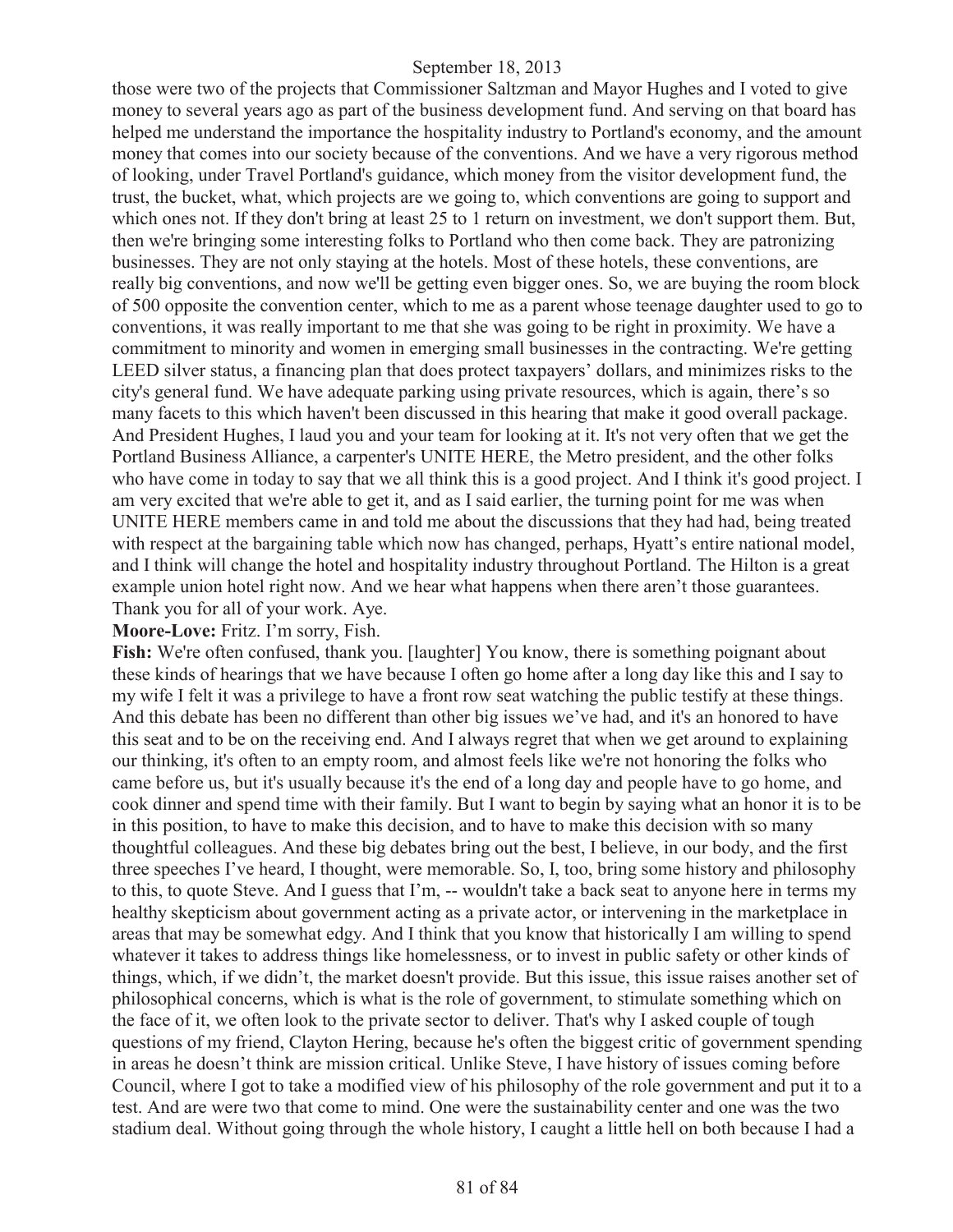respectful, and I think, principled disagreement with the way those deals were structured. On the sustainability center, I did not think it was prudent for the city to own the building, and I was also, frankly, put off a little bit that so many private actors that stood to gain from that project were so unwilling to put skin in the game. And it caused me to reflect that maybe the risk-reward ratio was a little out whack. And no amount of branding and no amount of convincing testimony got me over my concerns to the risk to the taxpayers. And on the two stadium deal, frankly, that was the hardest one I dealt with because like Commissioner Fritz I am passionate about soccer. But when I got the final briefing from OMF, even our senior team felt that the risk was too great as that deal was structured, and I followed the advice I got from people who I thought had a better understanding of the numbers than I did. And as luck would happen, the deal came back to us as a single stadium deal more reliant on user fees, and I think more prudent from a taxpayer risk reward ratio. So, that's my philosophical bias, and I appreciate the way that Steve framed his concern because I share the concern. And I think, I hope, came to this job with a certain amount of humility, but having done this for five years, I have even a greater appreciation of my own limitations. And there's just things that I think that I'm supposed to be focused on and other things the private sector should do, and I try to be clear about boundaries. As Commissioner Sam Chase said, so eloquently, the earlier versions of this were non-starters for him, and he was a skeptic, and I shared that view. In fact, Sam and I worked together, and probably had the same view for a time. But things change and things evolve, and I think what's before us today is qualitatively different. We're not proposing that the city or the metro or the county own and operate this building. It will be owned and operated by a private actor. Which I think is terribly important. The subsidy and the kind of subsidy has been changed dramatically so that we're now focused mostly on a user fee system. If you will. And in my mind, that system has worked very well at the rose quarter, now called something else. But I'm going to be resistant. [laughter] And it's worked exceptionally well at JELD-WEN. While I share Steve's concern about structuring deals where we capture all the taxes and the potential slippery slope, for me, that line is crossed, for example, when we say we'll take the income taxes off ballplayers and put them into deal. Because I think you are going too far afield. But, I think that we have to draw distinctions in taking user fees that would not otherwise be generated but for the enterprise, I think, is a different matter. So, philosophically, I've reached the point where this deal does not offend a basic value or principle. But then the question for me is, is there enough in here that benefits the public, that in good conscience, I can balance out the risk-reward and cast my vote accordingly. So, when I look at the benefits to the public, I start with the fact that we're going to be creating good family wage jobs. And I believe this city is turning a corner, our data shows it, Mayor, our most recent report, with an uptick in revenues but you feel it on the street of the city. You feel it when you can't get into a restaurant or a sports venue, you feel it when downtown is crowded on the weekend. You feel it when there is just a buzz in the air. And our city is digging out of recession and turning a corner, and that's exciting. But, it is still our primary responsibility to see if we can create and promote good family wage jobs. A second concern I have is that virtual dead zone that exists today between the convention center and the rose quarter. And most cities have put some real attention into developing those areas and turn them into vital areas. I have my own preference. I would like it to be stores that I can shop in and not just the elite wealthy. But, perhaps, we can do it the Portland way. But I think that whole area is ripe for development. And I am persuaded that a convention center hotel could be the catalyst which helps us to develop that area and create more jobs. I had a very frank conversation with the Hyatt people when they came to see me, and I said, I want to be very clear about Portland values in this deal. When we talk about labor peace, there is not an incidental part of the deal. This is fundamental to our values as a community, and this Council's view social justice. And I appreciate the very eloquent comments of my colleagues about that piece. And when we talk about sustainability, that's also not a discretionary thing, we have to build buildings to the highest levels of sustainable standards, and Dan Saltzman set a marker that the city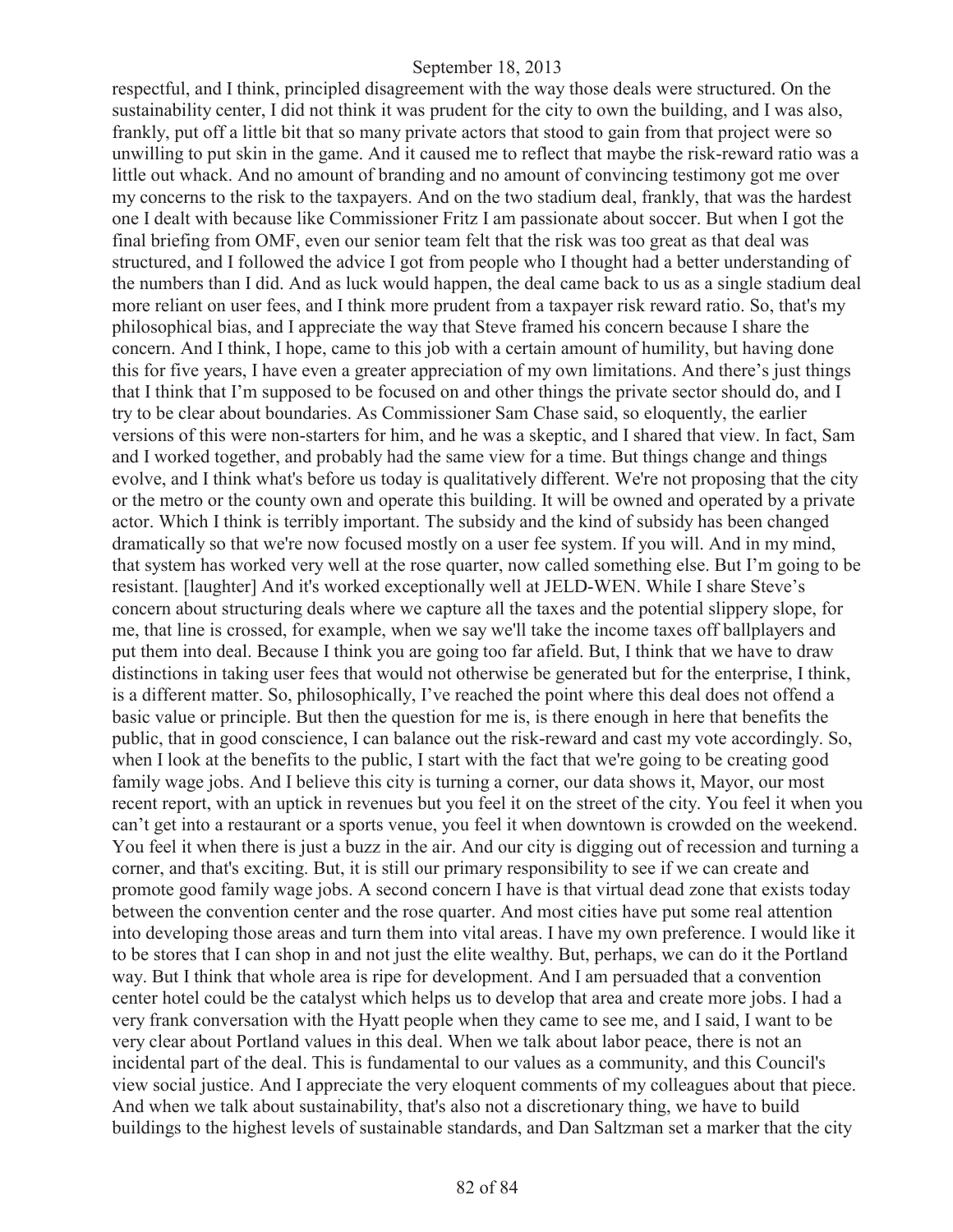follows around green building and energy efficiency. And we also want a project in the retail side that reflects our values, as well. This is a city where my wife and kids get on the MAX and go to the airport because they like to shop and eat there, and in part because it's affordable, but because the stores that are there are very much Oregon flavored. And I think that we have an opportunity with this convention center and the retail strategy to make it very flavored in the local and not some kind of one size fits all that's dropped on us and has happened in other cities. And finally, one of our brands, as a city and as a region, is tourism. It's why a lot of my friends are clamoring to come here and visit, and I have learned they are not coming to see me, they're coming to see Portland. And there is a reason they are coming here, because this is a beautiful city and a beautiful region, and who would not want to come to a place where on your day off you could choose to go to the coast, or the mountains, and enjoy everything we have to offer. Finally, this convention center hotel has been a bit of a white -- excuse me, this convention center, has been a bit of a white elephant. And when it was first launched by Bud Clark, Bud Clark had vision how for how this hotel would grow and develop. And I love Mayor Clark. And I named the most important building I have ever worked on after him. But, that building did not meet the goals that we set for it, and so, we came back and said that we have to expand it, and double down, in order for it to be a success. And despite our best intentions, that building is not being used to the proper optimization, and it is in need of being jump started. And so here, a third time, we come before the public and say, this hotel will be the linchpin. And for me, this is the final chapter in the story. This hotel is either the final linchpin or I'm not sure what, Tom. But, I don't think that we can go back to the public after this and say, we forgot there was something else we needed. This needs to be the catalyst. I have been going back and forth on this because I want to get it right. And because I care deeply about things like fair competition and taxpayer risk. But I got a call the other day which virtually sealed it for me, and it was when former governor Barbara Roberts called me. And she is no stranger to this debate and has strong views. And she said to me in sum and substance that she felt this was one of the most important votes I would cast, and she said vote for Portland's future. And she said, she believes that the work that Metro has done, a body that she previously served on, adequately protected the taxpayers and had potential big upside for our community. Well, she knows it's very difficult for me to say no to my favorite governor, and perhaps, one of Oregon's most distinguished public servants. But for me that was the tipping point. And as I look at this deal, and I review all of the various factors that we have to struggle with as we come to a conclusion, I will vote for Oregon's future, and a bet on this hotel is being another piece in the unfolding success story that is Portland. And I thank you, Tom, and your team for all the time that you spent with us educating us on this deal and working with us. I thank my colleagues who honor these positions every day with the way they serve, and today I proudly cast my vote as Aye.

**Hales:** Well, first, Tom, Andy, Jack, Betsy, thank you for all the very intense and detailed technical work you have done to develop this proposal. This inaccurately named briefing book contains some of that analysis. Where all the details and numbers are relieved by things like a Pac-man chart and a spongebob chart. So that was your attempt, I guess, to make this less dry. But, thank you for all of that work. There is a long history to this conversation. As a 23-year-old recent arrival in Oregon I got my first job here working for the predecessor, what is now the Oregon Restaurant and Lodging Association. And there was some talk getting underway about whether public investment in tourism could create some kind of virtuous circle where things got better for the hotel industry. At that time, the tourism promotion effort of the State of Oregon was a handful of staff in the Department of Transportation because the theory was some people might drive into Oregon, buy gas and pay a little more gas tax before they went back home. That was as sophisticated as the understanding got in those. And my members in the hotel and motel association were debating the question of whether we should have a room tax dedicated to tourism promotions. And, just as now, not all the hoteliers agreed. Later, when Mayor Clark began to build the momentum for the convention center, same